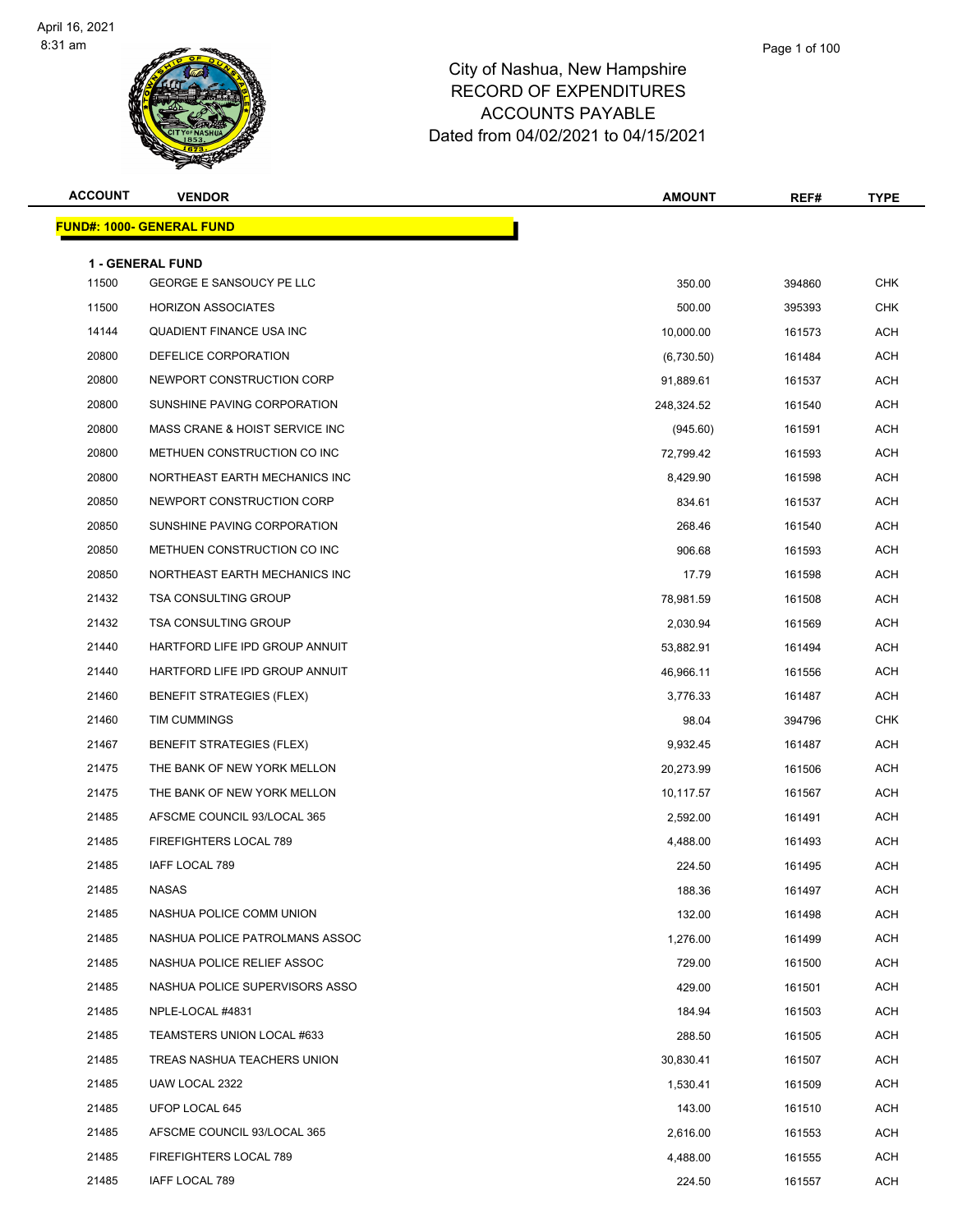

**FUND#: 1000- GENERAL FUND**

|                |                                  | $101110 + 1021202100$ |        |             |
|----------------|----------------------------------|-----------------------|--------|-------------|
| <b>ACCOUNT</b> | <b>VENDOR</b>                    | <b>AMOUNT</b>         | REF#   | <b>TYPE</b> |
|                | <u> IND#: 1000- GENERAL FUND</u> |                       |        |             |
|                | 1 - GENERAL FUND                 |                       |        |             |
| 21485          | NASHUA POLICE COMM UNION         | 132.00                | 161559 | <b>ACH</b>  |
| 21485          | NASHUA POLICE PATROLMANS ASSOC   | 1,276.00              | 161560 | <b>ACH</b>  |
| 21485          | NASHUA POLICE RELIEF ASSOC       | 729.00                | 161561 | <b>ACH</b>  |
| 21485          | NASHUA POLICE SUPERVISORS ASSO   | 429.00                | 161562 | <b>ACH</b>  |
| 21485          | NPLE-LOCAL #4831                 | 184.94                | 161564 | <b>ACH</b>  |
| 21485          | TEAMSTERS UNION LOCAL #633       | 288.50                | 161566 | <b>ACH</b>  |
| 21485          | TREAS NASHUA TEACHERS UNION      | 4,098.26              | 161568 | <b>ACH</b>  |
| 21485          | UAW LOCAL 2322                   | 1,421.06              | 161570 | <b>ACH</b>  |
| 21485          | UFOP LOCAL 645                   | 143.00                | 161571 | <b>ACH</b>  |
| 21485          | AMERICAN FEDERATION OF TEACHER   | 164.00                | 394786 | <b>CHK</b>  |
| 21485          | AMERICAN FEDERATION OF TEACHER   | 5.00                  | 395303 | <b>CHK</b>  |
| 21490          | UNITED WAY OF GREATER NASHUA     | 201.06                | 161511 | <b>ACH</b>  |
| 21490          | UNITED WAY OF GREATER NASHUA     | 40.06                 | 161572 | <b>ACH</b>  |
| 21495          | <b>WAGE ASSIGNMENT</b>           | 300.00                | 161496 | <b>ACH</b>  |
| 21495          | <b>WAGE ASSIGNMENT</b>           | 259.00                | 161504 | <b>ACH</b>  |
| 21495          | <b>WAGE ASSIGNMENT</b>           | 300.00                | 161558 | <b>ACH</b>  |
| 21495          | <b>WAGE ASSIGNMENT</b>           | 259.00                | 161565 | <b>ACH</b>  |
| 21495          | <b>WAGE ASSIGNMENT</b>           | 806.93                | 394787 | <b>CHK</b>  |
| 21495          | <b>WAGE ASSIGNMENT</b>           | 479.00                | 394788 | <b>CHK</b>  |
| 21495          | <b>WAGE ASSIGNMENT</b>           | 155.00                | 394789 | <b>CHK</b>  |
| 21495          | <b>WAGE ASSIGNMENT</b>           | 104.00                | 394790 | <b>CHK</b>  |
| 21495          | <b>WAGE ASSIGNMENT</b>           | 110.00                | 394791 | <b>CHK</b>  |
| 21495          | <b>WAGE ASSIGNMENT</b>           | 1,255.09              | 394792 | <b>CHK</b>  |
| 21495          | <b>WAGE ASSIGNMENT</b>           | 11.54                 | 394793 | <b>CHK</b>  |
| 21495          | <b>WAGE ASSIGNMENT</b>           | 806.93                | 395304 | <b>CHK</b>  |

| 21495 | <b>WAGE ASSIGNMENT</b>       | 806.93    | 394787 | <b>CHK</b> |
|-------|------------------------------|-----------|--------|------------|
| 21495 | <b>WAGE ASSIGNMENT</b>       | 479.00    | 394788 | CHK        |
| 21495 | <b>WAGE ASSIGNMENT</b>       | 155.00    | 394789 | CHK        |
| 21495 | <b>WAGE ASSIGNMENT</b>       | 104.00    | 394790 | CHK        |
| 21495 | <b>WAGE ASSIGNMENT</b>       | 110.00    | 394791 | CHK        |
| 21495 | WAGE ASSIGNMENT              | 1,255.09  | 394792 | <b>CHK</b> |
| 21495 | <b>WAGE ASSIGNMENT</b>       | 11.54     | 394793 | CHK        |
| 21495 | <b>WAGE ASSIGNMENT</b>       | 806.93    | 395304 | CHK        |
| 21495 | <b>WAGE ASSIGNMENT</b>       | 155.00    | 395305 | CHK        |
| 21495 | <b>WAGE ASSIGNMENT</b>       | 104.00    | 395306 | CHK        |
| 21495 | <b>WAGE ASSIGNMENT</b>       | 110.00    | 395307 | CHK        |
| 21495 | <b>WAGE ASSIGNMENT</b>       | 1,255.09  | 395308 | <b>CHK</b> |
| 21495 | <b>WAGE ASSIGNMENT</b>       | 11.54     | 395309 | CHK        |
| 21538 | NASHUA TEACHERS UNION        | 2,509.76  | 161502 | <b>ACH</b> |
| 21538 | NASHUA TEACHERS UNION        | 59.01     | 161563 | <b>ACH</b> |
| 21780 | <b>CITY OF NASHUA</b>        | 5,074.81  | 395067 | CHK        |
| 21780 | ABAD LLC                     | 13,436.94 | 395068 | CHK        |
| 21780 | AMROCK, LLC                  | 3,827.50  | 395069 | CHK        |
| 21780 | AMROCK, LLC                  | 2,648.64  | 395070 | CHK        |
| 21780 | <b>CORELOGIC TAX SERVICE</b> | 2,933.67  | 395071 | CHK        |
| 21780 | <b>CORELOGIC TAX SERVICE</b> | 2,758.89  | 395072 | CHK        |
|       |                              |           |        |            |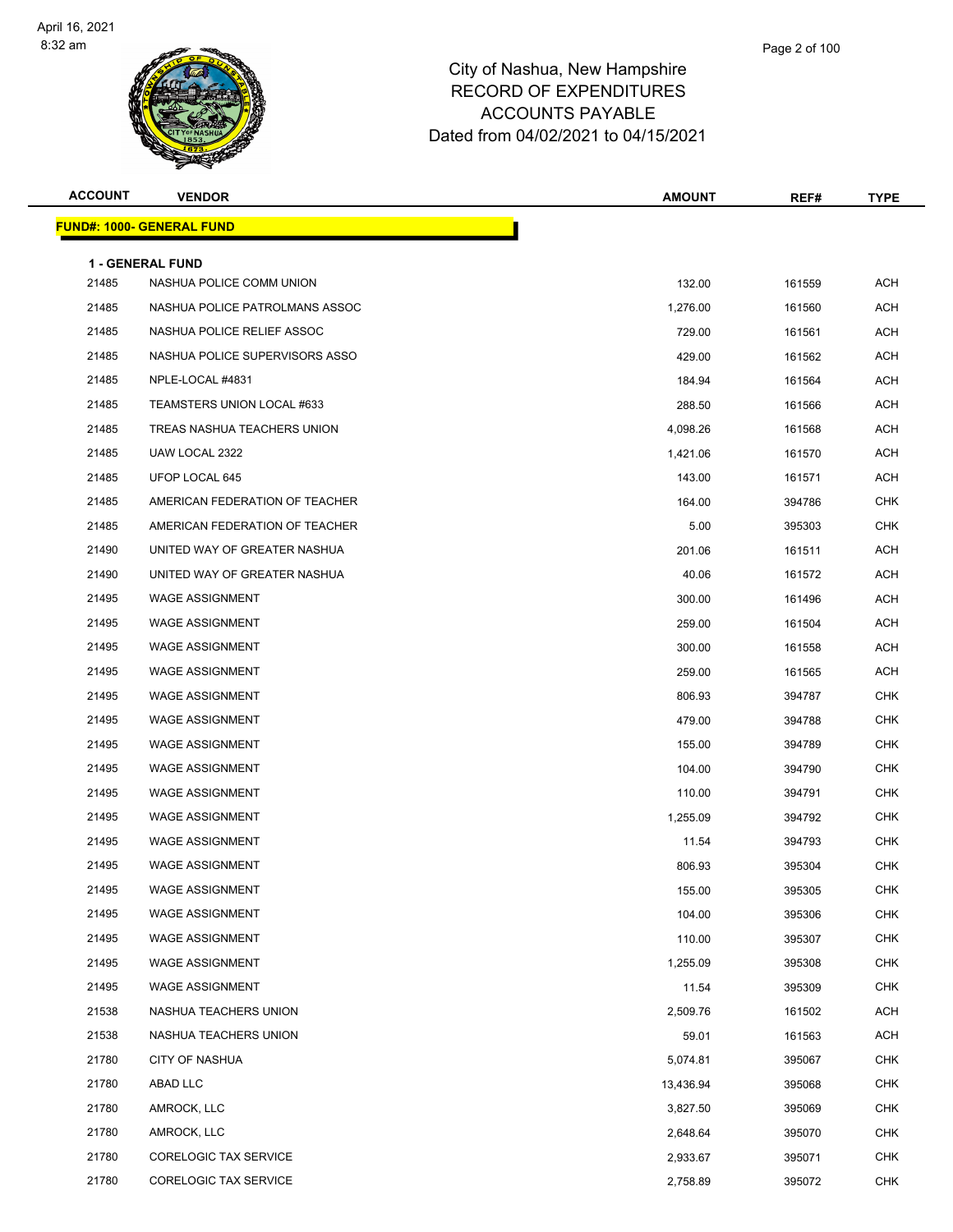

| <b>ACCOUNT</b> | <b>VENDOR</b>                         | <b>AMOUNT</b> | REF#   | <b>TYPE</b> |
|----------------|---------------------------------------|---------------|--------|-------------|
|                | <b>FUND#: 1000- GENERAL FUND</b>      |               |        |             |
|                | 1 - GENERAL FUND                      |               |        |             |
| 21780          | <b>CORELOGIC TAX SERVICE</b>          | 2,648.19      | 395073 | <b>CHK</b>  |
| 21780          | DAVID A KEELE & ASSOC LLC             | 4,127.79      | 395074 | <b>CHK</b>  |
| 21780          | FINCHUM, GRETCHEN M & JAMES           | 547.56        | 395075 | <b>CHK</b>  |
| 21780          | FIRST AMERICAN TITLE INS CO           | 822.37        | 395076 | <b>CHK</b>  |
| 21780          | <b>GOLD TITLE</b>                     | 5,877.38      | 395077 | <b>CHK</b>  |
| 21780          | LANSMAN, GLEN R REVOC TRUST 20        | 3,585.55      | 395078 | <b>CHK</b>  |
| 21780          | LAW OFFICES OF                        | 2,360.94      | 395079 | <b>CHK</b>  |
| 21780          | LAWRENCE P SUMSKI                     | 2,657.52      | 395080 | <b>CHK</b>  |
| 21780          | MACSTEEL SERVICE CENTERS USA          | 41,772.47     | 395081 | <b>CHK</b>  |
| 21780          | <b>MARGUERITE'S PLACE INC</b>         | 3,257.47      | 395082 | <b>CHK</b>  |
| 21780          | MORRISSEY, MICHAEL                    | 3,820.48      | 395083 | <b>CHK</b>  |
| 21780          | NICOSIA & ASSOCIATES, PC              | 4,875.36      | 395084 | <b>CHK</b>  |
| 21780          | PERIMETER PLACE INVESTMENT LLC        | 5,090.60      | 395085 | <b>CHK</b>  |
| 21780          | SERITAGE SRC FINANCE LLC              | 400,386.64    | 395086 | <b>CHK</b>  |
| 21780          | SERVICE LINK LLC DBA                  | 3,234.62      | 395087 | <b>CHK</b>  |
| 21780          | SILK TITLE CO                         | 7,057.10      | 395088 | <b>CHK</b>  |
| 21780          | SINGLE SOURCE PROPERTY                | 2,257.77      | 395089 | <b>CHK</b>  |
| 21780          | SINGLE SOURCE PROPERTY                | 2,656.52      | 395090 | <b>CHK</b>  |
| 21780          | ST MARY'S TITLE SERVICES, LLC         | 3,619.12      | 395091 | <b>CHK</b>  |
| 21780          | ST MARY'S TITLE SERVICES, LLC         | 2,665.60      | 395092 | <b>CHK</b>  |
| 21780          | STREIT, DIANNA &                      | 3,816.94      | 395093 | <b>CHK</b>  |
| 21780          | SUMMIT TITLE SERVICES, LLC            | 1,114.34      | 395094 | <b>CHK</b>  |
| 21780          | SUMMIT TITLE SERVICES, LLC            | 1,089.16      | 395095 | <b>CHK</b>  |
| 21780          | THIRD FEDERAL SAVINGS & LOAN          | 3,513.14      | 395096 | <b>CHK</b>  |
| 21780          | <b>VERCAUTEREN FAMILY REVOC TRUST</b> | 1,774.75      | 395097 | <b>CHK</b>  |
| 21780          | 24 MERRITT PARKWAY LLC                | 2,381.35      | 395292 | <b>CHK</b>  |
| 21780          | AMHERST STREET DENTAL HOLDINGS        | 8,984.41      | 395293 | <b>CHK</b>  |
| 21780          | <b>BOSOWSKI PROPERTIES LLC</b>        | 3,327.92      | 395294 | <b>CHK</b>  |
| 21780          | BT-NEWYO LLC                          | 55,219.30     | 395295 | <b>CHK</b>  |
| 21780          | COMMERCE CENTER OF MAPLEWOOD V        | 1,151.50      | 395296 | <b>CHK</b>  |
| 21780          | COSTCO WHOLESALE CORP                 | 96,855.40     | 395297 | <b>CHK</b>  |
| 21780          | LAW REALTY CO INC                     | 28,459.20     | 395298 | CHK         |
| 21780          | MCLAUGHLIN, BRIAN J                   | 2,298.58      | 395299 | <b>CHK</b>  |
| 21780          | PERIMETER PLACE INVESTMENT LLC        | 2,471.91      | 395300 | <b>CHK</b>  |
| 21780          | <b>ACCURATE TITLE</b>                 | 3,028.68      | 395594 | <b>CHK</b>  |
| 21780          | CAMBRAY, NORMAND H &                  | 418.54        | 395595 | <b>CHK</b>  |
| 21780          | CAMERON, CARDINAL SAMUEL              | 2,920.77      | 395596 | <b>CHK</b>  |
| 21780          | CHIAVELLI FAMILY REVOCABLE TRU        | 879.75        | 395597 | <b>CHK</b>  |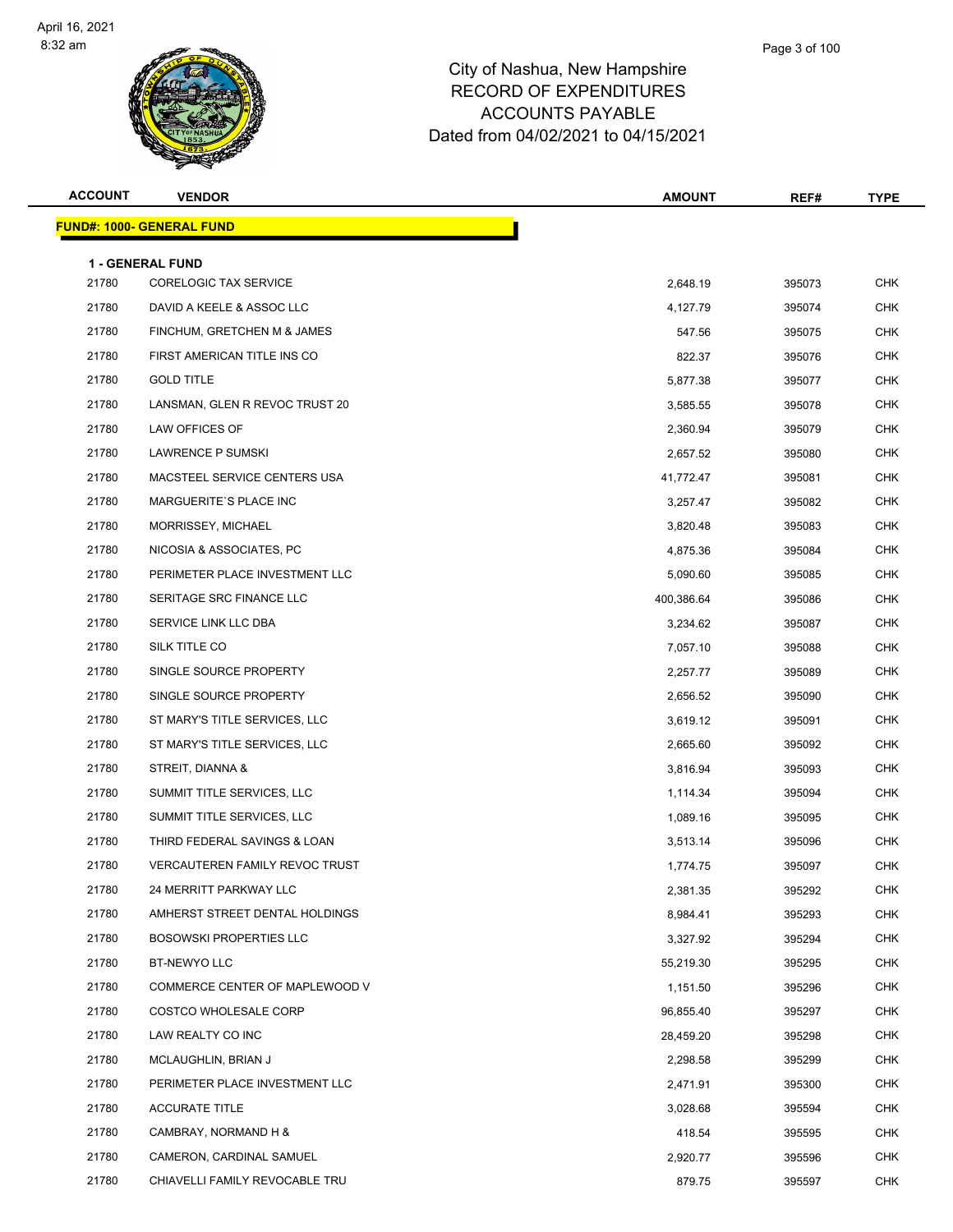

| <b>ACCOUNT</b>     | <b>VENDOR</b>                   | <b>AMOUNT</b>  | REF#   | <b>TYPE</b> |
|--------------------|---------------------------------|----------------|--------|-------------|
|                    | FUND#: 1000- GENERAL FUND       |                |        |             |
|                    | 1 - GENERAL FUND                |                |        |             |
| 21780              | COHEN CLOSING & TITLE LLC       | 4,444.48       | 395598 | <b>CHK</b>  |
| 21780              | <b>CORELOGIC TAX SERVICE</b>    | 2,014.60       | 395599 | <b>CHK</b>  |
| 21780              | <b>CORELOGIC TAX SERVICE</b>    | 3,022.82       | 395600 | <b>CHK</b>  |
| 21780              | <b>CORELOGIC TAX SERVICE</b>    | 3,323.27       | 395601 | <b>CHK</b>  |
| 21780              | <b>CORELOGIC TAX SERVICE</b>    | 3,538.94       | 395602 | <b>CHK</b>  |
| 21780              | CORELOGIC TAX SERVICE           | 753.30         | 395603 | <b>CHK</b>  |
| 21780              | JOHN M COLLINS                  | 1,424.18       | 395604 | <b>CHK</b>  |
| 21780              | LAW OFFICE OF                   | 1,446.31       | 395605 | <b>CHK</b>  |
| 21780              | LIBERTY LAW & TITLE, LLC        | 3,142.47       | 395606 | <b>CHK</b>  |
| 21780              | MANCUSO, MATTHEW JOSEPH         | 3,020.00       | 395607 | <b>CHK</b>  |
| 21780              | <b>OLDE PATRIOT TITLE &amp;</b> | 3,809.55       | 395608 | <b>CHK</b>  |
| 21780              | QUINNELL, GERARD &              | 2,339.44       | 395609 | <b>CHK</b>  |
| 21780              | <b>SERVICELINK LLC</b>          | 525.12         | 395610 | <b>CHK</b>  |
| 21780              | SUMMIT TITLE SERVICES, LLC      | 2,741.30       | 395612 | <b>CHK</b>  |
| 21780              | SWEENEY TITLE SERVICES, LLC     | 2,384.71       | 395613 | <b>CHK</b>  |
| 21780              | YATES, JOSHUA                   | 3,011.09       | 395614 | <b>CHK</b>  |
| 21921              | STATE OF NH-MV                  | 17,360.86      | 161482 | <b>ACH</b>  |
| 21921              | STATE OF NH-MV                  | 15,909.81      | 161483 | <b>ACH</b>  |
| 21921              | STATE OF NH-MV                  | 21,300.36      | 161485 | <b>ACH</b>  |
| 21921              | STATE OF NH-MV                  | 16,741.65      | 161490 | <b>ACH</b>  |
| 21921              | STATE OF NH-MV                  | 13,530.53      | 161513 | <b>ACH</b>  |
| 21921              | STATE OF NH-MV                  | 11,888.75      | 161548 | <b>ACH</b>  |
| 21921              | STATE OF NH-MV                  | 15,775.03      | 161549 | <b>ACH</b>  |
| 21921              | STATE OF NH-MV                  | 17,184.75      | 161550 | <b>ACH</b>  |
| 21921              | STATE OF NH -MV                 | 17,183.68      | 161551 | <b>ACH</b>  |
| 21921              | STATE OF NH-MV                  | 21,405.65      | 161574 | ACH         |
|                    | <b>TOTAL 1 - GENERAL FUND</b>   | \$1,684,162.00 |        |             |
| <b>101 - MAYOR</b> |                                 |                |        |             |
| 61100              | WB MASON CO INC                 | 206.03         | 394939 | <b>CHK</b>  |

|       | <b>TOTAL 101 - MAYOR</b> | \$295.98 |        |            |
|-------|--------------------------|----------|--------|------------|
| 68350 | PETTY CASH               | 47.98    | 395317 | <b>CHK</b> |
| 61100 | PETTY CASH               | 41.97    | 395317 | CHK        |
| 61100 | WB MASON CO INC          | 206.03   | 394939 | снк        |

### **103 - LEGAL**

| 55495 | PETTY CASH        | 30.00   | 395316 | <b>CHK</b> |
|-------|-------------------|---------|--------|------------|
|       | TOTAL 103 - LEGAL | \$30.00 |        |            |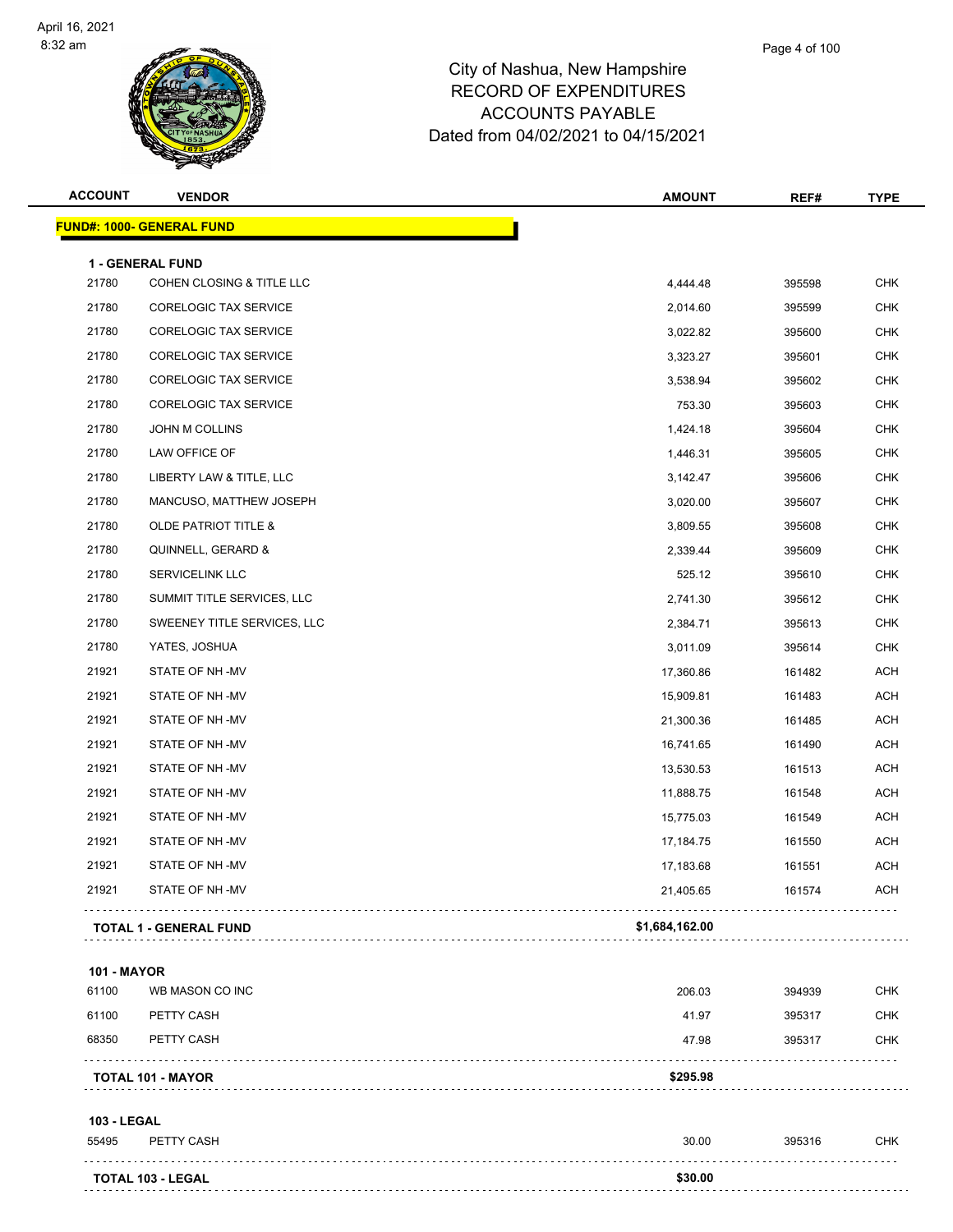

| <b>ACCOUNT</b> | <b>VENDOR</b>                                       | <b>AMOUNT</b> | REF#   | <b>TYPE</b> |
|----------------|-----------------------------------------------------|---------------|--------|-------------|
|                | <u> FUND#: 1000- GENERAL FUND</u>                   |               |        |             |
|                | 107 - CITY CLERK                                    |               |        |             |
| 55200          | ANCO SIGNS & STAMPS INC                             | 34.75         | 395348 | <b>CHK</b>  |
| 55307          | <b>SUSAN LOVERING</b>                               | 57.12         | 161586 | <b>ACH</b>  |
| 55421          | TREASURER STATE OF NH                               | 150.00        | 395335 | <b>CHK</b>  |
| 55699          | ELIZABETH SARCHILLI                                 | 7.50          | 394919 | <b>CHK</b>  |
| 61100          | WB MASON CO INC                                     | 87.09         | 394939 | <b>CHK</b>  |
| 61100          | WB MASON CO INC                                     | 41.40         | 395453 | <b>CHK</b>  |
|                | <b>TOTAL 107 - CITY CLERK</b>                       | \$377.86      |        |             |
|                |                                                     |               |        |             |
|                | <b>109 - CIVIC &amp; COMMUNITY ACTIVITIES</b>       |               |        |             |
| 56214          | HUMANE SOCIETY FOR GREATER                          | 8,256.75      | 394877 | <b>CHK</b>  |
| 56214          | HUMANE SOCIETY FOR GREATER                          | 8,256.75      | 395396 | <b>CHK</b>  |
|                | <b>TOTAL 109 - CIVIC &amp; COMMUNITY ACTIVITIES</b> | \$16,513.50   |        |             |
|                | <b>111 - HUMAN RESOURCES</b>                        |               |        |             |
| 55307          | KATHLEEN MAUCH                                      | 42.00         | 394802 | <b>CHK</b>  |
| 55307          | KATHLEEN MAUCH                                      | 42.00         | 395314 | <b>CHK</b>  |
| 55425          | PEOPLEFACTS LLC                                     | 77.20         | 394909 | <b>CHK</b>  |
| 61100          | WB MASON CO INC                                     | 107.76        | 394939 | <b>CHK</b>  |
|                | <b>TOTAL 111 - HUMAN RESOURCES</b>                  | \$268.96      | .      |             |
|                | <b>120 - TELECOMMUNICATIONS</b>                     |               |        |             |
| 55109          | <b>FIRSTLIGHT</b>                                   | 2,227.92      | 395324 | <b>CHK</b>  |
| 55118          | AT & T MOBILITY                                     | 129.69        | 395319 | <b>CHK</b>  |
| 55118          | <b>COMCAST</b>                                      | 336.61        | 395320 | <b>CHK</b>  |
| 55118          | VERIZON WIRELESS 342053899-001                      | 931.69        | 395339 | <b>CHK</b>  |
|                | <b>TOTAL 120 - TELECOMMUNICATIONS</b>               | \$3,625.91    |        |             |
|                | <b>122 - INFORMATION TECHNOLOGY</b>                 |               |        |             |
| 53142          | <b>ADMINS INC</b>                                   | 150.00        | 161575 | <b>ACH</b>  |
| 54407          | <b>CITRIX SYSTEMS INC</b>                           | 17,700.00     | 161578 | <b>ACH</b>  |
| 54407          | SHI INTERNATIONAL CORP                              | 2,431.00      | 395435 | <b>CHK</b>  |
| 55607          | UNITED PARCEL SERVICE                               | 4.14          | 395338 | <b>CHK</b>  |
| 71207          | <b>GRANITE CITY ELECTRIC SUPPLY</b>                 | 696.88        | 395384 | <b>CHK</b>  |
| 71221          | AMAZON CAPITAL SERV (CITY ACH)                      | 139.79        | 161515 | <b>ACH</b>  |
|                | <b>TOTAL 122 - INFORMATION TECHNOLOGY</b>           | \$21,121.81   |        |             |
|                |                                                     |               |        |             |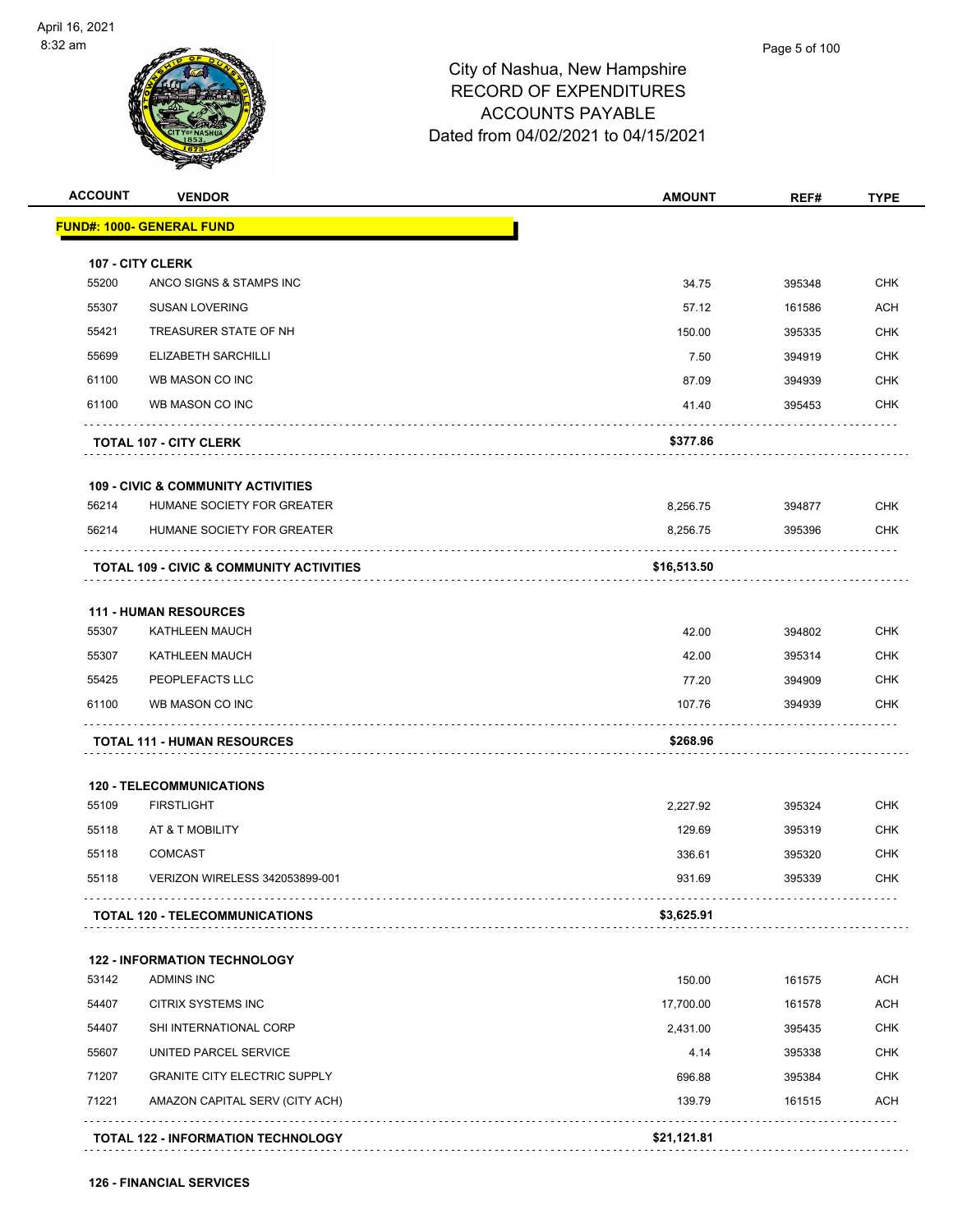

| <b>ACCOUNT</b> | <b>VENDOR</b>                                                   | <b>AMOUNT</b> | REF#     | <b>TYPE</b>        |
|----------------|-----------------------------------------------------------------|---------------|----------|--------------------|
|                | <b>FUND#: 1000- GENERAL FUND</b>                                |               |          |                    |
|                |                                                                 |               |          |                    |
| 41307          | <b>126 - FINANCIAL SERVICES</b><br>HILLSBOROUGH COUNTY REGISTRY | 321.62        | 394870   | <b>CHK</b>         |
| 42200          | DECOTEAU ORTHODONTICS PLLC                                      | 721.00        | 395373   | <b>CHK</b>         |
| 53114          | <b>MELANSON</b>                                                 | 30,000.00     | 395407   | <b>CHK</b>         |
| 53467          | <b>MAILINGS UNLIMITED</b>                                       | 1,597.52      | 161590   | <b>ACH</b>         |
| 55200          | GOVERNMENT FINANCE OFFCRS ASSN                                  | 610.00        | 394814   | <b>CHK</b>         |
| 55607          | <b>MAILINGS UNLIMITED</b>                                       | 415.76        | 161590   | <b>ACH</b>         |
| 61100          | <b>OWLSTAMP VISUAL SOLUTIONS</b>                                | 114.10        | 394907   | <b>CHK</b>         |
| 61100          | WB MASON CO INC                                                 | 399.13        | 394939   | <b>CHK</b>         |
| 61100          | WB MASON CO INC                                                 | 227.31        | 395453   | <b>CHK</b>         |
|                |                                                                 |               |          |                    |
|                | <b>TOTAL 126 - FINANCIAL SERVICES</b>                           | \$34,406.44   |          |                    |
|                | <b>129 - CITY BUILDINGS</b>                                     |               |          |                    |
| 54100          | <b>EVERSOURCE</b>                                               | 3,743.86      | 394813   | <b>CHK</b>         |
| 54114          | SPRAGUE RESOURCES LP                                            | 4,733.58      | 395438   | <b>CHK</b>         |
| 54141          | PENNICHUCK WATER WORKS INC                                      | 61.36         | 395332   | <b>CHK</b>         |
| 54228          | BAIN PEST CONTROL SERVICE INC                                   | 82.00         | 395354   | <b>CHK</b>         |
| 54243          | J LAWRENCE HALL COMPANY LLC                                     | 230.00        | 161526   | <b>ACH</b>         |
| 54243          | DMS PLUMBING & HEATING LLC                                      | 2,000.00      | 395374   | <b>CHK</b>         |
| 54280          | HOME DEPOT CREDIT SERVICE 3065                                  | 30.91         | 395391   | <b>CHK</b>         |
|                |                                                                 |               |          |                    |
|                | <b>TOTAL 129 - CITY BUILDINGS</b>                               | \$10,881.71   |          |                    |
|                | <b>130 - PURCHASING</b>                                         |               |          |                    |
| 55607          | <b>QUADIENT FINANCE USA INC</b>                                 | 70.10         | 161573   | <b>ACH</b>         |
| EECOZ          | <b>CODMAY DIVECCOOD INC.</b>                                    | F20000        | $001050$ | C <sub>1</sub> 11Z |

|       | <b>TOTAL 130 - PURCHASING</b> | \$608.10 |        |     |
|-------|-------------------------------|----------|--------|-----|
| 55607 | FORMAX - DIV BESCORP INC      | 538.00   | 394858 | снк |

### **132 - ASSESSING**

|       | <b>TOTAL 132 - ASSESSING</b>   | \$1,493.96 |        |            |
|-------|--------------------------------|------------|--------|------------|
| 61830 | LEXISNEXIS RISK DATA MGMT INC  | 130.00     | 395405 | <b>CHK</b> |
| 61830 | COSTAR REALTY INFORMATION      | 797.18     | 395370 | <b>CHK</b> |
| 61830 | THE TELEGRAPH                  | 156.00     | 395334 | <b>CHK</b> |
| 61100 | WB MASON CO INC                | 210.73     | 394939 | <b>CHK</b> |
| 55100 | VERIZON WIRELESS-342053899-004 | 200.05     | 394825 | <b>CHK</b> |
|       |                                |            |        |            |

### **140 - PINEWOOD CEMETERY**

| 54280 | HOME DEPOT CREDIT SERVICE 3065 | 29.78 | 395391 | снк |
|-------|--------------------------------|-------|--------|-----|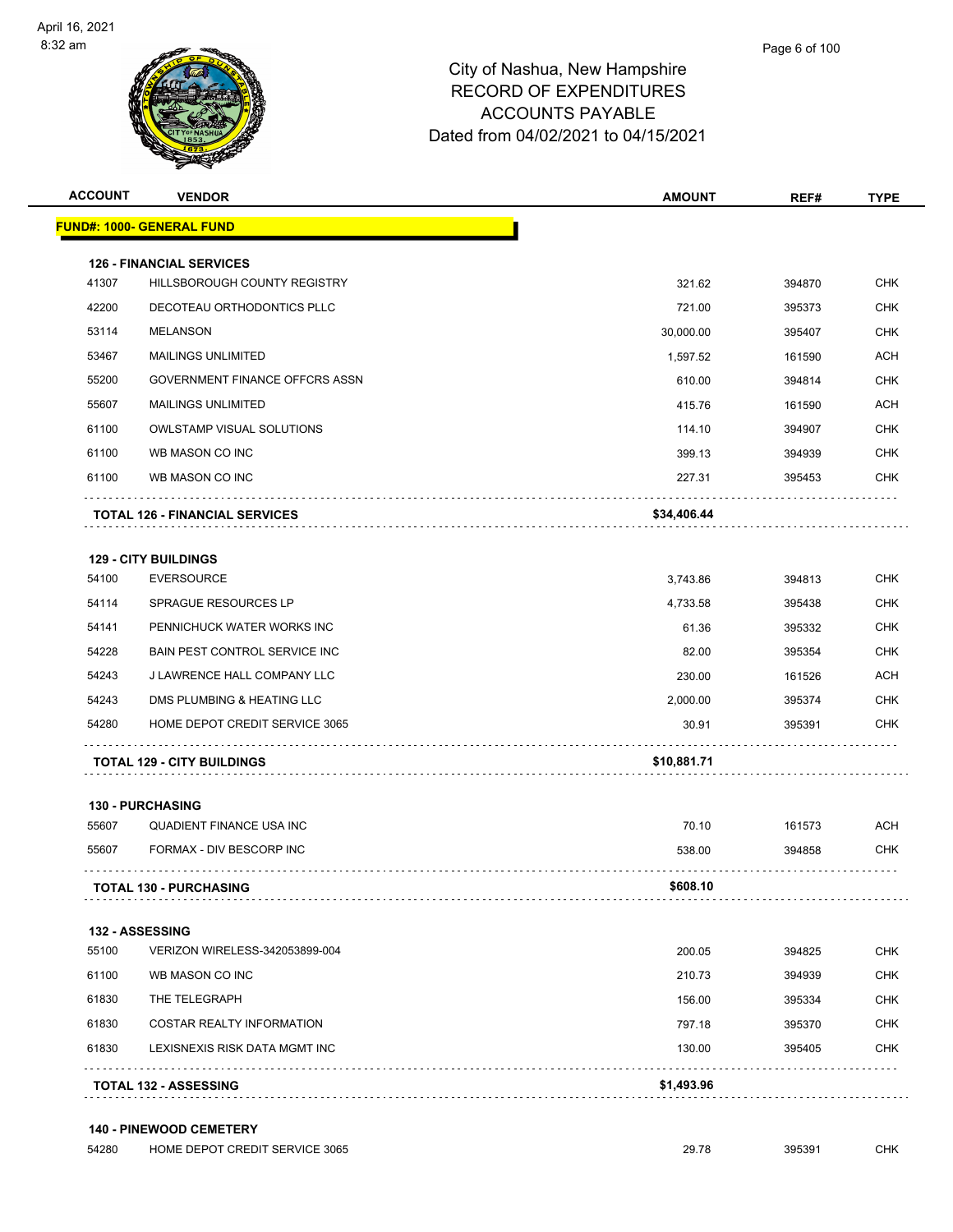

| <b>ACCOUNT</b>      | <b>VENDOR</b>                                         | <b>AMOUNT</b> | REF#   | TYPE       |
|---------------------|-------------------------------------------------------|---------------|--------|------------|
|                     | <u> FUND#: 1000- GENERAL FUND</u>                     |               |        |            |
|                     | TOTAL 140 - PINEWOOD CEMETERY                         | \$29.78       |        |            |
|                     |                                                       |               |        |            |
|                     | <b>142 - WOODLAWN CEMETERY</b>                        |               |        |            |
| 54100               | <b>EVERSOURCE</b>                                     | 351.70        | 394813 | <b>CHK</b> |
| 54107               | <b>MCLAUGHLIN OIL CO</b>                              | 419.89        | 394892 | <b>CHK</b> |
| 54114               | <b>SPRAGUE RESOURCES LP</b>                           | 571.59        | 395438 | <b>CHK</b> |
| 54280               | DEERFIELD GREENHOUSE BUILDERS                         | 1,945.85      | 394852 | <b>CHK</b> |
| 54399               | <b>CINTAS</b>                                         | 99.00         | 395367 | <b>CHK</b> |
| 54487               | <b>TURF DEPOT</b>                                     | 327.77        | 395448 | <b>CHK</b> |
| 54487               | UNITED AG & TURF NE                                   | 2,346.50      | 395449 | <b>CHK</b> |
| 54600               | <b>BEST FORD</b>                                      | 63.24         | 394841 | <b>CHK</b> |
| 61300               | <b>GLOBAL MONTELLO GROUP CORP</b>                     | 314.15        | 395382 | <b>CHK</b> |
| 61499               | NASHUA WALLPAPER CO INC                               | 20.17         | 395412 | <b>CHK</b> |
|                     | <b>TOTAL 142 - WOODLAWN CEMETERY</b>                  | \$6,459.86    |        |            |
|                     | <b>144 - EDGEWOOD &amp; SUBURBAN CEMETERIES</b>       |               |        |            |
| 54100               | <b>EVERSOURCE</b>                                     | 140.23        | 394813 | <b>CHK</b> |
| 54114               | <b>BOT L GAS INC</b>                                  | 96.59         | 394843 | <b>CHK</b> |
| 54114               | <b>BOT L GAS INC</b>                                  | 75.21         | 395361 | <b>CHK</b> |
| 54280               | HOME DEPOT CREDIT SERVICE 3065                        | 90.92         | 395391 | <b>CHK</b> |
| 54487               | AMAZON CAPITAL SERV (CITY ACH)                        | 48.89         | 161515 | ACH        |
| 61830               | TREASURER STATE OF NH                                 | 28.00         | 394819 | <b>CHK</b> |
|                     | <b>TOTAL 144 - EDGEWOOD &amp; SUBURBAN CEMETERIES</b> | \$479.84      |        |            |
| <b>150 - POLICE</b> |                                                       |               |        |            |
| 53149               | <b>BROOKLINE ANIMAL HOSPITAL</b>                      | 75.75         | 394844 | <b>CHK</b> |
| 53999               | AAA CREDIT SCREENING SERV LLC                         | 60.00         | 394826 | CHK        |
| 54100               | <b>EVERSOURCE</b>                                     | 107.10        | 394813 | <b>CHK</b> |
| 54100               | EVERSOUCE-POWER SUPPLY                                | 12,718.21     | 395322 | <b>CHK</b> |
| 54114               | SPRAGUE RESOURCES LP                                  | 4,349.67      | 395438 | CHK        |
| 54141               | PENNICHUCK WATER WORKS INC                            | 664.73        | 395332 | <b>CHK</b> |
| 54280               | HOME DEPOT CREDIT SERVICE 3073                        | 116.63        | 394875 | <b>CHK</b> |
| 54280               | STELLOS ELECTRICAL SUPPLY CO I                        | 929.00        | 394928 | <b>CHK</b> |
| 54280               | TREASURER STATE OF NH                                 | 140.01        | 395337 | <b>CHK</b> |
| 54407               | RELX INC DBA LEXISNEXIS                               | 172.00        | 394911 | CHK        |
| 54600               | <b>GRANITE STATE GLASS</b>                            | 911.20        | 394865 | <b>CHK</b> |
| 54600               | SULLIVAN TIRE COMPANY                                 | 49.00         | 395440 | <b>CHK</b> |
| 55200               | HILLSBOROUGH COUNTY CHIEFS OF                         | 50.00         | 395325 | <b>CHK</b> |
| 55400               | JET PUBLIC SAFETY TRAINING INC                        | 525.00        | 394881 | <b>CHK</b> |
|                     |                                                       |               |        |            |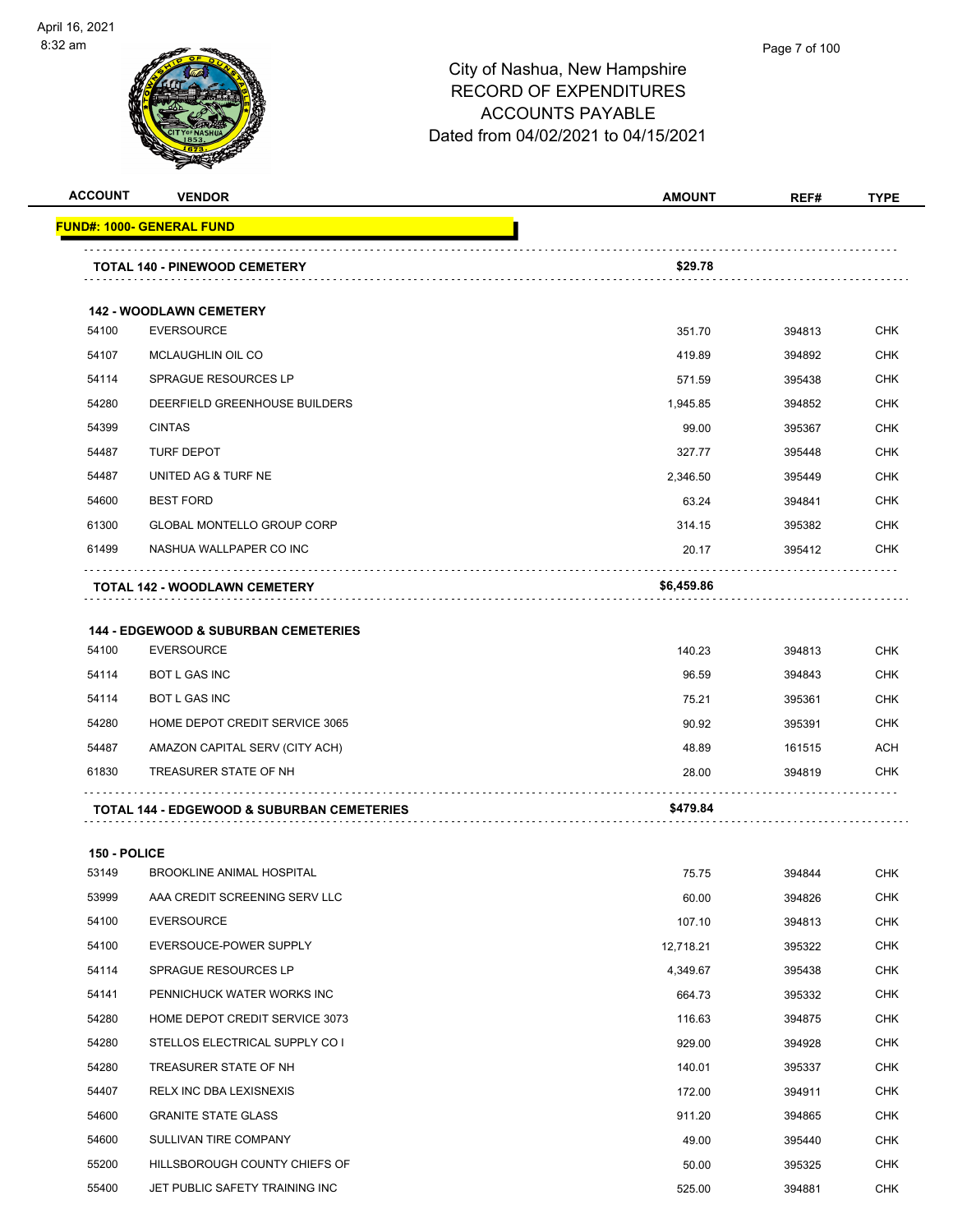

| <b>ACCOUNT</b> | <b>VENDOR</b>                    | <b>AMOUNT</b> | REF#   | <b>TYPE</b> |
|----------------|----------------------------------|---------------|--------|-------------|
|                | <b>FUND#: 1000- GENERAL FUND</b> |               |        |             |
| 150 - POLICE   |                                  |               |        |             |
| 55400          | <b>JAMES CIULLA</b>              | 2,913.81      | 395312 | <b>CHK</b>  |
| 55400          | LEAD INC                         | 395.00        | 395404 | CHK         |
| 55699          | ABSOLUTE DATA DESTRUCTION        | 185.50        | 395342 | <b>CHK</b>  |
| 55699          | LBP TOWING AND AUTO REPAIR       | 500.00        | 395403 | CHK         |
| 55699          | NASHUA MILLYARD ASSOC INC        | 388.46        | 395411 | <b>CHK</b>  |
| 61100          | AMAZON CAPITAL SERV (CITY ACH)   | 375.66        | 161515 | ACH         |
| 61100          | <b>OWLSTAMP VISUAL SOLUTIONS</b> | 33.90         | 394907 | CHK         |
| 61100          | WB MASON CO INC                  | 9.42          | 395453 | <b>CHK</b>  |
| 61107          | ALECS SHOE STORE INC             | 129.45        | 394830 | CHK         |
| 61107          | <b>BEN'S UNIFORMS</b>            | 420.00        | 394840 | <b>CHK</b>  |
| 61107          | ALECS SHOE STORE INC             | 1,488.52      | 395344 | <b>CHK</b>  |
| 61107          | ALL SPORTS HEROES UNIFORMS       | 71.00         | 395345 | CHK         |
| 61107          | <b>BEN'S UNIFORMS</b>            | 376.00        | 395358 | <b>CHK</b>  |
| 61107          | EAST COAST EMERGENCY OUTFITTER   | 281.99        | 395375 | CHK         |
| 61110          | <b>BEN'S UNIFORMS</b>            | 900.00        | 394840 | <b>CHK</b>  |
| 61110          | <b>BEN'S UNIFORMS</b>            | 298.00        | 395358 | <b>CHK</b>  |
| 61121          | NORTHERN SAFETY CO INC           | 173.94        | 394904 | CHK         |
| 61121          | WB MASON CO INC                  | 226.38        | 394939 | <b>CHK</b>  |
| 61185          | <b>ULINE</b>                     | 513.89        | 161541 | <b>ACH</b>  |
| 61185          | ARROWHEAD FORENSICS              | 321.38        | 394835 | <b>CHK</b>  |
| 61185          | ARROWHEAD FORENSICS              | 11.00         | 395350 | <b>CHK</b>  |
| 61299          | AMAZON CAPITAL SERV (CITY ACH)   | 337.89        | 161576 | ACH         |
| 61299          | RAY ALLEN MANUFACTURING LLC      | 814.84        | 161601 | ACH         |
| 61299          | ADAM ANDERSON                    | 115.42        | 394795 | CHK         |
| 61299          | HARTZELL MACHINE WORKS INC       | 577.50        | 394869 | <b>CHK</b>  |
| 61299          | SAFARILAND LLC                   | 85.61         | 394913 | <b>CHK</b>  |
| 61299          | W B HUNT CO INC                  | 119.85        | 395451 | CHK         |
| 61428          | HOME DEPOT CREDIT SERVICE 3073   | 10.95         | 395392 | <b>CHK</b>  |
| 61428          | IMPERIAL BAG & PAPER CO LLC      | 191.88        | 395399 | CHK         |
| 61799          | <b>FACTORY MOTOR PARTS</b>       | (451.23)      | 161518 | ACH         |
| 61799          | MHQ INC                          | 632.00        | 161533 | ACH         |
| 61799          | ADAMSON INDUSTRIES CORP          | 191.85        | 394828 | CHK         |
| 61799          | <b>BEST FORD</b>                 | 4,235.39      | 394841 | <b>CHK</b>  |
| 61799          | CARPARTS DISTRIBUTION CENTER,    | 3.45          | 394845 | CHK         |
| 61799          | <b>BEST FORD</b>                 | (483.90)      | 395359 | <b>CHK</b>  |
| 61799          | CARPARTS DISTRIBUTION CENTER,    | 54.50         | 395365 | <b>CHK</b>  |
| 61799          | QUIRK GM PARTS DEPOT             | 787.38        | 395428 | CHK         |
| 71221          | GOVCONNECTION INC                | 54.19         | 161520 | ACH         |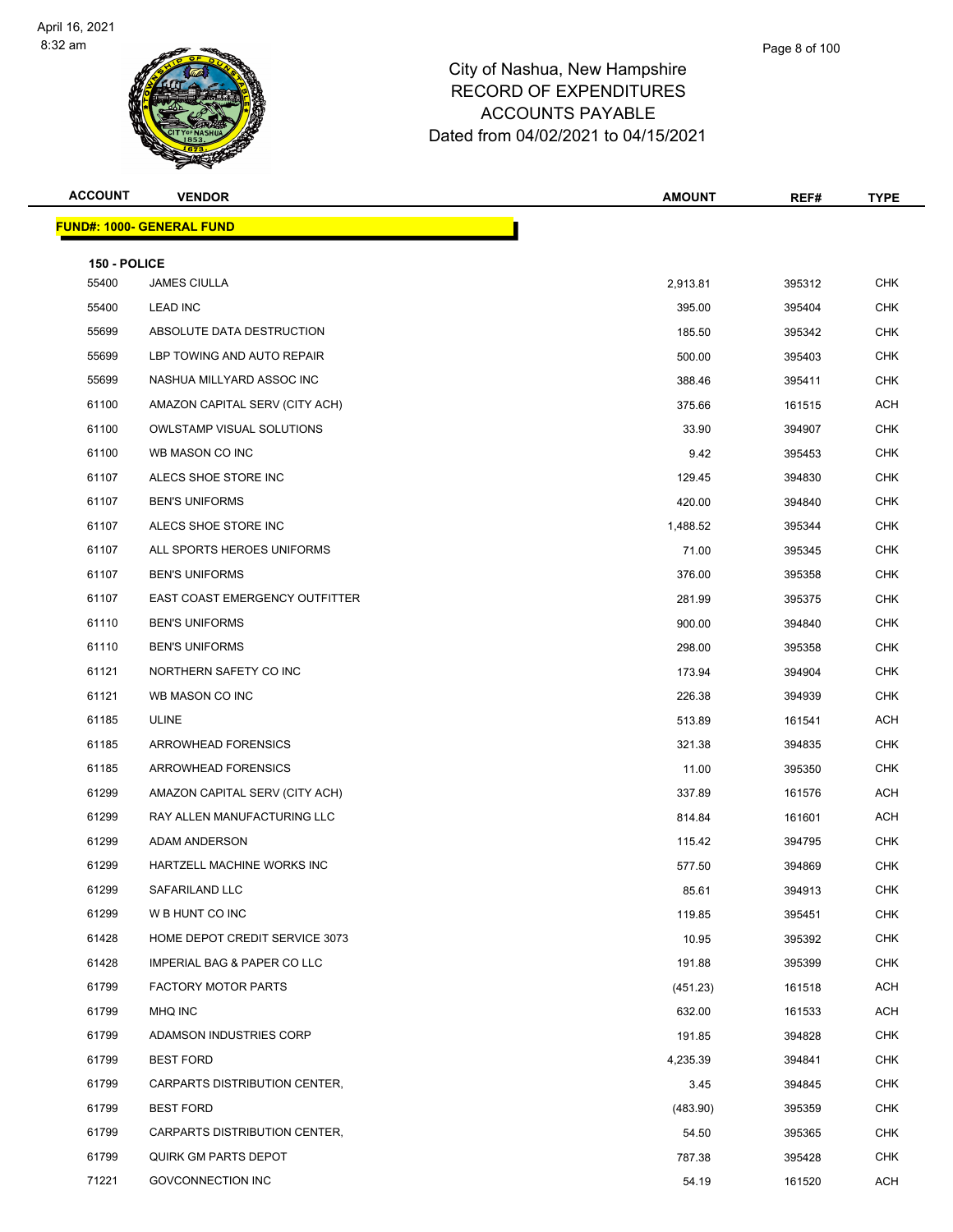

|    | Page 9 of 100 |
|----|---------------|
| r۵ |               |

| <b>ACCOUNT</b>        | <b>VENDOR</b>                    | <b>AMOUNT</b> | REF#   | <b>TYPE</b> |
|-----------------------|----------------------------------|---------------|--------|-------------|
|                       | <b>FUND#: 1000- GENERAL FUND</b> |               |        |             |
|                       |                                  |               |        |             |
| 150 - POLICE<br>71221 | ADVANCED ELECTRONIC DESIGN INC   | 333.50        | 395343 | <b>CHK</b>  |
| 71221                 | <b>BEST FORD</b>                 | 2,600.00      | 395359 | <b>CHK</b>  |
| 71228                 | <b>BEST FORD</b>                 | 725.00        | 395359 | <b>CHK</b>  |
| 71407                 | ATLANTIC TACTICAL INC            | 1,038.00      | 395351 | <b>CHK</b>  |
| 71999                 | TIGER-VAC INC                    | 3,903.77      | 394932 | <b>CHK</b>  |
|                       | <b>TOTAL 150 - POLICE</b>        | \$46,759.44   |        |             |
| <b>152 - FIRE</b>     |                                  |               |        |             |
| 53135                 | LIFE SCAN WELLNESS CENTERS       | 9,350.00      | 394886 | <b>CHK</b>  |
| 54100                 | <b>EVERSOURCE</b>                | 6,950.18      | 394813 | <b>CHK</b>  |
| 54114                 | LIBERTY UTILITIES - NH           | 1,180.08      | 394815 | <b>CHK</b>  |
| 54114                 | <b>LIBERTY UTILITIES - NH</b>    | 448.34        | 394816 | <b>CHK</b>  |
| 54114                 | SPRAGUE RESOURCES LP             | 6,643.69      | 395438 | <b>CHK</b>  |
| 54141                 | PENNICHUCK WATER WORKS INC       | 371.14        | 395332 | <b>CHK</b>  |
| 54228                 | JP PEST SERVICES LLC             | 158.00        | 161527 | <b>ACH</b>  |
| 54228                 | <b>JP PEST SERVICES LLC</b>      | 89.00         | 161585 | <b>ACH</b>  |
| 54280                 | CHICK BEAULIEU INC               | 225.00        | 394847 | CHK         |
| 54280                 | HOME DEPOT CREDIT SERVICE 3065   | 54.97         | 395391 | <b>CHK</b>  |
| 54414                 | AMAZON CAPITAL SERV (CITY ACH)   | 459.87        | 161576 | ACH         |
| 54487                 | <b>FASTENAL CO</b>               | 90.52         | 395377 | CHK         |
| 54600                 | <b>FACTORY MOTOR PARTS</b>       | 732.11        | 161518 | <b>ACH</b>  |
| 54600                 | <b>MIKES CUSTOM KANVAS</b>       | 170.00        | 394893 | <b>CHK</b>  |
| 54600                 | NEW ENGLAND KENWORTH             | 113.88        | 394897 | <b>CHK</b>  |
| 54600                 | SANEL NAPA                       | 47.57         | 394918 | <b>CHK</b>  |
| 54600                 | NEW ENGLAND KENWORTH             | 65.94         | 395413 | <b>CHK</b>  |
| 55200                 | <b>IAFC MEMBERSHIP</b>           | 230.00        | 395326 | <b>CHK</b>  |
| 55200                 | AUTOMATIC FIRE ALARM ASSOC       | 75.00         | 395352 | <b>CHK</b>  |
| 55699                 | DAVE'S QUALITY DRY CLEANING      | 439.45        | 394851 | <b>CHK</b>  |
| 61100                 | <b>BATTERIES PLUS</b>            | 3.59          | 394839 | <b>CHK</b>  |
| 61100                 | WB MASON CO INC                  | 46.75         | 395453 | <b>CHK</b>  |
| 61107                 | HUNTRESS UNIFORMS                | 289.80        | 395397 | <b>CHK</b>  |
| 61299                 | HOME DEPOT CREDIT SERVICE 3065   | 25.75         | 394874 | <b>CHK</b>  |
| 61300                 | INFINITY AVIATION SERVICES LLC   | 316.82        | 394879 | <b>CHK</b>  |
| 61307                 | NEW ENGLAND KENWORTH             | 54.00         | 395413 | <b>CHK</b>  |
| 61428                 | NEW ENGLAND PAPER & SUPPLY       | 296.99        | 394900 | <b>CHK</b>  |
| 61428                 | NEW ENGLAND PAPER & SUPPLY       | 169.14        | 395415 | <b>CHK</b>  |
| 61499                 | AMAZON CAPITAL SERV (CITY ACH)   | 50.52         | 161515 | ACH         |
| 61499                 | HOME DEPOT CREDIT SERVICE 3065   | 18.96         | 394874 | <b>CHK</b>  |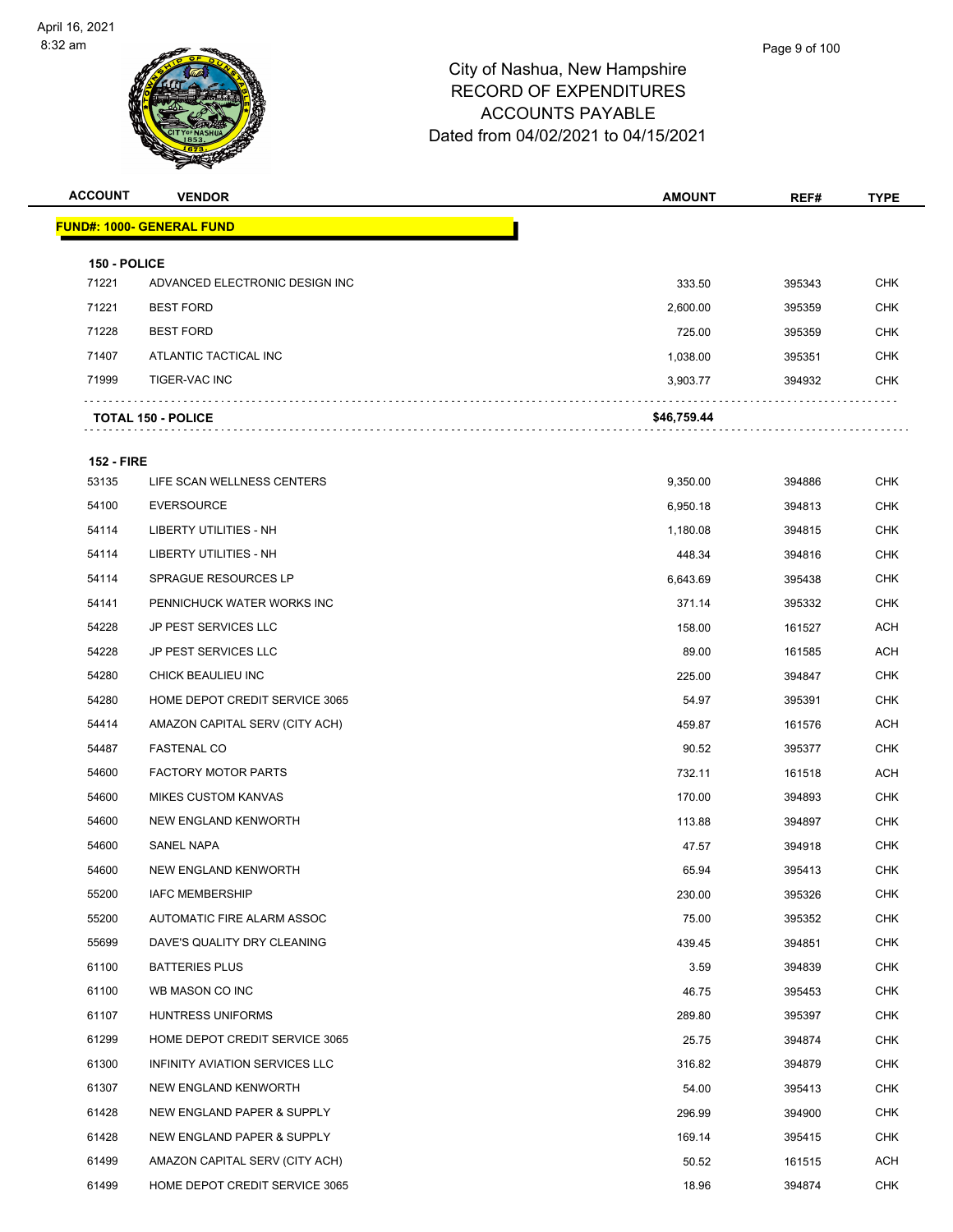

| <b>ACCOUNT</b>    | <b>VENDOR</b>                          | <b>AMOUNT</b> | REF#   | <b>TYPE</b> |
|-------------------|----------------------------------------|---------------|--------|-------------|
|                   | <u> FUND#: 1000- GENERAL FUND</u>      |               |        |             |
| <b>152 - FIRE</b> |                                        |               |        |             |
| 61499             | HOME DEPOT CREDIT SERVICE 3065         | 104.83        | 395391 | <b>CHK</b>  |
| 61650             | WB MASON CO INC                        | 74.26         | 395453 | <b>CHK</b>  |
| 61699             | AMAZON CAPITAL SERV (CITY ACH)         | 194.98        | 161576 | ACH         |
| 61699             | HOME DEPOT CREDIT SERVICE 3065         | 4.86          | 394874 | <b>CHK</b>  |
| 61709             | NEW ENGLAND KENWORTH                   | 493.80        | 394897 | <b>CHK</b>  |
| 61799             | ADAMSON INDUSTRIES CORP                | 350.00        | 394828 | <b>CHK</b>  |
| 61799             | ALLEGIANCE TRUCKS                      | 359.30        | 394831 | <b>CHK</b>  |
| 61799             | <b>FASTENAL CO</b>                     | 11.41         | 394857 | <b>CHK</b>  |
| 61799             | SANEL NAPA                             | 575.61        | 394918 | <b>CHK</b>  |
| 61799             | ALLEGIANCE TRUCKS                      | 883.06        | 395346 | <b>CHK</b>  |
| 61799             | CHOICE METALS INC                      | 352.00        | 395366 | <b>CHK</b>  |
| 61799             | NEW ENGLAND KENWORTH                   | 204.76        | 395413 | <b>CHK</b>  |
| 61799             | R WHITE EQUIPMENT CENTER INC           | 85.00         | 395430 | <b>CHK</b>  |
| 61830             | <b>JEREMY AUDETTE</b>                  | 149.90        | 394880 | <b>CHK</b>  |
| 71400             | FIRE TECH & SAFETY OF NEW ENGL         | 533.20        | 161519 | <b>ACH</b>  |
| 71400             | FIRE TECH & SAFETY OF NEW ENGL         | 200.00        | 161579 | ACH         |
| 71800             | MICHAEL CURRAN                         | 32.99         | 395313 | CHK         |
|                   | <b>TOTAL 152 - FIRE</b>                | \$33,777.02   |        |             |
|                   | <b>153 - BUILDING INSPECTION</b>       |               |        |             |
| 55307             | <b>TIMOTHY DUPONT</b>                  | 178.08        | 161517 | <b>ACH</b>  |
| 55307             | <b>RUSS MARCUM</b>                     | 317.07        | 394801 | <b>CHK</b>  |
| 55307             | DAWN MICHAUD                           | 210.56        | 394803 | <b>CHK</b>  |
| 55307             | <b>JEFFREY RICHARD</b>                 | 313.04        | 394804 | <b>CHK</b>  |
| 55421             | <b>EASTERN STATES BUILDING</b>         | 75.00         | 394811 | <b>CHK</b>  |
|                   | <b>TOTAL 153 - BUILDING INSPECTION</b> | \$1,093.75    |        |             |
|                   |                                        |               |        |             |
|                   | <b>155 - CODE ENFORCEMENT</b>          |               |        |             |
| 55100             | VERIZON WIRELESS 542313821-001         | 120.03        | 394823 | <b>CHK</b>  |
| 55307             | ROBERT SOUSA                           | 590.24        | 161512 | ACH         |
|                   | <b>TOTAL 155 - CODE ENFORCEMENT</b>    | \$710.27      |        |             |
|                   | <b>157 - CITYWIDE COMMUNICATIONS</b>   |               |        |             |
| 54100             | <b>EVERSOURCE</b>                      | 341.35        | 394813 | <b>CHK</b>  |
| 54100             | <b>EVERSOURCE</b>                      | 300.94        | 395323 | <b>CHK</b>  |
| 55607             | UNITED PARCEL SERVICE                  | 28.41         | 395338 | <b>CHK</b>  |
|                   | TOTAL 157 - CITYWIDE COMMUNICATIONS    | \$670.70      |        |             |
|                   |                                        |               |        |             |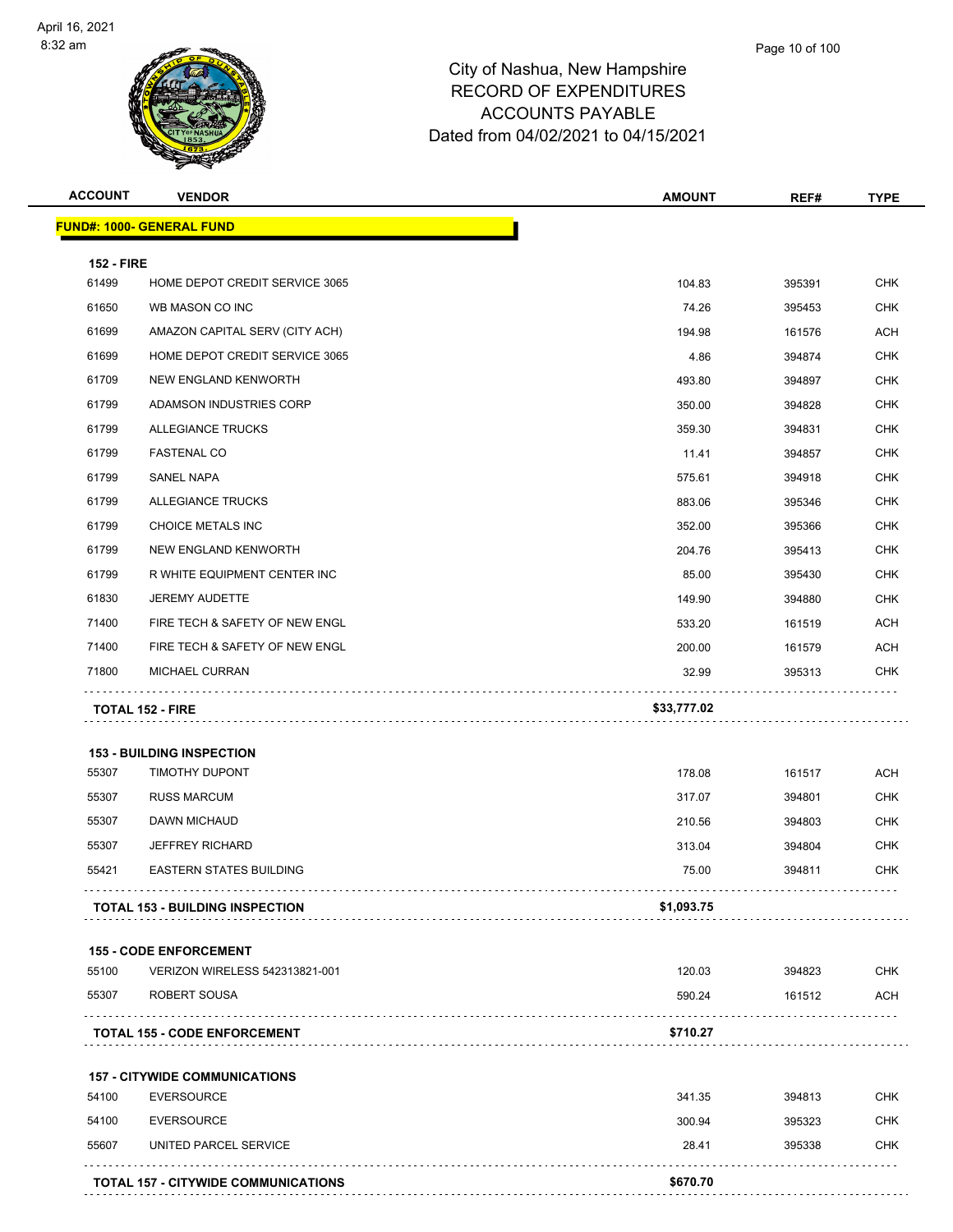

**ACCOUNT VENDOR AMOUNT REF# TYPE**

|       | <u> FUND#: 1000- GENERAL FUND</u>               |              |        |            |
|-------|-------------------------------------------------|--------------|--------|------------|
|       | <b>158 - PARKING ENFORCEMENT</b>                |              |        |            |
| 54625 | D & R TOWING INC                                | 145.00       | 395372 | <b>CHK</b> |
| 55100 | VERIZON WIRELESS-242339465                      | 169.92       | 395340 | <b>CHK</b> |
| 61100 | HOME DEPOT CREDIT SERVICE 3065                  | 89.92        | 394874 | <b>CHK</b> |
| 61107 | HOME DEPOT CREDIT SERVICE 3065                  | 23.94        | 394874 | <b>CHK</b> |
|       | <b>TOTAL 158 - PARKING ENFORCEMENT</b>          | \$428.78     |        |            |
|       | <b>159 - HYDRANT FEES-FIRE PROTECTION</b>       |              |        |            |
| 54835 | PENNICHUCK WATER WORKS INC                      | 269,080.33   | 395332 | <b>CHK</b> |
|       | <b>TOTAL 159 - HYDRANT FEES-FIRE PROTECTION</b> | \$269,080.33 |        |            |
|       | <b>160 - PW-ADMIN &amp; ENGINEERING</b>         |              |        |            |
| 54114 | SPRAGUE RESOURCES LP                            | 279.23       | 395438 | <b>CHK</b> |
| 54141 | PENNICHUCK WATER WORKS INC                      | 116.44       | 395332 | <b>CHK</b> |
| 55307 | <b>ROBERT MEUNIER</b>                           | 307.44       | 395431 | <b>CHK</b> |
| 55307 | <b>WILLIAM TOOMEY</b>                           | 227.36       | 395455 | CHK        |
| 55400 | ACEC-NH                                         | 100.00       | 394807 | <b>CHK</b> |
| 55699 | MINUTEMAN PRESS OF NASHUA                       | 613.96       | 395409 | CHK        |
| 61100 | WB MASON CO INC                                 | 7.85         | 394939 | CHK        |
| 71900 | AMAZON CAPITAL SERV (CITY ACH)                  | 399.99       | 161515 | <b>ACH</b> |
|       | TOTAL 160 - PW-ADMIN & ENGINEERING              | \$2,052.27   |        |            |
|       | 161 - STREETS                                   |              |        |            |
| 54100 | <b>EVERSOURCE</b>                               | 49.87        | 394813 | <b>CHK</b> |
| 54114 | <b>SPRAGUE RESOURCES LP</b>                     | 5,625.26     | 395438 | CHK        |
| 54141 | PENNICHUCK WATER WORKS INC                      | 1,191.57     | 395332 | CHK        |
| 54280 | F W WEBB COMPANY                                | 394.01       | 394856 | CHK        |
| 54280 | <b>B &amp; S LOCKSMITHS INC</b>                 | 1,308.00     | 395353 | <b>CHK</b> |
| 54280 | STEVE SHUMSKY UNLIMITED DOOR                    | 175.00       | 395439 | <b>CHK</b> |
| 54600 | <b>FACTORY MOTOR PARTS</b>                      | 47.55        | 161518 | ACH        |
| 54600 | HOWARD P FAIRFIELD LLC                          | 1,168.53     | 161523 | <b>ACH</b> |
| 54600 | MCDEVITT TRUCKS INC                             | 264.32       | 161530 | ACH        |
| 54600 | HOWARD P FAIRFIELD LLC                          | 3,898.14     | 161581 | <b>ACH</b> |
| 54600 | MCDEVITT TRUCKS INC                             | 24.81        | 161592 | <b>ACH</b> |
| 54600 | <b>BEST FORD</b>                                | (916.00)     | 394841 | <b>CHK</b> |
| 54600 | CARPARTS DISTRIBUTION CENTER,                   | 116.37       | 394845 | <b>CHK</b> |
| 54600 | F W WEBB COMPANY                                | 52.47        | 394856 | CHK        |
| 54600 | GRAINGER                                        | 201.24       | 394864 | <b>CHK</b> |

MACMULKIN CHEVROLET INC 95.03 394887 CHK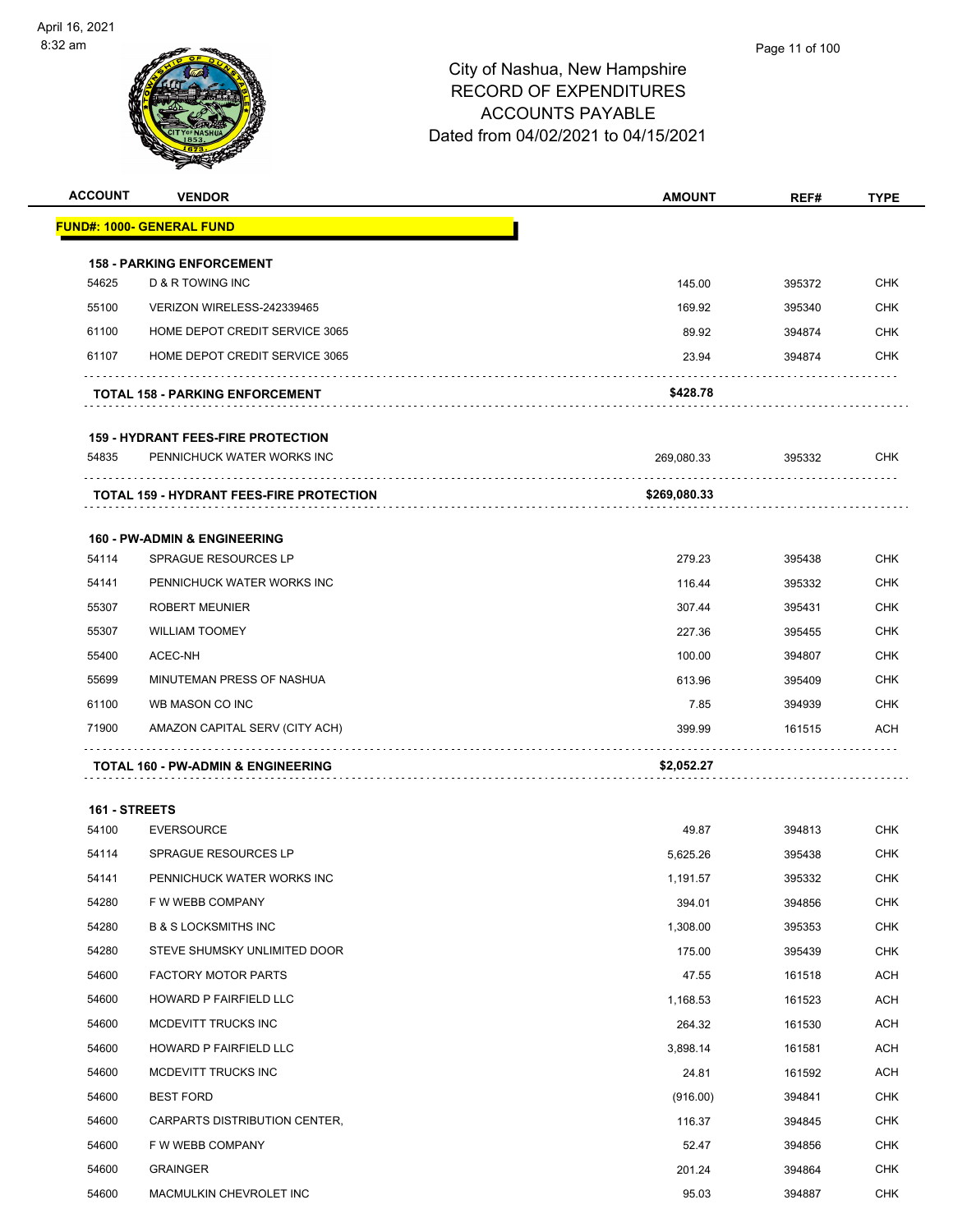**FUND#: 1000- GENERAL FUND**



## City of Nashua, New Hampshire RECORD OF EXPENDITURES ACCOUNTS PAYABLE Dated from 04/02/2021 to 04/15/2021

| <b>ACCOUNT</b> | <b>VENDOR</b>                             | <b>AMOUNT</b> | REF#   | <b>TYPE</b> |  |
|----------------|-------------------------------------------|---------------|--------|-------------|--|
|                | <mark>JND#: 1000- GENERAL FUND</mark>     |               |        |             |  |
| 161 - STREETS  |                                           |               |        |             |  |
| 54600          | O'REILLY AUTO PARTS                       | 48.98         | 394905 | <b>CHK</b>  |  |
| 54600          | SANEL NAPA                                | 805.65        | 394917 | <b>CHK</b>  |  |
| 54600          | SOUTHWORTH-MILTON INC                     | 165.69        | 394924 | <b>CHK</b>  |  |
| 54600          | SWEEPER PARTS SALES                       | 120.40        | 394930 | <b>CHK</b>  |  |
| 54600          | <b>BOW AUTO PARTS</b>                     | 1,650.00      | 395311 | <b>CHK</b>  |  |
| 54600          | C <sub>2</sub> ALT FUELS                  | 825.00        | 395364 | <b>CHK</b>  |  |
| 54600          | <b>CONEQUIP PARTS &amp; EQUIPMENT LLC</b> | 9,985.00      | 395369 | CHK         |  |
| 54600          | <b>FASTENAL CO</b>                        | 33.93         | 395377 | <b>CHK</b>  |  |
| 54600          | TENNANT SALES & SERVICE CO                | 1,903.69      | 395443 | <b>CHK</b>  |  |
| 55118          | <b>SPOK INC</b>                           | 183.68        | 394925 | <b>CHK</b>  |  |
| 55607          | UNITED PARCEL SERVICE                     | 18.06         | 395338 | <b>CHK</b>  |  |
| 55699          | SAFETY-KLEEN SYSTEMS INC                  | 311.20        | 394914 | <b>CHK</b>  |  |
| 61100          | AMAZON CAPITAL SERV (CITY ACH)            | 109.15        | 161515 | <b>ACH</b>  |  |
| 61100          | <b>APWA</b>                               | 54.50         | 395318 | <b>CHK</b>  |  |
| 61107          | ALECS SHOE STORE INC                      | 110.00        | 394830 | <b>CHK</b>  |  |
| 61107          | CINTAS #016                               | 231.41        | 395368 | <b>CHK</b>  |  |
| 61166          | AIRGAS USA LLC                            | 647.01        | 394829 | <b>CHK</b>  |  |
| 61166          | <b>BOT L GAS INC</b>                      | 127.00        | 394843 | <b>CHK</b>  |  |
| 61299          | MAGID GLOVE & SAFETY MFG CO.              | 116.48        | 161589 | ACH         |  |
| 61299          | <b>CRYSTAL ROCK</b>                       | 12.99         | 394810 | <b>CHK</b>  |  |
| 61299          | HOME DEPOT CREDIT SERVICE 3065            | 120.18        | 394874 | <b>CHK</b>  |  |
| 61299          | NEW ENGLAND PAPER & SUPPLY                | 99.60         | 395415 | <b>CHK</b>  |  |
| 61300          | <b>GLOBAL MONTELLO GROUP CORP</b>         | 19,209.65     | 395382 | <b>CHK</b>  |  |
| 61514          | <b>GRANITE STATE MINERAL INC</b>          | 26,112.77     | 161521 | ACH         |  |
| 61556          | M & M ELECTRICAL SUPPLY CO INC            | 220.78        | 161528 | <b>ACH</b>  |  |
| 61560          | FASTENAL CO                               | 48.75         | 394857 | <b>CHK</b>  |  |
| 61560          | HOME DEPOT CREDIT SERVICE 3065            | 625.58        | 394874 | CHK         |  |
| 61560          | <b>SWENSON GRANITE WORKS</b>              | 289.00        | 395441 | <b>CHK</b>  |  |
| 61560          | TEAM EJP CONCORD NH                       | 422.97        | 395442 | <b>CHK</b>  |  |
| 61705          | MAYNARD & LESIEUR INC                     | 791.00        | 394891 | <b>CHK</b>  |  |
| 61709          | SANEL NAPA                                | 509.00        | 394917 | <b>CHK</b>  |  |
| 61799          | <b>FACTORY MOTOR PARTS</b>                | (69.93)       | 161518 | ACH         |  |
| 61799          | <b>GRAINGER</b>                           | 12.28         | 394864 | <b>CHK</b>  |  |
| 71025          | <b>CORNWELL TOOLS</b>                     | 199.95        | 394849 | CHK         |  |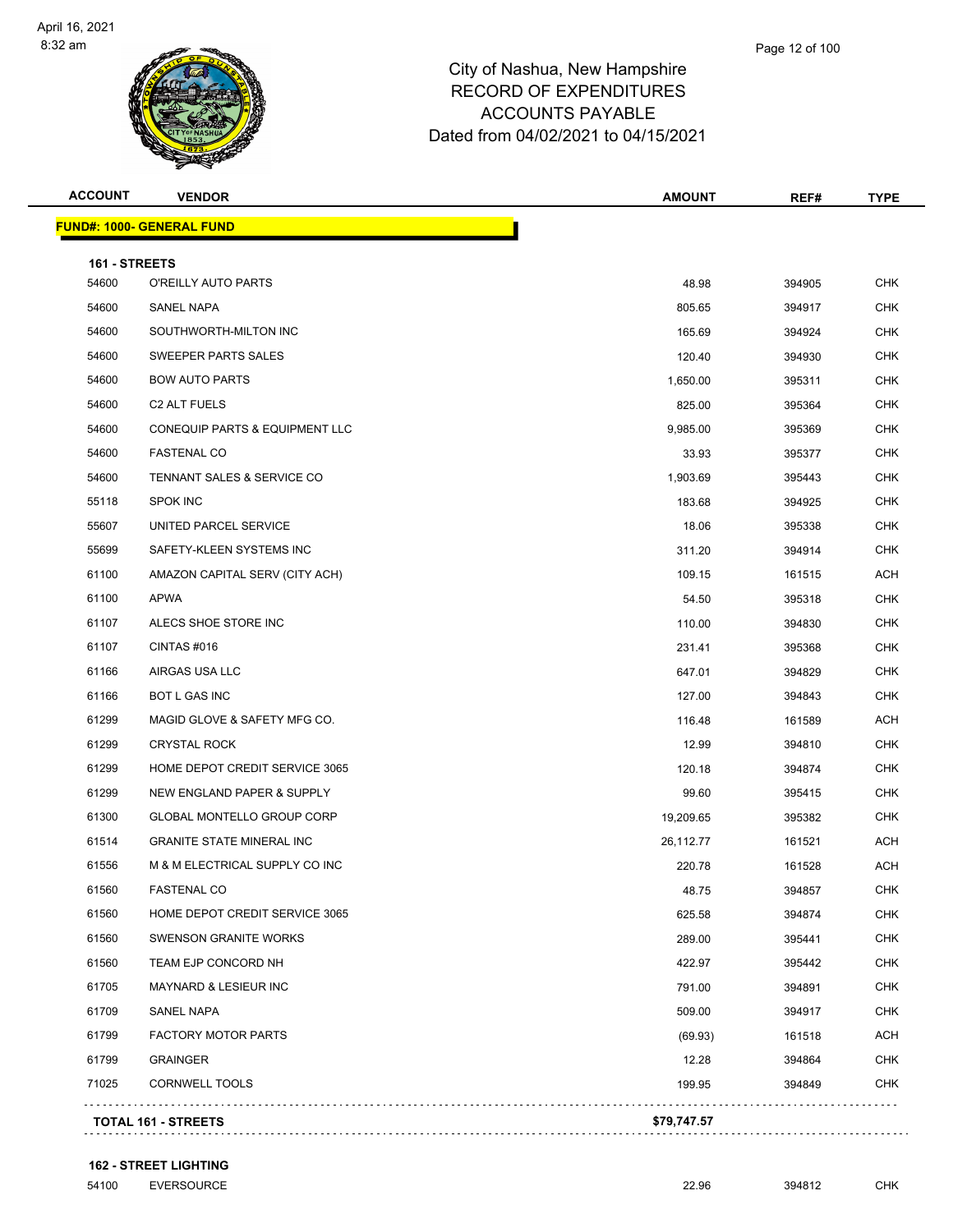

| <b>ACCOUNT</b> | <b>VENDOR</b>                               | <b>AMOUNT</b> | REF#   | <b>TYPE</b> |
|----------------|---------------------------------------------|---------------|--------|-------------|
|                | <u> FUND#: 1000- GENERAL FUND</u>           |               |        |             |
|                | <b>162 - STREET LIGHTING</b>                |               |        |             |
| 54100          | <b>EVERSOURCE</b>                           | (10.35)       | 394813 | <b>CHK</b>  |
| 54100          | <b>EVERSOURCE</b>                           | 419.22        | 395323 | CHK         |
|                | <b>TOTAL 162 - STREET LIGHTING</b>          | \$431.83      |        |             |
|                | <b>166 - PARKING OPERATIONS</b>             |               |        |             |
| 45321          | <b>KYLEE FIRTH</b>                          | 45.00         | 395378 | <b>CHK</b>  |
| 54100          | <b>EVERSOURCE</b>                           | 421.66        | 395323 | <b>CHK</b>  |
| 54280          | HOME DEPOT CREDIT SERVICE 3065              | 39.94         | 395391 | <b>CHK</b>  |
| 54487          | <b>INTERSTATE BILLING</b>                   | 359.92        | 395401 | <b>CHK</b>  |
| 55699          | POM INC                                     | 100.00        | 394910 | <b>CHK</b>  |
| 55699          | PALMER & SICARD INC                         | 286.50        | 395419 | <b>CHK</b>  |
| 61100          | HOME DEPOT CREDIT SERVICE 3065              | 25.96         | 395391 | <b>CHK</b>  |
| 61107          | HOME DEPOT CREDIT SERVICE 3065              | 58.90         | 395391 | <b>CHK</b>  |
| 61299          | NASHUA WALLPAPER CO INC                     | 4.99          | 394895 | <b>CHK</b>  |
| 61299          | HOME DEPOT CREDIT SERVICE 3065              | 96.20         | 395391 | <b>CHK</b>  |
| 61428          | HOME DEPOT CREDIT SERVICE 3065              | 132.11        | 395391 | <b>CHK</b>  |
| 61542          | <b>STADIUM GRAPHICS LLC</b>                 | 3,790.00      | 394926 | <b>CHK</b>  |
| 61542          | HOME DEPOT CREDIT SERVICE 3065              | 3.14          | 395391 | <b>CHK</b>  |
| 71025          | HOME DEPOT CREDIT SERVICE 3065              | 149.00        | 395391 | <b>CHK</b>  |
| 71600          | HOME DEPOT CREDIT SERVICE 3065              | 109.90        | 395391 | <b>CHK</b>  |
|                | <b>TOTAL 166 - PARKING OPERATIONS</b>       | \$5,623.22    |        |             |
|                | <b>170 - HYDROELECTRIC OPERATIONS</b>       |               |        |             |
| 54221          | WHEELABRATOR HOLDCO 1 INC                   | 130.39        | 394940 | <b>CHK</b>  |
| 54221          | WM CORPORATE SERVICES INC                   | 87.44         | 395456 | <b>CHK</b>  |
| 55200          | <b>GRANITE STATE HYDROPOWER ASSOC</b>       | 3,515.40      | 395385 | <b>CHK</b>  |
|                | <b>TOTAL 170 - HYDROELECTRIC OPERATIONS</b> | \$3,733.23    |        |             |
|                | <b>171 - COMMUNITY SERVICES</b>             |               |        |             |
| 53118          | <b>SCOTT A TURDO</b>                        | 400.00        | 394934 | <b>CHK</b>  |
| 53118          | HUDSON TROPHY COMPANY                       | 350.00        | 395394 | <b>CHK</b>  |
| 55400          | SAINT ANSELM COLLEGE                        | 480.00        | 395333 | <b>CHK</b>  |
| 61830          | THE TELEGRAPH                               | 78.00         | 394817 | <b>CHK</b>  |
| 68318          | <b>ALPHAGRAPHICS</b>                        | 346.64        | 394833 | <b>CHK</b>  |
| 68318          | <b>HEALTH PROMOTIONS</b>                    | 592.24        | 395390 | CHK         |
|                | <b>TOTAL 171 - COMMUNITY SERVICES</b>       | \$2,246.88    |        |             |
|                |                                             |               |        |             |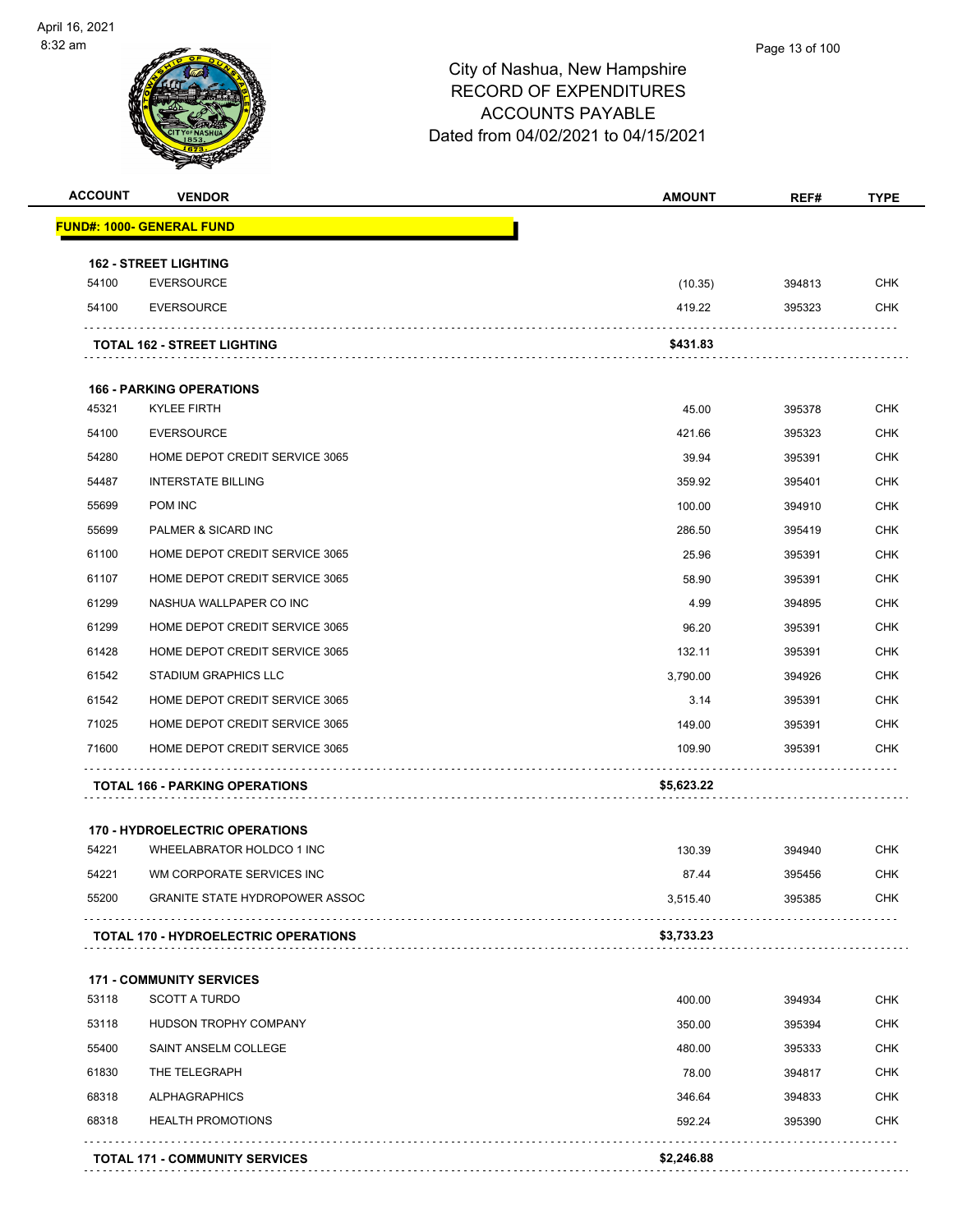

| <b>ACCOUNT</b> | <b>VENDOR</b>                         | <b>AMOUNT</b> | REF#   | <b>TYPE</b> |
|----------------|---------------------------------------|---------------|--------|-------------|
|                | <b>FUND#: 1000- GENERAL FUND</b>      |               |        |             |
|                | <b>172 - COMMUNITY HEALTH</b>         |               |        |             |
| 55400          | SAINT ANSELM COLLEGE                  | 240.00        | 395333 | <b>CHK</b>  |
| 55699          | ALEXANDER GRANOK MD                   | 100.00        | 395386 | <b>CHK</b>  |
| 61142          | BOUND TREE MEDICAL, LLC               | 75.96         | 395362 | <b>CHK</b>  |
| 61144          | R & S PHARMACEUTICAL WHOLESALE        | 134.73        | 161539 | ACH         |
| 61144          | R & S PHARMACEUTICAL WHOLESALE        | 5.20          | 161600 | ACH         |
|                | <b>TOTAL 172 - COMMUNITY HEALTH</b>   | \$555.89      |        |             |
|                | <b>173 - ENVIRONMENTAL HEALTH</b>     |               |        |             |
| 61149          | <b>M &amp; N SPORTS LLC</b>           | 160.00        | 161588 | ACH         |
| 61149          | L.L. BEAN INC                         | 1,366.49      | 394885 | CHK         |
|                | TOTAL 173 - ENVIRONMENTAL HEALTH      | \$1,526.49    |        |             |
|                | <b>175 - WELFARE ASSISTANCE</b>       |               |        |             |
| 55810          | 188 CONCORD ST LLC                    | 340.37        | 395043 | <b>CHK</b>  |
| 55810          | <b>COUNTRY BARN MOTEL</b>             | 387.90        | 395045 | CHK         |
| 55810          | EDWARD PAQUIN                         | 950.00        | 395046 | <b>CHK</b>  |
| 55810          | THC INVESTMENTS                       | 1,130.00      | 395047 | <b>CHK</b>  |
| 55810          | 75-77 PINE STREET LLC                 | 720.00        | 395615 | CHK         |
| 55810          | DAVID RHODES                          | 1,000.00      | 395616 | <b>CHK</b>  |
| 55810          | LUZ RODRIGUEZ                         | 1,050.00      | 395617 | CHK         |
| 55820          | ANCTIL ROCHETTE FUNERAL HOME          | 750.00        | 395044 | CHK         |
|                | <b>TOTAL 175 - WELFARE ASSISTANCE</b> | \$6,328.27    |        |             |
|                | <b>177 - PARKS &amp; RECREATION</b>   |               |        |             |
| 54114          | <b>SPRAGUE RESOURCES LP</b>           | 3,190.72      | 395438 | <b>CHK</b>  |
| 54141          | PENNICHUCK WATER WORKS INC            | 296.41        | 395332 | <b>CHK</b>  |
| 54253          | SOUTHERN NH TREE & LANDSCAPE L        | 1,450.00      | 394923 | <b>CHK</b>  |
| 54280          | F W WEBB COMPANY                      | 22.22         | 394856 | <b>CHK</b>  |
| 54280          | <b>FASTENAL CO</b>                    | 8.32          | 394857 | <b>CHK</b>  |
| 54280          | GATE CITY FENCE CO INC                | 2,100.00      | 394859 | <b>CHK</b>  |
| 54280          | <b>HAJOCA CORPORATION</b>             | 19.68         | 394867 | <b>CHK</b>  |
| 54280          | HAMPSHIRE FIRE PROTECTION CO          | 3,100.00      | 394868 | <b>CHK</b>  |
| 54280          | JOHNSONS ELECTRIC SUPPLY INC          | 460.50        | 394882 | <b>CHK</b>  |
| 54280          | MOORE CONCRETE CUTTING LLC            | 450.00        | 394894 | <b>CHK</b>  |
| 54280          | UNITED RENTALS (NORTH AMERICA)        | 1,213.80      | 394935 | <b>CHK</b>  |
| 54280          | BANNER SYSTEMS OF MASSACHUSETT        | 3,164.50      | 395356 | <b>CHK</b>  |
| 54280          | GATE CITY FENCE CO INC                | 700.00        | 395380 | <b>CHK</b>  |
| 54280          | PIONEER MANUFACTURING COMPANY         | 25.00         | 395425 | <b>CHK</b>  |
|                |                                       |               |        |             |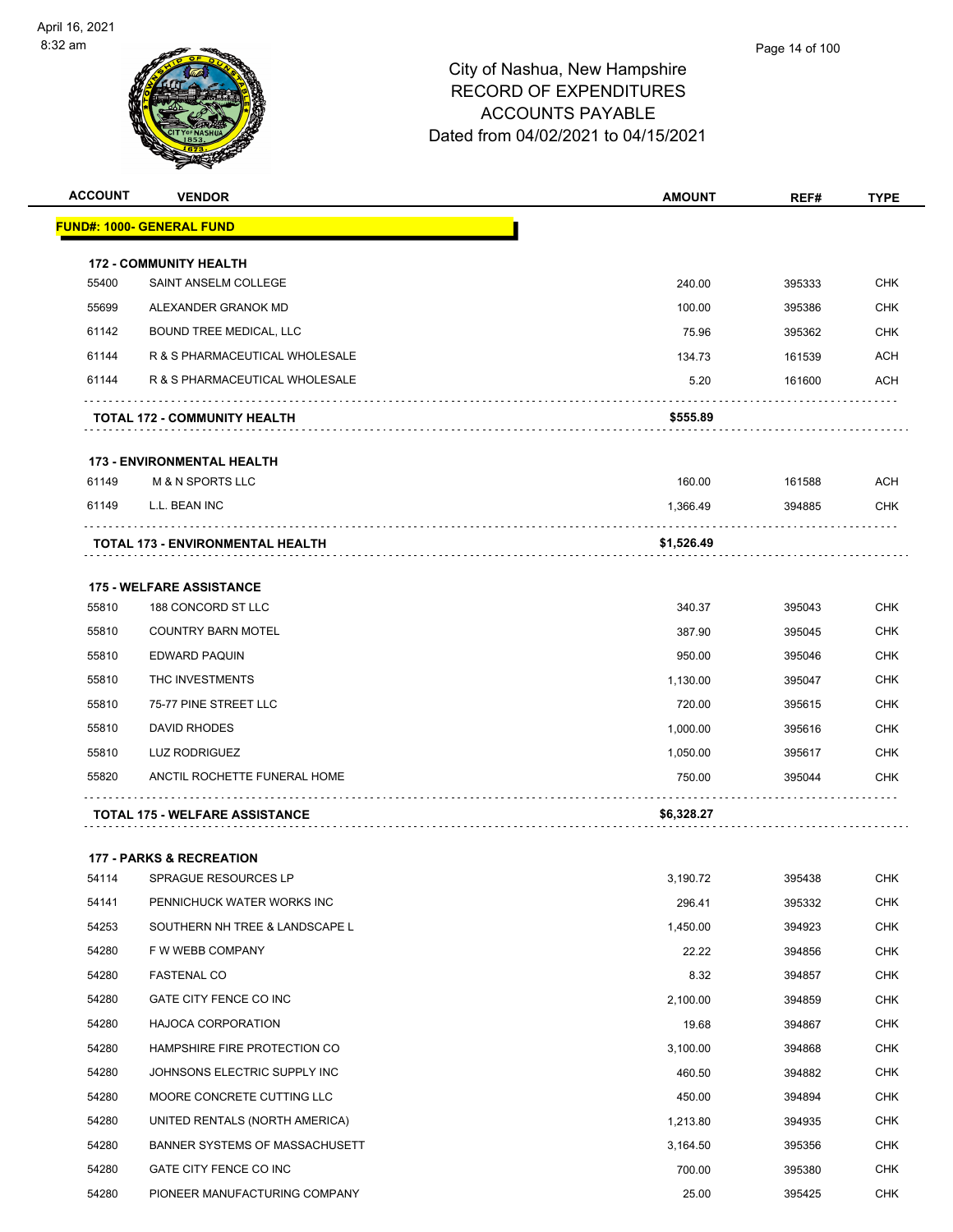

| <b>ACCOUNT</b> | <b>VENDOR</b>                             | <b>AMOUNT</b> | REF#   | <b>TYPE</b> |
|----------------|-------------------------------------------|---------------|--------|-------------|
|                | <b>FUND#: 1000- GENERAL FUND</b>          |               |        |             |
|                | <b>177 - PARKS &amp; RECREATION</b>       |               |        |             |
| 54280          | SITEONE LANDSCAPE SUPPLY LLC              | 1.880.00      | 395436 | <b>CHK</b>  |
| 54487          | AMAZON CAPITAL SERV (CITY ACH)            | 30.37         | 161515 | <b>ACH</b>  |
| 55400          | <b>ARBITERSPORTS</b>                      | 440.00        | 395349 | <b>CHK</b>  |
| 61100          | AMAZON CAPITAL SERV (CITY ACH)            | 86.60         | 161515 | <b>ACH</b>  |
| 61107          | PHOENIX SCREEN PRINTING                   | 520.00        | 395424 | <b>CHK</b>  |
| 61110          | AMAZON CAPITAL SERV (CITY ACH)            | 184.60        | 161515 | <b>ACH</b>  |
| 61110          | ALECS SHOE STORE INC                      | 110.00        | 394830 | <b>CHK</b>  |
| 61300          | <b>GLOBAL MONTELLO GROUP CORP</b>         | 345.23        | 394862 | <b>CHK</b>  |
| 61300          | GLOBAL MONTELLO GROUP CORP                | 161.86        | 395382 | <b>CHK</b>  |
| 61542          | BANNER SYSTEMS OF MASSACHUSETT            | 1,056.18      | 395356 | <b>CHK</b>  |
| 61799          | HOWARD P FAIRFIELD LLC                    | 212.71        | 161581 | <b>ACH</b>  |
| 61799          | <b>GRAINGER</b>                           | 133.56        | 394864 | <b>CHK</b>  |
| 61799          | <b>SANEL NAPA</b>                         | 25.31         | 394917 | <b>CHK</b>  |
| 61799          | CARPARTS DISTRIBUTION CENTER,             | 129.83        | 395365 | <b>CHK</b>  |
| 61799          | <b>JOE GRAFIX LLC</b>                     | 170.00        | 395402 | <b>CHK</b>  |
|                | <b>TOTAL 177 - PARKS &amp; RECREATION</b> | \$21,687.40   |        |             |
| 179 - LIBRARY  |                                           |               |        |             |
| 54114          | SPRAGUE RESOURCES LP                      | 1,905.30      | 395438 | <b>CHK</b>  |
| 54280          | JP PEST SERVICES LLC                      | 114.00        | 161585 | <b>ACH</b>  |
| 54280          | NORTHEAST DOOR CORP                       | 206.25        | 394903 | <b>CHK</b>  |

| 0420U | JE FEJT JENVIUEJ LLU               | 114.UU   | 101303 | ี∩∪⊓       |
|-------|------------------------------------|----------|--------|------------|
| 54280 | NORTHEAST DOOR CORP                | 206.25   | 394903 | <b>CHK</b> |
| 54428 | VERIZON WIRELESS-742348471-001     | 40.03    | 394824 | <b>CHK</b> |
| 54428 | ZOOBEAN INC                        | 1,845.00 | 394941 | <b>CHK</b> |
| 54428 | PACIFIC TELEMANAGEMENT SERVICE     | 53.00    | 395418 | <b>CHK</b> |
| 55400 | <b>JENNIFER HOSKING</b>            | 50.00    | 161522 | ACH        |
| 61299 | AMAZON CAPITAL SERV (CITY ACH)     | 540.00   | 161515 | ACH        |
| 61299 | AMAZON CAPITAL SERV (CITY ACH)     | 47.90    | 161576 | ACH        |
| 61299 | <b>ALPHAGRAPHICS</b>               | 42.00    | 394833 | <b>CHK</b> |
| 61428 | AMAZON CAPITAL SERV (CITY ACH)     | 50.36    | 161576 | ACH        |
| 61428 | <b>REXEL USA INC</b>               | 181.53   | 161602 | ACH        |
| 61807 | AMAZON CAPITAL SERV (CITY ACH)     | 56.27    | 161515 | ACH        |
| 61807 | <b>INGRAM LIBRARY SERVICES LLC</b> | 27.10    | 161524 | ACH        |
| 61807 | <b>INGRAM LIBRARY SERVICES LLC</b> | 146.14   | 161583 | ACH        |
| 61807 | <b>BAKER &amp; TAYLOR</b>          | 136.59   | 394838 | <b>CHK</b> |
| 61814 | <b>INGRAM LIBRARY SERVICES LLC</b> | 303.94   | 161524 | ACH        |
| 61814 | <b>MIDWEST TAPE LLC</b>            | 339.60   | 161534 | ACH        |
| 61814 | <b>MIDWEST TAPE LLC</b>            | 823.54   | 161594 | ACH        |
| 61814 | <b>BAKER &amp; TAYLOR</b>          | 243.95   | 394838 | <b>CHK</b> |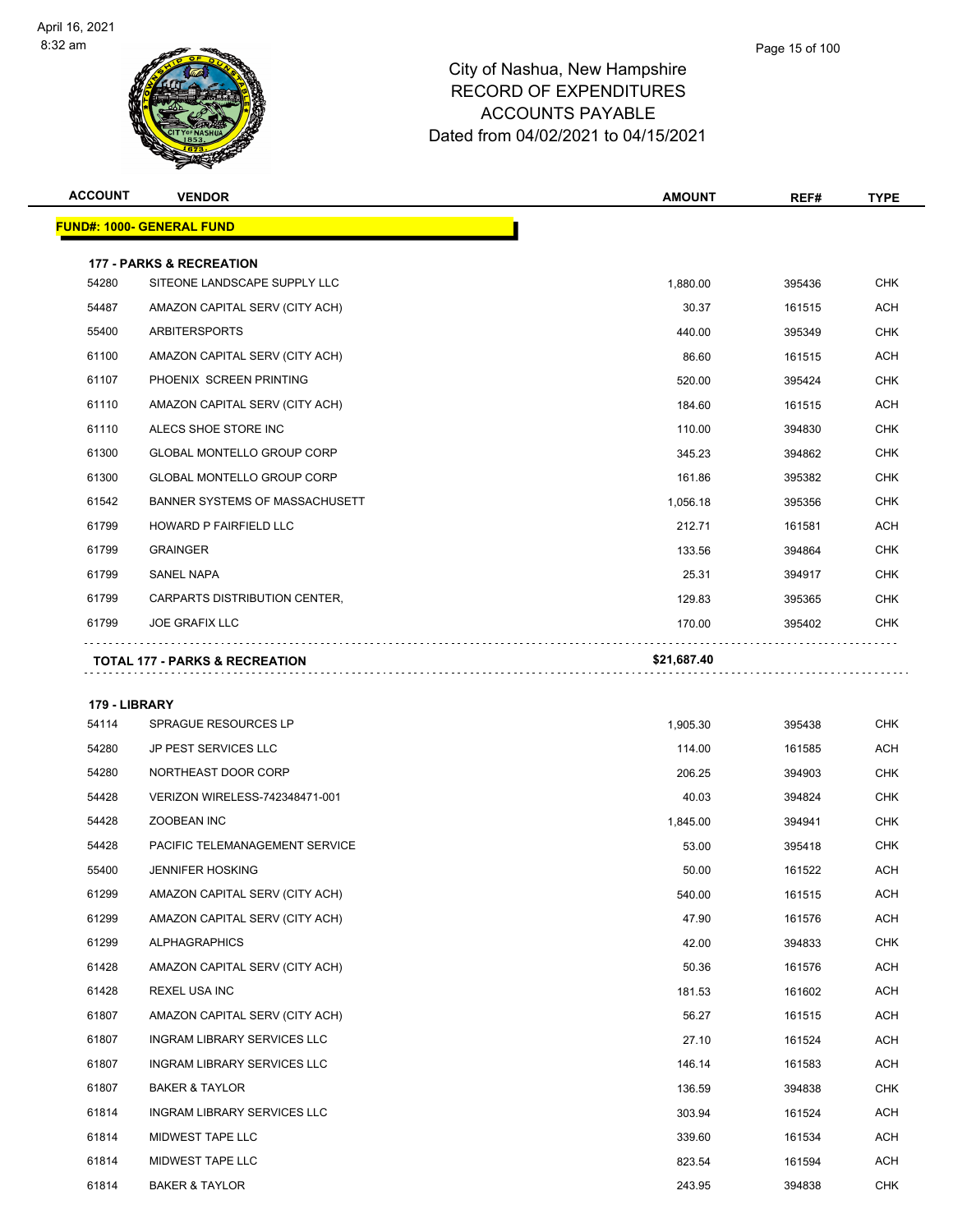

| <b>ACCOUNT</b>         | <b>VENDOR</b>                                         | <b>AMOUNT</b> | REF#   | <b>TYPE</b> |
|------------------------|-------------------------------------------------------|---------------|--------|-------------|
|                        | <b>FUND#: 1000- GENERAL FUND</b>                      |               |        |             |
|                        |                                                       |               |        |             |
| 179 - LIBRARY<br>61814 | <b>BAKER &amp; TAYLOR</b>                             | 250.65        | 395355 | <b>CHK</b>  |
| 68322                  | AMAZON CAPITAL SERV (CITY ACH)                        | 188.75        | 161515 | <b>ACH</b>  |
| 68322                  | AMAZON CAPITAL SERV (CITY ACH)                        | 295.26        | 161576 | ACH         |
| 68322                  | <b>ASHLEE NORWOOD</b>                                 | 49.96         | 161599 | <b>ACH</b>  |
| 68322                  | <b>CLOCKTOWER CONSULTING LLC</b>                      | 125.00        | 394798 | <b>CHK</b>  |
|                        |                                                       |               |        |             |
|                        | <b>TOTAL 179 - LIBRARY</b>                            | \$8,062.12    |        |             |
|                        |                                                       |               |        |             |
| 61100                  | <b>181 - COMMUNITY DEVELOPMENT</b><br>WB MASON CO INC | 139.43        | 394939 | <b>CHK</b>  |
|                        |                                                       |               |        |             |
|                        | <b>TOTAL 181 - COMMUNITY DEVELOPMENT</b>              | \$139.43      |        |             |
|                        |                                                       |               |        |             |
|                        | <b>182 - PLANNING AND ZONING</b>                      |               |        |             |
| 42560                  | <b>SCOTT &amp; KATE OLIVIERI</b>                      | 330.00        | 394906 | <b>CHK</b>  |
| 42560                  | TIMOTHY EWALD & SARAH SHOR                            | 345.00        | 394933 | <b>CHK</b>  |
| 55614                  | HILLSBOROUGH COUNTY REGISTRY                          | 26.00         | 394870 | <b>CHK</b>  |
|                        | <b>TOTAL 182 - PLANNING AND ZONING</b>                | \$701.00      |        |             |
|                        |                                                       |               |        |             |
| <b>191 - SCHOOL</b>    |                                                       |               |        |             |
| 52300                  | SUN LIFE ASSURANCE CO OF CANAD                        | 2,632.21      | 161610 | <b>ACH</b>  |
| 52300                  | UNUM LIFE INSURANCE                                   | 1,608.39      | 395582 | <b>CHK</b>  |
| 53128                  | <b>JACKSON LEWIS LLP</b>                              | 4,000.00      | 161544 | ACH         |
| 53128                  | <b>JACKSON LEWIS LLP</b>                              | 225.00        | 161607 | <b>ACH</b>  |
| 53128                  | <b>ELIZABETH NOEL</b>                                 | 53,333.33     | 395464 | <b>CHK</b>  |
| 53128                  | RICE LAW OFFICE, PLLC                                 | 33,333.33     | 395466 | <b>CHK</b>  |
| 53128                  | MATTHEW & LEAH DONAHUE                                | 268.12        | 395498 | <b>CHK</b>  |
| 53600                  | NASHUA YOUTH COUNCIL                                  | 6,132.50      | 395592 | <b>CHK</b>  |
| 53607                  | NH LEARNING INITIATIVE                                | 2,160.00      | 395014 | <b>CHK</b>  |
| 53614                  | AMY MCCARTNEY                                         | 14,922.00     | 394952 | CHK         |
| 53614                  | <b>CLARK ASSOC</b>                                    | 42,868.40     | 394970 | <b>CHK</b>  |
| 53614                  | AMY MCCARTNEY                                         | 13,932.00     | 395471 | <b>CHK</b>  |
| 53614                  | <b>GRANITE STATE ARTS ACADEMY</b>                     | 135.00        | 395517 | <b>CHK</b>  |
| 53628                  | MANUS/PAINCHAUD ASSOCIATES                            | 6,000.00      | 394800 | <b>CHK</b>  |
| 53628                  | STATE OF NH CRIMINAL RECORDS                          | 889.75        | 394947 | <b>CHK</b>  |
| 53628                  | <b>BLAKE LEISTER</b>                                  | 20.00         | 394997 | <b>CHK</b>  |
| 53628                  | <b>RELIABLE IT</b>                                    | 150.00        | 395025 | <b>CHK</b>  |
| 53628                  | <b>SOLIANT</b>                                        | 4,900.00      | 395031 | <b>CHK</b>  |
| 53628                  | <b>TELEPHONE &amp; NETWORK</b>                        | 1,547.50      | 395035 | <b>CHK</b>  |
| 53628                  | ASAP FIRE & SAFETY CORP                               | 75.00         | 395472 | CHK         |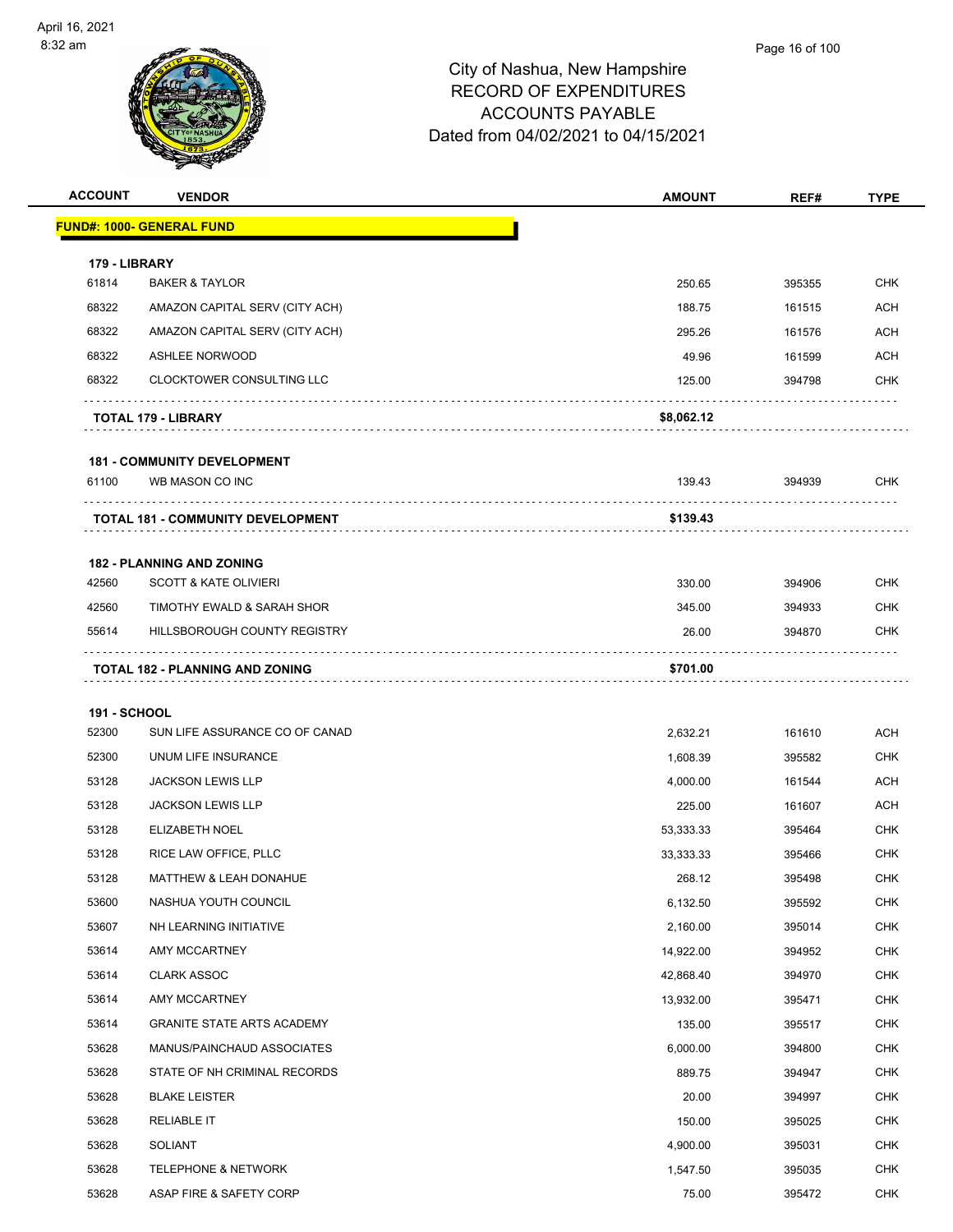

| <b>ACCOUNT</b>               | <b>VENDOR</b>                    | <b>AMOUNT</b> | REF#   | TYPE       |
|------------------------------|----------------------------------|---------------|--------|------------|
|                              | <b>FUND#: 1000- GENERAL FUND</b> |               |        |            |
|                              |                                  |               |        |            |
| <b>191 - SCHOOL</b><br>53628 | PERFORMANCE REHAB INC            | 5,869.84      | 395555 | <b>CHK</b> |
| 53628                        | <b>RELIABLE IT</b>               | 200.00        | 395560 | <b>CHK</b> |
| 53628                        | <b>SOLIANT</b>                   | 4,900.00      | 395572 | <b>CHK</b> |
| 53628                        | <b>TELEPHONE &amp; NETWORK</b>   | 411.00        | 395578 | <b>CHK</b> |
| 54100                        | MENH SOLAR HOLDINGS LLC          | 8,410.65      | 395008 | <b>CHK</b> |
| 54100                        | <b>EVERSOURCE</b>                | 26,515.45     | 395459 | <b>CHK</b> |
| 54114                        | LIBERTY UTILITIES - NH           | 2,386.37      | 394943 | CHK        |
| 54114                        | LIBERTY UTILITIES - NH           | 1,781.39      | 394944 | <b>CHK</b> |
| 54114                        | LIBERTY UTILITIES - NH           | 1,645.52      | 394945 | <b>CHK</b> |
| 54114                        | LIBERTY UTILITIES - NH           | 1,746.74      | 394946 | <b>CHK</b> |
| 54114                        | SPRAGUE RESOURCES LP             | 47,146.46     | 395032 | <b>CHK</b> |
| 54114                        | <b>EVERSOURCE</b>                | 6,012.03      | 395459 | <b>CHK</b> |
| 54114                        | AMERIGAS                         | 679.60        | 395470 | <b>CHK</b> |
| 54114                        | SPRAGUE RESOURCES LP             | 19,202.16     | 395573 | <b>CHK</b> |
| 54280                        | AMERICAN TIME & SIGNAL CO        | 7,007.76      | 394951 | <b>CHK</b> |
| 54280                        | <b>BELLETETES INC</b>            | 100.79        | 394957 | <b>CHK</b> |
| 54280                        | MARVELL PLATE GLASS INC          | 766.00        | 395004 | <b>CHK</b> |
| 54280                        | NASHUA GLASS                     | 105.00        | 395010 | <b>CHK</b> |
| 54280                        | NASHUA WALLPAPER CO INC          | 12.78         | 395011 | <b>CHK</b> |
| 54280                        | <b>BELLETETES INC</b>            | 29.96         | 395477 | <b>CHK</b> |
| 54280                        | DH PACE COMPANY                  | 277.53        | 395497 | <b>CHK</b> |
| 54280                        | NASHUA WALLPAPER CO INC          | 836.37        | 395545 | <b>CHK</b> |
| 54487                        | (SCHOOL ACH) AMAZON CAPITAL SE   | 66.30         | 161606 | <b>ACH</b> |
| 54487                        | CLEAN-O-RAMA                     | 2,211.74      | 394971 | CHK        |
| 54487                        | PIANOARTS INC                    | 506.85        | 395018 | <b>CHK</b> |
| 54487                        | <b>LISA GINGRAS</b>              | 433.47        | 395514 | <b>CHK</b> |
| 54487                        | <b>HOBART SERVICE</b>            | 394.03        | 395521 | <b>CHK</b> |
| 54600                        | AT NEW HAMPSHIRE LLC             | 153.69        | 394954 | <b>CHK</b> |
| 54600                        | CARPARTS OF NASHUA               | 407.03        | 394967 | <b>CHK</b> |
| 54600                        | MAYNARD & LESIEUR INC            | 180.10        | 395005 | <b>CHK</b> |
| 54600                        | <b>CARPARTS OF NASHUA</b>        | 131.82        | 395489 | <b>CHK</b> |
| 54600                        | O'REILLY AUTO PARTS              | 82.62         | 395552 | CHK        |
| 54600                        | SANEL NAPA                       | 202.67        | 395566 | <b>CHK</b> |
| 54899                        | <b>CONWAY ARENA</b>              | 12,204.00     | 394973 | <b>CHK</b> |
| 54899                        | <b>BRADY SULLIVAN</b>            | 16,786.40     | 395485 | <b>CHK</b> |
| 55109                        | CONSOLIDATED COMMUNICATIONS      | 40.80         | 394942 | <b>CHK</b> |
| 55109                        | WINDSTREAM                       | 1,018.97      | 394949 | <b>CHK</b> |
| 55109                        | CONSOLIDATED COMMUNICATIONS      | 114.49        | 395458 | <b>CHK</b> |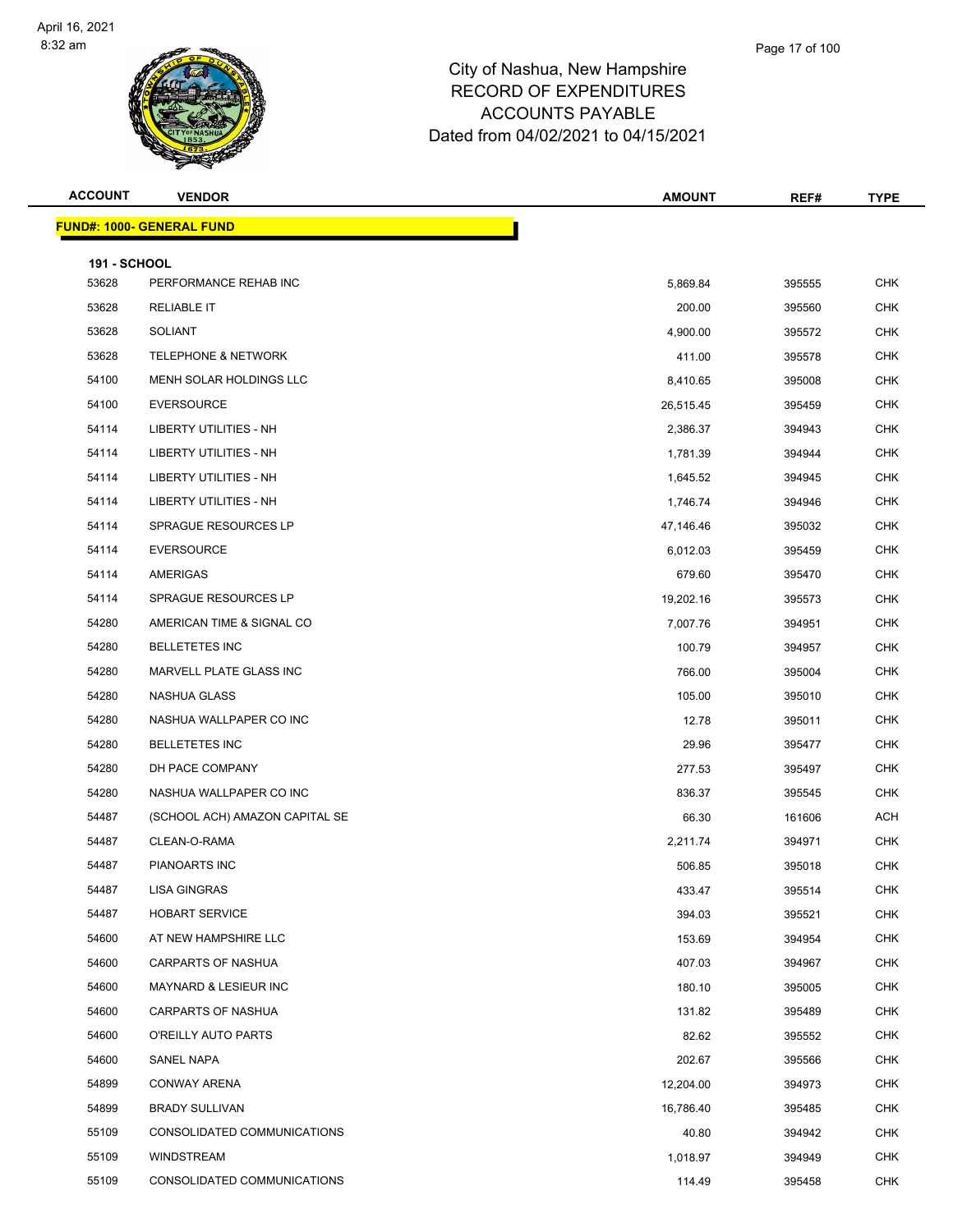

| <b>ACCOUNT</b>               | <b>VENDOR</b>                    | <b>AMOUNT</b> | REF#   | <b>TYPE</b> |
|------------------------------|----------------------------------|---------------|--------|-------------|
|                              | <b>FUND#: 1000- GENERAL FUND</b> |               |        |             |
|                              |                                  |               |        |             |
| <b>191 - SCHOOL</b><br>55109 | <b>FIRSTLIGHT</b>                | 2,515.94      | 395460 | <b>CHK</b>  |
| 55109                        | <b>WINDSTREAM</b>                | 271.41        | 395467 | <b>CHK</b>  |
| 55109                        | NATIONAL EMERGENCY NUMBER ASSN   | 255.00        | 395546 | CHK         |
| 55200                        | <b>BRIANNE BIASTOFF</b>          | 125.00        | 395478 | <b>CHK</b>  |
| 55200                        | <b>NHIAA</b>                     | 40.00         | 395550 | <b>CHK</b>  |
| 55300                        | <b>NHAEOP</b>                    | 875.00        | 395549 | <b>CHK</b>  |
| 55307                        | <b>DONNA GRADY</b>               | 158.90        | 394984 | <b>CHK</b>  |
| 55307                        | <b>ANTHONY PARKER</b>            | 21.56         | 395016 | CHK         |
| 55307                        | NATHAN MAZEROLLE                 | 16.07         | 395539 | <b>CHK</b>  |
| 55307                        | <b>DONALD TESSIER</b>            | 30.41         | 395580 | <b>CHK</b>  |
| 55400                        | <b>ANNE PRICE</b>                | 199.00        | 395019 | CHK         |
| 55400                        | CPI INC                          | 1,199.00      | 395495 | <b>CHK</b>  |
| 55400                        | MICHAEL VERHAULT                 | 85.00         | 395584 | CHK         |
| 55607                        | PETTY CASH                       | 55.75         | 395465 | <b>CHK</b>  |
| 55607                        | RESERVE ACCOUNT                  | 2,000.00      | 395562 | <b>CHK</b>  |
| 55628                        | <b>GENERAL LINEN SERVICE INC</b> | 83.28         | 394983 | CHK         |
| 55628                        | <b>GENERAL LINEN SERVICE INC</b> | 113.60        | 395511 | <b>CHK</b>  |
| 55635                        | NASHUA SCHOOL DISTRICT 42        | 431.00        | 161596 | <b>ACH</b>  |
| 55642                        | <b>SHAWN LOUGHRAN</b>            | 88.00         | 395000 | <b>CHK</b>  |
| 55642                        | <b>KEVIN BOLDUC</b>              | 88.00         | 395482 | <b>CHK</b>  |
| 55642                        | <b>DENNIS BURKHART</b>           | 68.00         | 395486 | CHK         |
| 55642                        | KATHLEEN CAMPBELL-KELLEY         | 88.00         | 395487 | <b>CHK</b>  |
| 55642                        | MARGARET DONOVAN                 | 88.00         | 395499 | CHK         |
| 55642                        | <b>THOMAS GIBSON</b>             | 88.00         | 395513 | <b>CHK</b>  |
| 55642                        | DAVID KUZMICK                    | 68.00         | 395530 | <b>CHK</b>  |
| 55642                        | DAVID D SALVACION                | 88.00         | 395565 | <b>CHK</b>  |
| 55642                        | <b>GORDON R SCHUPMANN</b>        | 88.00         | 395570 | <b>CHK</b>  |
| 55642                        | DOUGLAS N STEVENS                | 88.00         | 395576 | <b>CHK</b>  |
| 55649                        | <b>WILLIAM MAKARAWICZ</b>        | 750.00        | 395002 | <b>CHK</b>  |
| 55690                        | FIRST STUDENT INC                | 428,274.14    | 395507 | <b>CHK</b>  |
| 55691                        | DURHAM SCHOOL SERVICES           | 33,267.08     | 395500 | <b>CHK</b>  |
| 55691                        | FIRST STUDENT INC                | 14,457.20     | 395506 | <b>CHK</b>  |
| 55691                        | FIRST STUDENT INC                | 331,489.92    | 395507 | <b>CHK</b>  |
| 55694                        | NASHUA CHILDRENS HOME            | 39,745.38     | 161546 | <b>ACH</b>  |
| 55694                        | BOOTHBY THERAPY SERVICES LLC     | 442.50        | 394961 | <b>CHK</b>  |
| 55694                        | <b>CEDARCREST INC</b>            | 6,762.00      | 394969 | <b>CHK</b>  |
| 55694                        | <b>CREST COLLABORATIVE</b>       | 62,976.74     | 394976 | <b>CHK</b>  |
| 55694                        | JUSTICE RESOURCE INSTITUTE INC   | 36,529.85     | 394993 | <b>CHK</b>  |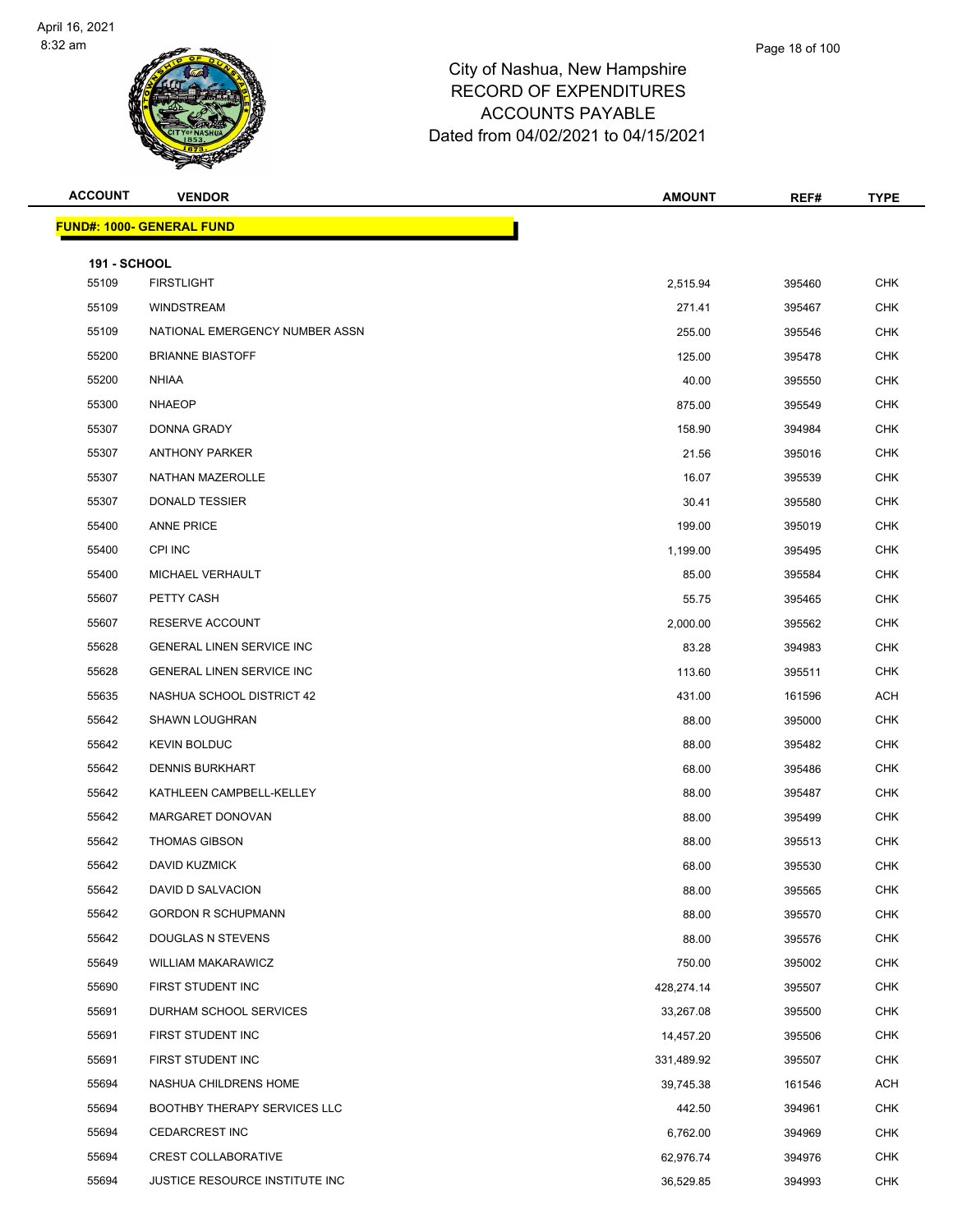

| <b>ACCOUNT</b>      | <b>VENDOR</b>                            | <b>AMOUNT</b> | REF#   | <b>TYPE</b> |
|---------------------|------------------------------------------|---------------|--------|-------------|
|                     | <b>FUND#: 1000- GENERAL FUND</b>         |               |        |             |
| <b>191 - SCHOOL</b> |                                          |               |        |             |
| 55694               | LEARNING PREP SCHOOL                     | 7,314.23      | 394996 | <b>CHK</b>  |
| 55694               | LIGHTHOUSE SCHOOL INC                    | 145,962.60    | 394998 | <b>CHK</b>  |
| 55694               | <b>MELMARK NEW ENGLAND</b>               | 103,522.74    | 395007 | <b>CHK</b>  |
| 55694               | MILLCREEK REHABILITATION CTRS            | 4,180.00      | 395009 | <b>CHK</b>  |
| 55694               | REGIONAL SERVICES & EDUCATION            | 44,823.24     | 395024 | <b>CHK</b>  |
| 55694               | BARNSTEAD ELEMENTARY SCHOOL              | 3,117.60      | 395475 | <b>CHK</b>  |
| 55694               | EASTER SEALS OF NEW HAMPSHIRE            | 35,740.50     | 395501 | <b>CHK</b>  |
| 55694               | HILLCREST EDUCATIONAL CENTERS            | 6,333.14      | 395520 | <b>CHK</b>  |
| 55694               | NASHOBA LEARNING GROUP                   | 20,102.00     | 395544 | <b>CHK</b>  |
| 55694               | <b>REGIONAL SERVICES &amp; EDUCATION</b> | 874.98        | 395559 | <b>CHK</b>  |
| 55694               | ST ANNS HOME INC                         | 25,147.48     | 395574 | <b>CHK</b>  |
| 55694               | THE WHITNEY ACADEMY INC                  | 3,370.64      | 395589 | <b>CHK</b>  |
| 55699               | NASHUA YOUTH COUNCIL                     | 5,000.00      | 395592 | <b>CHK</b>  |
| 61100               | (SCHOOL ACH) AMAZON CAPITAL SE           | 866.78        | 161543 | <b>ACH</b>  |
| 61100               | (SCHOOL ACH) AMAZON CAPITAL SE           | 655.81        | 161606 | <b>ACH</b>  |
| 61100               | WB MASON CO INC                          | 67.87         | 395039 | <b>CHK</b>  |
| 61100               | MASCOT JUNCTION INC                      | 509.00        | 395538 | <b>CHK</b>  |
| 61100               | WB MASON CO INC                          | 2,183.62      | 395587 | <b>CHK</b>  |
| 61107               | WB MASON CO INC                          | 85.70         | 395039 | <b>CHK</b>  |
| 61135               | (SCHOOL ACH) AMAZON CAPITAL SE           | 6,018.76      | 161543 | <b>ACH</b>  |
| 61135               | (SCHOOL ACH) AMAZON CAPITAL SE           | 3,521.28      | 161606 | <b>ACH</b>  |
| 61135               | SARAH BROWN                              | 75.00         | 394963 | <b>CHK</b>  |
| 61135               | CAROLINA BIOLOGICAL SUPPLY CO            | 38.33         | 394966 | <b>CHK</b>  |
| 61135               | CARPARTS OF NASHUA                       | (162.00)      | 394967 | <b>CHK</b>  |
| 61135               | <b>DEMCO</b>                             | 71.33         | 394978 | <b>CHK</b>  |
| 61135               | J W PEPPER & SON INC                     | 1,016.53      | 394992 | <b>CHK</b>  |
| 61135               | LAKESHORE LEARNING MATERIALS             | 657.77        | 394994 | <b>CHK</b>  |
| 61135               | LITERACY RESOURCES LLC                   | 197.56        | 394999 | <b>CHK</b>  |
| 61135               | MARKET BASKET ACCT 2589096               | 67.14         | 395003 | <b>CHK</b>  |
| 61135               | <b>NCS PEARSON</b>                       | 145.75        | 395012 | <b>CHK</b>  |
| 61135               | <b>NCS PEARSON, INC</b>                  | 465.53        | 395013 | <b>CHK</b>  |
| 61135               | <b>SCHOOL SPECIALTY</b>                  | 2,006.67      | 395029 | <b>CHK</b>  |
| 61135               | SOCIAL STUDIES SCHOOL SERVICE            | 55.89         | 395030 | <b>CHK</b>  |
| 61135               | <b>TEACHERS DISCOVERY</b>                | 109.88        | 395034 | <b>CHK</b>  |
| 61135               | THERAPRO INC                             | 324.50        | 395036 | <b>CHK</b>  |
| 61135               | <b>VERNIER</b>                           | 1,202.30      | 395038 | <b>CHK</b>  |
| 61135               | WB MASON CO INC                          | 1,651.84      | 395039 | <b>CHK</b>  |
| 61135               | <b>WILSON LANGUAGE</b>                   | 135.76        | 395041 | <b>CHK</b>  |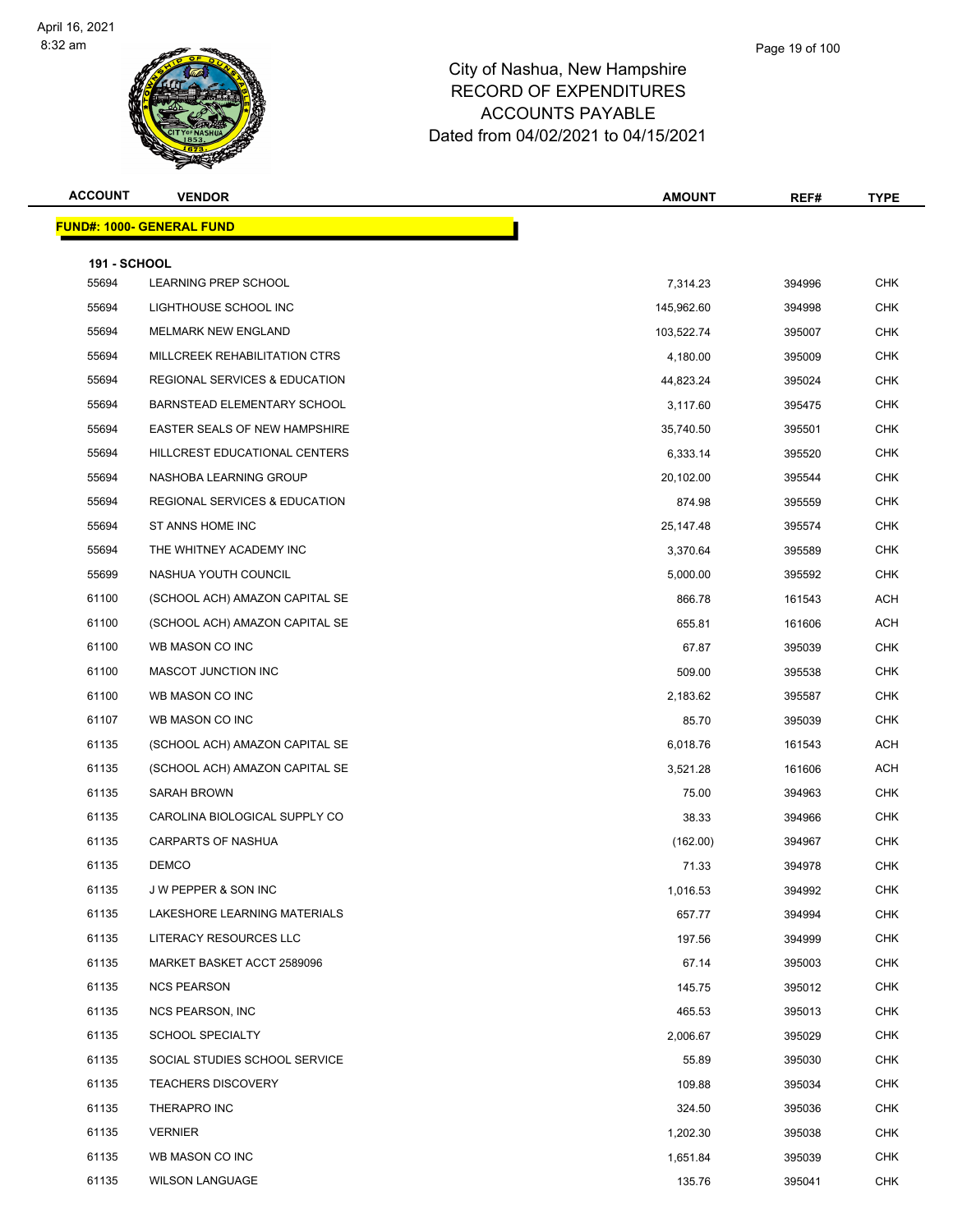

| <b>ACCOUNT</b>      | <b>VENDOR</b>                         | <b>AMOUNT</b> | REF#   | <b>TYPE</b> |
|---------------------|---------------------------------------|---------------|--------|-------------|
|                     | <u> FUND#: 1000- GENERAL FUND</u>     |               |        |             |
| <b>191 - SCHOOL</b> |                                       |               |        |             |
| 61135               | WOODWIND & BRASSWIND                  | 187.50        | 395042 | <b>CHK</b>  |
| 61135               | <b>TINA AVELAR</b>                    | 311.50        | 395473 | <b>CHK</b>  |
| 61135               | <b>BEDROCK LITERACY</b>               | 295.00        | 395476 | <b>CHK</b>  |
| 61135               | <b>CARPARTS OF NASHUA</b>             | 34.49         | 395489 | <b>CHK</b>  |
| 61135               | CARSON-DELOSA PUBLISHING              | 155.13        | 395491 | <b>CHK</b>  |
| 61135               | FIRE MOUNTAIN GEMS                    | 365.99        | 395504 | <b>CHK</b>  |
| 61135               | <b>AMY GEROW</b>                      | 102.11        | 395512 | <b>CHK</b>  |
| 61135               | <b>GOPHER</b>                         | 325.00        | 395515 | <b>CHK</b>  |
| 61135               | HOME DEPOT CREDIT SERVICES            | 311.50        | 395522 | <b>CHK</b>  |
| 61135               | <b>LEARNING A-Z</b>                   | 524.00        | 395531 | <b>CHK</b>  |
| 61135               | LYNN PEAVY COMPANY                    | 152.70        | 395535 | <b>CHK</b>  |
| 61135               | MARKET BASKET ACCT 2589096            | 558.04        | 395537 | <b>CHK</b>  |
| 61135               | MOLLY HEALY                           | 36.60         | 395541 | <b>CHK</b>  |
| 61135               | <b>NASCO</b>                          | 205.26        | 395543 | <b>CHK</b>  |
| 61135               | <b>SCHOOL SPECIALTY</b>               | 3,760.70      | 395568 | <b>CHK</b>  |
| 61135               | <b>SWEET PIPES</b>                    | 311.75        | 395577 | <b>CHK</b>  |
| 61135               | US FOODS INC                          | 621.66        | 395583 | <b>CHK</b>  |
| 61135               | <b>WARD'S SCIENCE</b>                 | 137.46        | 395586 | <b>CHK</b>  |
| 61135               | WB MASON CO INC                       | 1,568.52      | 395587 | <b>CHK</b>  |
| 61142               | <b>SCHOOL HEALTH</b>                  | 393.28        | 395028 | <b>CHK</b>  |
| 61142               | WILLIAM V MACGILL & CO                | 560.52        | 395590 | CHK         |
| 61249               | MCGRAW HILL SCHOOL EDUCATION          | 65.63         | 395006 | <b>CHK</b>  |
| 61249               | <b>NCS PEARSON</b>                    | 7,141.00      | 395548 | <b>CHK</b>  |
| 61299               | BUDGET 1 HR. SIGN CTR., INC.          | 720.00        | 394964 | <b>CHK</b>  |
| 61299               | <b>B &amp; S LOCKSMITHS INC</b>       | 137.00        | 395474 | <b>CHK</b>  |
| 61299               | FASTENAL CO                           | 342.16        | 395503 | <b>CHK</b>  |
| 61299               | GATE CITY FENCE CO INC                | 73.70         | 395510 | <b>CHK</b>  |
| 61299               | HOME DEPOT CREDIT SERVICES            | 75.44         | 395522 | <b>CHK</b>  |
| 61407               | M & M ELECTRICAL SUPPLY CO INC        | 121.09        | 161545 | ACH         |
| 61407               | M & M ELECTRICAL SUPPLY CO INC        | 307.93        | 161608 | <b>ACH</b>  |
| 61407               | <b>GRAINGER</b>                       | 1,261.34      | 394985 | <b>CHK</b>  |
| 61407               | <b>WILLIAMS COMMUNICATIONS SERVIC</b> | 625.00        | 395040 | <b>CHK</b>  |
| 61407               | ALLIED UNIVERSAL TECHNOLOGY           | 496.44        | 395469 | <b>CHK</b>  |
| 61407               | <b>GRAINGER</b>                       | 946.32        | 395516 | <b>CHK</b>  |
| 61407               | INTERSTATE ALL BATTERY CENTER         | 208.80        | 395527 | <b>CHK</b>  |
| 61414               | F W WEBB COMPANY                      | 10.64         | 394981 | <b>CHK</b>  |
| 61414               | <b>HAJOCA CORPORATION</b>             | 29.72         | 394987 | <b>CHK</b>  |
| 61414               | <b>HAJOCA CORPORATION</b>             | 3,747.31      | 395518 | <b>CHK</b>  |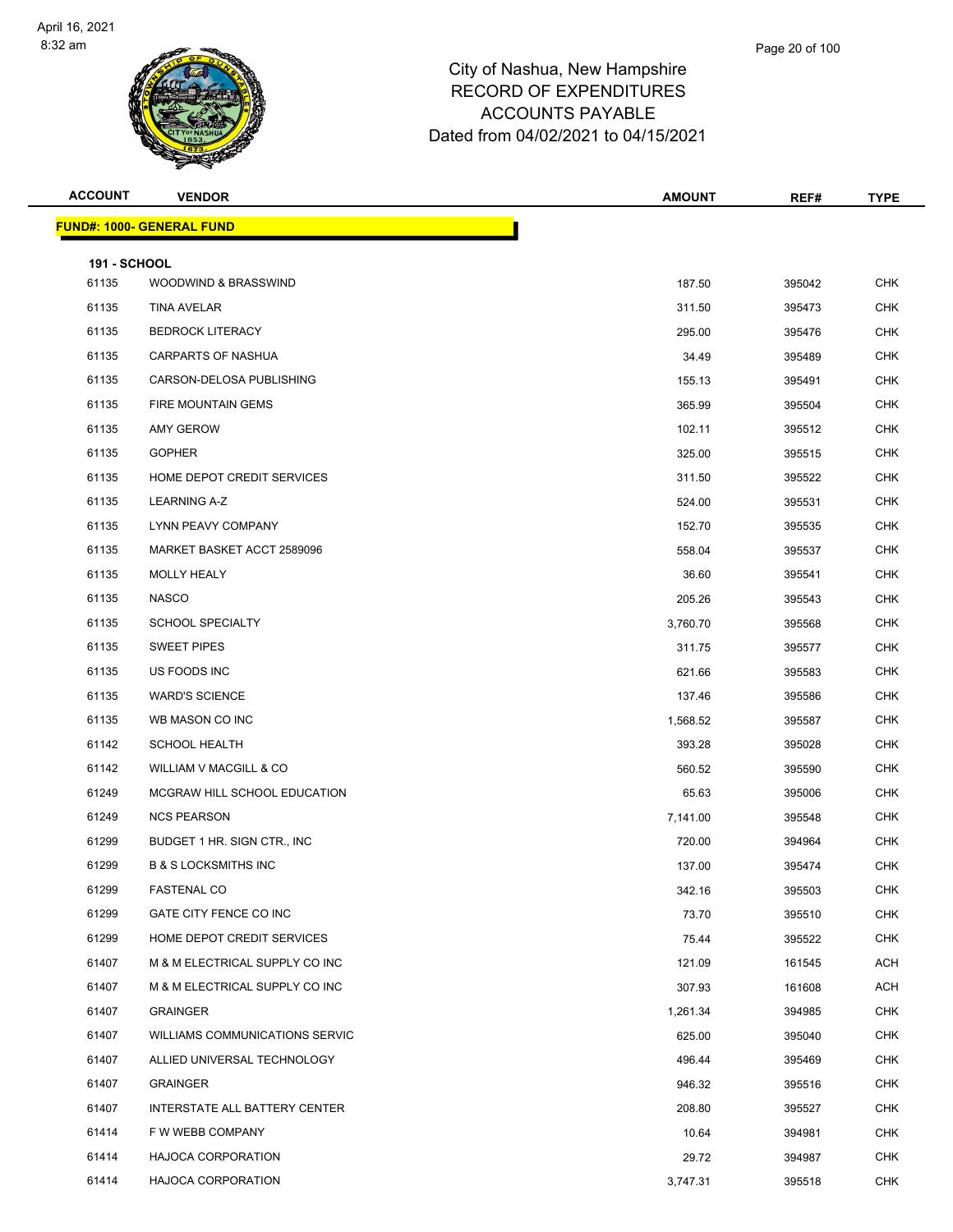

| <b>ACCOUNT</b>               | <b>VENDOR</b>                     | <b>AMOUNT</b> | REF#   | <b>TYPE</b> |
|------------------------------|-----------------------------------|---------------|--------|-------------|
|                              | <u> FUND#: 1000- GENERAL FUND</u> |               |        |             |
|                              |                                   |               |        |             |
| <b>191 - SCHOOL</b><br>61421 | CAPP INC                          | 940.00        | 394965 | <b>CHK</b>  |
| 61421                        | TRANE U.S. INC                    | 799.16        | 395037 | <b>CHK</b>  |
| 61421                        | CAPP INC                          | 3,859.00      | 395488 | <b>CHK</b>  |
| 61428                        | <b>ULINE</b>                      | 1,491.89      | 161547 | <b>ACH</b>  |
| 61428                        | (SCHOOL ACH) AMAZON CAPITAL SE    | 237.98        | 161606 | <b>ACH</b>  |
| 61428                        | CLEAN-O-RAMA                      | 3,424.80      | 394971 | <b>CHK</b>  |
| 61428                        | NASHUA WALLPAPER CO INC           | 4.99          | 395011 | <b>CHK</b>  |
| 61428                        | <b>GRAINGER</b>                   | 575.16        | 395516 | <b>CHK</b>  |
| 61428                        | NASHUA WALLPAPER CO INC           | 24.99         | 395545 | <b>CHK</b>  |
| 61428                        | NATIONWIDE SALES & SERVICE        | 2,694.55      | 395547 | <b>CHK</b>  |
| 61599                        | <b>FOSTER MATERIALS INC</b>       | 1,676.45      | 394982 | <b>CHK</b>  |
| 61599                        | R WHITE EQUIPMENT CENTER INC      | 41.00         | 395021 | <b>CHK</b>  |
| 61599                        | <b>FOSTER MATERIALS INC</b>       | 1,644.70      | 395508 | <b>CHK</b>  |
| 61599                        | FRANKLIN PAINT CO INC             | 3,203.00      | 395509 | <b>CHK</b>  |
| 61599                        | R WHITE EQUIPMENT CENTER INC      | 92.49         | 395558 | <b>CHK</b>  |
| 61607                        | <b>IROBOT EDUCATION</b>           | 799.96        | 394990 | <b>CHK</b>  |
| 61607                        | I.T. INSIDERS                     | 807.81        | 395524 | <b>CHK</b>  |
| 61607                        | PAR CODE SYMBOLOGY INC            | 414.00        | 395554 | <b>CHK</b>  |
| 61814                        | <b>COUGHLIN COMPANIES LLC</b>     | 139.71        | 395494 | <b>CHK</b>  |
| 61814                        | <b>OVERDRIVE INC</b>              | 3,000.00      | 395553 | <b>CHK</b>  |
| 61875                        | (SCHOOL ACH) AMAZON CAPITAL SE    | 530.20        | 161543 | ACH         |
| 61875                        | <b>HEINEMANN</b>                  | 120.51        | 394988 | CHK         |
| 61875                        | <b>SCHOLASTIC INC</b>             | 795.92        | 395026 | <b>CHK</b>  |
| 61875                        | STARFALL EDUCATION FOUNDATION     | 510.84        | 395033 | <b>CHK</b>  |
| 61875                        | <b>HEINEMANN</b>                  | 372.50        | 395519 | <b>CHK</b>  |
| 61875                        | REMEDIA PUBLICATIONS INC          | 232.74        | 395561 | CHK         |
| 61875                        | SAVVAS LEARNING COMPANY LLC       | 2,887.27      | 395567 | <b>CHK</b>  |
| 61875                        | WB MASON CO INC                   | 79.24         | 395587 | <b>CHK</b>  |
| 71221                        | I.T. INSIDERS                     | 6,079.00      | 395524 | <b>CHK</b>  |
| 71228                        | AXIS BUSINESS SOLUTIONS LTD       | 16.00         | 394955 | <b>CHK</b>  |
| 71228                        | I.T. INSIDERS                     | 213.50        | 395524 | <b>CHK</b>  |
| 71800                        | (SCHOOL ACH) AMAZON CAPITAL SE    | 189.99        | 161606 | ACH         |
| 71800                        | <b>TERESA CALLAHAN</b>            | 169.99        | 395579 | <b>CHK</b>  |
| 71999                        | (SCHOOL ACH) AMAZON CAPITAL SE    | 364.37        | 161606 | <b>ACH</b>  |
| 71999                        | <b>BLAKE GROUP</b>                | 1,765.70      | 394959 | <b>CHK</b>  |
| 71999                        | J W PEPPER & SON INC              | 165.94        | 394992 | <b>CHK</b>  |
| 71999                        | <b>BLAKE GROUP</b>                | 516.50        | 395480 | <b>CHK</b>  |
| 71999                        | CEN-COM                           | 3,000.00      | 395492 | <b>CHK</b>  |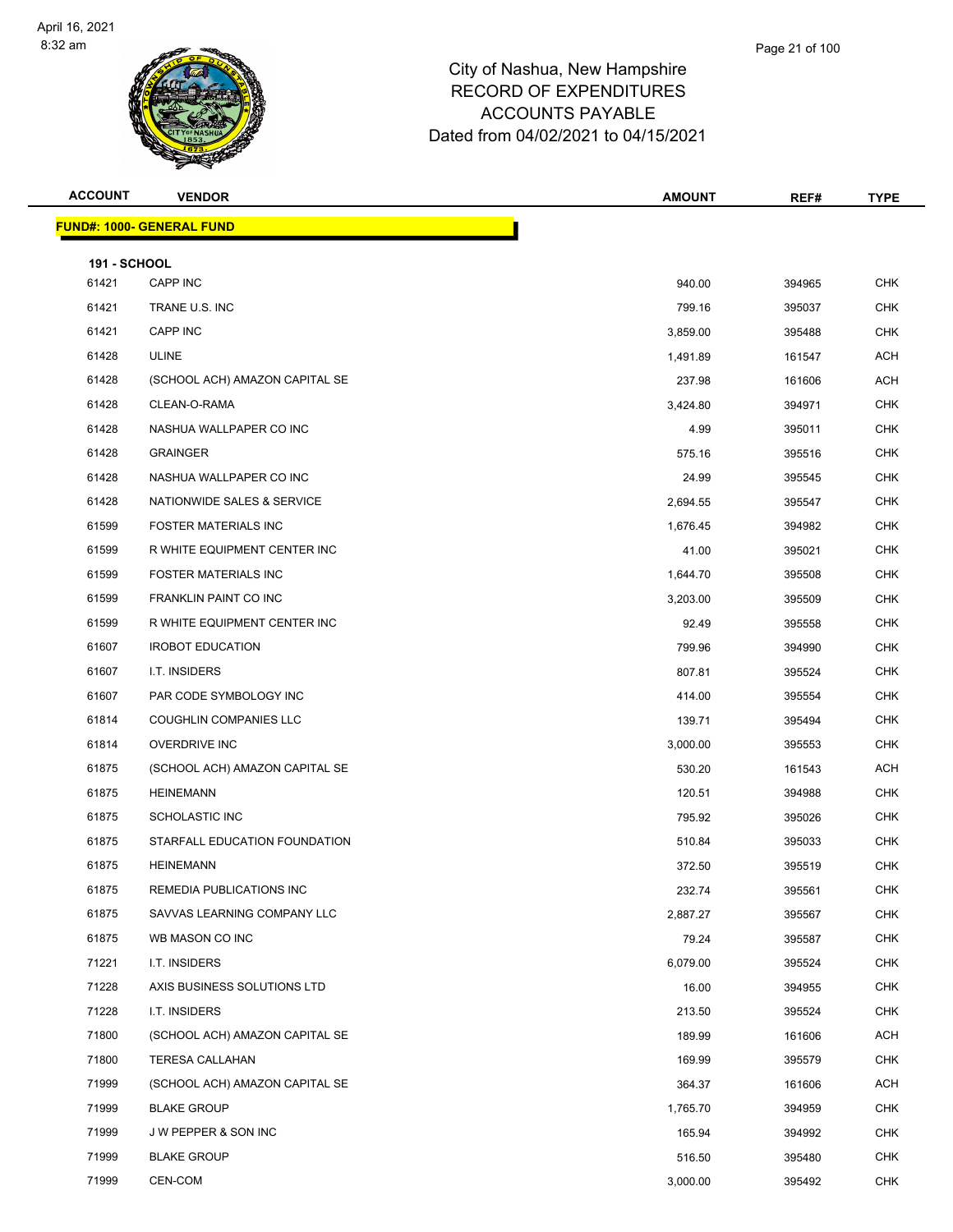| <b>ACCOUNT</b>      | <b>VENDOR</b>                                       | <b>AMOUNT</b>              | REF#   | <b>TYPE</b> |
|---------------------|-----------------------------------------------------|----------------------------|--------|-------------|
|                     | <b>FUND#: 1000- GENERAL FUND</b>                    |                            |        |             |
| <b>191 - SCHOOL</b> |                                                     |                            |        |             |
| 71999               | HOME DEPOT CREDIT SERVICES                          | 903.99                     | 395522 | <b>CHK</b>  |
| 71999               | MFAC, LLC                                           | 393.50                     | 395540 | <b>CHK</b>  |
| 71999               | <b>ISA ROSS</b>                                     | 1,380.00                   | 395564 | <b>CHK</b>  |
| 71999               | STADIUM SYSTEM INC                                  | 3,295.00                   | 395575 | <b>CHK</b>  |
|                     | <b>TOTAL 191 - SCHOOL</b>                           | \$1,828,661.96             |        |             |
|                     |                                                     |                            |        |             |
|                     | <b>193 - DEBT SERVICE</b>                           |                            |        |             |
| 75200               | US BANK N.A. (091000022)                            | 92,175.01                  | 161604 | <b>ACH</b>  |
| 75300               | NIXON PEABODY LLP                                   | 500.00                     | 394902 | <b>CHK</b>  |
| 75400               | HILLTOP SECURITIES INC                              | 2,500.00                   | 394871 | <b>CHK</b>  |
|                     | <b>TOTAL 193 - DEBT SERVICE</b>                     | \$95,175.01                |        |             |
|                     | <b>TOTAL FUND 1000 - GENERAL FUND</b>               | \$4,189,948.57             |        |             |
|                     |                                                     |                            |        |             |
|                     | <b>FUND#: 1001- GF-CAPITAL IMPROVEMENTS</b>         |                            |        |             |
|                     | <b>177 - PARKS &amp; RECREATION</b>                 |                            |        |             |
| 81100               | GATE CITY FENCE CO INC                              | 1071.77.18.30<br>17,900.00 | 395380 | <b>CHK</b>  |
|                     | <b>TOTAL 177 - PARKS &amp; RECREATION</b>           | \$17,900.00                |        |             |
|                     | <b>181 - COMMUNITY DEVELOPMENT</b>                  |                            |        |             |
| 81100               | UTILE INC                                           | 1280.81.20.01<br>28,850.00 | 394938 | <b>CHK</b>  |
|                     | <b>TOTAL 181 - COMMUNITY DEVELOPMENT</b>            | \$28,850.00                |        |             |
|                     | TOTAL FUND 1001 - GF-CAPITAL IMPROVEMENTS           | \$46,750.00                |        |             |
|                     |                                                     |                            |        |             |
|                     | <b>FUND#: 1010- GF-PRIOR YEAR ENC &amp; ESCROWS</b> |                            |        |             |
|                     | <b>122 - INFORMATION TECHNOLOGY</b>                 |                            |        |             |
| 53142               | HUMAN RESOURCE TIME MANAGEMENT                      | 5,400.00                   | 161582 | <b>ACH</b>  |
| 71228               | HUMAN RESOURCE TIME MANAGEMENT                      | 9,000.00                   | 161582 | ACH         |
|                     | <b>TOTAL 122 - INFORMATION TECHNOLOGY</b>           | \$14,400.00                |        |             |
|                     | <b>129 - CITY BUILDINGS</b>                         |                            |        |             |
| 61428               | AMAZON CAPITAL SERV (CITY ACH)                      | 165.82                     | 161515 | <b>ACH</b>  |
| 61428               | NEW ENGLAND PAPER & SUPPLY                          | 334.30                     | 394900 | <b>CHK</b>  |
| 61428               | BANNER SYSTEMS OF MASSACHUSETT                      | 91.30                      | 395356 | <b>CHK</b>  |
|                     |                                                     |                            |        |             |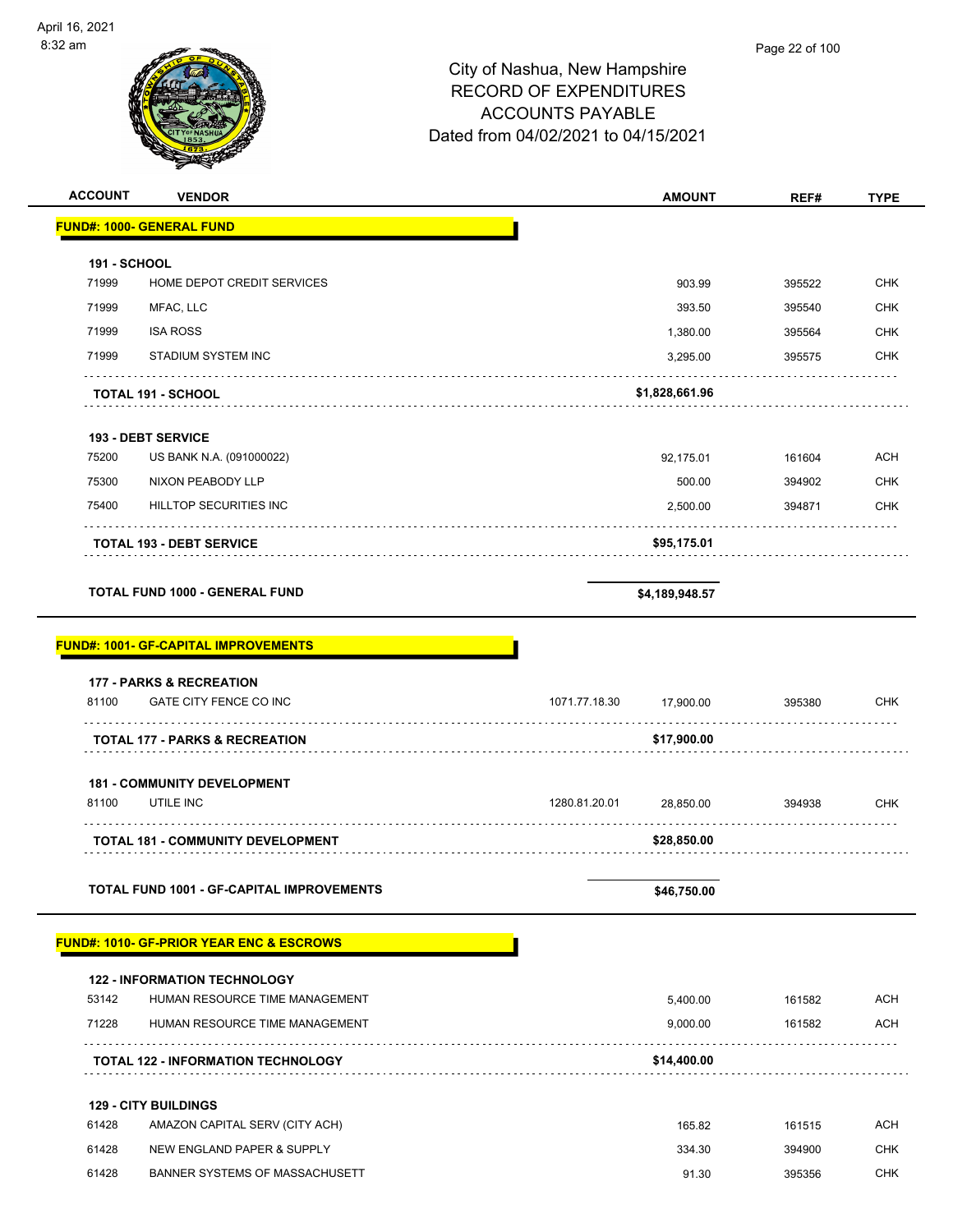

### Page 23 of 100

## City of Nashua, New Hampshire RECORD OF EXPENDITURES ACCOUNTS PAYABLE Dated from 04/02/2021 to 04/15/2021

| <b>ACCOUNT</b>      | <b>VENDOR</b>                                       | <b>AMOUNT</b> | REF#   | <b>TYPE</b> |
|---------------------|-----------------------------------------------------|---------------|--------|-------------|
|                     | <b>FUND#: 1010- GF-PRIOR YEAR ENC &amp; ESCROWS</b> |               |        |             |
|                     | <b>TOTAL 129 - CITY BUILDINGS</b>                   | \$591.42      |        |             |
| <b>191 - SCHOOL</b> |                                                     |               |        |             |
| 53628               | MSB CONSULTING GROUP LLC                            | 7,524.89      | 395542 | <b>CHK</b>  |
| 61135               | <b>MAKERBOT INDUSTRIES LLC</b>                      | 8,314.65      | 161609 | <b>ACH</b>  |
|                     | <b>TOTAL 191 - SCHOOL</b>                           | \$15,839.54   |        |             |
|                     |                                                     |               |        |             |

TOTAL FUND 1010 - GF-PRIOR YEAR ENC & ESCROWS \$30,830.96

|       | <b>FUND#: 2100- FOOD SERVICES FUND</b>      |             |        |            |
|-------|---------------------------------------------|-------------|--------|------------|
| 53628 | ASAP FIRE & SAFETY CORP                     | 1,434.50    | 394953 | <b>CHK</b> |
| 55307 | PAMELA CORREA                               | 64.96       | 394974 | <b>CHK</b> |
| 55307 | <b>KAREN GUSTIN</b>                         | 18.14       | 394986 | <b>CHK</b> |
| 55307 | <b>KARYN LAWLESS</b>                        | 167.13      | 394995 | <b>CHK</b> |
| 55307 | PAULE RALPH                                 | 37.94       | 395022 | <b>CHK</b> |
| 61214 | TREASURER ST OF NH - SURPLUS D              | 3,075.00    | 394948 | <b>CHK</b> |
| 61214 | <b>BIMBO FOODS BAKERIES INC</b>             | 672.28      | 394958 | <b>CHK</b> |
| 61214 | COCA COLA BOTTLING CO                       | 159.82      | 394972 | <b>CHK</b> |
| 61214 | <b>DEAN FOODS COMPANY</b>                   | 5,558.34    | 394977 | <b>CHK</b> |
| 61214 | <b>M SAUNDERS INC</b>                       | 3,608.04    | 395001 | <b>CHK</b> |
| 61214 | NORTHCENTER FOODS                           | 19,404.84   | 395015 | <b>CHK</b> |
| 61214 | <b>BIMBO FOODS BAKERIES INC</b>             | 528.04      | 395479 | <b>CHK</b> |
| 61214 | <b>DEAN FOODS COMPANY</b>                   | 2,316.73    | 395496 | <b>CHK</b> |
| 61214 | <b>M SAUNDERS INC</b>                       | 947.47      | 395536 | <b>CHK</b> |
| 61214 | NORTHCENTER FOODS                           | 8,750.06    | 395551 | <b>CHK</b> |
| 61299 | <b>IMPERIAL BAG &amp; PAPER CO LLC</b>      | 5,504.98    | 394989 | <b>CHK</b> |
| 61299 | <b>IMPERIAL BAG &amp; PAPER CO LLC</b>      | 8,052.32    | 395525 | <b>CHK</b> |
|       | <b>TOTAL FUND 2100 - FOOD SERVICES FUND</b> | \$60,300.59 |        |            |

|       | <b>FUND#: 2207- ADULT ED/CONTINUING ED</b>      |          |        |  |
|-------|-------------------------------------------------|----------|--------|--|
| 44600 | <b>SHELLY DUGGAN</b>                            | 150.00   | 395571 |  |
| 55400 | SCHOOLLAW.COM                                   | 410.00   | 395569 |  |
|       | <b>TOTAL FUND 2207 - ADULT ED/CONTINUING ED</b> | \$560.00 |        |  |
|       |                                                 |          |        |  |
|       |                                                 |          |        |  |

### **FUND#: 2212- ATHLETICS REVENUE FUND**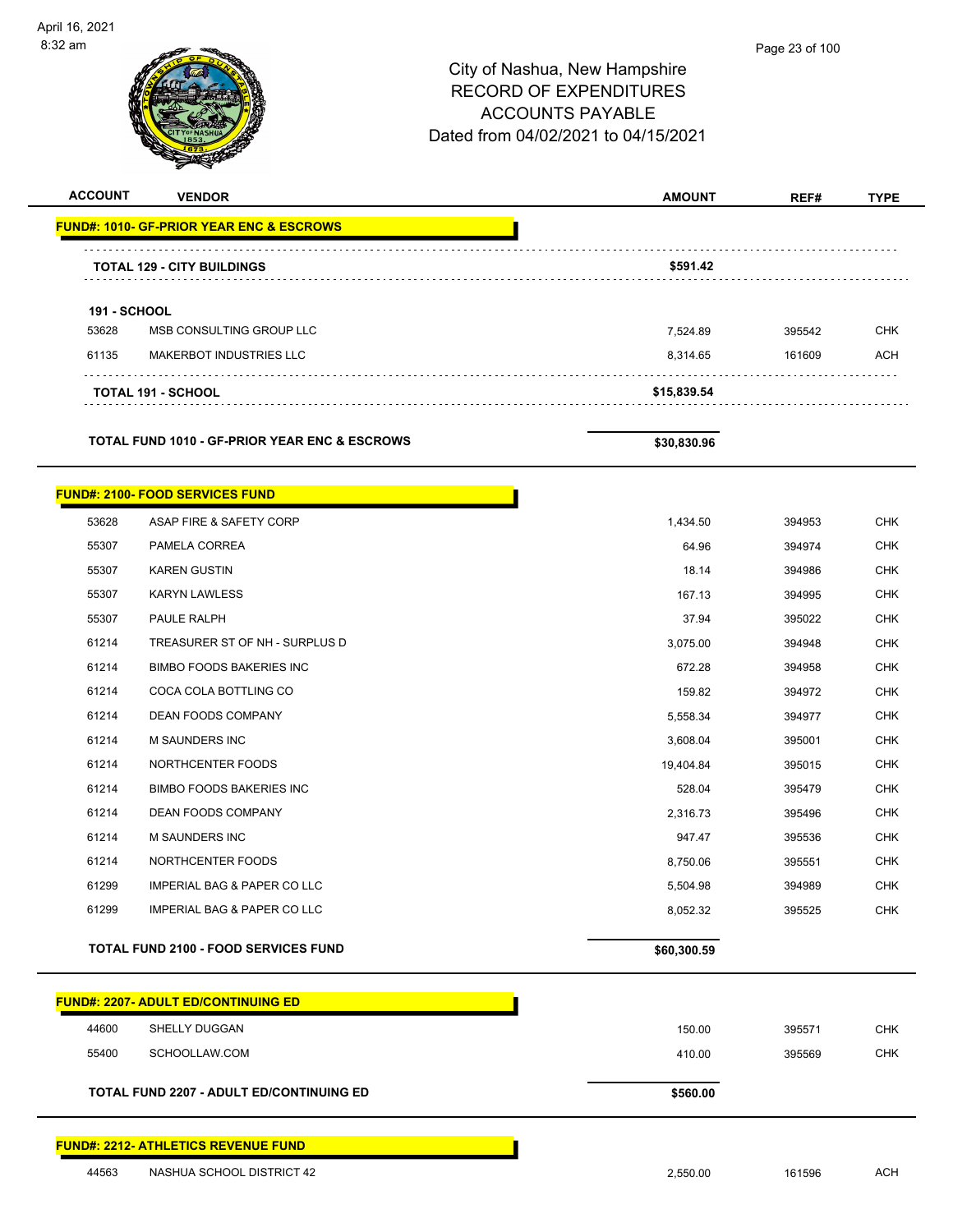

| <b>ACCOUNT</b> | <b>VENDOR</b>                                          |               | <b>AMOUNT</b> | REF#   | <b>TYPE</b> |
|----------------|--------------------------------------------------------|---------------|---------------|--------|-------------|
|                | <b>FUND#: 2212- ATHLETICS REVENUE FUND</b>             |               |               |        |             |
| 44563          | NASHUA HS NORTH STUDENT ACT                            |               | 440.00        | 395461 | <b>CHK</b>  |
| 44563          | NASHUA HS NORTH STUDENT ACT                            |               | 4,985.00      | 395462 | <b>CHK</b>  |
| 44563          | NHS SOUTH - STUDENT ACTIVITY                           |               | 14,740.00     | 395463 | <b>CHK</b>  |
| 61299          | PETER FREEMAN                                          |               | 41.28         | 395017 | <b>CHK</b>  |
|                | TOTAL FUND 2212 - ATHLETICS REVENUE FUND               |               | \$22,756.28   |        |             |
|                | <b>FUND#: 2503- PARKS &amp; REC PROGRAMS FUND</b>      |               |               |        |             |
| 44549          | ELIZABETH LANTAGNE                                     |               | 70.00         | 395593 | <b>CHK</b>  |
|                | <b>TOTAL FUND 2503 - PARKS &amp; REC PROGRAMS FUND</b> |               | \$70.00       |        |             |
|                | <b>FUND#: 2505- PEG ACCESS CHANNELS FUND</b>           |               |               |        |             |
| 54114          | <b>SPRAGUE RESOURCES LP</b>                            |               | 77.57         | 395438 | <b>CHK</b>  |
| 54141          | PENNICHUCK WATER WORKS INC                             |               | 31.76         | 395332 | <b>CHK</b>  |
| 55699          | <b>COMCAST</b>                                         |               | 10.40         | 394808 | <b>CHK</b>  |
| 55699          | AARDVARK THE DEAN OF CLEAN                             |               | 195.00        | 395341 | <b>CHK</b>  |
|                | <b>TOTAL FUND 2505 - PEG ACCESS CHANNELS FUND</b>      |               | \$314.73      |        |             |
|                | <b>FUND#: 2506- HUNT BLDG FACILITY RENTAL FUND</b>     |               |               |        |             |
| 54100          | <b>EVERSOURCE</b>                                      |               | 461.72        | 394813 | <b>CHK</b>  |
| 54114          | <b>SPRAGUE RESOURCES LP</b>                            |               | 1,246.54      | 395438 | <b>CHK</b>  |
| 54280          | SOUTHERN NH PEST CONTROL                               |               | 106.00        | 394922 | <b>CHK</b>  |
|                | TOTAL FUND 2506 - HUNT BLDG FACILITY RENTAL FUND       |               | \$1,814.26    |        |             |
|                | <b>FUND#: 2507- FIRE TRAINING FACILITY RENTAL</b>      |               |               |        |             |
| 54821          | UNITED SITE SERVICES                                   |               | 158.92        | 394936 | <b>CHK</b>  |
|                | TOTAL FUND 2507 - FIRE TRAINING FACILITY RENTAL        |               | \$158.92      |        |             |
|                | <b>FUND#: 3035- FEMA DISASTER ASSIST GRANTS</b>        |               |               |        |             |
| 55699          | INCEPTION TECHNOLOGIES INC                             | 20.1010.106   | 9,334.98      | 395400 | CHK         |
|                | TOTAL FUND 3035 - FEMA DISASTER ASSIST GRANTS          |               | \$9,334.98    |        |             |
|                | <b>FUND#: 3050- POLICE GRANTS FUND</b>                 |               |               |        |             |
| 71000          | MIDWEST RESCUE PRODUCTS INC                            | 50.1001.18.01 | 4,993.00      | 395408 | <b>CHK</b>  |
| 71000          | <b>ULINE</b>                                           | 50.1001.20.01 | 2,159.15      | 161541 | <b>ACH</b>  |
|                |                                                        |               |               |        |             |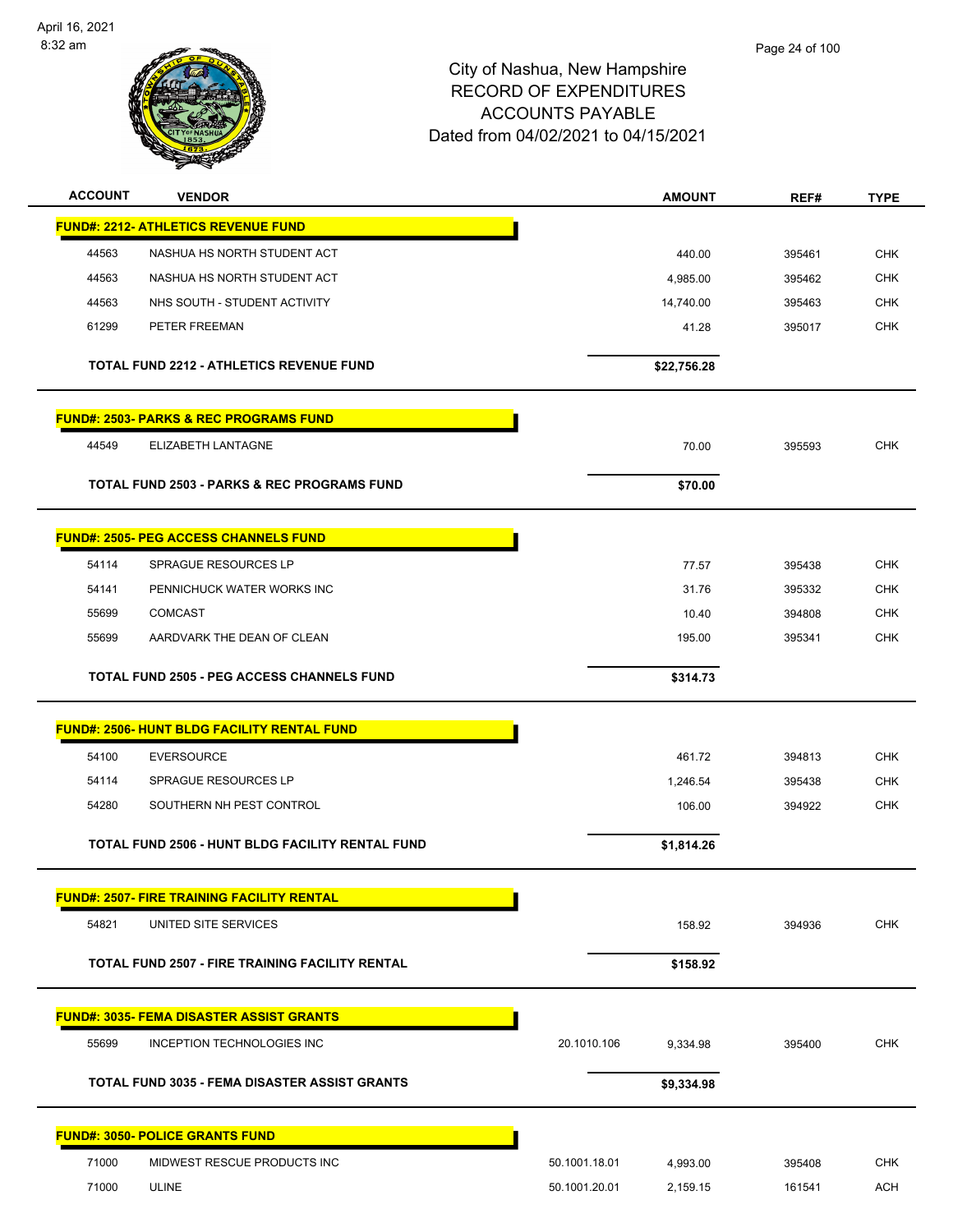

| <b>ACCOUNT</b> | <b>VENDOR</b>                                      |               | <b>AMOUNT</b> | REF#   | <b>TYPE</b> |
|----------------|----------------------------------------------------|---------------|---------------|--------|-------------|
|                | <b>FUND#: 3050- POLICE GRANTS FUND</b>             |               |               |        |             |
| 71000          | L&W SUPPLY #7396                                   | 50.1001.20.01 | 335.71        | 394884 | <b>CHK</b>  |
| 71000          | OFFICEFURNITURE.COM LLC                            | 50.1001.20.01 | 3,774.00      | 395417 | <b>CHK</b>  |
|                |                                                    |               |               |        |             |
|                | <b>TOTAL FUND 3050 - POLICE GRANTS FUND</b>        |               | \$11,261.86   |        |             |
|                | <b>FUND#: 3068- COMMUNITY SERVICES GRANTS FUND</b> |               |               |        |             |
| 53142          | T BAILEY CONSULTING FIRM INC                       | 71.1004.20.11 | 1,662.50      | 394931 | <b>CHK</b>  |
| 53400          | <b>OUTFRONT MEDIA LLC</b>                          | 71.1004.20.11 | 3,000.00      | 161538 | <b>ACH</b>  |
| 53400          | <b>HIPPOPRESS LLC</b>                              | 71.1004.20.11 | 2,250.00      | 394872 | CHK         |
| 54428          | VERIZON - 342053899-005                            | 71.1004.20.11 | 309.96        | 394820 | <b>CHK</b>  |
| 55600          | NICOLE CHUTE                                       | 71.1004.21.01 | 48.25         | 394901 | <b>CHK</b>  |
| 61100          | WB MASON CO INC                                    | 71.1004.20.11 | 439.95        | 395453 | <b>CHK</b>  |
| 61100          | FOQIA IJAZ                                         | 71.1004.21.07 | 125.97        | 394797 | <b>CHK</b>  |
| 61100          | JANE GOODMAN                                       | 71.1004.21.07 | 374.32        | 394863 | <b>CHK</b>  |
| 61100          | NICOLE CHUTE                                       | 71.1004.21.07 | 9.49          | 394901 | <b>CHK</b>  |
| 61142          | NH MEDICAL DENTAL SUPPLY LLC                       | 71.1007.21.01 | 1,000.00      | 395416 | <b>CHK</b>  |
| 61250          | <b>HIPPOPRESS LLC</b>                              | 71.1004.21.06 | 440.00        | 394872 | <b>CHK</b>  |
| 61250          | <b>ALPHAGRAPHICS</b>                               | 71.1004.21.07 | 496.27        | 395347 | <b>CHK</b>  |
| 61299          | WB MASON CO INC                                    | 71.1099.21.05 | 19.84         | 395453 | <b>CHK</b>  |
| 61830          | MICHAEL APOLLO                                     | 71.1004.21.01 | 6.99          | 395310 | <b>CHK</b>  |
| 61910          | <b>BOBBIE BAGLEY</b>                               | 71.1007.21.01 | 51.00         | 394837 | <b>CHK</b>  |
| 61910          | MICHAEL APOLLO                                     | 71.1007.21.01 | 13.97         | 395310 | <b>CHK</b>  |
| 68332          | PALMERS CLEANERS INC                               | 71.1004.21.01 | 56.00         | 395420 | <b>CHK</b>  |
| 68332          | <b>MAVERICKS STITCH &amp; SCREEN</b>               | 71.1004.21.10 | 224.25        | 394889 | <b>CHK</b>  |
| 68332          | <b>MAVERICKS STITCH &amp; SCREEN</b>               | 71.1004.21.10 | 217.50        | 395406 | <b>CHK</b>  |
| 68350          | NICOLE CHUTE                                       | 71.1004.21.01 | 15.90         | 394901 | <b>CHK</b>  |
|                | TOTAL FUND 3068 - COMMUNITY SERVICES GRANTS FUND   |               | \$10,762.16   |        |             |
|                | <b>FUND#: 3070- COMMUNITY HEALTH GRANTS FUND</b>   |               |               |        |             |
| 53628          | ALEXANDER GRANOK MD                                | 72.1009.21.02 | 800.00        | 395386 | <b>CHK</b>  |
| 55600          | <b>ALPHAGRAPHICS</b>                               | 72.1009.21.01 | 196.70        | 395347 | <b>CHK</b>  |
| 61100          | AMAZON CAPITAL SERV (CITY ACH)                     | 72.1009.21.01 | 36.55         | 161576 | ACH         |
| 61250          | <b>HIPPOPRESS LLC</b>                              | 72.1003.21.01 | 440.00        | 394872 | <b>CHK</b>  |
| 61250          | <b>HIPPOPRESS LLC</b>                              | 72.1009.21.01 | 250.00        | 394872 | <b>CHK</b>  |
|                | TOTAL FUND 3070 - COMMUNITY HEALTH GRANTS FUND     |               | \$1,723.25    |        |             |
|                |                                                    |               |               |        |             |
|                | <b>FUND#: 3090- URBAN PROGRAM GRANTS FUND</b>      |               |               |        |             |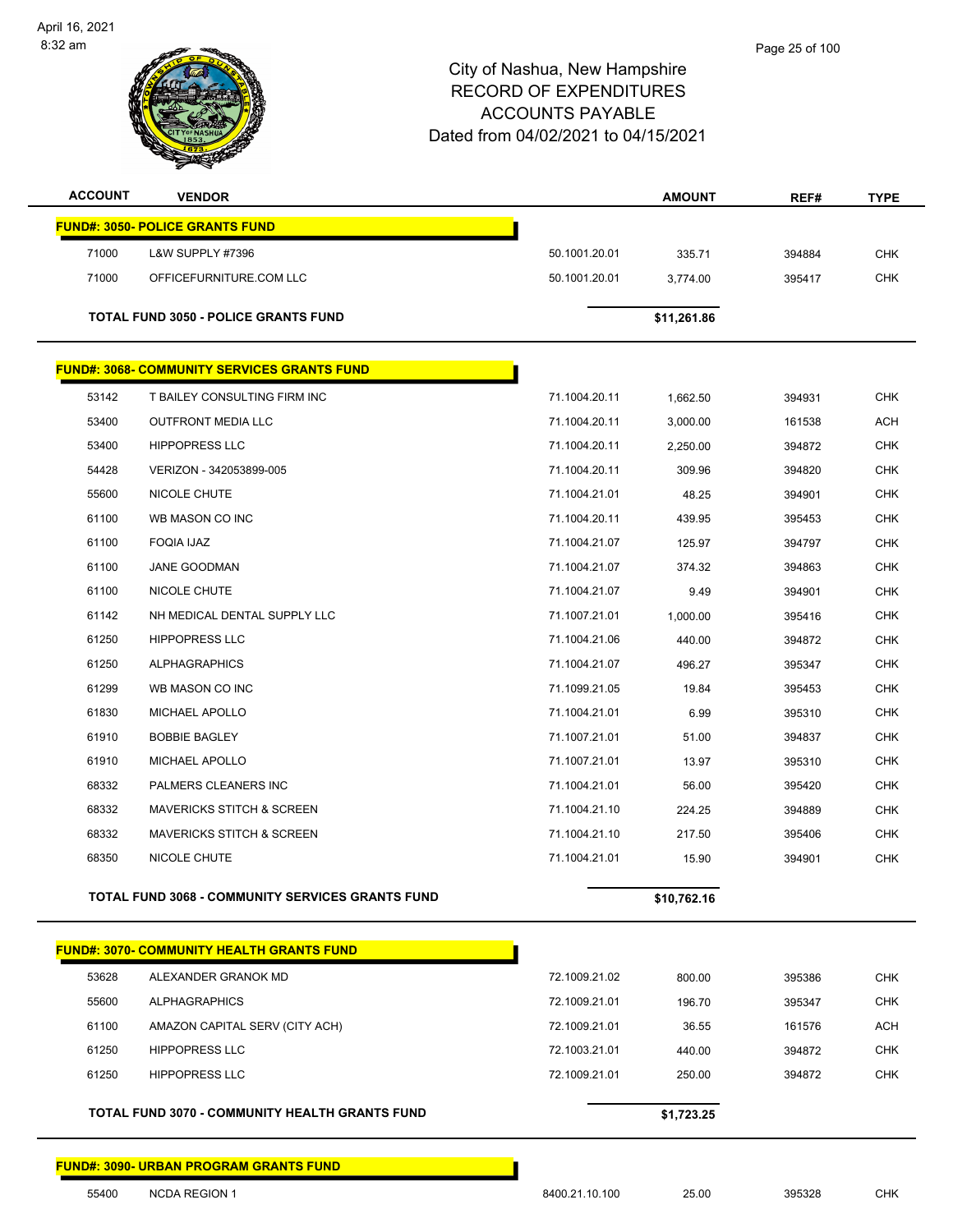

| <b>ACCOUNT</b> | <b>VENDOR</b>                                 |                | <b>AMOUNT</b> | REF#   | <b>TYPE</b> |
|----------------|-----------------------------------------------|----------------|---------------|--------|-------------|
|                | <b>FUND#: 3090- URBAN PROGRAM GRANTS FUND</b> |                |               |        |             |
| 55614          | HILLSBOROUGH COUNTY REGISTRY                  | 8400.21.10.100 | 66.04         | 394870 | <b>CHK</b>  |
| 69025          | MUNOZ CONSTRUCTION INC                        | 8400.21.60.605 | 5,110.00      | 161536 | <b>ACH</b>  |
| 69025          | MUNOZ CONSTRUCTION INC                        | 8400.21.80.801 | 3.910.00      | 161595 | <b>ACH</b>  |
|                | TOTAL FUND 3090 - URBAN PROGRAM GRANTS FUND   |                | \$9,111.04    |        |             |
|                | <b>FUND#: 3120- TRANSIT GRANTS FUND</b>       |                |               |        |             |
| 53107          | <b>GREENMAN-PEDERSEN INC</b>                  | 5339.19.90.02  | 1,839.75      | 394866 | <b>CHK</b>  |
| 54100          | <b>EVERSOURCE</b>                             | 5307.21.10.19  | 251.98        | 394813 | <b>CHK</b>  |
| 54114          | <b>SPRAGUE RESOURCES LP</b>                   | 5307.21.10.17  | 286.99        | 395438 | <b>CHK</b>  |
| 54114          | <b>SPRAGUE RESOURCES LP</b>                   | 5307.21.10.18  | 1,022.32      | 395438 | <b>CHK</b>  |
| 54114          | <b>SPRAGUE RESOURCES LP</b>                   | 5307.21.10.19  | 204.31        | 395438 | <b>CHK</b>  |
| 54141          | PENNICHUCK WATER WORKS INC                    | 5307.21.10.17  | 116.43        | 395332 | <b>CHK</b>  |
| 54141          | PENNICHUCK WATER WORKS INC                    | 5307.21.10.18  | 275.01        | 395332 | <b>CHK</b>  |
| 54200          | BILLS WORLD CLASS CLEANING SER                | 5307.21.40.20  | 1,450.00      | 394842 | <b>CHK</b>  |
| 54280          | R B LEWIS FIRE CONTROL SYSTEMS                | 5307.21.40.20  | 85.00         | 395429 | <b>CHK</b>  |
| 54600          | <b>GRANITE STATE GLASS</b>                    | 5307.21.40.35  | 225.00        | 394865 | <b>CHK</b>  |
| 55109          | CONSOLIDATED COMMUNICATIONS                   | 5307.21.10.10  | 223.35        | 395321 | <b>CHK</b>  |
| 61100          | WB MASON CO INC                               | 5307.21.10.30  | 68.29         | 395453 | <b>CHK</b>  |
| 61107          | CINTAS#016                                    | 5307.21.40.20  | 75.31         | 394848 | <b>CHK</b>  |
| 61107          | CINTAS#016                                    | 5307.21.40.20  | 40.97         | 395368 | <b>CHK</b>  |
| 61299          | <b>CAMILLE PATTISON</b>                       | 5307.21.10.30  | 43.04         | 395421 | CHK         |
| 61299          | F W WEBB COMPANY                              | 5307.21.40.20  | 91.26         | 394856 | <b>CHK</b>  |
| 61299          | AMAZON CAPITAL SERV (CITY ACH)                | 5307.21.40.50  | 118.18        | 161515 | ACH         |
| 61299          | <b>FASTENAL CO</b>                            | 5307.21.40.50  | 3.50          | 394857 | <b>CHK</b>  |
| 61299          | HOME DEPOT CREDIT SERVICE 3065                | 5307.21.40.50  | 9.70          | 394874 | <b>CHK</b>  |
| 61299          | <b>SANEL NAPA</b>                             | 5307.21.40.50  | 118.51        | 394916 | CHK         |
| 61428          | WB MASON CO INC                               | 5307.21.10.30  | 61.84         | 394939 | <b>CHK</b>  |
| 61709          | PETRO-CANANDA AMERICA                         | 5307.21.10.30  | 718.74        | 395423 | <b>CHK</b>  |
| 61799          | <b>CUMMINS NORTHEAST LLC</b>                  | 5307.21.40.35  | 760.70        | 394850 | <b>CHK</b>  |
| 61799          | GILLIG LLC                                    | 5307.21.40.35  | 289.54        | 394861 | <b>CHK</b>  |
| 61799          | <b>NEW ENGLAND KENWORTH</b>                   | 5307.21.40.35  | 51.30         | 394898 | <b>CHK</b>  |
| 61799          | SANEL NAPA                                    | 5307.21.40.35  | 570.30        | 394916 | <b>CHK</b>  |
| 61799          | <b>CUMMINS NORTHEAST LLC</b>                  | 5307.21.40.35  | 606.65        | 395371 | <b>CHK</b>  |
| 61799          | <b>GILLIG LLC</b>                             | 5307.21.40.35  | 556.66        | 395381 | <b>CHK</b>  |
| 61799          | NEW ENGLAND KENWORTH                          | 5307.21.40.35  | 1,089.72      | 395414 | <b>CHK</b>  |
| 61799          | ALLIANCE BUS GROUP INC                        | 5307.21.40.40  | 42.14         | 394832 | <b>CHK</b>  |
| 61799          | SANEL NAPA                                    | 5307.21.40.40  | 132.91        | 394916 | <b>CHK</b>  |
| 61799          | SANEL NAPA                                    | 5307.21.40.55  | 44.18         | 394916 | <b>CHK</b>  |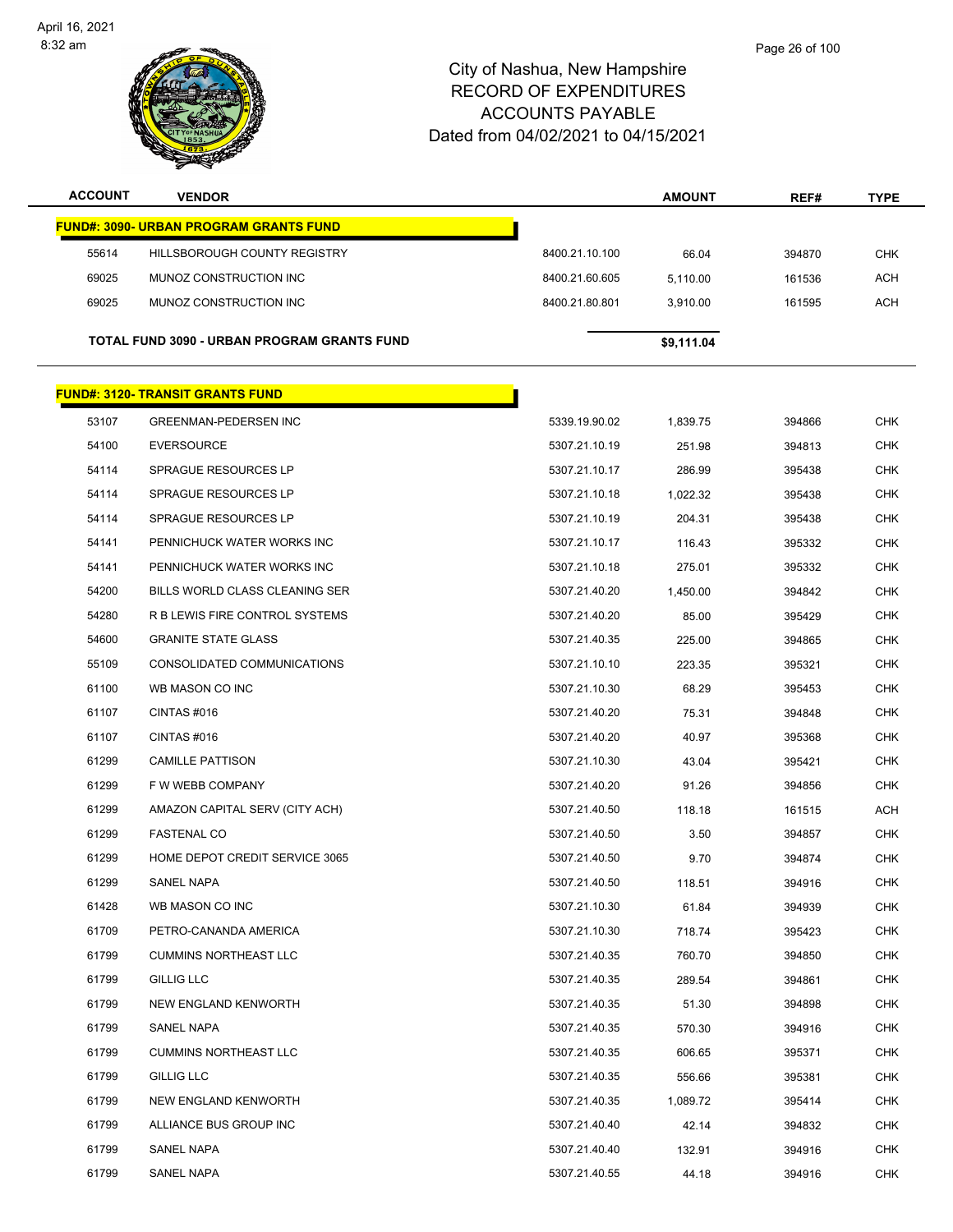### Page 27 of 100

| <b>ACCOUNT</b> | <b>VENDOR</b>                                |                 | <b>AMOUNT</b> | REF#   | TYPE       |
|----------------|----------------------------------------------|-----------------|---------------|--------|------------|
|                | <b>TOTAL FUND 3120 - TRANSIT GRANTS FUND</b> |                 | \$11,473.58   |        |            |
|                | <b>FUND#: 3800- SCHOOL GRANTS FUND</b>       |                 |               |        |            |
| 53614          | <b>BOOTHBY THERAPY SERVICES LLC</b>          | 91.03959.022190 | 2,336.28      | 395484 | CHK        |
| 53614          | THE CARROLL CENTER FOR THE BLI               | 91.03959.022190 | 2,131.00      | 395490 | CHK        |
| 53628          | CASSIE YACKLEY, PSY.D PLLC                   | 91.03499.992212 | 300.00        | 394968 | CHK        |
| 53628          | <b>BOOTHBY THERAPY SERVICES LLC</b>          | 91.03950.022190 | 205.01        | 394961 | CHK        |
| 53628          | THE CARROLL CENTER FOR THE BLI               | 91.03950.022190 | 1,385.25      | 395490 | <b>CHK</b> |
| 53628          | <b>INTERIM HEALTH CARE</b>                   | 91.03950.022190 | 3,712.00      | 395526 | CHK        |
| 53628          | UNH-INSTITUTE ON DISABILITY                  | 91.31120.162200 | 742.50        | 395581 | CHK        |
| 53628          | <b>JAMIE BOISSONAULT</b>                     | 91.37621.142210 | 20.00         | 395529 | CHK        |
| 53628          | <b>STEVE BLUNT</b>                           | 91.37621.231249 | 200.00        | 394960 | <b>CHK</b> |
| 53628          | <b>STEVE BLUNT</b>                           | 91.37621.231249 | 200.00        | 395481 | CHK        |
| 53628          | <b>BOYS &amp; GIRLS CLUB OF</b>              | 91.37621.991490 | 828.00        | 394962 | <b>CHK</b> |
| 53628          | <b>BAYSTATE INTERPRETING</b>                 | 91.37720.991265 | 80.50         | 394956 | CHK        |
| 53628          | LITERACY LEARNING SOLUTIONS                  | 91.39521.022190 | 3,828.40      | 395533 | CHK        |
| 53628          | RECREATIONAL EDUCATION CTR                   | 91.39821.991210 | 5,070.00      | 395023 | <b>CHK</b> |
| 53628          | ELITE STAFFING OF USA LLC                    | 91.39821.991210 | 4,550.00      | 395502 | <b>CHK</b> |
| 53999          | ROCKINGHAM CONTRACTING AND                   | 91.39521.022190 | 9,990.00      | 395563 | CHK        |
| 54807          | <b>FIRST CHURCH</b>                          | 91.37621.231240 | 4,936.80      | 395505 | CHK        |
| 55200          | AMERICAN SAFETY COUNCIL INC                  | 91.39021.041300 | 2,596.00      | 394950 | CHK        |
| 55690          | <b>CLAREMONT SCHOOL DISTRICT</b>             | 91.37621.991244 | 161.69        | 395493 | CHK        |
| 61135          | (SCHOOL ACH) AMAZON CAPITAL SE               | 91.34521.991490 | 4,720.36      | 161606 | ACH        |
| 61135          | WB MASON CO INC                              | 91.34521.991490 | 134.96        | 395039 | CHK        |
| 61135          | <b>SCHOOL SPECIALTY</b>                      | 91.34521.991490 | 2,555.40      | 395568 | CHK        |
| 61135          | WB MASON CO INC                              | 91.34521.991490 | 438.36        | 395587 | CHK        |
| 61135          | (SCHOOL ACH) AMAZON CAPITAL SE               | 91.34621.991490 | 21.66         | 161543 | ACH        |
| 61135          | (SCHOOL ACH) AMAZON CAPITAL SE               | 91.34621.991490 | 2,636.19      | 161606 | <b>ACH</b> |
| 61135          | WB MASON CO INC                              | 91.34621.991490 | 121.58        | 395039 | CHK        |
| 61135          | <b>SCHOOL SPECIALTY</b>                      | 91.34621.991490 | 1,022.16      | 395568 | CHK        |
| 61135          | (SCHOOL ACH) AMAZON CAPITAL SE               | 91.37621.091100 | 212.46        | 161543 | ACH        |
| 61135          | (SCHOOL ACH) AMAZON CAPITAL SE               | 91.37621.091100 | 103.36        | 161606 | ACH        |
| 61135          | HEINEMANN                                    | 91.37621.091100 | 433.00        | 395519 | <b>CHK</b> |
| 61135          | <b>SCHOOL SPECIALTY</b>                      | 91.37621.091100 | 198.09        | 395568 | <b>CHK</b> |
| 61135          | <b>WILSON LANGUAGE</b>                       | 91.37621.231100 | 270.22        | 395591 | <b>CHK</b> |
| 61135          | WB MASON CO INC                              | 91.37621.231249 | 92.50         | 395587 | CHK        |
| 61135          | (SCHOOL ACH) AMAZON CAPITAL SE               | 91.37621.991244 | 22.86         | 161606 | ACH        |
| 61299          | CPI INC                                      | 91.03959.021210 | 6,447.00      | 394975 | <b>CHK</b> |
| 61299          | DISCOUNT SCHOOL SUPPLY                       | 91.03959.021210 | 144.69        | 394980 | CHK        |
| 61299          | SCHOOL SPECIALTY                             | 91.03959.021210 | 236.30        | 395029 | <b>CHK</b> |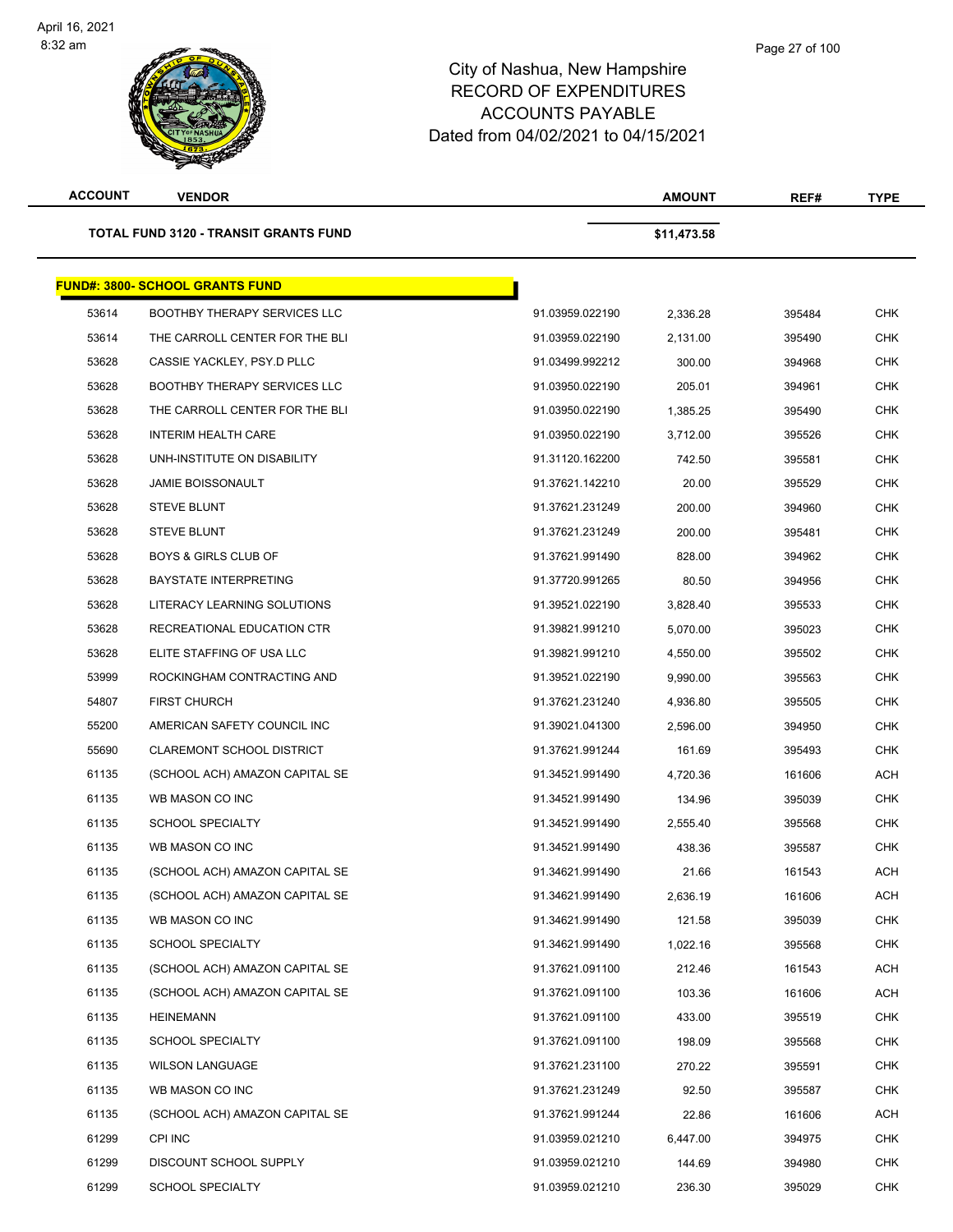

### Page 28 of 100

| <b>ACCOUNT</b> | <b>VENDOR</b>                                |                 | <b>AMOUNT</b> | REF#   | <b>TYPE</b> |
|----------------|----------------------------------------------|-----------------|---------------|--------|-------------|
|                | <b>FUND#: 3800- SCHOOL GRANTS FUND</b>       |                 |               |        |             |
| 61299          | <b>WILSON LANGUAGE</b>                       | 91.03959.021210 | 1,885.25      | 395041 | <b>CHK</b>  |
| 61299          | LITERACY RESOURCES LLC                       | 91.03959.021210 | 87.99         | 395534 | <b>CHK</b>  |
| 61299          | PRO-ED                                       | 91.03959.021210 | 154.00        | 395557 | <b>CHK</b>  |
| 61299          | <b>SCHOOL SPECIALTY</b>                      | 91.03959.021210 | 724.93        | 395568 | <b>CHK</b>  |
| 61299          | WB MASON CO INC                              | 91.03959.021210 | 187.35        | 395587 | <b>CHK</b>  |
| 61299          | <b>WILSON LANGUAGE</b>                       | 91.03959.021210 | 1,654.99      | 395591 | <b>CHK</b>  |
| 61299          | <b>WAL-MART</b>                              | 91.35321.991600 | 112.46        | 395585 | <b>CHK</b>  |
| 61299          | <b>WILSON LANGUAGE</b>                       | 91.37621.151100 | 15,250.64     | 395041 | <b>CHK</b>  |
| 61299          | <b>LISA PLEAT</b>                            | 91.37621.201241 | 295.09        | 395532 | <b>CHK</b>  |
| 61299          | <b>CYNTHIA PROULX</b>                        | 91.37621.991244 | 11.18         | 395020 | <b>CHK</b>  |
| 61299          | PETTY CASH                                   | 91.37621.991244 | 43.62         | 395556 | <b>CHK</b>  |
| 61299          | COMPUTER HUT dba IT INSIDERS                 | 91.39821.991100 | 2,772.45      | 395528 | <b>CHK</b>  |
| 61299          | DIRECTOR'S ASSISTANT                         | 91.39821.992130 | 4,454.16      | 394979 | <b>CHK</b>  |
| 61299          | <b>SCHOOL FURNISHINGS</b>                    | 91.39821.992130 | 26,588.16     | 395027 | <b>CHK</b>  |
| 61807          | AKJ EDUCATION                                | 91.37621.161100 | 12,124.82     | 395468 | <b>CHK</b>  |
| 61807          | <b>COUGHLIN COMPANIES LLC</b>                | 91.37621.161100 | 65,332.93     | 395494 | <b>CHK</b>  |
| 61875          | WESTERN PSYCHOLOGICAL SERVICES               | 91.03959.021210 | 278.00        | 395588 | <b>CHK</b>  |
| 61875          | <b>BOOKSOURCE INC</b>                        | 91.37621.151100 | 44,314.57     | 395483 | <b>CHK</b>  |
| 61875          | <b>HEINEMANN</b>                             | 91.37621.151100 | 1,080.00      | 395519 | <b>CHK</b>  |
| 61875          | <b>BOOKSOURCE INC</b>                        | 91.37621.161241 | 1,338.00      | 395483 | <b>CHK</b>  |
| 71221          | HP INC                                       | 91.39821.991100 | 675,500.00    | 395523 | <b>CHK</b>  |
| 71221          | COMPUTER HUT dba IT INSIDERS                 | 91.39821.991100 | 31,240.76     | 395528 | <b>CHK</b>  |
| 71999          | COMPUTER HUT dba IT INSIDERS                 | 91.39821.992690 | 1,368.00      | 394991 | <b>CHK</b>  |
|                | TOTAL FUND 3800 - SCHOOL GRANTS FUND         |                 | \$949,883.93  |        |             |
|                | <b>FUND#: 3810- FOOD SERVICE GRANTS FUND</b> |                 |               |        |             |
| 61214          | <b>M SAUNDERS INC</b>                        | 91.30921.093120 | 436.35        | 395001 | <b>CHK</b>  |
| 61214          | <b>M SAUNDERS INC</b>                        | 91.30921.093120 | 665.70        | 395536 | <b>CHK</b>  |
|                |                                              |                 |               |        |             |

| <u>.</u> |                       | <u>。</u>        | −∪∪.∪∪   | <u>oooo i</u> | ייי        |
|----------|-----------------------|-----------------|----------|---------------|------------|
| 61214    | M SAUNDERS INC        | 91.30921.093120 | 665.70   | 395536        | <b>CHK</b> |
| 61214    | <b>M SAUNDERS INC</b> | 91.30921.113120 | 336.32   | 395001        | <b>CHK</b> |
| 61214    | <b>M SAUNDERS INC</b> | 91.30921.113120 | 274.50   | 395536        | <b>CHK</b> |
| 61214    | <b>M SAUNDERS INC</b> | 91.30921.123120 | 423.65   | 395001        | <b>CHK</b> |
| 61214    | <b>M SAUNDERS INC</b> | 91.30921.123120 | 300.45   | 395536        | <b>CHK</b> |
| 61214    | <b>M SAUNDERS INC</b> | 91.30921.143120 | 55.85    | 395001        | <b>CHK</b> |
| 61214    | M SAUNDERS INC        | 91.30921.143120 | 1,212.95 | 395536        | <b>CHK</b> |
| 61214    | <b>M SAUNDERS INC</b> | 91.30921.153120 | 99.85    | 395001        | <b>CHK</b> |
| 61214    | <b>M SAUNDERS INC</b> | 91.30921.153120 | 624.90   | 395536        | <b>CHK</b> |
| 61214    | M SAUNDERS INC        | 91.30921.163120 | 1,028.25 | 395001        | <b>CHK</b> |
| 61214    | <b>M SAUNDERS INC</b> | 91.30921.163120 | 647.00   | 395536        | <b>CHK</b> |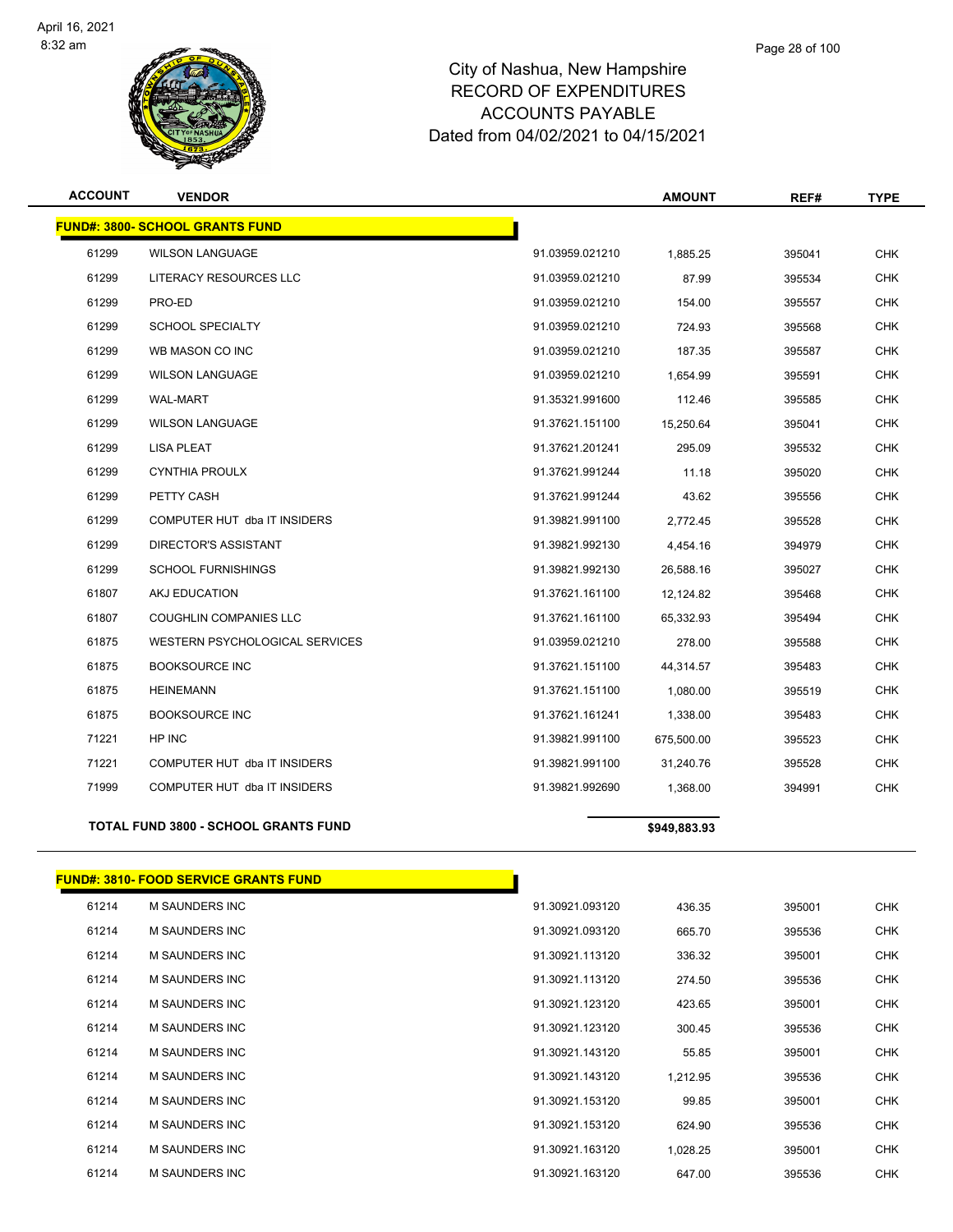

| <b>ACCOUNT</b> | <b>VENDOR</b>                                         |                 | <b>AMOUNT</b> | REF#   | <b>TYPE</b> |
|----------------|-------------------------------------------------------|-----------------|---------------|--------|-------------|
|                | <b>FUND#: 3810- FOOD SERVICE GRANTS FUND</b>          |                 |               |        |             |
| 61214          | M SAUNDERS INC                                        | 91.30921.183120 | 603.10        | 395001 | <b>CHK</b>  |
| 61214          | <b>M SAUNDERS INC</b>                                 | 91.30921.183120 | 627.75        | 395536 | <b>CHK</b>  |
| 61214          | M SAUNDERS INC                                        | 91.30921.203120 | 144.75        | 395001 | CHK         |
| 61214          | <b>M SAUNDERS INC</b>                                 | 91.30921.203120 | 581.95        | 395536 | <b>CHK</b>  |
| 61299          | NORTHCENTER FOODS                                     | 91.30921.123120 | 36.26         | 395015 | <b>CHK</b>  |
|                | <b>TOTAL FUND 3810 - FOOD SERVICE GRANTS FUND</b>     |                 | \$8,099.58    |        |             |
|                | <b>FUND#: 4020- POLICE DRUG ENFORCEMENT FUND</b>      |                 |               |        |             |
|                | <b>TOTAL FUND 4020 - POLICE DRUG ENFORCEMENT FUND</b> |                 | \$0.00        |        |             |
|                | <b>FUND#: 4025- DOJ DRUG FORFEITURE FUND</b>          |                 |               |        |             |
| 54100          | <b>EVERSOURCE</b>                                     |                 | 120.96        | 395323 | <b>CHK</b>  |
| 55118          | VERIZON WIRELESS-286546928                            |                 | 1,095.02      | 394821 | <b>CHK</b>  |
| 55699          | <b>COMCAST</b>                                        |                 | 355.35        | 394808 | <b>CHK</b>  |
| 55699          | <b>TRANSUNION RISK &amp; ALTERNATIVE</b>              |                 | 175.00        | 395446 | <b>CHK</b>  |
| 56353          | NASHUA POLICE ATHLETIC LEAGUE                         |                 | 3,289.53      | 395327 | CHK         |
| 61799          | CARPARTS DISTRIBUTION CENTER,                         |                 | 42.45         | 394845 | <b>CHK</b>  |
|                | TOTAL FUND 4025 - DOJ DRUG FORFEITURE FUND            |                 | \$5,078.31    |        |             |
|                | <b>FUND#: 4053- FIRE REGIONAL HAZMAT FUND</b>         |                 |               |        |             |
| 71000          | <b>NEW PIG CORPORATION</b>                            |                 | 210.98        | 161597 | <b>ACH</b>  |
| 71000          | <b>SANEL NAPA</b>                                     |                 | 367.20        | 394918 | <b>CHK</b>  |
| 71000          | BOUND TREE MEDICAL, LLC                               |                 | 1,719.90      | 395362 | <b>CHK</b>  |
|                |                                                       |                 |               |        |             |
|                | TOTAL FUND 4053 - FIRE REGIONAL HAZMAT FUND           |                 | \$2,298.08    |        |             |
|                | <b>FUND#: 4085- NASHUA RIVERWALK TIF DISTRICT</b>     |                 |               |        |             |
| 53107          | VANASSE HANGEN BRUSTLIN INC                           |                 | 117, 127.45   | 395450 | <b>CHK</b>  |
| 61299          | GATE CITY FENCE CO INC                                |                 | 420.00        | 394859 | <b>CHK</b>  |
|                | TOTAL FUND 4085 - NASHUA RIVERWALK TIF DISTRICT       |                 | \$117,547.45  |        |             |
|                | <b>FUND#: 4090- LIB-LOST/DAMAGED BOOK FINES</b>       |                 |               |        |             |
| 61814          | <b>INGRAM LIBRARY SERVICES LLC</b>                    |                 | 28.49         | 161524 | <b>ACH</b>  |
|                | TOTAL FUND 4090 - LIB-LOST/DAMAGED BOOK FINES         |                 | \$28.49       |        |             |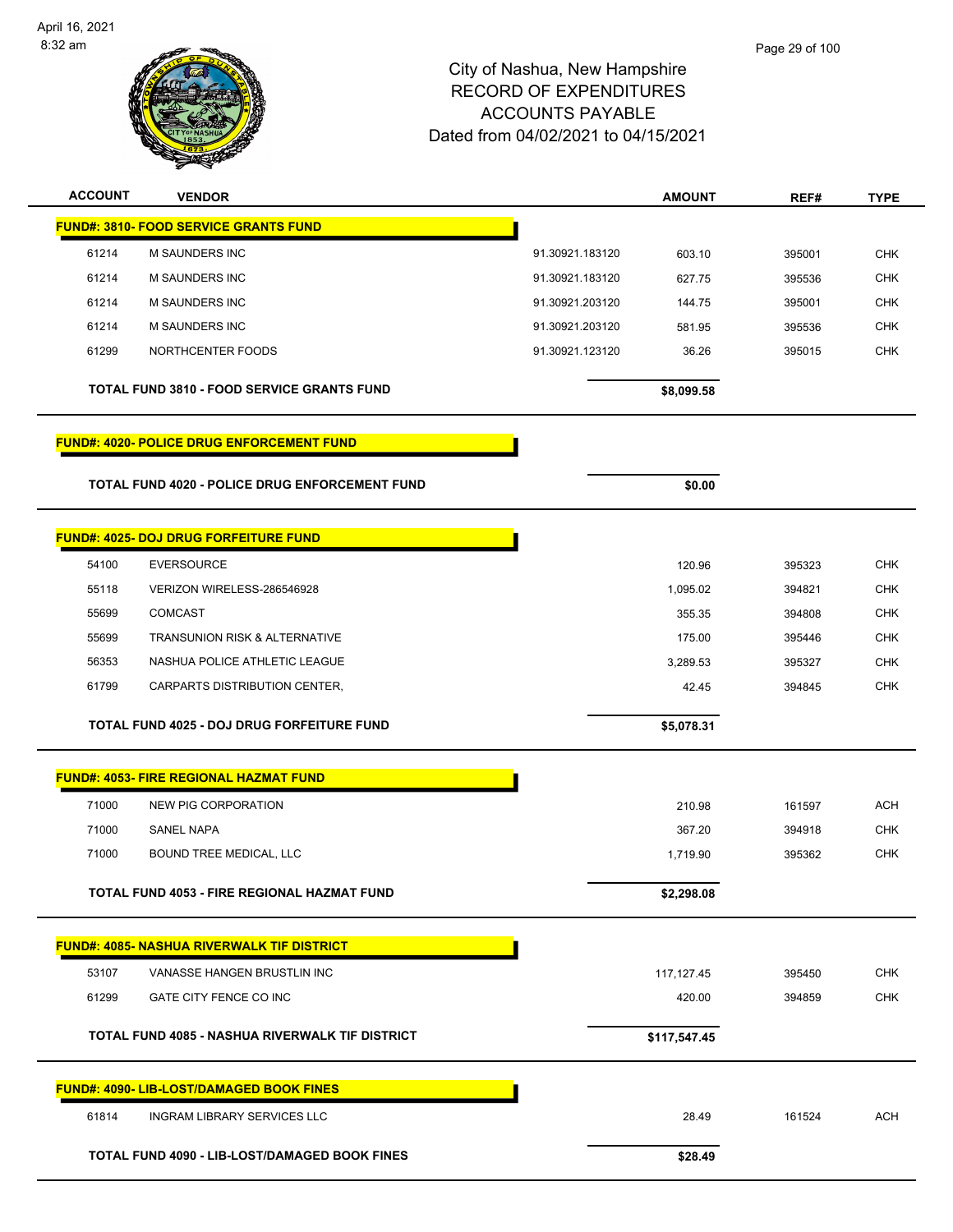

| <b>ACCOUNT</b> | <b>VENDOR</b>                                         |               | <b>AMOUNT</b> | REF#   | <b>TYPE</b> |
|----------------|-------------------------------------------------------|---------------|---------------|--------|-------------|
|                | <b>FUND#: 4601- EDA CARES ACT RLF</b>                 |               |               |        |             |
| 15100          | NASHUA FITNESS AND SWIM CLUB                          |               | 50,000.00     | 395410 | <b>CHK</b>  |
| 15100          | THE PEDDLER'S DAUGHTER                                |               | 50,000.00     | 395422 | <b>CHK</b>  |
|                | <b>TOTAL FUND 4601 - EDA CARES ACT RLF</b>            |               | \$100,000.00  |        |             |
|                | <b>FUND#: 4610- ECON DEV-BROWNFIELDS RLF</b>          |               |               |        |             |
| 53628          | RPF ENVIRONMENTAL INC                                 |               | 1,700.00      | 394912 | <b>CHK</b>  |
|                | TOTAL FUND 4610 - ECON DEV-BROWNFIELDS RLF            |               | \$1,700.00    |        |             |
|                | FUND#: 5010- CAP PROJECTS-INFO TECHNOLOGY             |               |               |        |             |
| 81342          | <b>WAGSYS LLC</b>                                     | 1010.22.01.30 | 7,250.00      | 395452 | <b>CHK</b>  |
|                | TOTAL FUND 5010 - CAP PROJECTS-INFO TECHNOLOGY        |               | \$7,250.00    |        |             |
|                | <b>FUND#: 5090- CAPITAL PROJECTS-HYDROELECTRIC</b>    |               |               |        |             |
| 81200          | HL TURNER GROUP INC                                   | 2202.70.20.30 | 31,213.43     | 394873 | <b>CHK</b>  |
|                | TOTAL FUND 5090 - CAPITAL PROJECTS-HYDROELECTRIC      |               | \$31,213.43   |        |             |
|                | <b>FUND#: 5200- CAPITAL PROJECTS-PUBLIC WORKS</b>     |               |               |        |             |
| 81704          | SUNSHINE PAVING CORPORATION                           | 2055.60.20.30 | 42,226.94     | 161540 | <b>ACH</b>  |
|                | TOTAL FUND 5200 - CAPITAL PROJECTS-PUBLIC WORKS       |               | \$42,226.94   |        |             |
|                | <b>FUND#: 5700- CAP PROJECTS-BROAD ST PARKWAY</b>     |               |               |        |             |
| 81700          | <b>SPRAGUE RESOURCES LP</b>                           | 1061.60.11.10 | 1,766.56      | 395438 | <b>CHK</b>  |
|                | TOTAL FUND 5700 - CAP PROJECTS-BROAD ST PARKWAY       |               | \$1,766.56    |        |             |
|                | <b>FUND#: 5800- SCHOOL CAPITAL PROJECTS FUND</b>      |               |               |        |             |
| 81200          | <b>HORIZON ASSOCIATES</b>                             | 1175.91.19.33 | 4,000.00      | 394876 | <b>CHK</b>  |
|                | <b>TOTAL FUND 5800 - SCHOOL CAPITAL PROJECTS FUND</b> |               | \$4,000.00    |        |             |
|                | <b>FUND#: 6000- SOLID WASTE FUND</b>                  |               |               |        |             |
| 54100          | <b>EVERSOURCE</b>                                     |               | 707.85        | 395323 | <b>CHK</b>  |
| 54141          | PENNICHUCK WATER WORKS INC                            |               | 381.47        | 395332 | <b>CHK</b>  |
| 54200          | BILLS WORLD CLASS CLEANING SER                        |               | 780.00        | 395360 | <b>CHK</b>  |
| 54280          | <b>GRAINGER</b>                                       |               | 163.09        | 394864 | <b>CHK</b>  |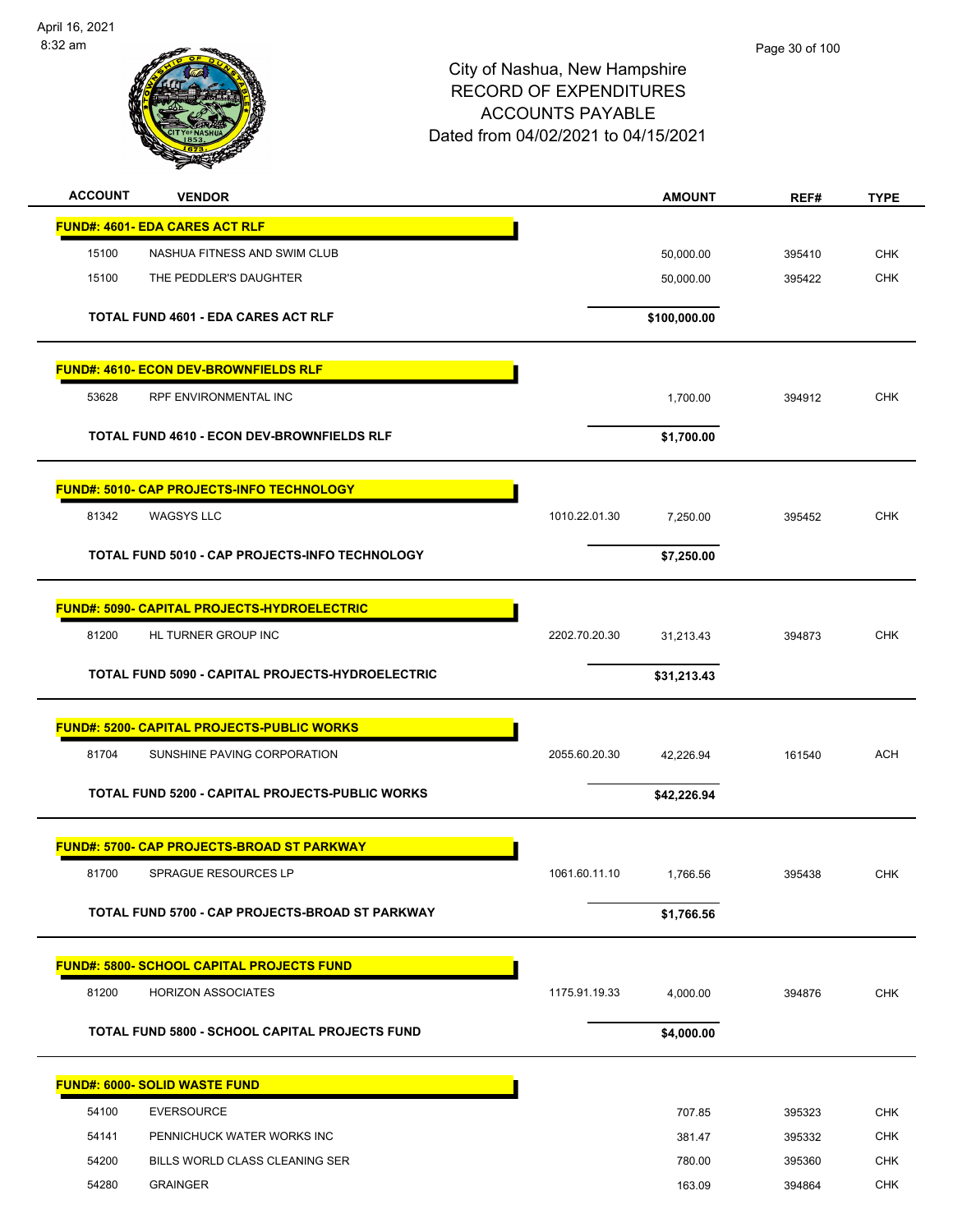

| <b>ACCOUNT</b> | <b>VENDOR</b>                             | <b>AMOUNT</b> | REF#   | <b>TYPE</b> |
|----------------|-------------------------------------------|---------------|--------|-------------|
|                | <b>FUND#: 6000- SOLID WASTE FUND</b>      |               |        |             |
| 54280          | HOME DEPOT CREDIT SERVICE 3065            | 45.96         | 394874 | <b>CHK</b>  |
| 54280          | SOUTHWORTH-MILTON INC                     | 742.40        | 394924 | <b>CHK</b>  |
| 54600          | <b>FACTORY MOTOR PARTS</b>                | 226.08        | 161518 | <b>ACH</b>  |
| 54600          | MCDEVITT TRUCKS INC                       | 109.45        | 161530 | <b>ACH</b>  |
| 54600          | <b>MCNEILUS TRUCK &amp; MANUFACTURING</b> | 904.99        | 161531 | <b>ACH</b>  |
| 54600          | <b>BEST FORD</b>                          | 55.28         | 394841 | <b>CHK</b>  |
| 54600          | ENVIRONMENTAL EQUIPMENT SALES             | 846.48        | 394855 | <b>CHK</b>  |
| 54600          | <b>FASTENAL CO</b>                        | 54.31         | 394857 | <b>CHK</b>  |
| 54600          | MACMULKIN CHEVROLET INC                   | 61.94         | 394887 | <b>CHK</b>  |
| 54600          | MACMULKIN CHEVROLET INC                   | 17.47         | 394888 | <b>CHK</b>  |
| 54600          | <b>NEW ENGLAND KENWORTH</b>               | 539.71        | 394899 | <b>CHK</b>  |
| 54600          | SANEL NAPA                                | 76.56         | 394917 | <b>CHK</b>  |
| 54600          | SOUTHWORTH-MILTON INC                     | 290.98        | 394924 | <b>CHK</b>  |
| 54600          | CARPARTS DISTRIBUTION CENTER,             | 91.49         | 395365 | <b>CHK</b>  |
| 54600          | TST HYDRAULICS INC                        | 52.40         | 395447 | <b>CHK</b>  |
| 55109          | CONSOLIDATED COMMUNICATIONS               | 41.13         | 395321 | <b>CHK</b>  |
| 55400          | NORTHEAST RESOURCE RECOVERY               | 1,800.00      | 395315 | <b>CHK</b>  |
| 55421          | TREASURER STATE OF NH                     | 100.00        | 395336 | <b>CHK</b>  |
| 55514          | NH DEPT OF ENVIRONMENTAL SERV.            | 28,057.02     | 394794 | <b>CHK</b>  |
| 55699          | <b>INTERSTATE REFRIGERANT</b>             | 198.00        | 161525 | <b>ACH</b>  |
| 55699          | <b>INTERSTATE REFRIGERANT</b>             | 570.00        | 161584 | <b>ACH</b>  |
| 55699          | <b>ACTION KING SERVICES</b>               | 125.00        | 394827 | <b>CHK</b>  |
| 55699          | K D WELDING AND FABRICATING               | 3,500.00      | 394883 | <b>CHK</b>  |
| 55699          | NEW ENGLAND ENERGY SERVICES               | 7,596.48      | 394896 | <b>CHK</b>  |
| 55699          | UNIVERSAL RECYCLING TECH                  | 6,828.48      | 394937 | <b>CHK</b>  |
| 55699          | SANBORN HEAD & ASSOC INC                  | 1,000.00      | 395432 | <b>CHK</b>  |
| 61107          | CINTAS #016                               | 82.10         | 394848 | CHK         |
| 61110          | ALECS SHOE STORE INC                      | 134.95        | 395344 | <b>CHK</b>  |
| 61307          | SHATTUCK MALONE OIL CO                    | 1,513.14      | 394920 | <b>CHK</b>  |
| 61307          | SHATTUCK MALONE OIL CO                    | 1,689.08      | 395434 | <b>CHK</b>  |
| 61428          | NEW ENGLAND PAPER & SUPPLY                | 472.70        | 394900 | <b>CHK</b>  |
| 61705          | MAYNARD & LESIEUR INC                     | 1,607.80      | 394890 | <b>CHK</b>  |
| 75100          | US BANK N.A. (091000022)                  | 430,000.00    | 161603 | <b>ACH</b>  |
| 75200          | US BANK N.A. (091000022)                  | 30,103.13     | 161603 | <b>ACH</b>  |
|                |                                           |               |        |             |

**TOTAL FUND 6000 - SOLID WASTE FUND \$521,566.92**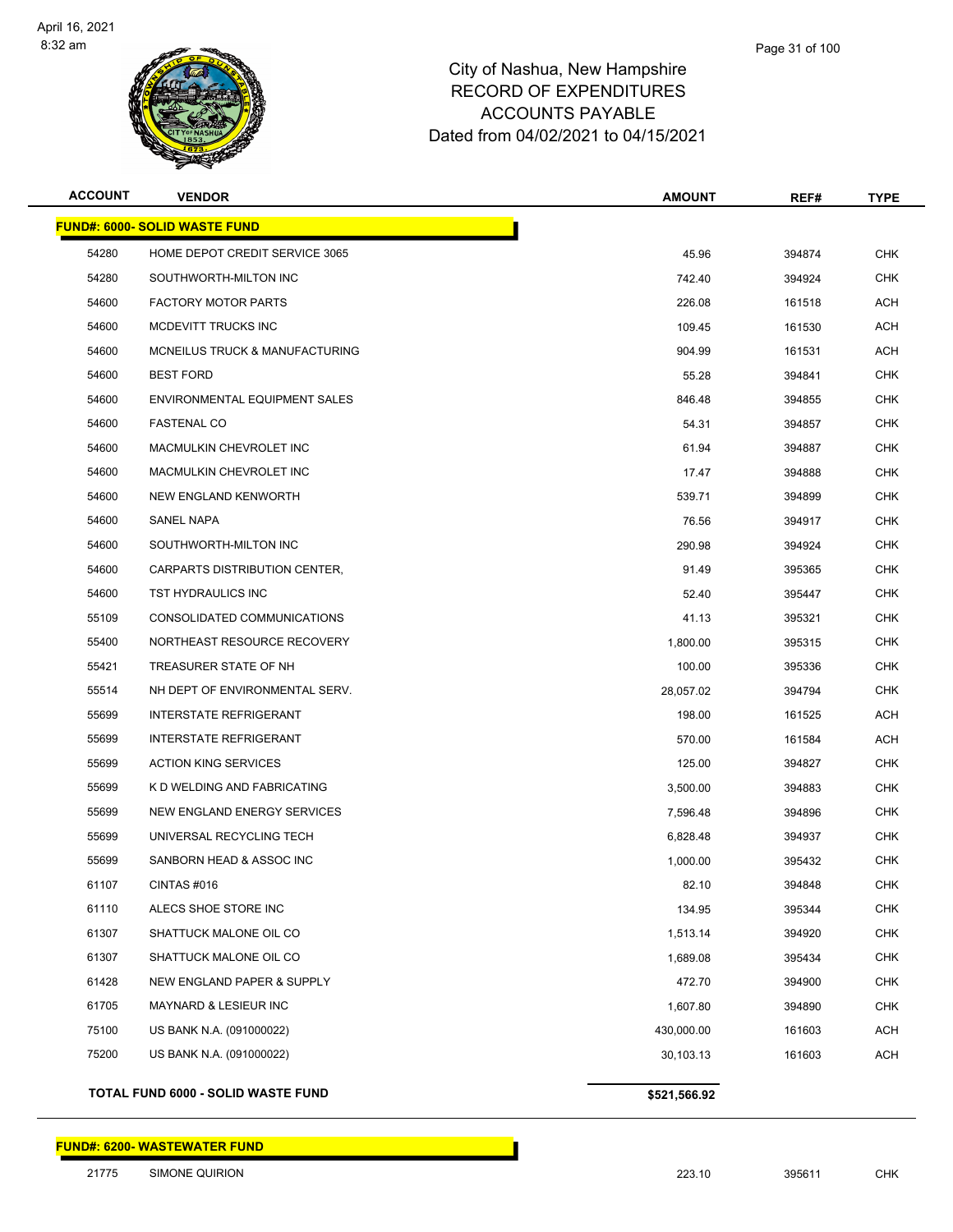

| <b>ACCOUNT</b> | <b>VENDOR</b>                        | <b>AMOUNT</b> | REF#   | <b>TYPE</b> |
|----------------|--------------------------------------|---------------|--------|-------------|
|                | <u> FUND#: 6200- WASTEWATER FUND</u> |               |        |             |
| 44597          | HILLSBOROUGH COUNTY REGISTRY         | 179.77        | 394870 | <b>CHK</b>  |
| 53107          | <b>HAZEN AND SAWYER</b>              | 1,138.54      | 161580 | <b>ACH</b>  |
| 53107          | <b>EASTERN ANALYTICAL INC</b>        | 32.50         | 394854 | <b>CHK</b>  |
| 53107          | EASTERN ANALYTICAL INC               | 292.50        | 395376 | <b>CHK</b>  |
| 53467          | <b>MAILINGS UNLIMITED</b>            | 7,350.00      | 161529 | <b>ACH</b>  |
| 53467          | <b>MAILINGS UNLIMITED</b>            | 603.17        | 161590 | ACH         |
| 53467          | PENNICHUCK WATER WORKS INC           | 10,112.52     | 395331 | <b>CHK</b>  |
| 54114          | SPRAGUE RESOURCES LP                 | 16,181.86     | 395438 | <b>CHK</b>  |
| 54141          | PENNICHUCK WATER WORKS INC           | 26.62         | 395332 | <b>CHK</b>  |
| 54280          | F W WEBB COMPANY                     | 134.17        | 394856 | <b>CHK</b>  |
| 54280          | <b>TOWN OF MERRIMACK</b>             | 400.00        | 395445 | <b>CHK</b>  |
| 54300          | F W WEBB COMPANY                     | 34.42         | 394856 | <b>CHK</b>  |
| 54421          | <b>NEWWTA INC</b>                    | 425.00        | 395329 | <b>CHK</b>  |
| 54487          | M & M ELECTRICAL SUPPLY CO INC       | 89.79         | 161528 | ACH         |
| 54487          | <b>MOTION INDUSTRIES INC</b>         | 1,695.30      | 161535 | <b>ACH</b>  |
| 54487          | M & M ELECTRICAL SUPPLY CO INC       | 1,250.64      | 161587 | ACH         |
| 54487          | F W WEBB COMPANY                     | 5,893.96      | 394856 | <b>CHK</b>  |
| 54487          | <b>FASTENAL CO</b>                   | 229.04        | 394857 | <b>CHK</b>  |
| 54487          | <b>BAU HOPKINS</b>                   | 3,699.36      | 395357 | <b>CHK</b>  |
| 54487          | <b>FASTENAL CO</b>                   | 179.78        | 395377 | <b>CHK</b>  |
| 54487          | <b>FLOWROX INC</b>                   | 4,800.80      | 395379 | <b>CHK</b>  |
| 54487          | <b>GRAINGER</b>                      | 113.94        | 395383 | <b>CHK</b>  |
| 54487          | <b>HAJOCA CORPORATION</b>            | 45.35         | 395389 | <b>CHK</b>  |
| 54487          | SANITARY EQUIPMENT CO INC            | 270.53        | 395433 | <b>CHK</b>  |
| 55109          | CONSOLIDATED COMMUNICATIONS          | 89.14         | 394809 | <b>CHK</b>  |
| 55109          | <b>FIRSTLIGHT</b>                    | 60.75         | 395324 | <b>CHK</b>  |
| 55118          | VERIZON WIRELESS-342053899-003       | 120.03        | 394822 | <b>CHK</b>  |
| 55421          | NEWWTA INC                           | 510.00        | 395329 | CHK         |
| 55514          | NH DEPT OF ENVIRONMENTAL SERV.       | 3,675.33      | 395330 | <b>CHK</b>  |
| 55699          | <b>CRYSTAL ROCK</b>                  | 121.88        | 394810 | <b>CHK</b>  |
| 55699          | CHEMSERVE ENVIRONMENTAL ANALYS       | 1,882.22      | 394846 | CHK         |
| 55699          | SAFETY-KLEEN SYSTEMS INC             | 666.38        | 394914 | <b>CHK</b>  |
| 55699          | SIERRA INSTRUMENTS INC               | 1,606.37      | 394921 | <b>CHK</b>  |
| 55699          | STANLEY ELEVATOR CO INC              | 370.00        | 394927 | <b>CHK</b>  |
| 55699          | PRIMARY FLOW SIGNAL INC              | 1,640.00      | 395426 | <b>CHK</b>  |
| 55699          | PROGRESSIVE ALARM SERVICES INC       | 2,632.50      | 395427 | <b>CHK</b>  |
| 61100          | AMAZON CAPITAL SERV (CITY ACH)       | 29.90         | 161576 | ACH         |
| 61107          | CINTAS #016                          | 253.06        | 394848 | CHK         |
| 61107          | ALECS SHOE STORE INC                 | 89.95         | 395344 | <b>CHK</b>  |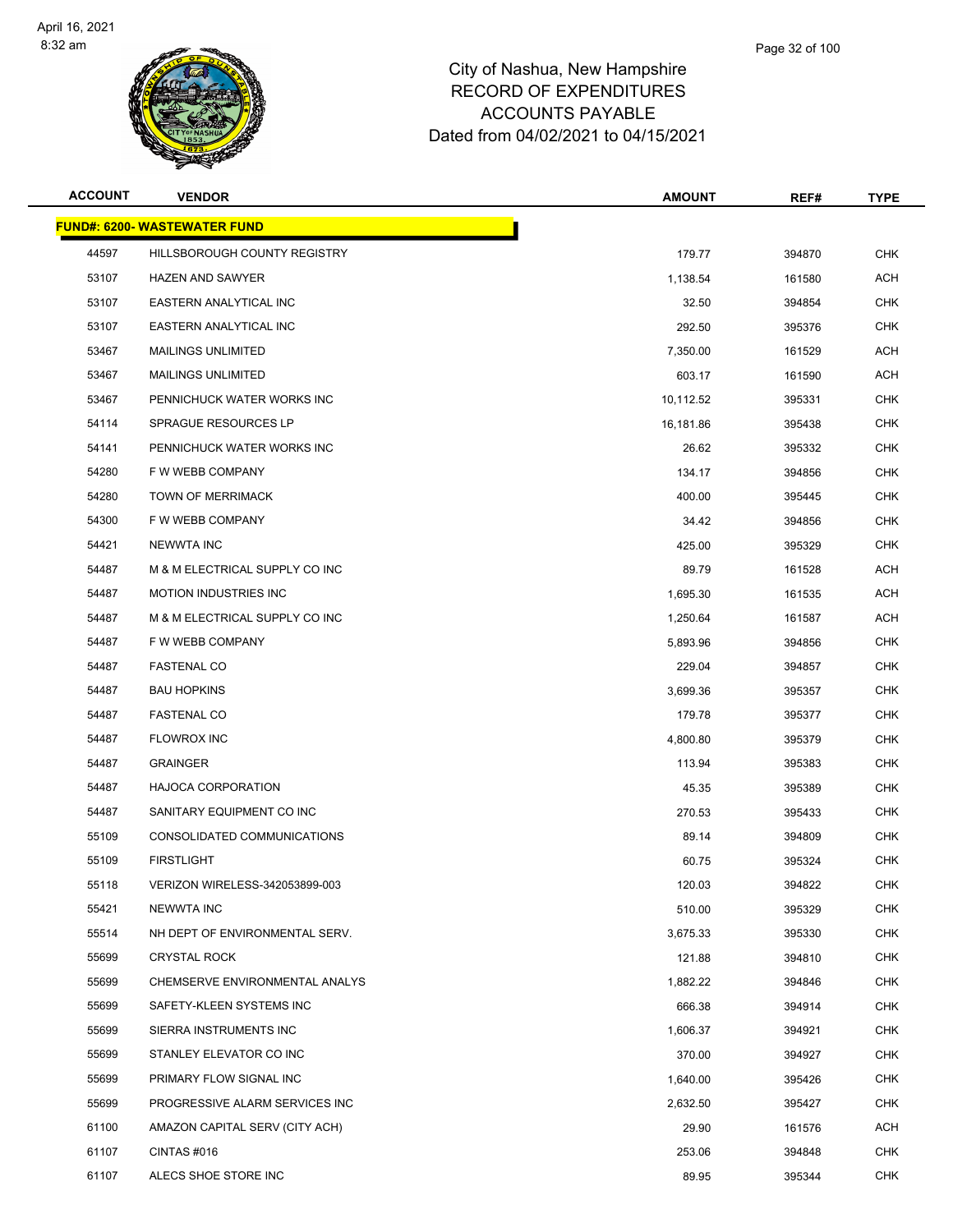

| <b>ACCOUNT</b> | <b>VENDOR</b>                                    |               | <b>AMOUNT</b> | REF#   | <b>TYPE</b> |
|----------------|--------------------------------------------------|---------------|---------------|--------|-------------|
|                | <b>FUND#: 6200- WASTEWATER FUND</b>              |               |               |        |             |
| 61107          | CINTAS#016                                       |               | (94.65)       | 395368 | <b>CHK</b>  |
| 61149          | <b>HACH COMPANY</b>                              |               | 545.08        | 395388 | <b>CHK</b>  |
| 61149          | <b>WILKEM SCIENTIFIC LTD</b>                     |               | 529.00        | 395454 | <b>CHK</b>  |
| 61156          | <b>BORDEN &amp; REMINGTON CORP</b>               |               | 3,482.42      | 161577 | <b>ACH</b>  |
| 61299          | ARCSOURCE INC                                    |               | 91.80         | 394834 | <b>CHK</b>  |
| 61299          | DEPENDABLE LOCK SERVICE INC                      |               | 234.00        | 394853 | <b>CHK</b>  |
| 61299          | F W WEBB COMPANY                                 |               | 155.51        | 394856 | <b>CHK</b>  |
| 61299          | <b>FASTENAL CO</b>                               |               | 344.61        | 394857 | <b>CHK</b>  |
| 61299          | <b>GRAINGER</b>                                  |               | 596.98        | 394864 | <b>CHK</b>  |
| 61299          | SANEL NAPA                                       |               | 301.70        | 394915 | <b>CHK</b>  |
| 61299          | BRENNTAG LUBRICANTS NORTHEAST                    |               | 2,289.65      | 395363 | <b>CHK</b>  |
| 61299          | <b>GRAINGER</b>                                  |               | 257.52        | 395383 | <b>CHK</b>  |
| 61428          | F W WEBB COMPANY                                 |               | 18.95         | 394856 | <b>CHK</b>  |
| 61428          | <b>GRAINGER</b>                                  |               | 232.44        | 394864 | <b>CHK</b>  |
| 71025          | <b>FASTENAL CO</b>                               |               | 11.90         | 394857 | <b>CHK</b>  |
| 71025          | HOME DEPOT CREDIT SERVICE 3065                   |               | 129.00        | 394874 | <b>CHK</b>  |
| 71025          | <b>GRAINGER</b>                                  |               | 69.48         | 395383 | <b>CHK</b>  |
| 81200          | M & M ELECTRICAL SUPPLY CO INC                   |               | 5,940.00      | 161587 | <b>ACH</b>  |
| 81200          | SULLIVAN ASSOCIATES                              |               | 1,190.64      | 394929 | <b>CHK</b>  |
| 81300          | <b>WALDRON ENGINEERING &amp;</b>                 | 2044.69.18.30 | 1,198.00      | 161542 | <b>ACH</b>  |
| 81700          | <b>HAZEN AND SAWYER</b>                          | 1040.69.15.30 | 3,188.75      | 161580 | <b>ACH</b>  |
| 81700          | <b>HAZEN AND SAWYER</b>                          | 1040.69.16.30 | 14,864.41     | 161580 | ACH         |
| 81700          | <b>HAZEN AND SAWYER</b>                          | 1051.69.16.30 | 1,404.83      | 161580 | <b>ACH</b>  |
| 81700          | <b>WRIGHT-PIERCE</b>                             | 1054.69.19.30 | 5,201.78      | 161605 | <b>ACH</b>  |
| 81700          | DEFELICE CORPORATION                             | 2035.69.16.30 | 324,780.90    | 161484 | <b>ACH</b>  |
| 81700          | <b>WRIGHT-PIERCE</b>                             | 2035.69.16.30 | 7,205.91      | 161605 | ACH         |
| 81700          | WOODARD & CURRAN INC                             | 2035.69.16.30 | 2,439.50      | 395457 | CHK         |
| 81700          | <b>HAZEN AND SAWYER</b>                          | 2038.69.19.30 | 97,520.43     | 161580 | <b>ACH</b>  |
| 81700          | ATLANTIC FLUID TECHNOLOGY INC                    | 2043.69.18.30 | 5,010.19      | 394836 | CHK         |
|                | <b>TOTAL FUND 6200 - WASTEWATER FUND</b>         |               | \$548,290.90  |        |             |
|                | <b>FUNDA, COOL, WEDE WASTEWATED FOUR DESERVE</b> |               |               |        |             |

|       | <u> FUND#: 6201- WERF-WASTEWATER EQUIP RESERVE_</u>    |               |             |        |     |
|-------|--------------------------------------------------------|---------------|-------------|--------|-----|
| 81300 | MASS CRANE & HOIST SERVICE INC                         |               | 18.912.00   | 161591 | ACH |
| 81300 | METHUEN CONSTRUCTION CO INC                            | 2041.69.17.31 | 3.749.44    | 161593 | ACH |
| 81300 | SOUTHWORTH-MILTON INC                                  | 2044.69.18.30 | 3.509.20    | 395437 | CHK |
|       | <b>TOTAL FUND 6201 - WERF-WASTEWATER EQUIP RESERVE</b> |               | \$26,170.64 |        |     |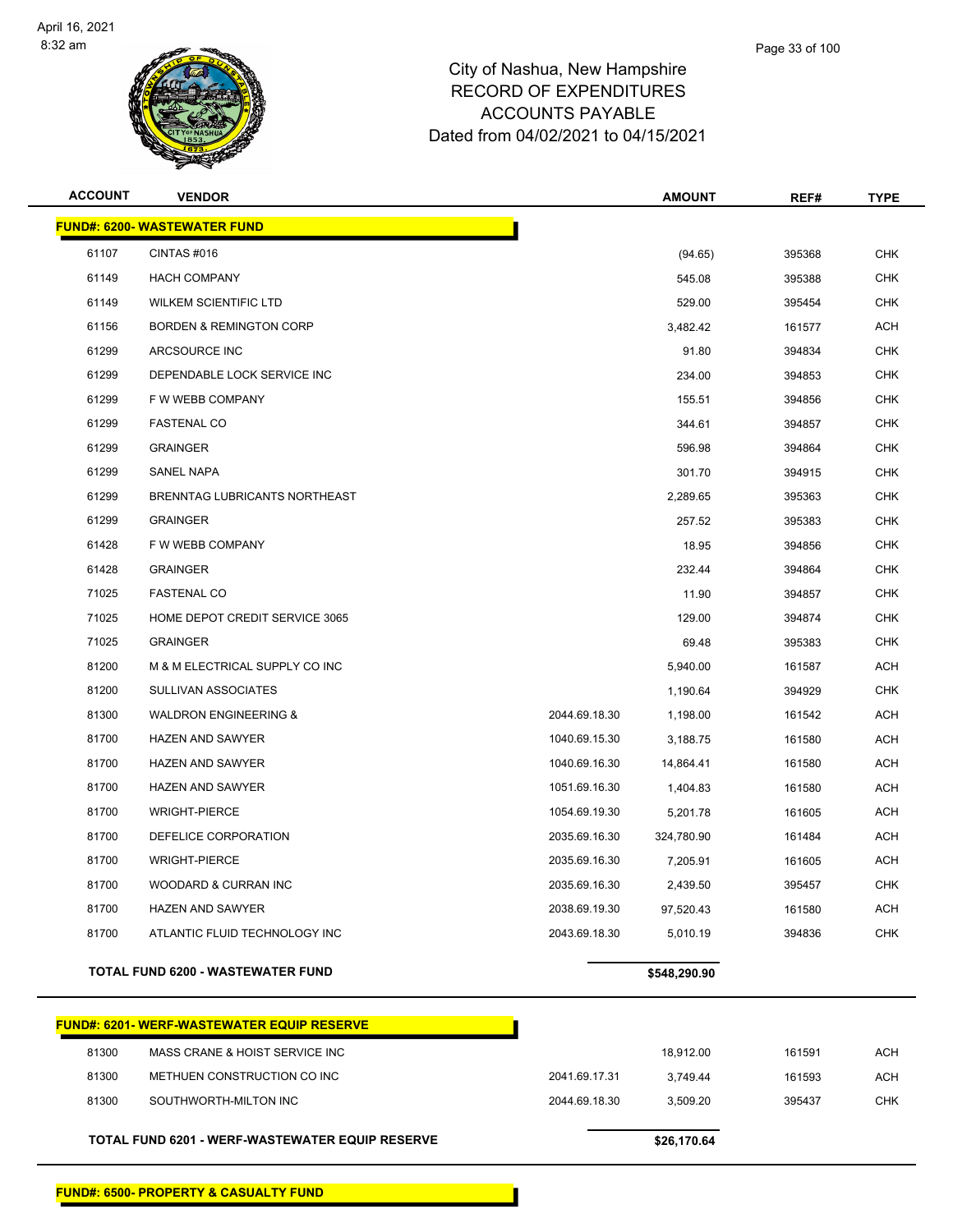

| <b>ACCOUNT</b> | <b>VENDOR</b>                                    | <b>AMOUNT</b> | REF#   | <b>TYPE</b> |
|----------------|--------------------------------------------------|---------------|--------|-------------|
|                | <b>FUND#: 6500- PROPERTY &amp; CASUALTY FUND</b> |               |        |             |
| 54267          | TREASURER STATE OF NH                            | 2,400.00      | 394818 | <b>CHK</b>  |
| 55307          | ROSS DUGAS                                       | 18.48         | 161516 | ACH         |
| 59207          | <b>JOHN FRAZIER</b>                              | 13,928.18     | 394799 | CHK         |
| 59207          | SHAHEEN & GORDON PA                              | 7,671.82      | 394805 | <b>CHK</b>  |
| 59207          | BEDFORD AMBULATORY SURG CTR                      | 3,988.56      | 395048 | <b>CHK</b>  |
| 59207          | SO NH REGIONAL MEDICAL CENTER                    | 2,637.41      | 395049 | CHK         |
| 59207          | APPLE NASHUA LLC                                 | 860.94        | 395050 | <b>CHK</b>  |
| 59207          | <b>CPTE NASHUA</b>                               | 3,965.00      | 395052 | <b>CHK</b>  |
| 59207          | DARTMOUTH HITCHCOCK CLINIC                       | 357.00        | 395053 | CHK         |
| 59207          | FOUR SEASONS ORTHOPEDIC CENTER                   | 120.00        | 395054 | <b>CHK</b>  |
| 59207          | INJURED WORKERS PHARMACY LLC                     | 81.92         | 395055 | CHK         |
| 59207          | NASHUA RADIOLOGY PA                              | 75.00         | 395058 | <b>CHK</b>  |
| 59207          | OCCUPATIONAL HEALTH CTRS SOUTH                   | 875.52        | 395059 | CHK         |
| 59207          | PAIN SOLUTIONS PLLC                              | 325.00        | 395060 | <b>CHK</b>  |
| 59207          | PERFORMANCE REHAB INC                            | 705.00        | 395061 | CHK         |
| 59207          | PINNACLE REHABILITATION                          | 1,556.00      | 395062 | CHK         |
| 59207          | SO NH REGIONAL MEDICAL CENTER                    | 2,137.56      | 395063 | <b>CHK</b>  |
| 59207          | ST JOSEPH HOSPITAL                               | 164.00        | 395064 | <b>CHK</b>  |
| 59207          | UNITED PHYSICAL THERAPY                          | 540.00        | 395065 | <b>CHK</b>  |
| 59207          | VRS DISABILITY MANAGEMENT                        | 2,050.13      | 395066 | <b>CHK</b>  |
| 59207          | APPLE NASHUA LLC                                 | 1,311.97      | 395619 | CHK         |
| 59207          | CENTERS FOR PAIN SOLUTIONS LLC                   | 1,275.00      | 395620 | <b>CHK</b>  |
| 59207          | DARTMOUTH HITCHCOCK CLINIC                       | 758.00        | 395622 | CHK         |
| 59207          | DEVINE MILLIMET & BRANCH PA                      | 3,977.86      | 395623 | <b>CHK</b>  |
| 59207          | HARVARD VANGUARD MEDICAL ASSOC                   | 418.00        | 395626 | <b>CHK</b>  |
| 59207          | <b>INJURED WORKERS PHARMACY LLC</b>              | 432.10        | 395627 | CHK         |
| 59207          | NASHUA RADIOLOGY PA                              | 61.00         | 395628 | <b>CHK</b>  |
| 59207          | PAIN SOLUTIONS PLLC                              | 995.00        | 395629 | <b>CHK</b>  |
| 59207          | PINNACLE REHABILITATION                          | 778.00        | 395630 | <b>CHK</b>  |
| 59207          | SHARE HEALTH DATA                                | 24.50         | 395632 | <b>CHK</b>  |
| 59207          | ST JOSEPH HOSPITAL                               | 2,132.80      | 395633 | CHK         |
| 59207          | STONERIVER PHARMACY SOLUTIONS                    | 218.30        | 395634 | <b>CHK</b>  |
| 59207          | UNITED PHYSICAL THERAPY                          | 270.00        | 395635 | <b>CHK</b>  |
| 59207          | ZYNEX MEDICAL INC                                | 1,702.92      | 395636 | <b>CHK</b>  |
| 59225          | <b>CULLENCOLLIMORE PLLC</b>                      | 1,455.69      | 395621 | <b>CHK</b>  |
| 59250          | ELECTRIC LIGHT CO                                | 24,062.00     | 395624 | <b>CHK</b>  |
| 59250          | PORTLAND GLASS                                   | 203.67        | 395631 | <b>CHK</b>  |
| 59275          | THERESA COGLIANO                                 | 565.00        | 395051 | <b>CHK</b>  |
| 59275          | MARBUCCO CORP                                    | 225.00        | 395056 | <b>CHK</b>  |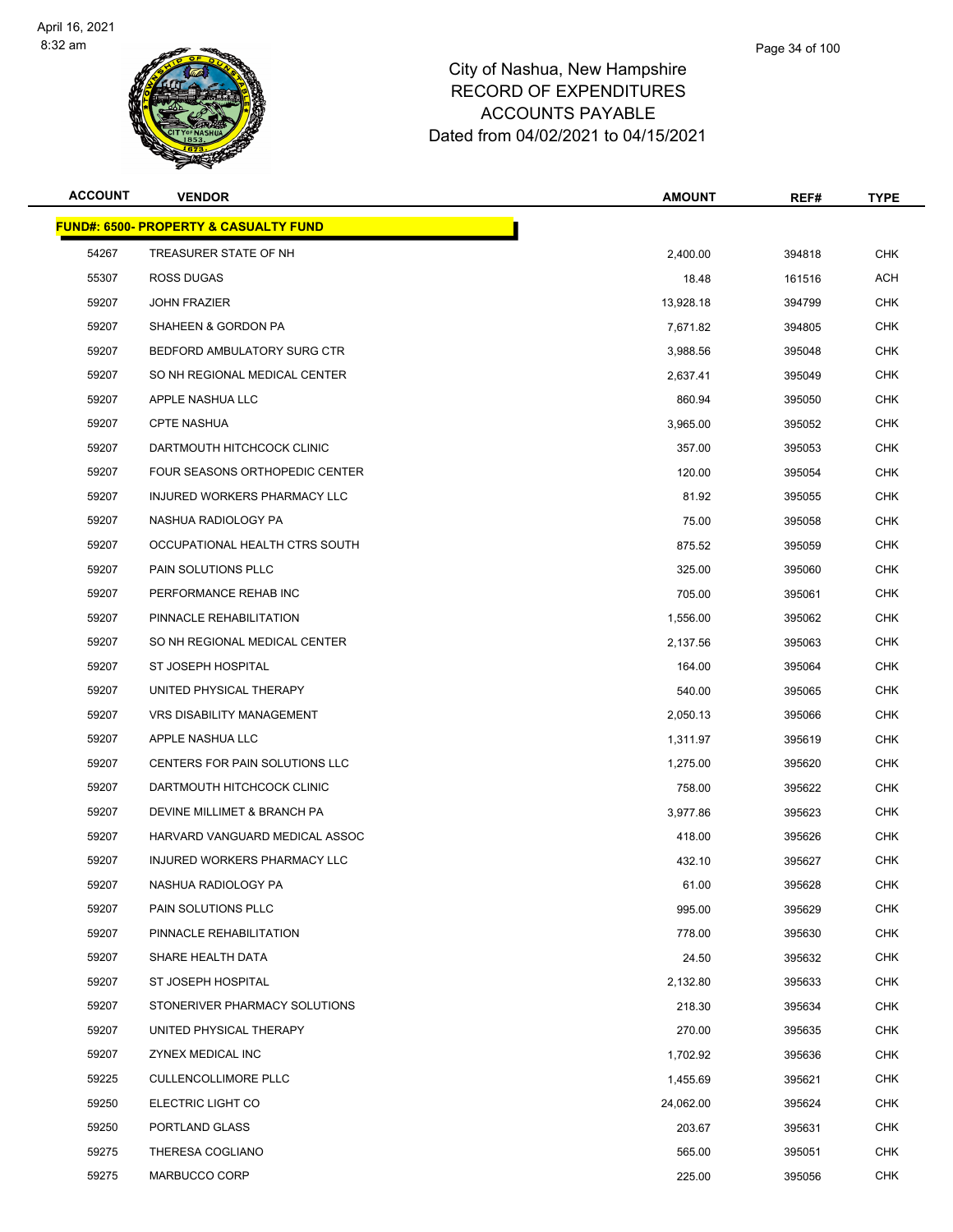

| <b>ACCOUNT</b> | <b>VENDOR</b>                                         |     | <b>AMOUNT</b> | REF#   | <b>TYPE</b> |
|----------------|-------------------------------------------------------|-----|---------------|--------|-------------|
|                | <u> FUND#: 6500- PROPERTY &amp; CASUALTY FUND</u>     |     |               |        |             |
| 59275          | NASHUA COLLISION CENTER INC                           |     | 1,223.00      | 395057 | <b>CHK</b>  |
| 59275          | <b>GVMT EMPLOYEES INSURANCE CO</b>                    |     | 2,515.68      | 395618 | <b>CHK</b>  |
| 59275          | <b>GILLIG LLC</b>                                     |     | 240.40        | 395625 | <b>CHK</b>  |
| 61100          | WB MASON CO INC                                       |     | 40.63         | 395453 | <b>CHK</b>  |
| 68360          | <b>PASTORI KRANS PLLC</b>                             |     | 3,220.00      | 394908 | <b>CHK</b>  |
| 68360          | HW STAFFING SOLUTIONS                                 | 128 | 1,611.48      | 394878 | <b>CHK</b>  |
| 68360          | HW STAFFING SOLUTIONS                                 | 128 | 826.40        | 395398 | <b>CHK</b>  |
|                | <b>TOTAL FUND 6500 - PROPERTY &amp; CASUALTY FUND</b> |     | \$95,001.92   |        |             |

# **FUND#: 6600- BENEFITS SELF INSURANCE FUND**

|       | <u> JND#: 6600- BENEFITS SELF INSURANCE FUND</u> |          |
|-------|--------------------------------------------------|----------|
| 21520 | COLONIAL LIFE AND ACCIDENT INS                   | 1,657.91 |
| 21520 | COLONIAL LIFE AND ACCIDENT INS                   | 1,024.26 |
| 45623 | <b>CITY OF NASHUA</b>                            | 621.09   |
| 45623 | <b>ANTHONY DERUBBIO</b>                          | 727.67   |
| 45623 | <b>BRIAN DONALDSON</b>                           | 339.97   |
| 45623 | <b>BRIAN MORRISSEY</b>                           | 436.58   |
| 45623 | <b>BRUCE BOTELHO</b>                             | 339.97   |
| 45623 | <b>BRUCE MARKS</b>                               | 56.42    |
| 45623 | <b>BRYAN MARSHALL</b>                            | 1,247.43 |
| 45623 | CHERYL WALLEY                                    | 198.31   |
| 45623 | <b>CHRISTINE BREEN</b>                           | 339.97   |
| 45623 | <b>CRAIG ADAMS</b>                               | 325.74   |
| 45623 | DARLENE SANTERRE                                 | 130.33   |
| 45623 | DAVID POWELL                                     | 141.05   |
| 45623 | <b>DAVID PURINGTON</b>                           | 84.63    |
| 45623 | <b>DAVID SMITH</b>                               | 169.26   |
| 45623 | DIANE O'BRIEN                                    | 361.21   |
| 45623 | DONALD SARGENT                                   | 63.83    |
| 45623 | DONNA BECHARD                                    | 169.26   |
| 45623 | DONNA SARGENT                                    | 464.41   |
| 45623 | <b>DOUGLAS HAYES</b>                             | 211.94   |
| 45623 | ELIZABETH SHEEHY                                 | 619.21   |
| 45623 | <b>GARY MURTAGH</b>                              | 436.58   |
| 45623 | <b>GLENN STONE</b>                               | 619.21   |
| 45623 | <b>JAMES DOUZANIS</b>                            | 84.63    |
| 45623 | <b>JAMES HARGREAVES</b>                          | 436.58   |
| 45623 | <b>JAMES MALONEY</b>                             | 436.58   |
| 45623 | <b>JANET EMMETT</b>                              | 51.60    |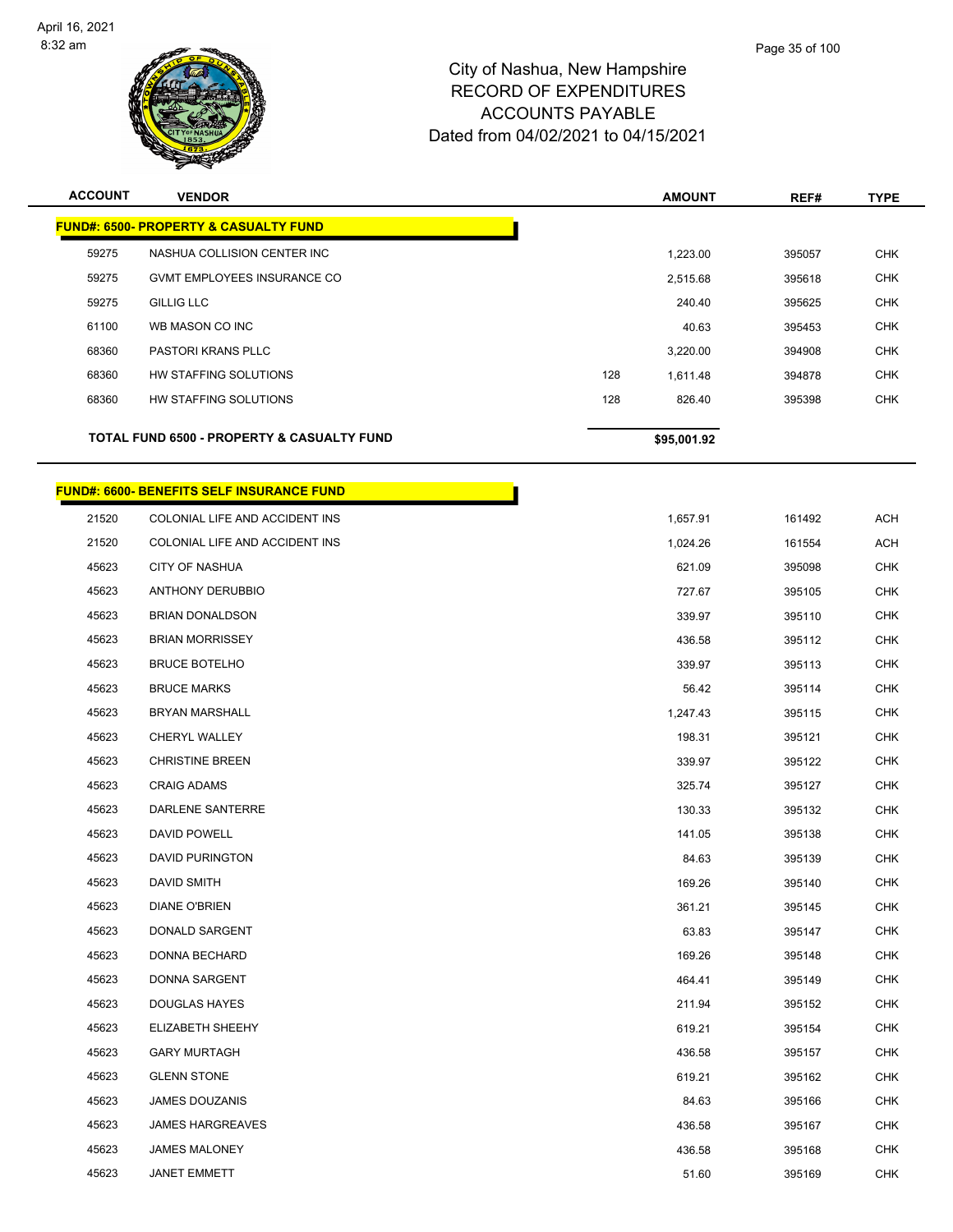

| <b>ACCOUNT</b> | <b>VENDOR</b>                                    | <b>AMOUNT</b> | REF#   | <b>TYPE</b> |
|----------------|--------------------------------------------------|---------------|--------|-------------|
|                | <b>FUND#: 6600- BENEFITS SELF INSURANCE FUND</b> |               |        |             |
| 45623          | JOANNE KELLOWAY                                  | 619.21        | 395173 | <b>CHK</b>  |
| 45623          | JOHN COTE                                        | 169.26        | 395177 | <b>CHK</b>  |
| 45623          | JOHN SEUSING                                     | 339.97        | 395181 | <b>CHK</b>  |
| 45623          | <b>JULIA LUTERAN</b>                             | 254.97        | 395184 | <b>CHK</b>  |
| 45623          | KAREN KOBZIK                                     | 619.21        | 395185 | <b>CHK</b>  |
| 45623          | <b>KEITH DUVAL</b>                               | 339.97        | 395187 | <b>CHK</b>  |
| 45623          | <b>KENNETH LOWE</b>                              | 436.58        | 395188 | <b>CHK</b>  |
| 45623          | <b>KENNETH MOORE</b>                             | 339.97        | 395189 | <b>CHK</b>  |
| 45623          | KIMBERLY CRAFFEY                                 | 195.07        | 395194 | <b>CHK</b>  |
| 45623          | KIMBERLY CRAVEN                                  | 56.42         | 395195 | <b>CHK</b>  |
| 45623          | KIMBERLY LUFT                                    | 169.26        | 395196 | <b>CHK</b>  |
| 45623          | <b>LESLIE KOSCHMANN</b>                          | 101.56        | 395202 | <b>CHK</b>  |
| 45623          | MANUEL PIMENTAL                                  | 169.26        | 395214 | <b>CHK</b>  |
| 45623          | <b>MARC BRODEUR</b>                              | 339.97        | 395215 | <b>CHK</b>  |
| 45623          | <b>MARCIA KASS</b>                               | 1,143.48      | 395216 | <b>CHK</b>  |
| 45623          | <b>MARCILLA PURINGTON</b>                        | 169.26        | 395217 | <b>CHK</b>  |
| 45623          | <b>MARIANNE DUSTIN</b>                           | 169.26        | 395220 | <b>CHK</b>  |
| 45623          | <b>MARK PROULX</b>                               | 339.97        | 395222 | <b>CHK</b>  |
| 45623          | MARKA DEFINA                                     | 619.21        | 395224 | <b>CHK</b>  |
| 45623          | MICHAEL COTE                                     | 169.26        | 395228 | <b>CHK</b>  |
| 45623          | MICHAEL DUCLOS                                   | 155.15        | 395229 | <b>CHK</b>  |
| 45623          | MICHAEL O'BRIEN                                  | 169.98        | 395233 | <b>CHK</b>  |
| 45623          | <b>NANCY ROUSSELLE</b>                           | 10.80         | 395235 | <b>CHK</b>  |
| 45623          | <b>NELSON GEROW</b>                              | 619.21        | 395237 | <b>CHK</b>  |
| 45623          | PAMELA DERRY                                     | 619.21        | 395240 | <b>CHK</b>  |
| 45623          | PAUL WALLACE                                     | 28.26         | 395243 | <b>CHK</b>  |
| 45623          | PETER LAJOIE                                     | 339.97        | 395245 | <b>CHK</b>  |
| 45623          | PHILLIP COSTA                                    | 436.58        | 395246 | <b>CHK</b>  |
| 45623          | REBECCA KILLEEN-BROWN                            | 1,667.86      | 395249 | <b>CHK</b>  |
| 45623          | RICHARD BAILEY                                   | 254.97        | 395250 | <b>CHK</b>  |
| 45623          | RICHARD CROWELL                                  | 169.26        | 395251 | <b>CHK</b>  |
| 45623          | RICHARD LETENDRE                                 | 169.26        | 395252 | <b>CHK</b>  |
| 45623          | <b>RICHARD MOSSCROP</b>                          | 169.26        | 395253 | <b>CHK</b>  |
| 45623          | RICHARD SPRANKLE                                 | 339.97        | 395254 | <b>CHK</b>  |
| 45623          | <b>ROGER HATFIELD</b>                            | 339.97        | 395259 | <b>CHK</b>  |
| 45623          | RONALD SAGE                                      | 339.97        | 395260 | <b>CHK</b>  |
| 45623          | RONALD WELLIVER                                  | 311.51        | 395261 | <b>CHK</b>  |
| 45623          | <b>SCOTT HAMMOND</b>                             | 619.21        | 395264 | <b>CHK</b>  |
| 45623          | STEPHEN COTE                                     | 436.58        | 395269 | <b>CHK</b>  |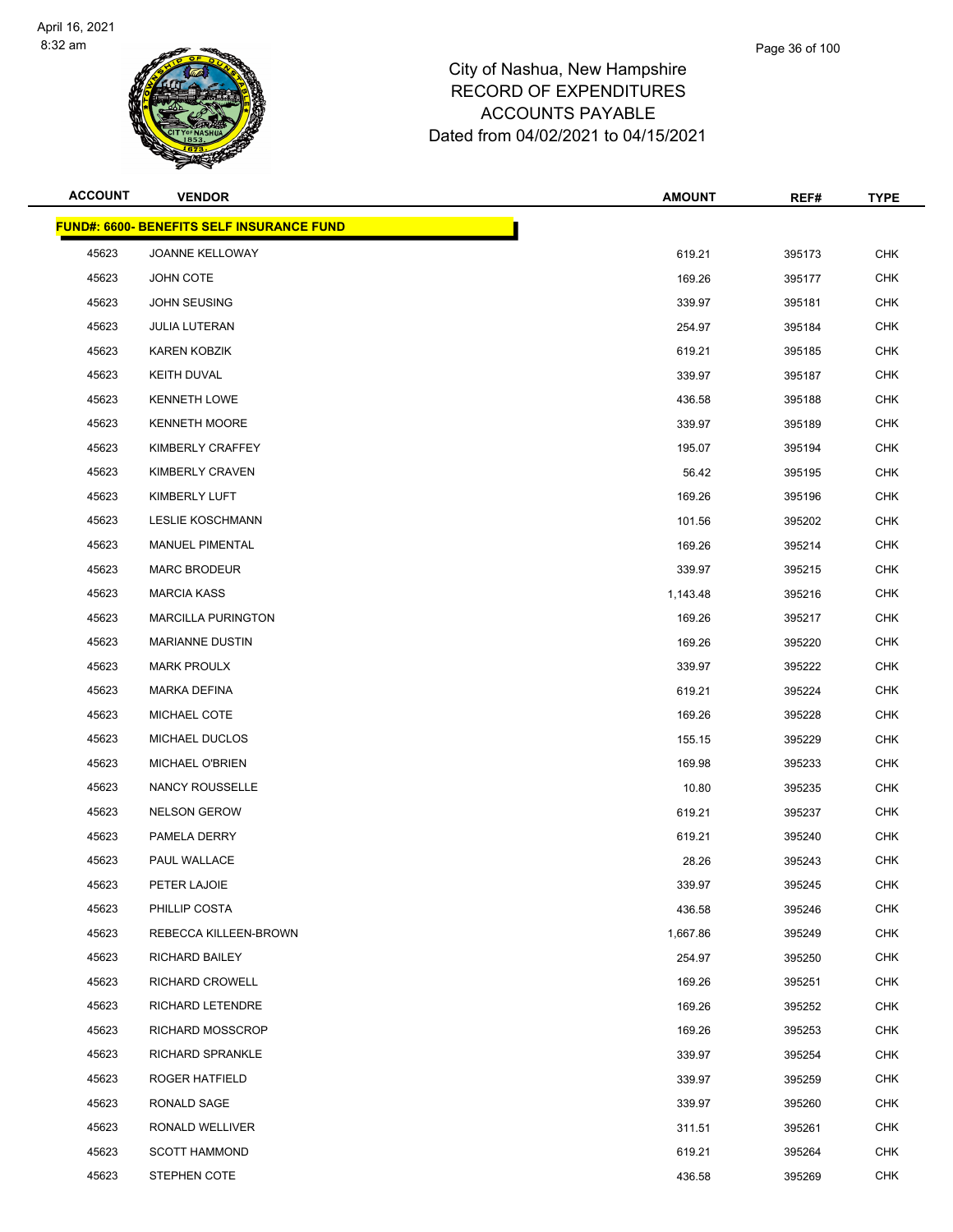

|       | Page 37 of 100 |  |
|-------|----------------|--|
| shire |                |  |
| nro   |                |  |

| <b>ACCOUNT</b> | <b>VENDOR</b>                                    | <b>AMOUNT</b> | REF#   | <b>TYPE</b> |
|----------------|--------------------------------------------------|---------------|--------|-------------|
|                | <b>FUND#: 6600- BENEFITS SELF INSURANCE FUND</b> |               |        |             |
| 45623          | <b>STEVEN GALIPEAU</b>                           | 339.97        | 395271 | <b>CHK</b>  |
| 45623          | THEODORE SULLIVAN                                | 1,247.43      | 395278 | <b>CHK</b>  |
| 45623          | THOMAS CHACOS                                    | 436.58        | 395279 | <b>CHK</b>  |
| 45623          | <b>THOMAS STEPNEY</b>                            | 339.97        | 395281 | <b>CHK</b>  |
| 45623          | <b>TIMOTHY SOUCY</b>                             | 339.97        | 395285 | <b>CHK</b>  |
| 45623          | WAYNE MACDONALD                                  | 56.42         | 395286 | <b>CHK</b>  |
| 45623          | <b>WENDY GUAL</b>                                | 339.97        | 395287 | <b>CHK</b>  |
| 45623          | <b>WILLIAM BARLOW</b>                            | 14.10         | 395288 | <b>CHK</b>  |
| 45623          | <b>WILLIAM MOORE</b>                             | 339.97        | 395291 | <b>CHK</b>  |
| 45623          | LINDA RICARD                                     | 619.21        | 395302 | <b>CHK</b>  |
| 45623          | ALEXANDER LLUKAN                                 | 3,322.48      | 395099 | <b>CHK</b>  |
| 45623          | AMY LEMAY                                        | 2,497.85      | 395100 | <b>CHK</b>  |
| 45623          | ANDREA PEDERZANI                                 | 1,873.38      | 395101 | <b>CHK</b>  |
| 45623          | ANGELA SMITH                                     | 962.03        | 395102 | <b>CHK</b>  |
| 45623          | ANNAMARIA DELK                                   | 1,170.98      | 395103 | <b>CHK</b>  |
| 45623          | ANNETTE BALBONI                                  | 898.25        | 395104 | <b>CHK</b>  |
| 45623          | <b>ARTHUR KOBS</b>                               | 825.45        | 395106 | <b>CHK</b>  |
| 45623          | <b>BARBARA BURNHAM</b>                           | 1,649.27      | 395107 | <b>CHK</b>  |
| 45623          | <b>BERNICE SULLIVAN</b>                          | 1,649.27      | 395108 | <b>CHK</b>  |
| 45623          | <b>BEVERLY APRIL</b>                             | 1,649.27      | 395109 | <b>CHK</b>  |
| 45623          | <b>BRIAN MARQUIS</b>                             | 3,322.48      | 395111 | <b>CHK</b>  |
| 45623          | <b>CAROL DESROSIERS</b>                          | 549.76        | 395116 | <b>CHK</b>  |
| 45623          | <b>CAROL EDMONDS</b>                             | 2,497.85      | 395117 | <b>CHK</b>  |
| 45623          | <b>CAROL GORELICK</b>                            | 1,649.27      | 395118 | <b>CHK</b>  |
| 45623          | CAROL TETLER                                     | 755.91        | 395119 | <b>CHK</b>  |
| 45623          | CHERYL DUVARNEY                                  | 824.63        | 395120 | <b>CHK</b>  |
| 45623          | <b>CLARK WATSON</b>                              | 137.44        | 395123 | <b>CHK</b>  |
| 45623          | CLAUDIA DIONNE                                   | 274.88        | 395124 | <b>CHK</b>  |
| 45623          | <b>COLETTE TREMPE</b>                            | 1,649.27      | 395125 | <b>CHK</b>  |
| 45623          | <b>COLLEEN GOUSIOS</b>                           | 559.96        | 395126 | <b>CHK</b>  |
| 45623          | <b>DANIEL CRONIN</b>                             | 3,322.48      | 395128 | <b>CHK</b>  |
| 45623          | DANIEL DOHERTY                                   | 1,938.11      | 395129 | <b>CHK</b>  |
| 45623          | DANIEL DONAHUE                                   | 1,649.27      | 395130 | <b>CHK</b>  |
| 45623          | DANIEL LAVOIE                                    | 3,322.48      | 395131 | <b>CHK</b>  |
| 45623          | DAVID BAILEY                                     | 276.87        | 395133 | <b>CHK</b>  |
| 45623          | DAVID GOLDSMITH                                  | 2,497.85      | 395134 | <b>CHK</b>  |
| 45623          | DAVID LAJOIE                                     | 1,236.95      | 395135 | <b>CHK</b>  |
| 45623          | DAVID MILLER                                     | 1,649.27      | 395136 | <b>CHK</b>  |
| 45623          | DAVID PELLETIER                                  | 1,649.27      | 395137 | <b>CHK</b>  |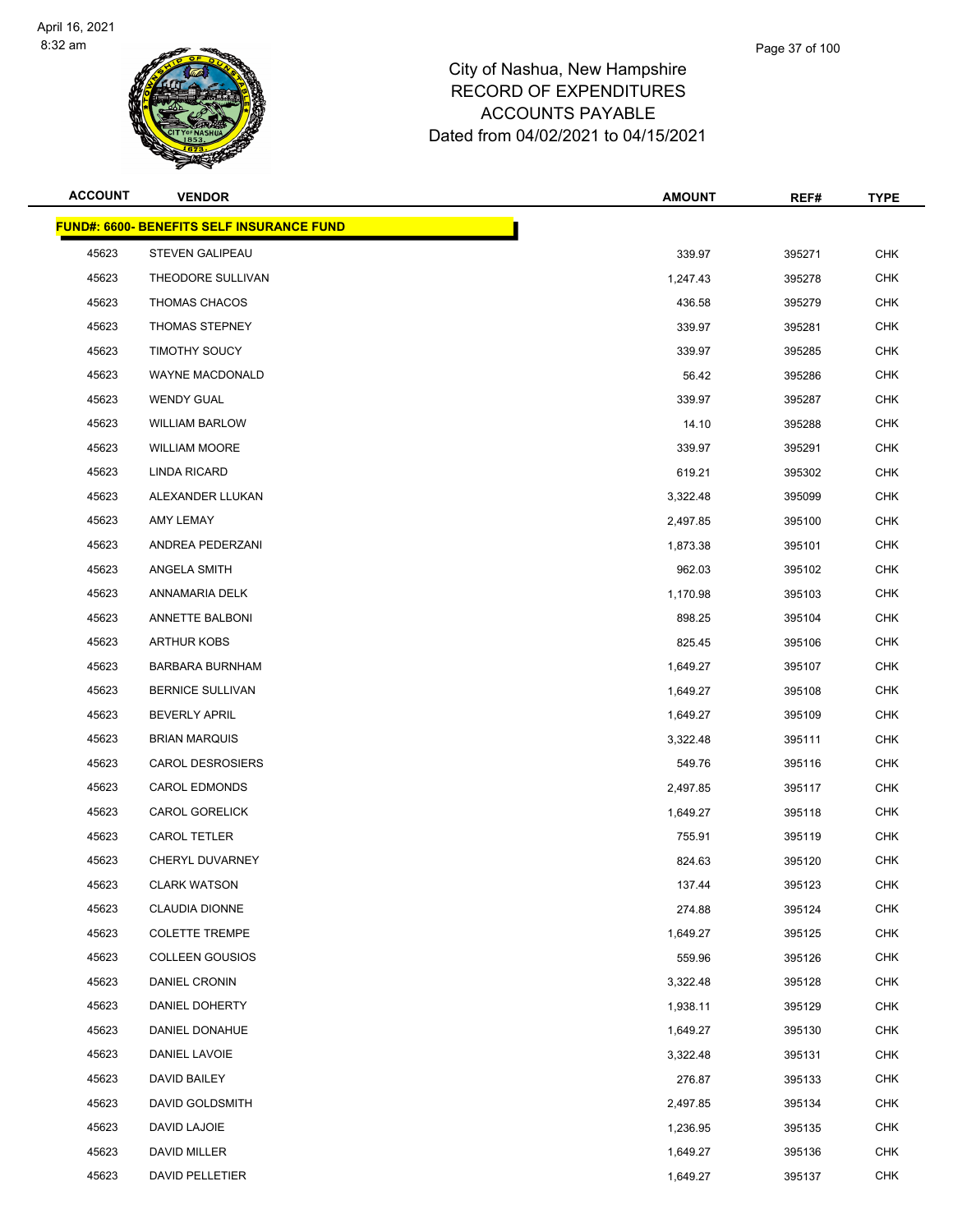

| <b>ACCOUNT</b> | <b>VENDOR</b>                                    | <b>AMOUNT</b> | REF#   | <b>TYPE</b> |
|----------------|--------------------------------------------------|---------------|--------|-------------|
|                | <b>FUND#: 6600- BENEFITS SELF INSURANCE FUND</b> |               |        |             |
| 45623          | DEBBRA UTTERO                                    | 824.63        | 395141 | <b>CHK</b>  |
| 45623          | <b>DEBORAH WHITE</b>                             | 962.07        | 395142 | <b>CHK</b>  |
| 45623          | <b>DENNIS BROWN</b>                              | 3,322.48      | 395143 | <b>CHK</b>  |
| 45623          | <b>DIANE MARCUM</b>                              | 1,649.27      | 395144 | <b>CHK</b>  |
| 45623          | DONALD PROVENCHER                                | 481.04        | 395146 | <b>CHK</b>  |
| 45623          | DONNA VOVERIS                                    | 1,649.27      | 395150 | <b>CHK</b>  |
| 45623          | <b>DOUGLAS COTE</b>                              | 1,649.27      | 395151 | <b>CHK</b>  |
| 45623          | EDEN GALLANT                                     | 3,322.48      | 395153 | <b>CHK</b>  |
| 45623          | <b>ESTHER BRODEUR</b>                            | 824.63        | 395155 | <b>CHK</b>  |
| 45623          | <b>GARY LAMB</b>                                 | 3,322.48      | 395156 | <b>CHK</b>  |
| 45623          | <b>GEORGE GAGNON</b>                             | 3,322.48      | 395158 | CHK         |
| 45623          | <b>GEORGE MCCARTHY</b>                           | 4,442.40      | 395159 | <b>CHK</b>  |
| 45623          | <b>GERALD EVANS</b>                              | 824.63        | 395161 | <b>CHK</b>  |
| 45623          | <b>GREGORY BRONSON</b>                           | 1,649.27      | 395163 | <b>CHK</b>  |
| 45623          | <b>HENRY ALBRO</b>                               | 274.88        | 395164 | <b>CHK</b>  |
| 45623          | <b>JAMES CASEY</b>                               | 1,649.27      | 395165 | CHK         |
| 45623          | <b>JASON VARNEY</b>                              | 1,649.27      | 395170 | <b>CHK</b>  |
| 45623          | JEFFERY PANGBURN                                 | 137.44        | 395171 | <b>CHK</b>  |
| 45623          | <b>JOANNE JOHNSON</b>                            | 687.19        | 395172 | <b>CHK</b>  |
| 45623          | <b>JOANNE RAPSIS</b>                             | 1,649.27      | 395174 | <b>CHK</b>  |
| 45623          | JOHN CHESNULEVICH                                | 687.19        | 395175 | CHK         |
| 45623          | JOHN CONNOLLY                                    | 824.63        | 395176 | <b>CHK</b>  |
| 45623          | JOHN DUVARNEY                                    | 1,661.24      | 395178 | <b>CHK</b>  |
| 45623          | <b>JOHN HARVEY</b>                               | 5,107.79      | 395179 | <b>CHK</b>  |
| 45623          | <b>JOHN LAMBERT</b>                              | 1,511.83      | 395180 | <b>CHK</b>  |
| 45623          | <b>JOSEPH BEAUDOIN</b>                           | 2,627.30      | 395182 | CHK         |
| 45623          | <b>JUDITH DESLAURIERS</b>                        | 1,649.27      | 395183 | <b>CHK</b>  |
| 45623          | KATHY ROY                                        | 1,649.27      | 395186 | <b>CHK</b>  |
| 45623          | <b>KEVIN CORBIT</b>                              | 3,322.48      | 395190 | <b>CHK</b>  |
| 45623          | <b>KEVIN CROWLEY</b>                             | 1,649.27      | 395191 | <b>CHK</b>  |
| 45623          | <b>KEVIN RAUTENBERG</b>                          | 2,067.57      | 395192 | <b>CHK</b>  |
| 45623          | <b>KEVIN SMITH</b>                               | 1,236.95      | 395193 | <b>CHK</b>  |
| 45623          | LAURA COTE                                       | 687.19        | 395197 | <b>CHK</b>  |
| 45623          | LAURA PAISON                                     | 1,649.27      | 395198 | <b>CHK</b>  |
| 45623          | LAWRENCE PARLON                                  | 3,322.48      | 395199 | <b>CHK</b>  |
| 45623          | LEE ANN KLUGER                                   | 2,943.14      | 395200 | <b>CHK</b>  |
| 45623          | LEE NEWCOMB                                      | 1,649.27      | 395201 | <b>CHK</b>  |
| 45623          | LINDA POLEWARCZYK                                | 2,491.86      | 395203 | <b>CHK</b>  |
| 45623          | LISA DEBOISBRIAND                                | 1,649.27      | 395205 | <b>CHK</b>  |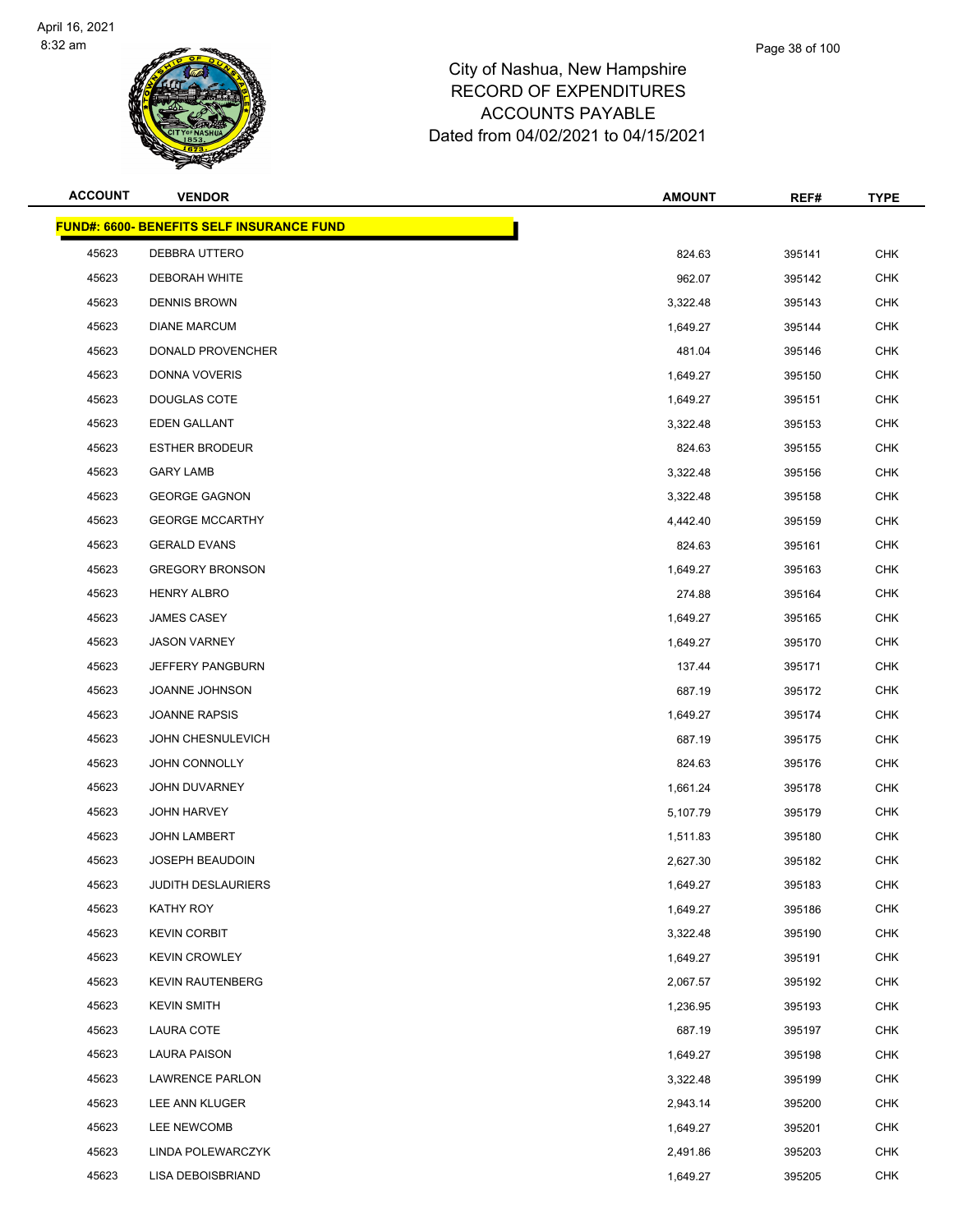

**FUND#: 6600- BENEFITS SELF IN** 45623 LISA DOHERTY 45623 LISA WHITMORE

|                | <b>Karata</b>                                    |               |        |             |
|----------------|--------------------------------------------------|---------------|--------|-------------|
| <b>ACCOUNT</b> | <b>VENDOR</b>                                    | <b>AMOUNT</b> | REF#   | <b>TYPE</b> |
|                | <u> IND#: 6600- BENEFITS SELF INSURANCE FUND</u> |               |        |             |
| 45623          | <b>LISA DOHERTY</b>                              | 687.19        | 395206 | <b>CHK</b>  |
| 45623          | <b>LISA WHITMORE</b>                             | 1,649.27      | 395207 | <b>CHK</b>  |
| 45623          | <b>LORANIA GRAVES</b>                            | 1,649.27      | 395208 | <b>CHK</b>  |
| 45623          | LORI-JEAN BLANCHETTE                             | 137.44        | 395209 | <b>CHK</b>  |
| 45623          | LORRAINE MCNAMARA                                | 1,649.27      | 395210 | <b>CHK</b>  |
| 45623          | LUCY DESCOTEAU                                   | 412.32        | 395211 | <b>CHK</b>  |
| 45623          | LYNN LAUGHTON                                    | 1,649.27      | 395212 | <b>CHK</b>  |
| 45623          | LYNNE MICHAUD                                    | 1,649.27      | 395213 | <b>CHK</b>  |
| 45623          | MARCY LEVESQUE                                   | 1,649.27      | 395218 | <b>CHK</b>  |
| 45623          | <b>MARIA MORRIS</b>                              | 824.63        | 395219 | <b>CHK</b>  |
| 45623          | <b>MARK FIDLER</b>                               | 1,649.27      | 395221 | <b>CHK</b>  |
| 45623          | <b>MARK VERMETTE</b>                             | 4,442.40      | 395223 | <b>CHK</b>  |
| 45623          | <b>MARY O'DOHERTY</b>                            | 618.48        | 395225 | <b>CHK</b>  |
| 45623          | <b>MATTHEW BERUBE</b>                            | 3,322.48      | 395226 | <b>CHK</b>  |
| 45623          | <b>MATTHEW MCNULTY</b>                           | 3,322.48      | 395227 | <b>CHK</b>  |
| 45623          | MICHAEL FAUTEUX                                  | 4,442.40      | 395230 | <b>CHK</b>  |
| 45623          | MICHAEL LAVOIE                                   | 2,485.87      | 395231 | <b>CHK</b>  |
| 45623          | MICHAEL MIGNEAULT                                | 3,322.48      | 395232 | <b>CHK</b>  |
| 45623          | <b>NANCY MORRISON</b>                            | 412.32        | 395234 | <b>CHK</b>  |
| 45623          | <b>NEAL CASALE</b>                               | 4,442.40      | 395236 | <b>CHK</b>  |
| 45623          | NICHOLAS ROTT                                    | 1,649.27      | 395238 | <b>CHK</b>  |
| 45623          | NORMA MOREAU                                     | 1,649.27      | 395239 | <b>CHK</b>  |
| 45623          | PATRICIA LAFLEUR                                 | 687.19        | 395241 | <b>CHK</b>  |
| 45623          | PAUL BRENNAN                                     | 1,649.27      | 395242 | <b>CHK</b>  |
| 45623          | PETER DOBENS                                     | 3,322.48      | 395244 | <b>CHK</b>  |
| 45623          | RAYMOND LABRECQUE                                | 1,649.27      | 395247 | <b>CHK</b>  |
| 45623          | RAYMOND MCDANNELL                                | 1,649.27      | 395248 | <b>CHK</b>  |
| 45623          | RICHARD WIDENER                                  | 3,882.44      | 395255 | <b>CHK</b>  |
|                |                                                  |               |        |             |

| 45623 | <b>MARK FIDLER</b>      | 1,649.27 | 395221 | <b>CHK</b> |
|-------|-------------------------|----------|--------|------------|
| 45623 | <b>MARK VERMETTE</b>    | 4,442.40 | 395223 | <b>CHK</b> |
| 45623 | <b>MARY O'DOHERTY</b>   | 618.48   | 395225 | <b>CHK</b> |
| 45623 | <b>MATTHEW BERUBE</b>   | 3,322.48 | 395226 | <b>CHK</b> |
| 45623 | <b>MATTHEW MCNULTY</b>  | 3,322.48 | 395227 | <b>CHK</b> |
| 45623 | MICHAEL FAUTEUX         | 4,442.40 | 395230 | <b>CHK</b> |
| 45623 | MICHAEL LAVOIE          | 2,485.87 | 395231 | <b>CHK</b> |
| 45623 | MICHAEL MIGNEAULT       | 3,322.48 | 395232 | <b>CHK</b> |
| 45623 | NANCY MORRISON          | 412.32   | 395234 | <b>CHK</b> |
| 45623 | <b>NEAL CASALE</b>      | 4,442.40 | 395236 | <b>CHK</b> |
| 45623 | NICHOLAS ROTT           | 1,649.27 | 395238 | <b>CHK</b> |
| 45623 | NORMA MOREAU            | 1,649.27 | 395239 | <b>CHK</b> |
| 45623 | PATRICIA LAFLEUR        | 687.19   | 395241 | <b>CHK</b> |
| 45623 | PAUL BRENNAN            | 1,649.27 | 395242 | <b>CHK</b> |
| 45623 | PETER DOBENS            | 3,322.48 | 395244 | <b>CHK</b> |
| 45623 | RAYMOND LABRECQUE       | 1,649.27 | 395247 | <b>CHK</b> |
| 45623 | RAYMOND MCDANNELL       | 1,649.27 | 395248 | <b>CHK</b> |
| 45623 | RICHARD WIDENER         | 3,882.44 | 395255 | <b>CHK</b> |
| 45623 | ROBERT CAREY            | 1,649.27 | 395256 | <b>CHK</b> |
| 45623 | ROBERT FITZ             | 3,415.81 | 395257 | <b>CHK</b> |
| 45623 | ROBERT JENKINS          | 3,322.48 | 395258 | <b>CHK</b> |
| 45623 | ROSEMARIE BOGUSZ LAJOIE | 412.32   | 395262 | <b>CHK</b> |
| 45623 | SARAH MCDONALD          | 1,649.27 | 395263 | <b>CHK</b> |
| 45623 | <b>SCOTT MARTINAGE</b>  | 1,649.27 | 395265 | <b>CHK</b> |
| 45623 | SHARON CHAPARIAN        | 755.91   | 395266 | <b>CHK</b> |
| 45623 | SHEVAWN BINGHAM         | 1,649.27 | 395267 | <b>CHK</b> |
| 45623 | <b>STARR PIPILAS</b>    | 3,322.48 | 395268 | <b>CHK</b> |
| 45623 | STEPHEN CYR             | 1,649.27 | 395270 | <b>CHK</b> |
| 45623 | <b>STEVEN HENRY</b>     | 1,649.27 | 395272 | <b>CHK</b> |
|       |                         |          |        |            |
|       |                         |          |        |            |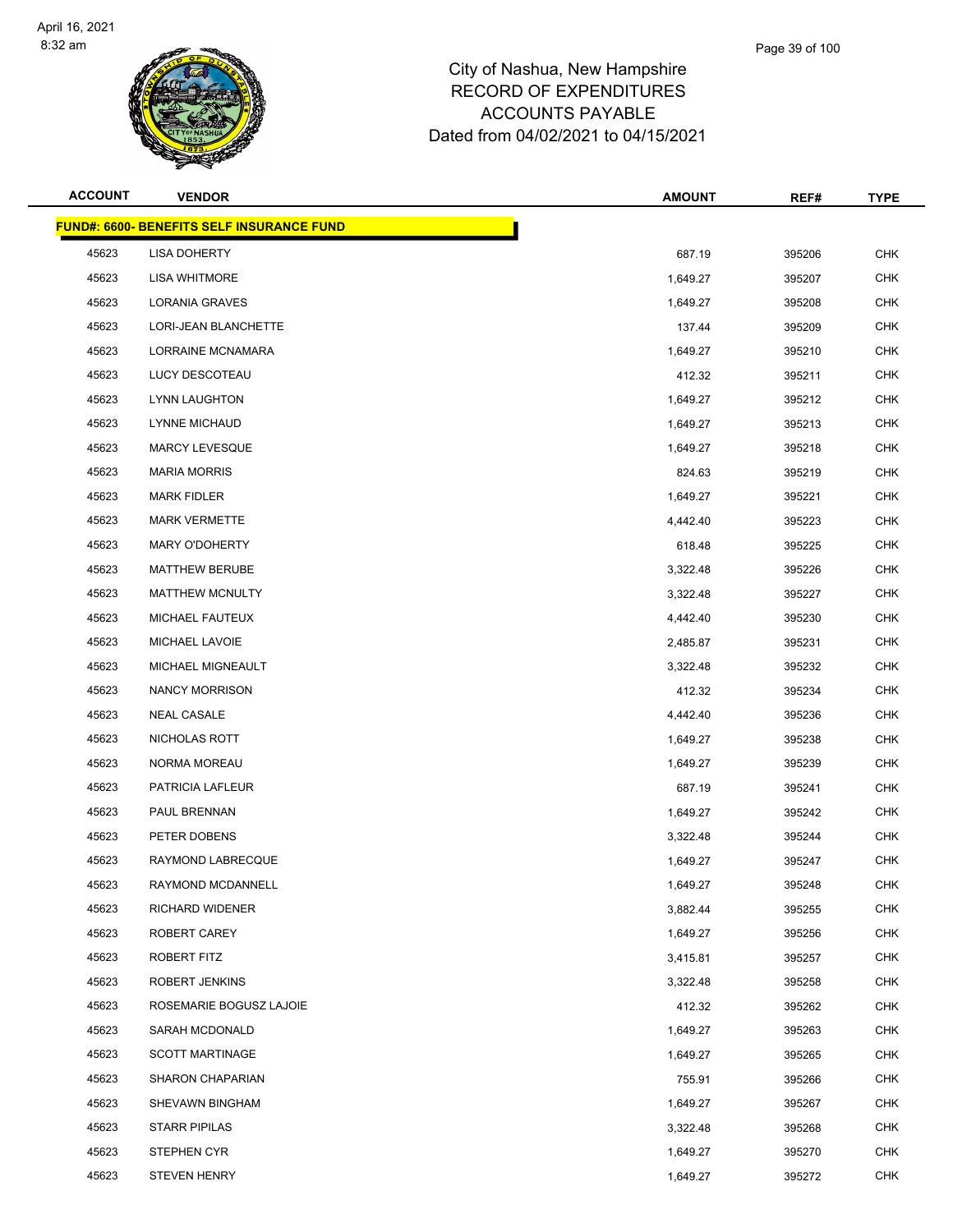

| <b>ACCOUNT</b> | <b>VENDOR</b>                                         | <b>AMOUNT</b>  | REF#   | <b>TYPE</b> |
|----------------|-------------------------------------------------------|----------------|--------|-------------|
|                | <b>FUND#: 6600- BENEFITS SELF INSURANCE FUND</b>      |                |        |             |
| 45623          | <b>SUSAN A LEWIS</b>                                  | 618.48         | 395273 | <b>CHK</b>  |
| 45623          | <b>SUSAN CHOUINARD</b>                                | 1,649.27       | 395274 | CHK         |
| 45623          | <b>SUSAN CLANCY</b>                                   | 4,442.40       | 395275 | <b>CHK</b>  |
| 45623          | <b>SUSAN PAINE</b>                                    | 1,649.27       | 395276 | <b>CHK</b>  |
| 45623          | <b>SUSAN VINCENT</b>                                  | 1,649.27       | 395277 | <b>CHK</b>  |
| 45623          | <b>THOMAS PERAULT</b>                                 | 370.20         | 395280 | <b>CHK</b>  |
| 45623          | <b>TIMOTHY GOULDEN</b>                                | 4,442.40       | 395282 | <b>CHK</b>  |
| 45623          | <b>TIMOTHY HEFFERAN</b>                               | 3,322.48       | 395283 | <b>CHK</b>  |
| 45623          | TIMOTHY MAYNARD                                       | 3,322.48       | 395284 | <b>CHK</b>  |
| 45623          | <b>WILLIAM CONSTANTINEAU</b>                          | 1,236.95       | 395289 | <b>CHK</b>  |
| 45623          | <b>WILLIAM HAMILTON</b>                               | 3,322.48       | 395290 | <b>CHK</b>  |
| 45623          | <b>GEORGE WEIGAND</b>                                 | 1,649.27       | 395301 | <b>CHK</b>  |
| 45676          | ANTHEM BCBS OF NE                                     | (47, 526.31)   | 161486 | <b>ACH</b>  |
| 59500          | CONDUENT HR SERVICES, LLC                             | 1,820.25       | 161488 | <b>ACH</b>  |
| 59500          | NORTHEAST DELTA DENTAL                                | 24,823.40      | 161489 | <b>ACH</b>  |
| 59507          | ANTHEM BCBS OF NE                                     | 210,224.46     | 161486 | <b>ACH</b>  |
| 59507          | ANTHEM BCBS OF NE                                     | 507,546.11     | 161486 | <b>ACH</b>  |
| 59507          | ANTHEM BCBS OF NE                                     | 41,472.56      | 161486 | <b>ACH</b>  |
| 59525          | NORTHEAST DELTA DENTAL                                | 115,339.64     | 161489 | <b>ACH</b>  |
| 59525          | NORTHEAST DELTA DENTAL                                | 83,025.44      | 161552 | <b>ACH</b>  |
| 59600          | MDX MEDICAL INC                                       | 3,235.85       | 161532 | <b>ACH</b>  |
| 61100          | WB MASON CO INC                                       | 11.67          | 394939 | <b>CHK</b>  |
|                | <b>TOTAL FUND 6600 - BENEFITS SELF INSURANCE FUND</b> | \$1,194,099.42 |        |             |
|                | <b>FUND#: 7052- MINE FALLS PARK ETF</b>               |                |        |             |
| 54280          | PIONEER MANUFACTURING COMPANY                         | 595.00         | 395425 | <b>CHK</b>  |
|                | <b>TOTAL FUND 7052 - MINE FALLS PARK ETF</b>          | \$595.00       |        |             |
|                |                                                       |                |        |             |
|                | <b>FUND#: 7085- PARKING EXPENDITURES ETF</b>          |                |        |             |
| 53107          | <b>GREENMAN-PEDERSEN INC</b>                          | 5,942.40       | 395387 | <b>CHK</b>  |
|                | <b>TOTAL FUND 7085 - PARKING EXPENDITURES ETF</b>     | \$5,942.40     |        |             |
|                | <b>FUND#: 7506- ETF CONTRIB-WOODLAWN CEMETERY</b>     |                |        |             |
| 54280          | <b>ACU-BRIGHT INC</b>                                 | 1,890.00       | 161514 | <b>ACH</b>  |
| 54280          | HUFF & GAUTHIER INC                                   | 2,300.33       | 395395 | <b>CHK</b>  |
|                |                                                       |                |        |             |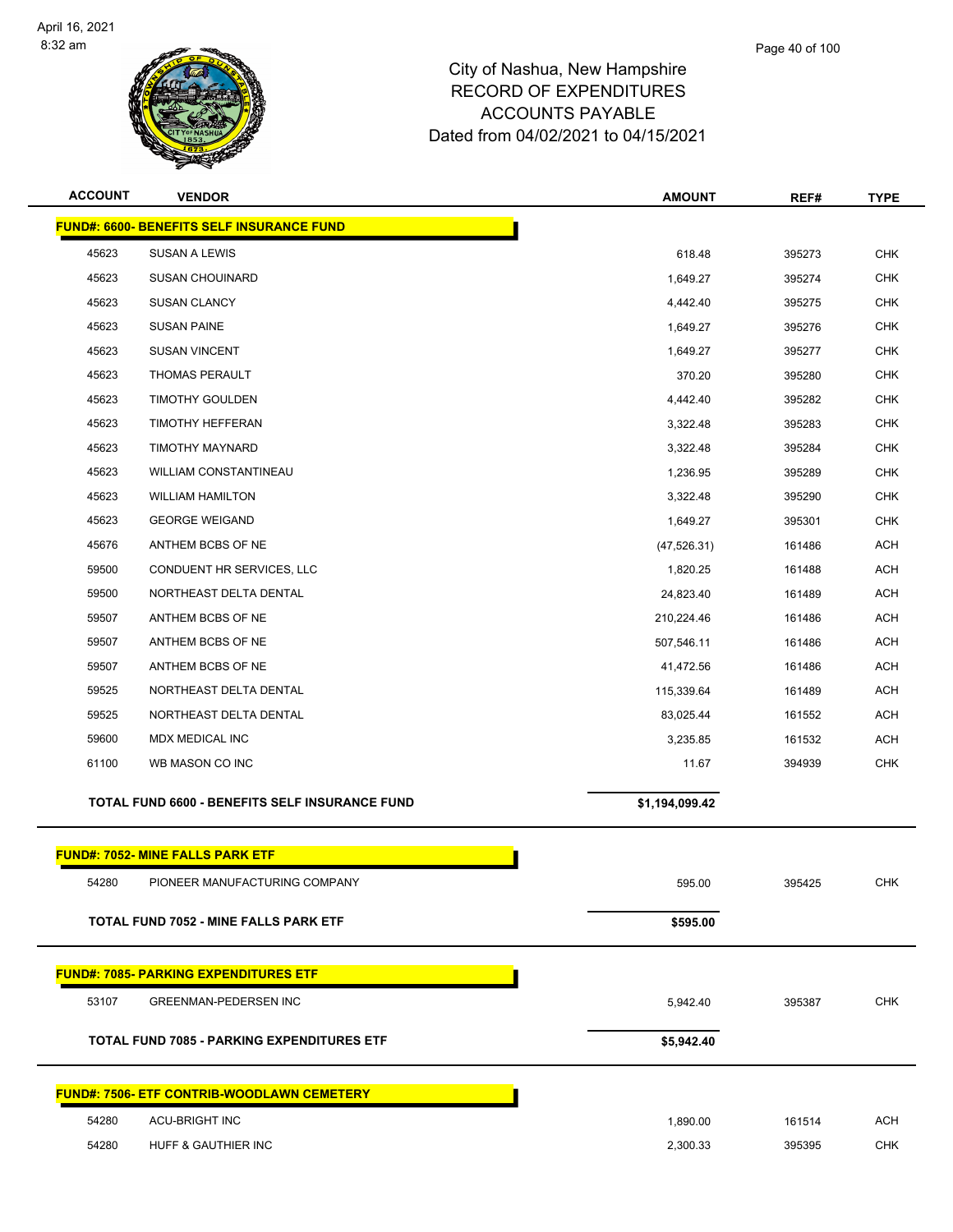| <b>ACCOUNT</b><br><b>VENDOR</b>                     | <b>AMOUNT</b>        | REF#   | <b>TYPE</b> |
|-----------------------------------------------------|----------------------|--------|-------------|
| TOTAL FUND 7506 - ETF CONTRIB-WOODLAWN CEMETERY     | \$4,190.33           |        |             |
| <b>FUND#: 7549- LIBRARY-MISC LIB DONATIONS</b>      |                      |        |             |
| 68322<br><b>JOSHUA TEPLEY</b>                       | 200.00               | 395444 | <b>CHK</b>  |
| <b>TOTAL FUND 7549 - LIBRARY-MISC LIB DONATIONS</b> | \$200.00             |        |             |
| <b>FUND#: 8063- LIBRARY-HENRY STEARNS FUND</b>      |                      |        |             |
| 61807<br><b>INGRAM LIBRARY SERVICES LLC</b>         | 10.05                | 161524 | <b>ACH</b>  |
| <b>BAKER &amp; TAYLOR</b><br>61807                  | 175.39               | 394838 | <b>CHK</b>  |
| <b>TOTAL FUND 8063 - LIBRARY-HENRY STEARNS FUND</b> | \$185.44             |        |             |
| <b>FUND#: 8400- AGENCY-DEVELOPER ESCROWS</b>        |                      |        |             |
| 21730<br><b>WALNUT NASHUA LLC</b>                   | PB-5407<br>14,876.00 | 394806 | <b>CHK</b>  |
| <b>TOTAL FUND 8400 - AGENCY-DEVELOPER ESCROWS</b>   | \$14,876.00          |        |             |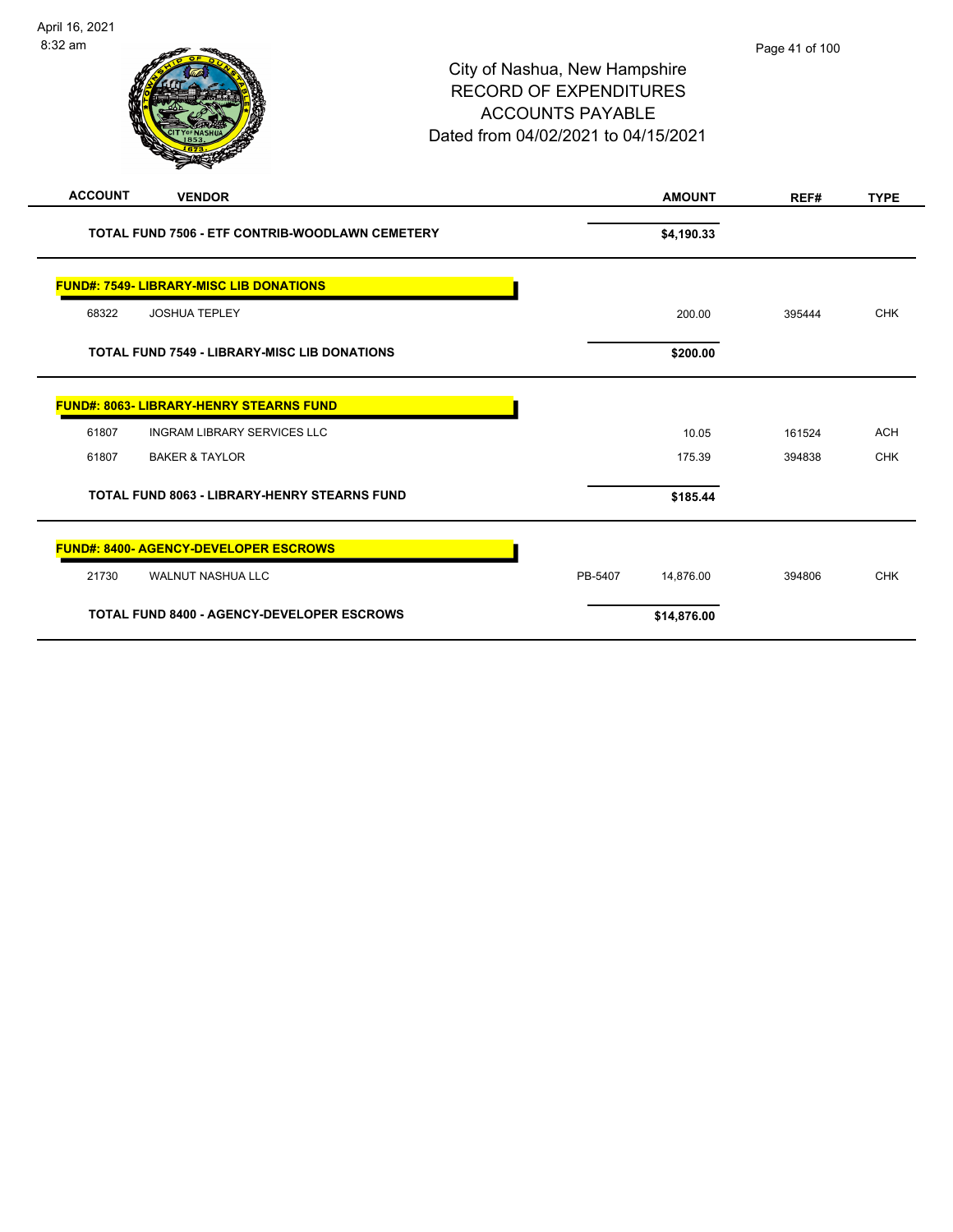

| <b>ACCOUNT</b> | <b>VENDOR</b> |                                        | <b>AMOUNT</b><br>REF# | <b>TYPE</b> |
|----------------|---------------|----------------------------------------|-----------------------|-------------|
|                |               | <b>EXPENDITURE SUMMARY BY FUND</b>     | <b>AMOUNT</b>         |             |
|                | 1000          | <b>GENERAL FUND</b>                    | 4,189,948.57          |             |
|                | 1001          | <b>GF-CAPITAL IMPROVEMENTS</b>         | 46,750.00             |             |
|                | 1010          | <b>GF-PRIOR YEAR ENC &amp; ESCROWS</b> | 30,830.96             |             |
|                | 2100          | <b>FOOD SERVICES FUND</b>              | 60,300.59             |             |
|                | 2207          | ADULT ED/CONTINUING ED                 | 560.00                |             |
|                | 2212          | ATHLETICS REVENUE FUND                 | 22,756.28             |             |
|                | 2503          | <b>PARKS &amp; REC PROGRAMS FUND</b>   | 70.00                 |             |
|                | 2505          | PEG ACCESS CHANNELS FUND               | 314.73                |             |
|                | 2506          | HUNT BLDG FACILITY RENTAL FUND         | 1,814.26              |             |
|                | 2507          | FIRE TRAINING FACILITY RENTAL          | 158.92                |             |
|                | 3035          | FEMA DISASTER ASSIST GRANTS            | 9,334.98              |             |
|                | 3050          | POLICE GRANTS FUND                     | 11,261.86             |             |
|                | 3068          | COMMUNITY SERVICES GRANTS FUND         | 10,762.16             |             |
|                | 3070          | COMMUNITY HEALTH GRANTS FUND           | 1,723.25              |             |
|                | 3090          | URBAN PROGRAM GRANTS FUND              | 9,111.04              |             |
|                | 3120          | <b>TRANSIT GRANTS FUND</b>             | 11,473.58             |             |
|                | 3800          | <b>SCHOOL GRANTS FUND</b>              | 949,883.93            |             |
|                | 3810          | <b>FOOD SERVICE GRANTS FUND</b>        | 8,099.58              |             |
|                | 4020          | POLICE DRUG ENFORCEMENT FUND           | 0.00                  |             |
|                | 4025          | DOJ DRUG FORFEITURE FUND               | 5,078.31              |             |
|                | 4053          | FIRE REGIONAL HAZMAT FUND              | 2,298.08              |             |
|                | 4085          | NASHUA RIVERWALK TIF DISTRICT          | 117,547.45            |             |
|                | 4090          | LIB-LOST/DAMAGED BOOK FINES            | 28.49                 |             |
|                | 4601          | EDA CARES ACT RLF                      | 100,000.00            |             |
|                | 4610          | ECON DEV-BROWNFIELDS RLF               | 1,700.00              |             |
|                | 5010          | CAP PROJECTS-INFO TECHNOLOGY           | 7,250.00              |             |
|                | 5090          | CAPITAL PROJECTS-HYDROELECTRIC         | 31,213.43             |             |
|                | 5200          | CAPITAL PROJECTS-PUBLIC WORKS          | 42,226.94             |             |
|                | 5700          | CAP PROJECTS-BROAD ST PARKWAY          | 1,766.56              |             |
|                | 5800          | SCHOOL CAPITAL PROJECTS FUND           | 4,000.00              |             |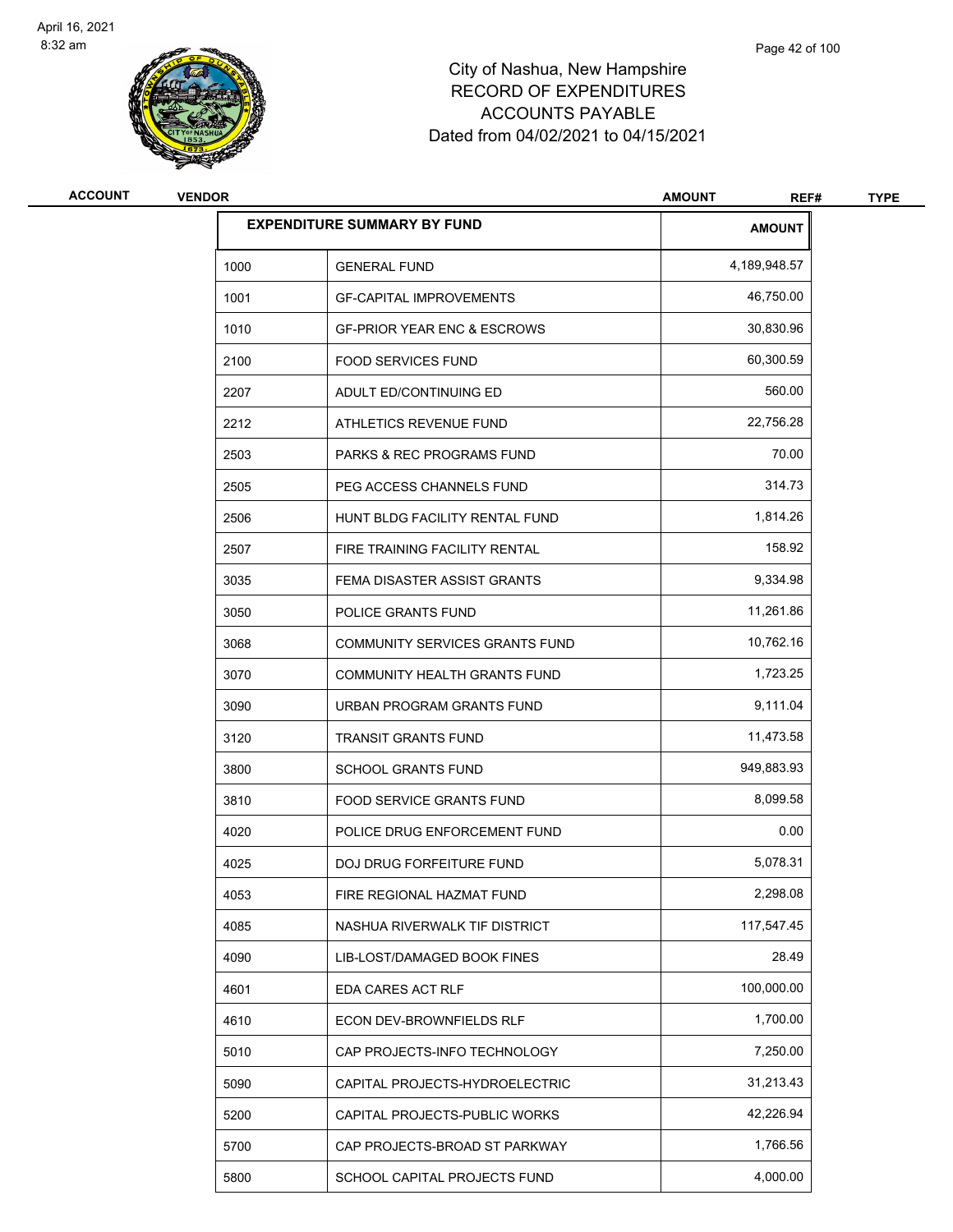

| <b>VENDOR</b> |                                   |               | <b>TYPE</b>           |
|---------------|-----------------------------------|---------------|-----------------------|
|               |                                   | <b>AMOUNT</b> |                       |
| 6000          | <b>SOLID WASTE FUND</b>           | 521,566.92    |                       |
| 6200          | <b>WASTEWATER FUND</b>            | 548,290.90    |                       |
| 6201          | WERF-WASTEWATER EQUIP RESERVE     | 26,170.64     |                       |
| 6500          | PROPERTY & CASUALTY FUND          | 95,001.92     |                       |
| 6600          | BENEFITS SELF INSURANCE FUND      | 1,194,099.42  |                       |
| 7052          | MINE FALLS PARK ETF               | 595.00        |                       |
| 7085          | PARKING EXPENDITURES ETF          | 5,942.40      |                       |
| 7506          | ETF CONTRIB-WOODLAWN CEMETERY     | 4,190.33      |                       |
| 7549          | <b>LIBRARY-MISC LIB DONATIONS</b> | 200.00        |                       |
| 8063          | LIBRARY-HENRY STEARNS FUND        | 185.44        |                       |
| 8400          | AGENCY-DEVELOPER ESCROWS          | 14,876.00     |                       |
| <b>TOTAL:</b> |                                   | 8,089,382.92  |                       |
|               |                                   |               | <b>AMOUNT</b><br>REF# |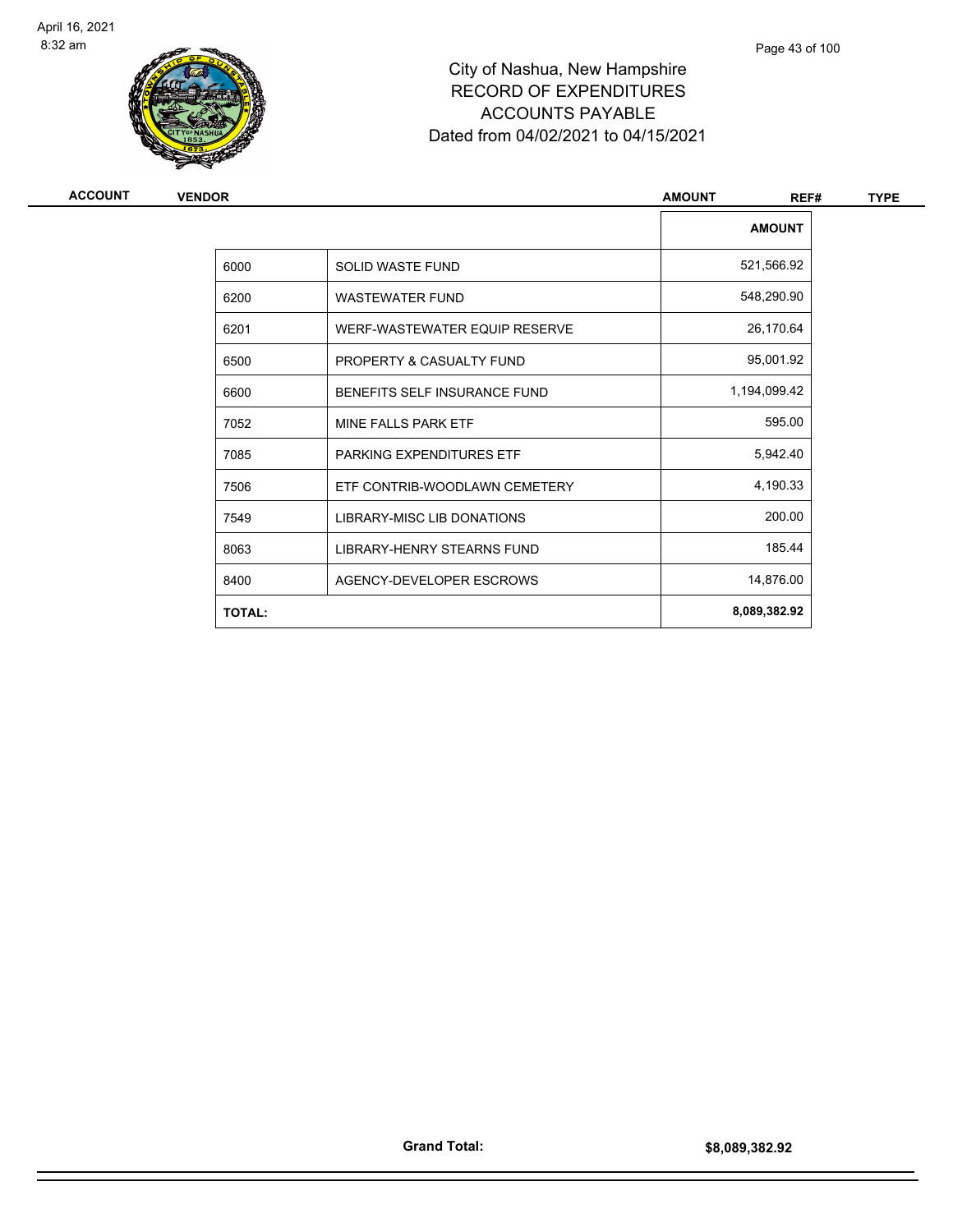

| <b>STARTED</b><br><b>PAY DATE</b> | <b>ACCOUNT</b>                             | <b>DESCRIPTION</b>                       | <b>AMOUNT</b> |
|-----------------------------------|--------------------------------------------|------------------------------------------|---------------|
| <b>FUND#: 1000 - GENERAL FUND</b> |                                            |                                          |               |
|                                   |                                            |                                          |               |
| 101<br><b>MAYOR</b>               |                                            |                                          |               |
| 4/8/21                            | 51100                                      | CHIEF OF STAFF                           | 1,787.45      |
| 4/15/21                           | 51100                                      | CHIEF OF STAFF                           | 1,787.45      |
| 4/8/21                            | 51100                                      | COMMUNICATIONS & SPECIAL PRJ COORDINATOR | 938.90        |
| 4/15/21                           | 51100                                      | COMMUNICATIONS & SPECIAL PRJ COORDINATOR | 938.90        |
| 4/8/21                            | 51100                                      | <b>COMMUNICATIONS REPRESENTATIVE</b>     | 840.20        |
| 4/15/21                           | 51100                                      | COMMUNICATIONS REPRESENTATIVE            | 840.20        |
| 4/8/21                            | 51100                                      | CONSTITUENT SERVICES COORDINATOR         | 938.95        |
| 4/15/21                           | 51100                                      | CONSTITUENT SERVICES COORDINATOR         | 938.95        |
| 4/8/21                            | 51500                                      | <b>MAYOR</b>                             | 2,334.30      |
| 4/15/21                           | 51500                                      | <b>MAYOR</b>                             | 2,334.30      |
| <b>TOTAL 101 - MAYOR</b>          |                                            |                                          | \$13,679.60   |
| 102                               | <b>BOARD OF ALDERMEN</b>                   |                                          |               |
| 4/8/21                            | 51100                                      | LEGISLATIVE AFFAIRS MANAGER              | 1,673.10      |
| 4/15/21                           | 51100                                      | LEGISLATIVE AFFAIRS MANAGER              | 1,673.10      |
| 4/8/21                            | 51200                                      | LEGISLATIVE TRANSCRIPTION SPEC           | 210.64        |
| 4/15/21                           | 51200                                      | LEGISLATIVE TRANSCRIPTION SPEC           | 285.55        |
|                                   | <b>TOTAL 102 - BOARD OF ALDERMEN</b>       |                                          | \$3,842.39    |
| 103<br><b>LEGAL</b>               |                                            |                                          |               |
| 4/8/21                            | 51100                                      | <b>CORPORATION COUNSEL</b>               | 2,714.65      |
| 4/15/21                           | 51100                                      | <b>CORPORATION COUNSEL</b>               | 2,714.65      |
| 4/8/21                            | 51100                                      | DEPUTY CORPORATION COUNSEL               | 4,609.65      |
| 4/15/21                           | 51100                                      | DEPUTY CORPORATION COUNSEL               | 4,609.65      |
| 4/8/21                            | 51100                                      | <b>LEGAL ASSISTANT</b>                   | 2,143.70      |
| 4/15/21                           | 51100                                      | <b>LEGAL ASSISTANT</b>                   | 2,143.70      |
| 4/8/21                            | 51100                                      | RIGHT TO KNOW COORDINATOR                | 1,350.50      |
| 4/15/21                           | 51100                                      | RIGHT TO KNOW COORDINATOR                | 1,350.50      |
| TOTAL 103 - LEGAL                 |                                            |                                          | \$21,637.00   |
| 106                               | <b>ADMINISTRATIVE SERVICES</b>             |                                          |               |
| 4/8/21                            | 51100                                      | ADMINISTRATIVE ASSISTANT I               | 778.65        |
| 4/15/21                           | 51100                                      | ADMINISTRATIVE ASSISTANT I               | 768.92        |
| 4/8/21                            | 51100                                      | ADMINISTRATIVE SERVICES DIRECTOR         | 2,144.95      |
| 4/15/21                           | 51100                                      | ADMINISTRATIVE SERVICES DIRECTOR         | 2,144.95      |
| 4/8/21                            | 51100                                      | <b>GRANT WRITER</b>                      | 697.15        |
| 4/15/21                           | 51100                                      | <b>GRANT WRITER</b>                      | 697.15        |
|                                   | <b>TOTAL 106 - ADMINISTRATIVE SERVICES</b> |                                          | \$7,231.77    |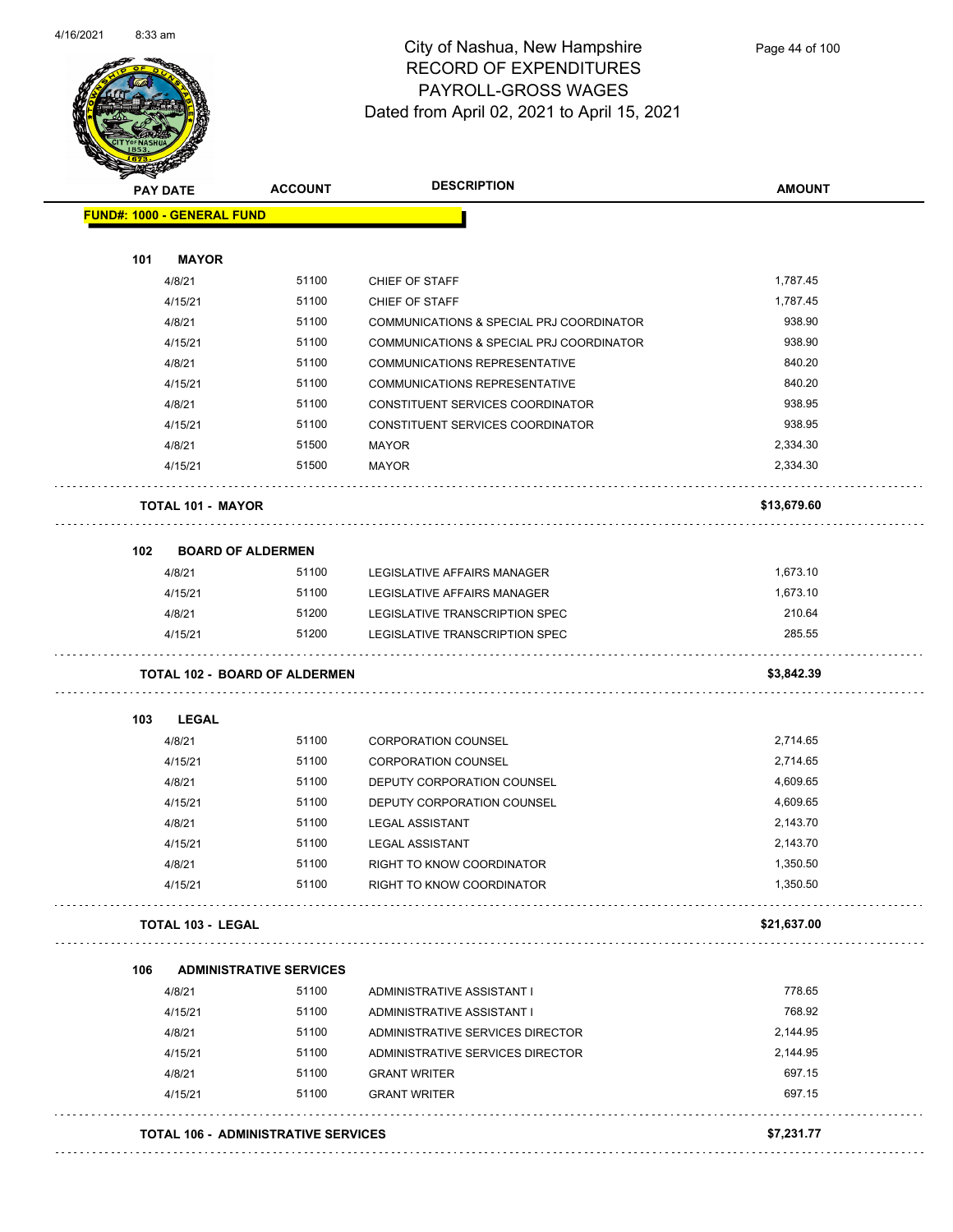

|     | <b>PAY DATE</b>                   | <b>ACCOUNT</b>                                   | <b>DESCRIPTION</b>                                                                       | <b>AMOUNT</b>        |
|-----|-----------------------------------|--------------------------------------------------|------------------------------------------------------------------------------------------|----------------------|
|     | <b>FUND#: 1000 - GENERAL FUND</b> |                                                  |                                                                                          |                      |
| 107 | <b>CITY CLERK</b>                 |                                                  |                                                                                          |                      |
|     | 4/8/21                            | 51100                                            | <b>CITY CLERK</b>                                                                        | 2,010.86             |
|     | 4/15/21                           | 51100                                            | <b>CITY CLERK</b>                                                                        | 2,010.85             |
|     | 4/8/21                            | 51100                                            | <b>CLERK VITAL RECORDS II</b>                                                            | 1,904.85             |
|     | 4/15/21                           | 51100                                            | <b>CLERK VITAL RECORDS II</b>                                                            | 1,904.85             |
|     | 4/8/21                            | 51100                                            | DEPUTY CITY CLERK                                                                        | 1,524.75             |
|     | 4/15/21                           | 51100                                            | DEPUTY CITY CLERK                                                                        | 1,145.75             |
|     | 4/8/21                            | 51400                                            | <b>CITY CLERK TEMP</b>                                                                   | 858.75               |
|     | 4/15/21                           | 51400                                            | <b>CITY CLERK TEMP</b>                                                                   | 937.50               |
|     | <b>TOTAL 107 - CITY CLERK</b>     |                                                  |                                                                                          | \$12,298.16          |
| 108 |                                   | <b>ENERGY MANAGEMENT</b>                         |                                                                                          |                      |
|     | 4/8/21                            | 51100                                            | <b>ENERGY MANAGER</b>                                                                    | 1,487.20             |
|     | 4/15/21                           | 51100                                            | <b>ENERGY MANAGER</b>                                                                    | 1,487.20             |
|     |                                   | <b>TOTAL 108 - ENERGY MANAGEMENT</b>             |                                                                                          | \$2,974.40           |
|     |                                   |                                                  |                                                                                          |                      |
|     |                                   |                                                  |                                                                                          |                      |
| 110 |                                   | <b>ARLINGTON ST COMMUNITY CENTER</b><br>51100    |                                                                                          | 1,106.00             |
|     | 4/8/21<br>4/15/21                 | 51100                                            | ARLINGTON STREET COMMUNITY CENTER DIRECTOR<br>ARLINGTON STREET COMMUNITY CENTER DIRECTOR | 1,106.00             |
|     |                                   | <b>TOTAL 110 - ARLINGTON ST COMMUNITY CENTER</b> |                                                                                          | \$2,212.00           |
| 111 |                                   |                                                  |                                                                                          |                      |
|     | <b>HUMAN RESOURCES</b>            | 51100                                            |                                                                                          | 916.60               |
|     | 4/8/21                            | 51100                                            | HR SPECIALIST                                                                            | 916.60               |
|     | 4/15/21<br>4/8/21                 | 51100                                            | HR SPECIALIST<br><b>HRIS &amp; PAYROLL ANALYST</b>                                       | 1,321.95             |
|     | 4/15/21                           | 51100                                            | HRIS & PAYROLL ANALYST                                                                   | 1,321.95             |
|     |                                   | 51100                                            |                                                                                          | 1,307.99             |
|     | 4/9/21                            | 51100                                            | HUMAN RESOURCES DIRECTOR                                                                 | 2,021.42             |
|     | 4/15/21                           | 51100                                            | HUMAN RESOURCES DIRECTOR                                                                 | 1,391.00             |
|     | 4/8/21<br>4/15/21                 | 51100                                            | HUMAN RESOURCES MANAGER<br>HUMAN RESOURCES MANAGER                                       | 1,391.00             |
|     |                                   | 51100                                            |                                                                                          | 2,488.65             |
|     | 4/8/21                            | 51100                                            | PAYROLL ANALYST                                                                          | 2,488.64             |
|     | 4/15/21                           |                                                  | PAYROLL ANALYST                                                                          |                      |
|     | 4/8/21                            | 51100<br>51100                                   | PAYROLL MANAGER                                                                          | 1,709.25<br>1,709.25 |
|     | 4/15/21                           |                                                  | PAYROLL MANAGER                                                                          |                      |
|     | 4/8/21                            | 51200                                            | ADMINISTRATIVE ASSISTANT I                                                               | 511.21               |
|     | 4/15/21<br>4/8/21                 | 51200<br>51300                                   | ADMINISTRATIVE ASSISTANT I<br>PAYROLL ANALYST                                            | 524.30<br>59.18      |

#### **TOTAL 111 - HUMAN RESOURCES \$20,125.31**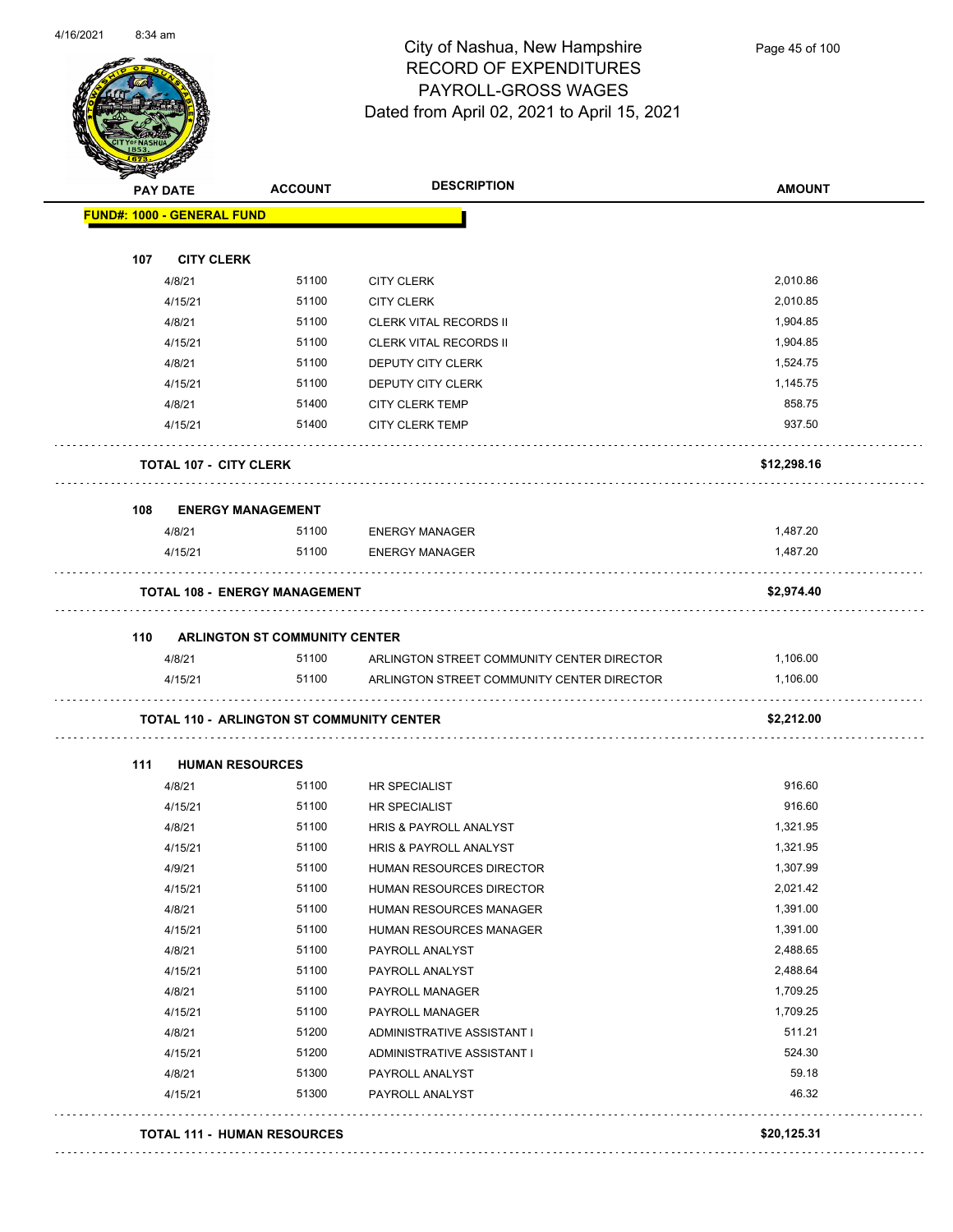$\bar{1}$  ,  $\bar{1}$ 



#### City of Nashua, New Hampshire RECORD OF EXPENDITURES PAYROLL-GROSS WAGES Dated from April 02, 2021 to April 15, 2021

| <b>STARTING</b><br><b>PAY DATE</b> | <b>ACCOUNT</b>                | <b>DESCRIPTION</b>                       | <b>AMOUNT</b> |
|------------------------------------|-------------------------------|------------------------------------------|---------------|
| <b>FUND#: 1000 - GENERAL FUND</b>  |                               |                                          |               |
|                                    |                               |                                          |               |
| 122                                | <b>INFORMATION TECHNOLOGY</b> |                                          |               |
| 4/8/21                             | 51100                         | ADMIN ASSISTANT III                      | 845.70        |
| 4/15/21                            | 51100                         | <b>ADMIN ASSISTANT III</b>               | 845.70        |
| 4/8/21                             | 51100                         | <b>DEPUTY DIRECTOR IT</b>                | 2,378.15      |
| 4/15/21                            | 51100                         | <b>DEPUTY DIRECTOR IT</b>                | 2,378.15      |
| 4/8/21                             | 51100                         | ENTERPRISE SYS ADMINISTRATOR             | 1,748.80      |
| 4/15/21                            | 51100                         | <b>ENTERPRISE SYS ADMINISTRATOR</b>      | 1,748.80      |
| 4/8/21                             | 51100                         | ERP SYSTEM ADMIN DBA                     | 2,010.86      |
| 4/15/21                            | 51100                         | ERP SYSTEM ADMIN DBA                     | 2,010.85      |
| 4/8/21                             | 51100                         | IT APPLICATIONS ANALYST                  | 2,919.70      |
| 4/15/21                            | 51100                         | IT APPLICATIONS ANALYST                  | 2,919.70      |
| 4/8/21                             | 51100                         | IT DIVISION DIRECTOR                     | 2,573.90      |
| 4/15/21                            | 51100                         | IT DIVISION DIRECTOR                     | 2,573.90      |
| 4/8/21                             | 51100                         | IT INFRASTRUCTURE ANALYST                | 1,360.80      |
| 4/15/21                            | 51100                         | IT INFRASTRUCTURE ANALYST                | 1,360.80      |
| 4/8/21                             | 51100                         | IT MANAGER, INFRASTRUCTURE               | 1,709.25      |
| 4/15/21                            | 51100                         | IT MANAGER, INFRASTRUCTURE               | 1,709.25      |
| 4/8/21                             | 51100                         | IT MANAGER, PROJECT/DEVELOPMENT SERVICES | 1,783.60      |
| 4/15/21                            | 51100                         | IT MANAGER, PROJECT/DEVELOPMENT SERVICES | 1,783.60      |
| 4/8/21                             | 51100                         | TECHNICAL SPEC II NET SUPPORT            | 2,205.30      |
| 4/15/21                            | 51100                         | TECHNICAL SPEC II NET SUPPORT            | 2,205.30      |
| 4/8/21                             | 51100                         | WEB ADMINISTRATOR/GRAPHIC DESINGER       | 1,003.10      |
| 4/15/21                            | 51100                         | WEB ADMINISTRATOR/GRAPHIC DESINGER       | 1.003.10      |
|                                    |                               |                                          |               |

#### **TOTAL 122 - INFORMATION TECHNOLOGY \$41,078.31**

| 126 | <b>FINANCIAL SERVICES</b> |       |                              |          |
|-----|---------------------------|-------|------------------------------|----------|
|     | 4/8/21                    | 51100 | <b>ACCOUNTANT</b>            | 1,083.55 |
|     | 4/15/21                   | 51100 | <b>ACCOUNTANT</b>            | 1,083.55 |
|     | 4/8/21                    | 51100 | ACCOUNTS PAYABLE COORDINATOR | 2,409.61 |
|     | 4/15/21                   | 51100 | ACCOUNTS PAYABLE COORDINATOR | 2,409.60 |
|     | 4/8/21                    | 51100 | <b>ACCOUNTS PAYABLE SUPV</b> | 1,206.50 |
|     | 4/15/21                   | 51100 | <b>ACCOUNTS PAYABLE SUPV</b> | 1,206.50 |
|     | 4/8/21                    | 51100 | <b>CFO COMPTROLLER</b>       | 2,714.65 |
|     | 4/15/21                   | 51100 | <b>CFO COMPTROLLER</b>       | 2,714.65 |
|     | 4/8/21                    | 51100 | DEP TREASURER TAX COLLECTOR  | 1,673.10 |
|     | 4/15/21                   | 51100 | DEP TREASURER TAX COLLECTOR  | 1,673.10 |
|     | 4/8/21                    | 51100 | FINANCE AND ADMIN MANAGER    | 904.90   |
|     | 4/15/21                   | 51100 | FINANCE AND ADMIN MANAGER    | 904.90   |
|     | 4/8/21                    | 51100 | <b>MVR CLERK I</b>           | 907.83   |
|     | 4/15/21                   | 51100 | <b>MVR CLERK I</b>           | 854.42   |
|     | 4/8/21                    | 51100 | <b>MVR CLERK II</b>          | 969.35   |
|     | 4/15/21                   | 51100 | <b>MVR CLERK II</b>          | 969.36   |
|     | 4/8/21                    | 51100 | <b>MVR CLERK III</b>         | 1,578.45 |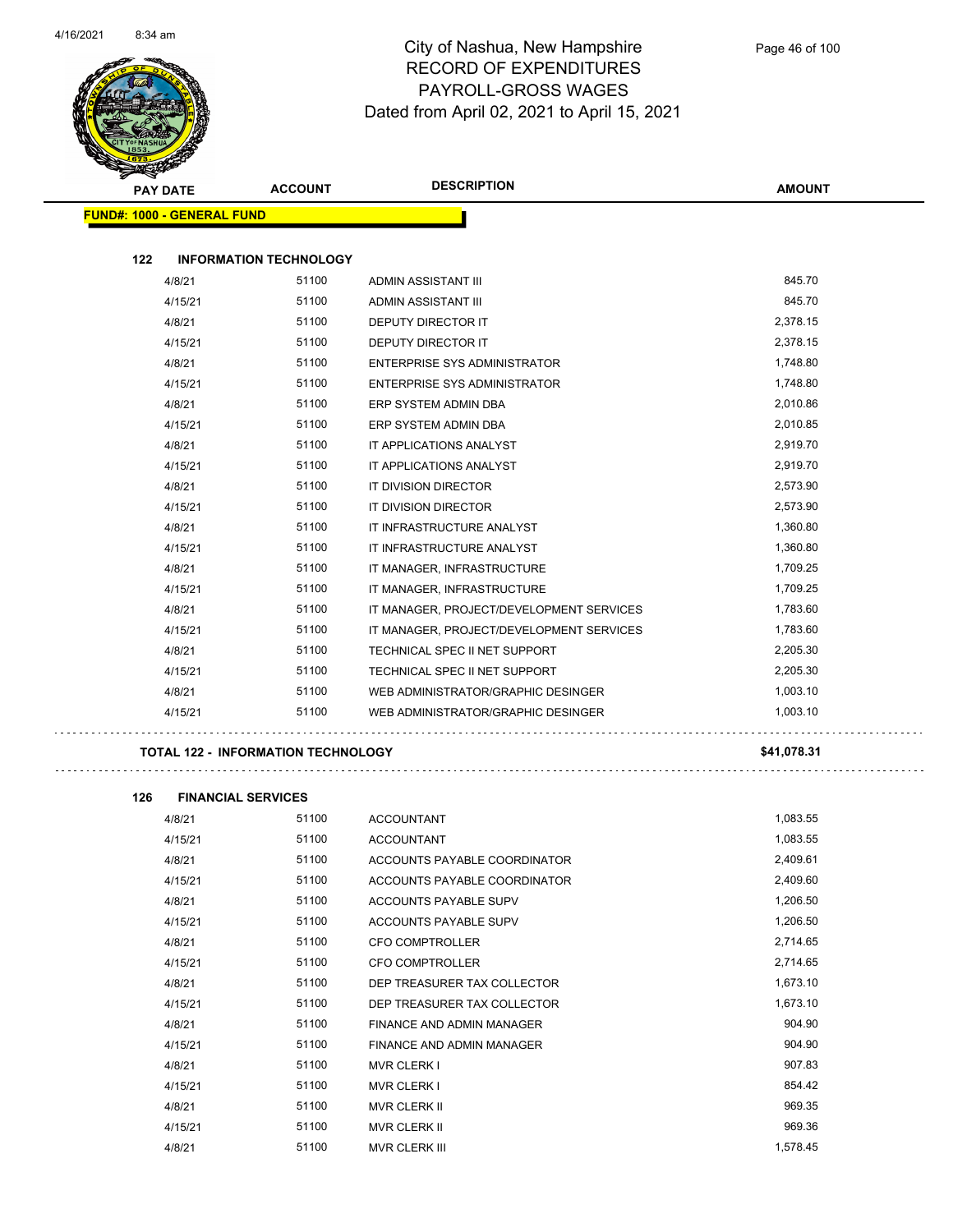

| <b>SANGRA</b>                     |                                       |                                  |               |
|-----------------------------------|---------------------------------------|----------------------------------|---------------|
| <b>PAY DATE</b>                   | <b>ACCOUNT</b>                        | <b>DESCRIPTION</b>               | <b>AMOUNT</b> |
| <b>FUND#: 1000 - GENERAL FUND</b> |                                       |                                  |               |
|                                   |                                       |                                  |               |
| 126                               | <b>FINANCIAL SERVICES</b>             |                                  |               |
| 4/15/21                           | 51100                                 | MVR CLERK III                    | 1,578.45      |
| 4/8/21                            | 51100                                 | ORDINANCE VIOLATIONS COORDINATOR | 319.06        |
| 4/15/21                           | 51100                                 | ORDINANCE VIOLATIONS COORDINATOR | 345.91        |
| 4/8/21                            | 51100                                 | REVENUE ACCOUNTS SPEC            | 916.00        |
| 4/15/21                           | 51100                                 | REVENUE ACCOUNTS SPEC            | 916.00        |
| 4/8/21                            | 51100                                 | REVENUE COORDINATOR              | 1,125.71      |
| 4/15/21                           | 51100                                 | REVENUE COORDINATOR              | 1,125.70      |
| 4/8/21                            | 51100                                 | <b>SENIOR FINANCE MANAGER</b>    | 1,809.80      |
| 4/15/21                           | 51100                                 | <b>SENIOR FINANCE MANAGER</b>    | 1,809.80      |
| 4/8/21                            | 51100                                 | SENIOR FINANCIAL ANALYST         | 1,293.40      |
| 4/15/21                           | 51100                                 | SENIOR FINANCIAL ANALYST         | 1,293.40      |
| 4/8/21                            | 51100                                 | SR MGR ACCT FIN REPORTING        | 1,407.60      |
| 4/15/21                           | 51100                                 | SR MGR ACCT FIN REPORTING        | 1,407.60      |
| 4/8/21                            | 51100                                 | SUPV VEHICLE REGISTRATION        | 1,307.05      |
| 4/15/21                           | 51100                                 | SUPV VEHICLE REGISTRATION        | 1,307.05      |
| 4/8/21                            | 51100                                 | TREASURER TAX COLLECTOR          | 2,252.15      |
| 4/15/21                           | 51100                                 | TREASURER TAX COLLECTOR          | 2,252.15      |
| 4/8/21                            | 51200                                 | <b>ACCOUNTING TEMP</b>           | 97.50         |
| 4/15/21                           | 51200                                 | <b>ACCOUNTING TEMP</b>           | 48.75         |
| 4/8/21                            | 51200                                 | TRUST ACCOUNTANT PT              | 789.00        |
| 4/15/21                           | 51200                                 | TRUST ACCOUNTANT PT              | 861.32        |
| 4/15/21                           | 51300                                 | MVR CLERK II                     | 5.94          |
| 4/8/21                            | 51300                                 | MVR CLERK III                    | 7.24          |
| 4/15/21                           | 51300                                 | MVR CLERK III                    | 7.24          |
|                                   | <b>TOTAL 126 - FINANCIAL SERVICES</b> |                                  | \$49,547.84   |
|                                   |                                       |                                  |               |
| 129                               | <b>CITY BUILDINGS</b>                 |                                  |               |
| 4/8/21                            | 51100                                 | <b>BUILDING MANAGER</b>          | 1,382.25      |
| 4/15/21                           | 51100                                 | <b>BUILDING MANAGER</b>          | 1,382.25      |
| 4/8/21                            | 51100                                 | <b>CUSTODIAN I</b>               | 1,308.35      |
| 4/15/21                           | 51100                                 | <b>CUSTODIAN I</b>               | 1,308.35      |
| 4/8/21                            | 51100                                 | MAINTENANCE SPEC                 | 1,383.90      |
| 4/15/21                           | 51100                                 | MAINTENANCE SPEC                 | 1,383.90      |
| 4/8/21                            | 51200                                 | <b>CUSTODIAN I</b>               | 362.76        |
| 4/15/21                           | 51200                                 | <b>CUSTODIAN I</b>               | 362.75        |
| 4/8/21                            | 51300                                 | <b>BUILDING MANAGER</b>          | 38.88         |

#### **TOTAL 129 - CITY BUILDINGS \$8,913.39**

#### **130 PURCHASING**

4/8/21 51100 PURCHASING AGENT I 790.45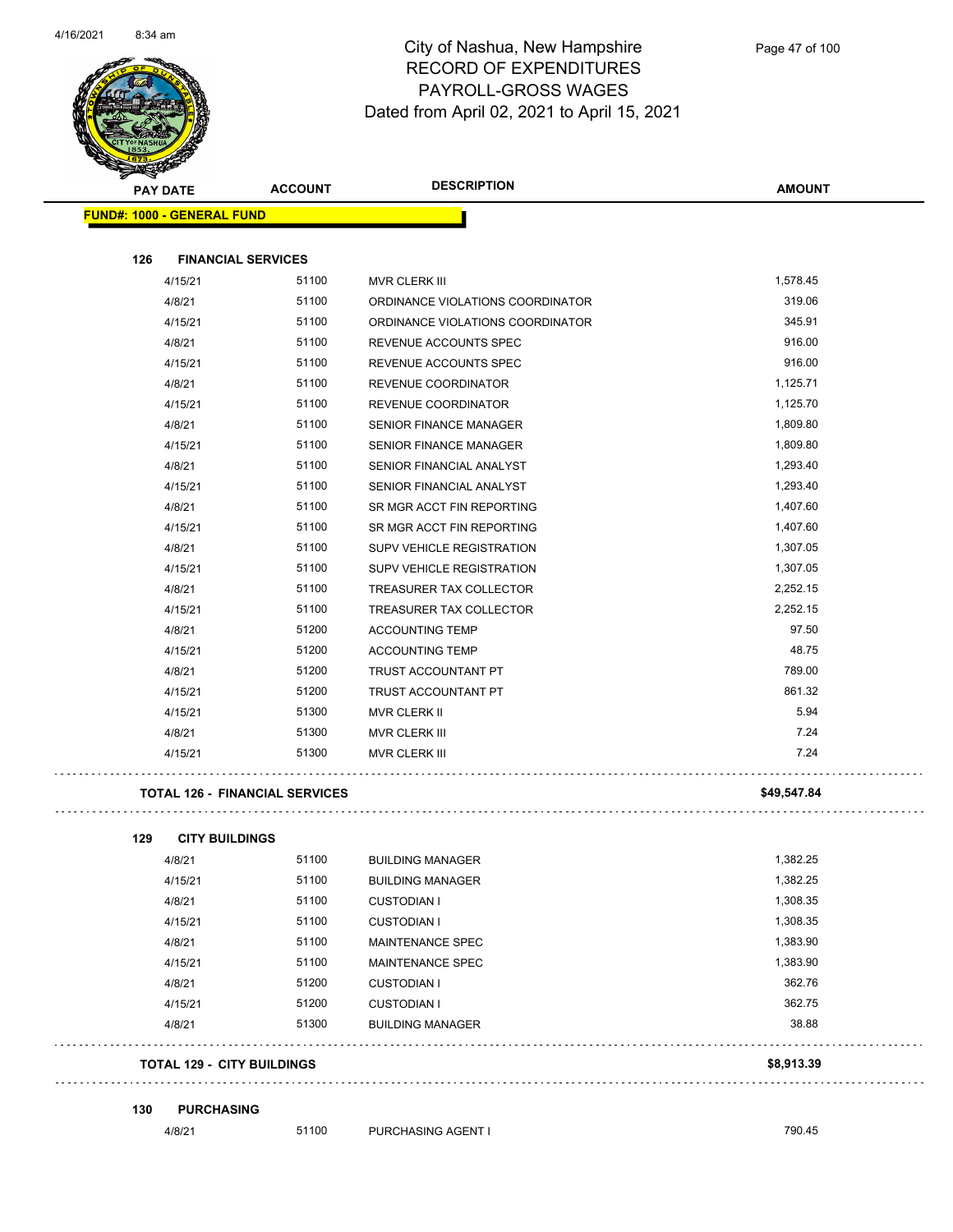

| <b>PAY DATE</b> |                                   | <b>ACCOUNT</b>           | <b>DESCRIPTION</b>                                         | <b>AMOUNT</b>      |
|-----------------|-----------------------------------|--------------------------|------------------------------------------------------------|--------------------|
|                 | <b>FUND#: 1000 - GENERAL FUND</b> |                          |                                                            |                    |
|                 |                                   |                          |                                                            |                    |
| 130             | <b>PURCHASING</b>                 |                          |                                                            |                    |
|                 | 4/15/21                           | 51100                    | PURCHASING AGENT I                                         | 790.45             |
|                 | 4/8/21                            | 51100                    | PURCHASING AGENT II                                        | 981.40             |
|                 | 4/15/21                           | 51100<br>51100           | PURCHASING AGENT II                                        | 981.40<br>1,809.80 |
|                 | 4/8/21<br>4/15/21                 | 51100                    | PURCHASING MANAGER<br>PURCHASING MANAGER                   | 1,809.80           |
|                 | 4/8/21                            | 51200                    | MESSENGER MAIL DISTRIBUTION CL                             | 359.49             |
|                 | 4/15/21                           | 51200                    | MESSENGER MAIL DISTRIBUTION CL                             | 343.16             |
|                 | 4/8/21                            | 51300                    | PURCHASING AGENT I                                         | 7.41               |
|                 | <b>TOTAL 130 - PURCHASING</b>     |                          |                                                            | \$7,873.36         |
| 131             | <b>HUNT BUILDING</b>              |                          |                                                            |                    |
|                 | 4/8/21                            | 51100                    | HUNT MEMORIAL BLDG & ARTS ADM                              | 417.45             |
|                 | 4/15/21                           | 51100                    | HUNT MEMORIAL BLDG & ARTS ADM                              | 417.45             |
|                 | <b>TOTAL 131 - HUNT BUILDING</b>  |                          |                                                            | \$834.90           |
| 132             | <b>ASSESSING</b>                  |                          |                                                            |                    |
|                 | 4/8/21                            | 51100                    | ASSESSING ADMIN SPEC II CSR                                | 2,082.91           |
|                 | 4/15/21                           | 51100                    | ASSESSING ADMIN SPEC II CSR                                | 2,165.10           |
|                 | 4/8/21                            | 51100                    | ASSESSOR I                                                 | 898.10             |
|                 | 4/15/21                           | 51100                    | ASSESSOR I                                                 | 898.10             |
|                 | 4/8/21                            | 51100                    | ASSESSOR II                                                | 1,194.60           |
|                 | 4/15/21                           | 51100                    | ASSESSOR II                                                | 1,194.60           |
|                 | 4/8/21                            | 51100                    | ASSESSOR III                                               | 2,569.15           |
|                 | 4/15/21                           | 51100                    | ASSESSOR III                                               | 2,569.15           |
|                 | 4/8/21                            | 51100                    | <b>CHIEF ASSESSOR</b>                                      | 2,286.60           |
|                 | 4/15/21                           | 51100                    | <b>CHIEF ASSESSOR</b>                                      | 2,286.60           |
|                 | 4/8/21<br>4/15/21                 | 51300<br>51300           | ASSESSING ADMIN SPEC II CSR<br>ASSESSING ADMIN SPEC II CSR | 7.20<br>7.20       |
|                 | <b>TOTAL 132 - ASSESSING</b>      |                          |                                                            | \$18,159.31        |
|                 |                                   |                          |                                                            |                    |
| 134             | <b>GIS</b><br>4/8/21              | 51100                    | <b>GIS TECHNICIAN II</b>                                   | 1,223.50           |
|                 | 4/15/21                           | 51100                    | <b>GIS TECHNICIAN II</b>                                   | 1,223.50           |
|                 | <b>TOTAL 134 - GIS</b>            |                          |                                                            | \$2,447.00         |
| 140             |                                   | <b>PINEWOOD CEMETERY</b> |                                                            |                    |
|                 | 4/8/21                            | 51400                    | SEASONAL                                                   | 1,181.25           |
|                 |                                   |                          |                                                            |                    |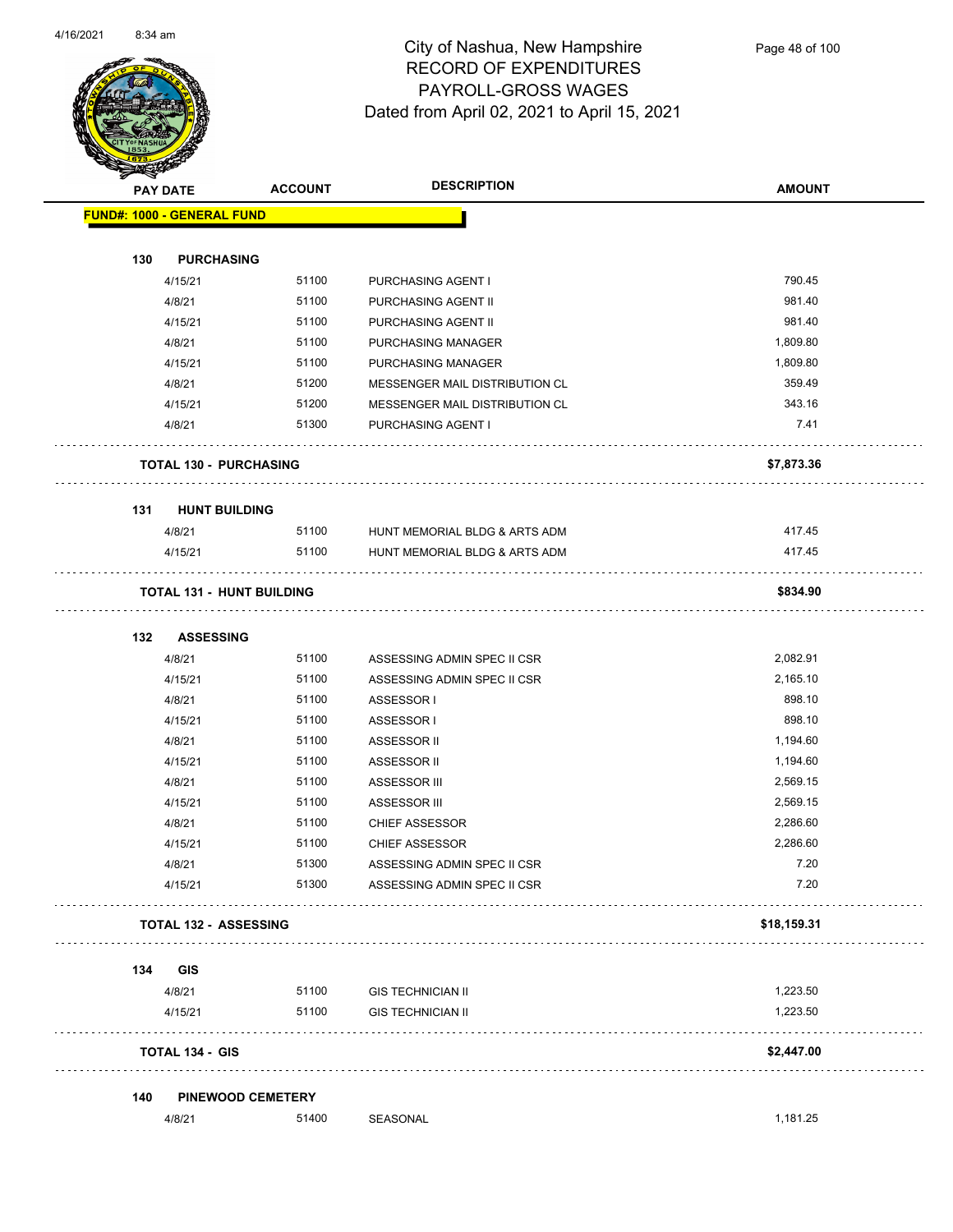

Page 49 of 100

|     | <b>PAY DATE</b> | <b>ACCOUNT</b>                                        | <b>DESCRIPTION</b>                  | <b>AMOUNT</b> |
|-----|-----------------|-------------------------------------------------------|-------------------------------------|---------------|
|     |                 | <b>FUND#: 1000 - GENERAL FUND</b>                     |                                     |               |
|     |                 | TOTAL 140 - PINEWOOD CEMETERY                         |                                     | \$1,181.25    |
| 142 |                 | <b>WOODLAWN CEMETERY</b>                              |                                     |               |
|     | 4/8/21          | 51100                                                 | <b>GROUNDSKEEPER CEMETERY</b>       | 754.09        |
|     | 4/15/21         | 51100                                                 | <b>GROUNDSKEEPER CEMETERY</b>       | 754.09        |
|     | 4/8/21          | 51100                                                 | SUBFOREMAN CEMETERY                 | 955.15        |
|     | 4/15/21         | 51100                                                 | SUBFOREMAN CEMETERY                 | 955.16        |
|     | 4/8/21          | 51100                                                 | SUPERINTENDENT CEMETERY I           | 1,307.05      |
|     | 4/15/21         | 51100                                                 | SUPERINTENDENT CEMETERY I           | 1,307.05      |
|     | 4/8/21          | 51300                                                 | <b>GROUNDSKEEPER CEMETERY</b>       | 28.28         |
|     | 4/15/21         | 51300                                                 | <b>GROUNDSKEEPER CEMETERY</b>       | 127.26        |
|     | 4/15/21         | 51400                                                 | SEASONAL                            | 1,065.00      |
|     |                 | <b>TOTAL 142 - WOODLAWN CEMETERY</b>                  |                                     | \$7,253.13    |
| 144 |                 | <b>EDGEWOOD &amp; SUBURBAN CEMETERIES</b>             |                                     |               |
|     | 4/8/21          | 51100                                                 | <b>GROUNDSKEEPER CEMETERY</b>       | 1,362.15      |
|     | 4/15/21         | 51100                                                 | <b>GROUNDSKEEPER CEMETERY</b>       | 1,362.15      |
|     | 4/8/21          | 51100                                                 | SUBFOREMAN CEMETERY                 | 824.60        |
|     | 4/15/21         | 51100                                                 | SUBFOREMAN CEMETERY                 | 824.60        |
|     | 4/8/21          | 51100                                                 | SUPERINTENDENT CEMETERY II          | 1,307.05      |
|     | 4/15/21         | 51100                                                 | SUPERINTENDENT CEMETERY II          | 1,307.05      |
|     |                 | <b>TOTAL 144 - EDGEWOOD &amp; SUBURBAN CEMETERIES</b> |                                     | \$6,987.60    |
| 150 | <b>POLICE</b>   |                                                       |                                     |               |
|     | 4/8/21          | 51100                                                 | <b>1ST YEAR OFFICERS</b>            | 11,479.86     |
|     | 4/15/21         | 51100                                                 | <b>1ST YEAR OFFICERS</b>            | 13,818.29     |
|     | 4/8/21          | 51100                                                 | 1ST YR OFFICERS CERTIFIED SPEC      | 1,110.90      |
|     | 4/15/21         | 51100                                                 | 1ST YR OFFICERS CERTIFIED SPEC      | 1,110.90      |
|     | 4/8/21          | 51100                                                 | 1st YR SPECIAL OFFICER CERTIFIED II | 6,156.36      |
|     | 4/15/21         | 51100                                                 | 1st YR SPECIAL OFFICER CERTIFIED II | 7,329.00      |
|     | 4/8/21          | 51100                                                 | <b>ACCOUNT CLERK III</b>            | 2,397.96      |
|     | 4/15/21         | 51100                                                 | <b>ACCOUNT CLERK III</b>            | 2,397.96      |
|     | 4/8/21          | 51100                                                 | ADMIN ASSISTANT I DETECTIVES        | 2,951.20      |
|     | 4/15/21         | 51100                                                 | ADMIN ASSISTANT I DETECTIVES        | 2,951.21      |
|     | 4/8/21          | 51100                                                 | ADMIN ASSISTANT I LEGAL             | 795.35        |
|     | 4/15/21         | 51100                                                 | ADMIN ASSISTANT I LEGAL             | 795.36        |
|     | 4/8/21          | 51100                                                 | ADMIN ASSISTANT II LEGAL            | 805.80        |
|     | 4/15/21         | 51100                                                 | ADMIN ASSISTANT II LEGAL            | 805.80        |
|     | 4/8/21          | 51100                                                 | ADMIN ASSISTANT III PROF STANDARDS  | 1,010.30      |
|     |                 |                                                       |                                     |               |
|     | 4/15/21         | 51100                                                 | ADMIN ASSISTANT III PROF STANDARDS  | 1,010.30      |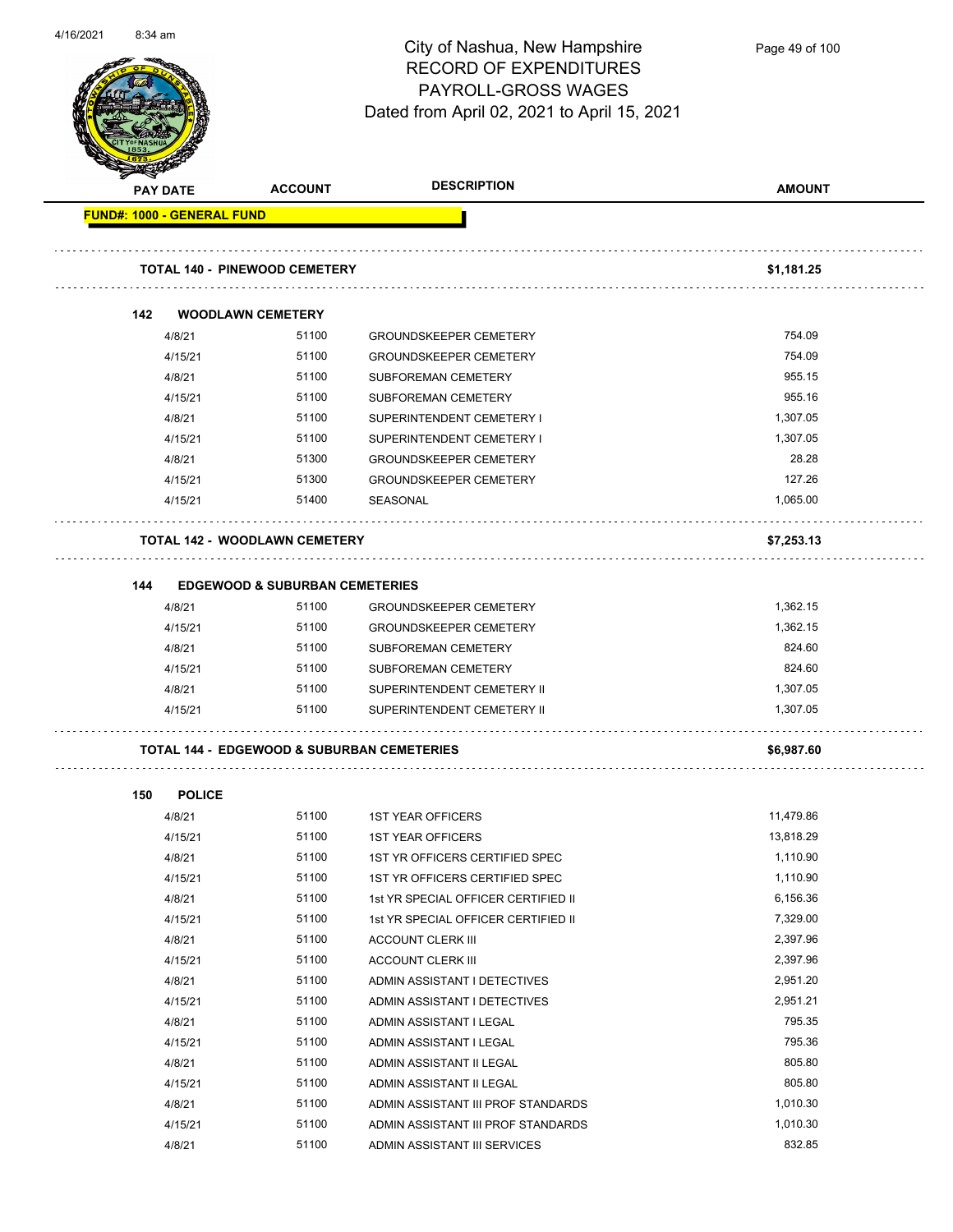

|     | <b>PAY DATE</b>                    | <b>ACCOUNT</b> | <b>DESCRIPTION</b>                             | <b>AMOUNT</b> |
|-----|------------------------------------|----------------|------------------------------------------------|---------------|
|     | <u> FUND#: 1000 - GENERAL FUND</u> |                |                                                |               |
|     |                                    |                |                                                |               |
| 150 | <b>POLICE</b>                      |                |                                                |               |
|     | 4/15/21                            | 51100          | ADMIN ASSISTANT III SERVICES                   | 832.85        |
|     | 4/8/21                             | 51100          | ADMIN ASSISTANT IV UNIFORM FIELD OPS           | 876.45        |
|     | 4/15/21                            | 51100          | ADMIN ASSISTANT IV UNIFORM FIELD OPS           | 876.45        |
|     | 4/8/21                             | 51100          | ADMINISTRATIVE PROJECT SPEC                    | 1,394.25      |
|     | 4/15/21                            | 51100          | ADMINISTRATIVE PROJECT SPEC                    | 1,394.25      |
|     | 4/8/21                             | 51100          | ANIMAL CONTROL OFFICER                         | 360.77        |
|     | 4/15/21                            | 51100          | ANIMAL CONTROL OFFICER                         | 347.65        |
|     | 4/8/21                             | 51100          | ASSISTANT RECORDS MANAGER                      | 1,115.40      |
|     | 4/15/21                            | 51100          | ASSISTANT RECORDS MANAGER                      | 1,115.40      |
|     | 4/8/21                             | 51100          | AUTO MECHANIC 1ST CLASS                        | 1,803.51      |
|     | 4/15/21                            | 51100          | AUTO MECHANIC 1ST CLASS                        | 1,803.50      |
|     | 4/8/21                             | 51100          | <b>BUILDING MAINTENANCE SUPV</b>               | 1,115.40      |
|     | 4/15/21                            | 51100          | <b>BUILDING MAINTENANCE SUPV</b>               | 1,115.40      |
|     | 4/8/21                             | 51100          | <b>CAPTAIN</b>                                 | 17,137.75     |
|     | 4/15/21                            | 51100          | <b>CAPTAIN</b>                                 | 17,137.75     |
|     | 4/8/21                             | 51100          | CHIEF OF POLICE                                | 3,016.50      |
|     | 4/15/21                            | 51100          | CHIEF OF POLICE                                | 3,016.50      |
|     | 4/8/21                             | 51100          | COMM TECH ALL DESIGNATIONS                     | 9,793.95      |
|     | 4/15/21                            | 51100          | COMM TECH ALL DESIGNATIONS                     | 9,793.95      |
|     | 4/8/21                             | 51100          | COMMUNITY POLICING COORDINATOR                 | 1,403.85      |
|     | 4/15/21                            | 51100          | COMMUNITY POLICING COORDINATOR                 | 1,403.85      |
|     | 4/8/21                             | 51100          | <b>CRIME ANALYST</b>                           | 1,126.90      |
|     | 4/15/21                            | 51100          | <b>CRIME ANALYST</b>                           | 1,126.90      |
|     | 4/8/21                             | 51100          | <b>CUSTODIAN II</b>                            | 715.15        |
|     | 4/15/21                            | 51100          | <b>CUSTODIAN II</b>                            | 715.15        |
|     | 4/8/21                             | 51100          | <b>CUSTODIAN III</b>                           | 1,628.80      |
|     | 4/15/21                            | 51100          | <b>CUSTODIAN III</b>                           | 1,628.80      |
|     | 4/8/21                             | 51100          | DEPUTY CHIEF OF POLICE                         | 5,467.00      |
|     | 4/15/21                            | 51100          | DEPUTY CHIEF OF POLICE                         | 5,467.00      |
|     | 4/8/21                             | 51100          | DETENTION SPEC                                 | 2,794.00      |
|     | 4/15/21                            | 51100          | DETENTION SPEC                                 | 2,794.00      |
|     | 4/8/21                             | 51100          | DISPATCHERS ALL DESIGNATIONS                   | 4,847.05      |
|     | 4/15/21                            | 51100          | DISPATCHERS ALL DESIGNATIONS                   | 4,847.05      |
|     | 4/8/21                             | 51100          | FLEET MAINTENANCE ASST SUPV                    | 1,044.85      |
|     | 4/15/21                            | 51100          | FLEET MAINTENANCE ASST SUPV                    | 1,044.85      |
|     | 4/8/21                             | 51100          | IT MANAGER/RADIO SYSTEMS NETWORK ADMINISTRATOR | 1,576.55      |
|     | 4/15/21                            | 51100          | IT MANAGER/RADIO SYSTEMS NETWORK ADMINISTRATOR | 1,576.55      |
|     | 4/8/21                             | 51100          | IT PROGRAMS ADMIN & INSTRUCTOR                 | 1,173.15      |
|     | 4/15/21                            | 51100          | IT PROGRAMS ADMIN & INSTRUCTOR                 | 1,173.15      |
|     | 4/8/21                             | 51100          | LIEUTENANT                                     | 18,765.15     |
|     | 4/15/21                            | 51100          | LIEUTENANT                                     | 18,763.45     |
|     | 4/8/21                             | 51100          | NPD BUSINESS COORDINATOR                       | 1,172.25      |
|     | 4/15/21                            | 51100          | NPD BUSINESS COORDINATOR                       | 1,172.25      |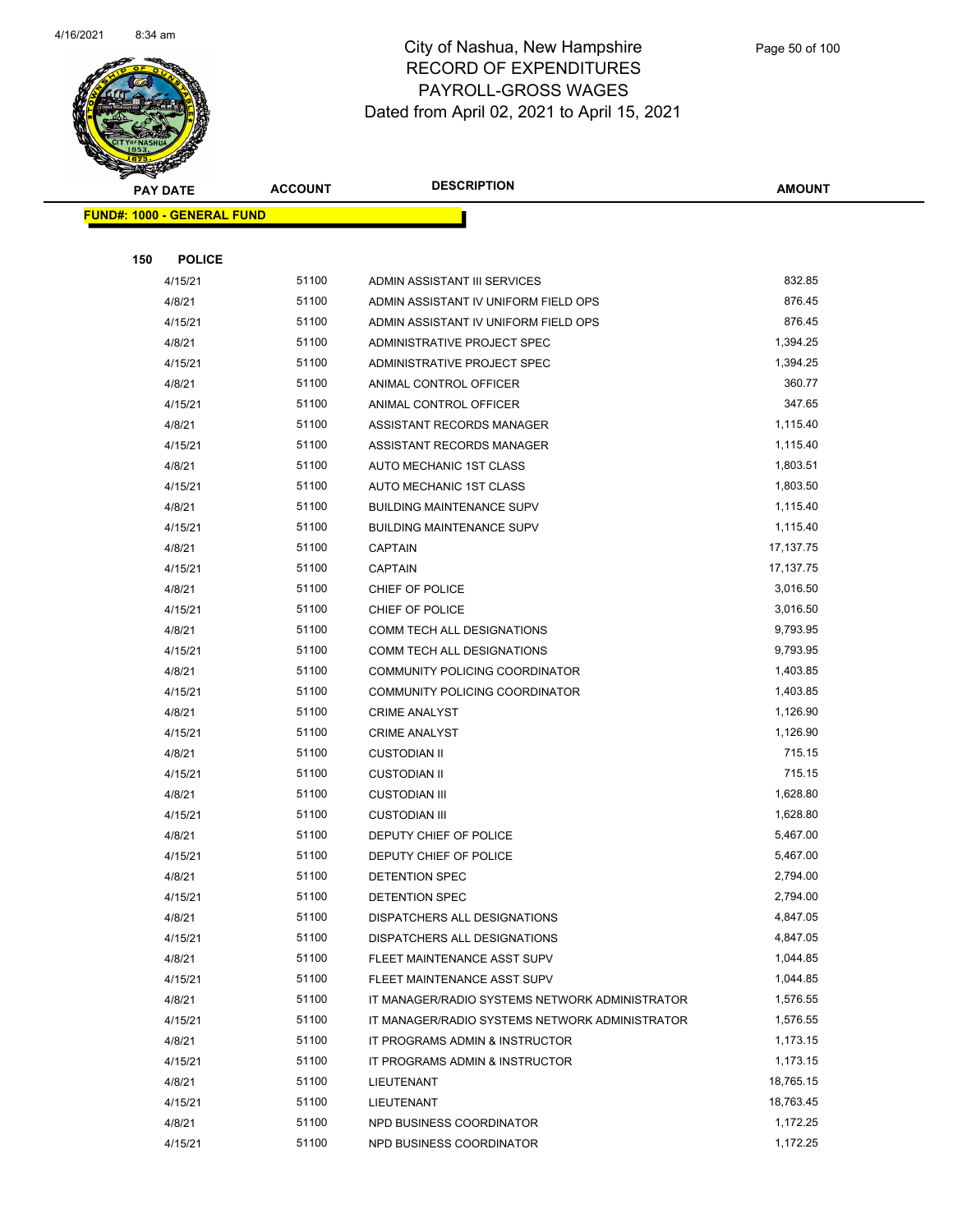

| <b>PAY DATE</b> |                                    | <b>ACCOUNT</b> | <b>DESCRIPTION</b>                      | <b>AMOUNT</b> |  |
|-----------------|------------------------------------|----------------|-----------------------------------------|---------------|--|
|                 | <u> FUND#: 1000 - GENERAL FUND</u> |                |                                         |               |  |
|                 |                                    |                |                                         |               |  |
| 150             | <b>POLICE</b>                      |                |                                         |               |  |
|                 | 4/8/21                             | 51100          | NPD BUSINESS MANAGER                    | 1,809.80      |  |
|                 | 4/15/21                            | 51100          | NPD BUSINESS MANAGER                    | 1,809.80      |  |
|                 | 4/8/21                             | 51100          | NPD NETWORK ADMINISTRATOR               | 1,494.30      |  |
|                 | 4/15/21                            | 51100          | NPD NETWORK ADMINISTRATOR               | 1,494.30      |  |
|                 | 4/8/21                             | 51100          | PARALEGAL                               | 895.05        |  |
|                 | 4/15/21                            | 51100          | PARALEGAL                               | 895.05        |  |
|                 | 4/8/21                             | 51100          | PATROLMAN ALL RANKS                     | 176,476.69    |  |
|                 | 4/15/21                            | 51100          | PATROLMAN ALL RANKS                     | 176,401.63    |  |
|                 | 4/8/21                             | 51100          | POLICE ATTORNEY                         | 3,045.70      |  |
|                 | 4/15/21                            | 51100          | POLICE ATTORNEY                         | 3,045.70      |  |
|                 | 4/8/21                             | 51100          | RECORDS & COMMUNICATIONS MGR            | 1,724.10      |  |
|                 | 4/15/21                            | 51100          | <b>RECORDS &amp; COMMUNICATIONS MGR</b> | 1,724.10      |  |
|                 | 4/8/21                             | 51100          | <b>RECORDS TECHNICIAN I</b>             | 1,437.20      |  |
|                 | 4/15/21                            | 51100          | <b>RECORDS TECHNICIAN I</b>             | 1,437.20      |  |
|                 | 4/8/21                             | 51100          | RECORDS TECHNICIAN II                   | 1,858.05      |  |
|                 | 4/15/21                            | 51100          | RECORDS TECHNICIAN II                   | 1,858.05      |  |
|                 | 4/8/21                             | 51100          | <b>SERGEANT</b>                         | 45,671.12     |  |
|                 | 4/15/21                            | 51100          | <b>SERGEANT</b>                         | 44,968.85     |  |
|                 | 4/8/21                             | 51100          | SHIFT LEADER                            | 2,396.80      |  |
|                 | 4/15/21                            | 51100          | SHIFT LEADER                            | 2,396.80      |  |
|                 | 4/8/21                             | 51100          | <b>SUPV POLICE FLEET</b>                | 1,417.10      |  |
|                 | 4/15/21                            | 51100          | SUPV POLICE FLEET                       | 1,417.10      |  |
|                 | 4/8/21                             | 51200          | <b>ACCREDITATION MANAGER</b>            | 1,183.52      |  |
|                 | 4/15/21                            | 51200          | <b>ACCREDITATION MANAGER</b>            | 1,183.52      |  |
|                 | 4/8/21                             | 51200          | POLICE ATTORNEY                         | 1,668.88      |  |
|                 | 4/15/21                            | 51200          | POLICE ATTORNEY                         | 1,668.88      |  |
|                 | 4/8/21                             | 51300          | <b>1ST YEAR OFFICERS</b>                | 417.68        |  |
|                 | 4/15/21                            | 51300          | 1st YR SPECIAL OFFICER CERTIFIED II     | 775.05        |  |
|                 | 4/15/21                            | 51300          | COMM TECH ALL DESIGNATIONS              | 40.39         |  |
|                 | 4/8/21                             | 51300          | DETENTION SPEC                          | 8.64          |  |
|                 | 4/15/21                            | 51300          | DETENTION SPEC                          | 8.64          |  |
|                 | 4/8/21                             | 51300          | PATROLMAN ALL RANKS                     | 6,318.81      |  |
|                 | 4/15/21                            | 51300          | PATROLMAN ALL RANKS                     | 8,146.54      |  |
|                 | 4/15/21                            | 51300          | SERGEANT                                | 433.17        |  |
|                 | 4/8/21                             | 51309          | <b>1ST YEAR OFFICERS</b>                | 637.76        |  |
|                 | 4/15/21                            | 51309          | <b>1ST YEAR OFFICERS</b>                | 239.16        |  |
|                 | 4/15/21                            | 51309          | 1st YR SPECIAL OFFICER CERTIFIED II     | 82.45         |  |
|                 | 4/15/21                            | 51309          | ADMIN ASSISTANT I DETECTIVES            | 26.95         |  |
|                 | 4/15/21                            | 51309          | COMM TECH ALL DESIGNATIONS              | 41.10         |  |
|                 | 4/15/21                            | 51309          | DISPATCHERS ALL DESIGNATIONS            | 53.01         |  |
|                 | 4/8/21                             | 51309          | PATROLMAN ALL RANKS                     | 2,026.37      |  |
|                 | 4/15/21                            | 51309          | PATROLMAN ALL RANKS                     | 1,978.50      |  |
|                 | 4/15/21                            | 51309          | SERGEANT                                | 254.10        |  |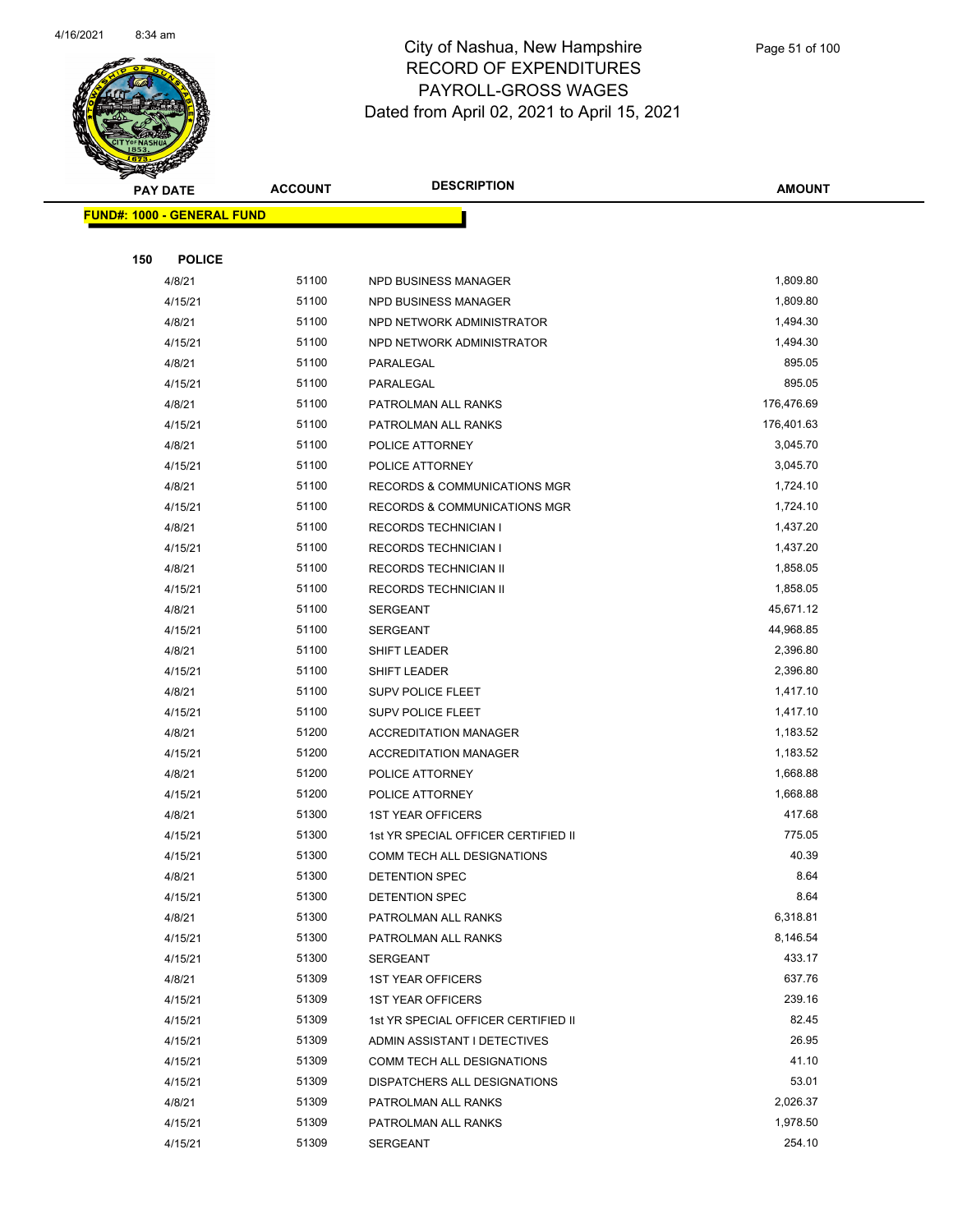

|     | <b>PAY DATE</b>                    | <b>ACCOUNT</b> | <b>DESCRIPTION</b>                  | <b>AMOUNT</b> |
|-----|------------------------------------|----------------|-------------------------------------|---------------|
|     | <u> FUND#: 1000 - GENERAL FUND</u> |                |                                     |               |
|     |                                    |                |                                     |               |
| 150 | <b>POLICE</b>                      |                |                                     |               |
|     | 4/8/21                             | 51315          | <b>1ST YEAR OFFICERS</b>            | 119.58        |
|     | 4/15/21                            | 51315          | 1st YR SPECIAL OFFICER CERTIFIED II | 164.90        |
|     | 4/8/21                             | 51315          | PATROLMAN ALL RANKS                 | 527.31        |
|     | 4/15/21                            | 51315          | PATROLMAN ALL RANKS                 | 857.48        |
|     | 4/8/21                             | 51322          | <b>1ST YEAR OFFICERS</b>            | 657.69        |
|     | 4/15/21                            | 51322          | <b>1ST YEAR OFFICERS</b>            | 219.23        |
|     | 4/15/21                            | 51322          | 1ST YR OFFICERS CERTIFIED SPEC      | 20.83         |
|     | 4/8/21                             | 51322          | 1st YR SPECIAL OFFICER CERTIFIED II | 137.42        |
|     | 4/15/21                            | 51322          | 1st YR SPECIAL OFFICER CERTIFIED II | 302.29        |
|     | 4/8/21                             | 51322          | PATROLMAN ALL RANKS                 | 2,759.84      |
|     | 4/15/21                            | 51322          | PATROLMAN ALL RANKS                 | 1,968.06      |
|     | 4/8/21                             | 51330          | <b>1ST YEAR OFFICERS</b>            | 478.32        |
|     | 4/15/21                            | 51330          | <b>1ST YEAR OFFICERS</b>            | 637.76        |
|     | 4/15/21                            | 51330          | 1ST YR OFFICERS CERTIFIED SPEC      | 1,101.82      |
|     | 4/8/21                             | 51330          | 1st YR SPECIAL OFFICER CERTIFIED II | 1,427.26      |
|     | 4/15/21                            | 51330          | 1st YR SPECIAL OFFICER CERTIFIED II | 898.09        |
|     | 4/8/21                             | 51330          | COMM TECH ALL DESIGNATIONS          | 296.47        |
|     | 4/15/21                            | 51330          | COMM TECH ALL DESIGNATIONS          | 718.04        |
|     | 4/8/21                             | 51330          | DETENTION SPEC                      | 566.26        |
|     | 4/8/21                             | 51330          | DISPATCHERS ALL DESIGNATIONS        | 282.70        |
|     | 4/8/21                             | 51330          | LIEUTENANT                          | 645.03        |
|     | 4/15/21                            | 51330          | LIEUTENANT                          | 1,898.63      |
|     | 4/8/21                             | 51330          | PATROLMAN ALL RANKS                 | 13,379.85     |
|     | 4/15/21                            | 51330          | PATROLMAN ALL RANKS                 | 11,934.84     |
|     | 4/8/21                             | 51330          | SERGEANT                            | 3,493.84      |
|     | 4/15/21                            | 51330          | <b>SERGEANT</b>                     | 1,750.16      |
|     | 4/8/21                             | 51330          | SHIFT LEADER                        | 348.13        |
|     | 4/15/21                            | 51330          | <b>SHIFT LEADER</b>                 | 348.13        |
|     | 4/8/21                             | 51412          | ADMIN ASSISTANT I DETECTIVES        | 225.00        |
|     | 4/8/21                             | 51600          | LIEUTENANT                          | 950.00        |
|     | 4/8/21                             | 51600          | PATROLMAN ALL RANKS                 | 2,650.00      |
|     | 4/15/21                            | 51600          | SERGEANT                            | 725.00        |
|     | 4/15/21                            | 51600          | SUPV POLICE FLEET                   | 1,000.00      |
|     | 4/15/21                            | 51628          | PATROLMAN ALL RANKS                 | (26.14)       |
|     | 4/15/21                            | 52800          | EDUCATIONAL ASSISTANCE              | 1,289.54      |
|     | 4/8/21                             | 52809          | <b>WELLNESS PROGRAM</b>             | 678.90        |
|     | 4/8/21                             | 61107          | <b>CLOTHING &amp; UNIFORMS</b>      | 378.88        |
|     | 4/15/21                            | 61107          | <b>CLOTHING &amp; UNIFORMS</b>      | 92.00         |
|     | <b>TOTAL 150 - POLICE</b>          |                |                                     | \$774,005.53  |

 $\mathbb{Z}^2$  .  $\mathbb{Z}^2$  ,  $\mathbb{Z}^2$ 

**152 FIRE**

4/8/21 51100 ADMINISTRATIVE ASSISTANT II 2,575.00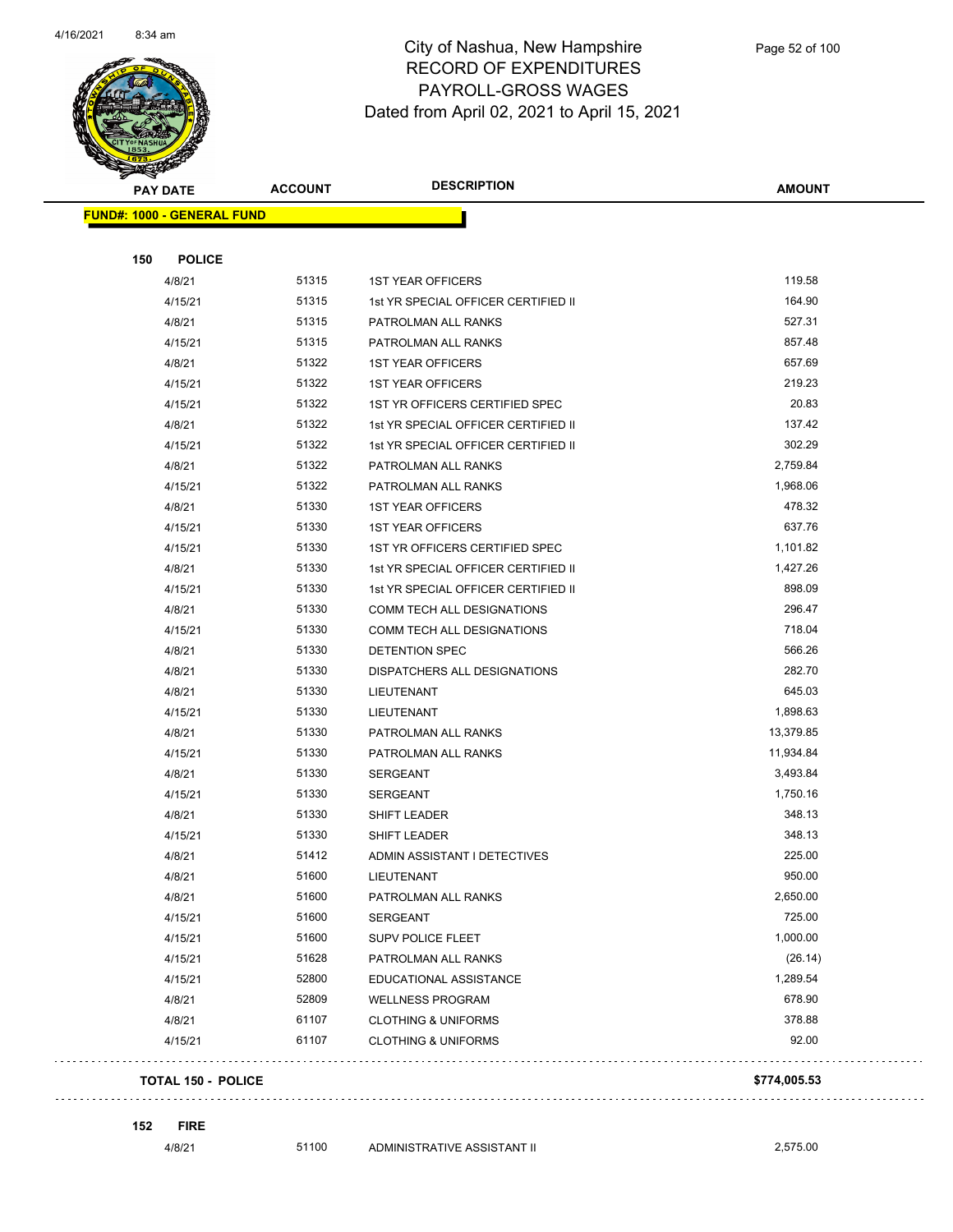

|     | <b>PAY DATE</b>                    | <b>ACCOUNT</b> | <b>DESCRIPTION</b>              | <b>AMOUNT</b> |
|-----|------------------------------------|----------------|---------------------------------|---------------|
|     | <u> FUND#: 1000 - GENERAL FUND</u> |                |                                 |               |
|     |                                    |                |                                 |               |
| 152 | <b>FIRE</b>                        |                |                                 |               |
|     | 4/15/21                            | 51100          | ADMINISTRATIVE ASSISTANT II     | 2,575.00      |
|     | 4/8/21                             | 51100          | <b>ASST FIRE CHIEF</b>          | 2,573.92      |
|     | 4/15/21                            | 51100          | <b>ASST FIRE CHIEF</b>          | 2,573.92      |
|     | 4/8/21                             | 51100          | ASST SUPERINTENDENT FIRE ALARM  | 1,746.04      |
|     | 4/15/21                            | 51100          | ASST SUPERINTENDENT FIRE ALARM  | 1,746.04      |
|     | 4/8/21                             | 51100          | ASST SUPERINTENDENT FIRE FLEET  | 1,637.00      |
|     | 4/15/21                            | 51100          | ASST SUPERINTENDENT FIRE FLEET  | 1,637.00      |
|     | 4/8/21                             | 51100          | ASST SUPERINTENDENT PREVENTION  | 3,509.64      |
|     | 4/15/21                            | 51100          | ASST SUPERINTENDENT PREVENTION  | 3,509.64      |
|     | 4/8/21                             | 51100          | CAPTAIN                         | 12,296.29     |
|     | 4/15/21                            | 51100          | <b>CAPTAIN</b>                  | 12,296.30     |
|     | 4/8/21                             | 51100          | CAPTAIN FIRE TRAINING SAFETY    | 1,928.20      |
|     | 4/15/21                            | 51100          | CAPTAIN FIRE TRAINING SAFETY    | 1,928.20      |
|     | 4/8/21                             | 51100          | DEPUTY FIRE CHIEF               | 9,069.13      |
|     | 4/15/21                            | 51100          | DEPUTY FIRE CHIEF               | 9,069.12      |
|     | 4/8/21                             | 51100          | <b>EXEC ASST BUSINESS COORD</b> | 1,126.20      |
|     | 4/15/21                            | 51100          | <b>EXEC ASST BUSINESS COORD</b> | 1,126.20      |
|     | 4/8/21                             | 51100          | <b>FIRE CHIEF</b>               | 2,815.20      |
|     | 4/15/21                            | 51100          | <b>FIRE CHIEF</b>               | 2,815.20      |
|     | 4/8/21                             | 51100          | FIRE DISPATCH ALL RANKS         | 6,123.90      |
|     | 4/15/21                            | 51100          | FIRE DISPATCH ALL RANKS         | 6,940.42      |
|     | 4/8/21                             | 51100          | FIRE DISPATCH SUPERVISOR        | 5,454.71      |
|     | 4/15/21                            | 51100          | FIRE DISPATCH SUPERVISOR        | 5,448.23      |
|     | 4/8/21                             | 51100          | FIRE LIEUTENANT                 | 43,999.74     |
|     | 4/15/21                            | 51100          | FIRE LIEUTENANT                 | 43,999.70     |
|     | 4/8/21                             | 51100          | <b>FIRE MECHANIC</b>            | 1,465.88      |
|     | 4/15/21                            | 51100          | <b>FIRE MECHANIC</b>            | 1,465.88      |
|     | 4/8/21                             | 51100          | FIRE TRAINING OFFICER           | 1,711.68      |
|     | 4/15/21                            | 51100          | FIRE TRAINING OFFICER           | 1,711.68      |
|     | 4/8/21                             | 51100          | <b>FIREFIGHTERS ALL RANKS</b>   | 128,042.75    |
|     | 4/15/21                            | 51100          | FIREFIGHTERS ALL RANKS          | 128,042.71    |
|     | 4/8/21                             | 51100          | SUPERINTENDENT FIRE ALARM       | 1,967.00      |
|     | 4/15/21                            | 51100          | SUPERINTENDENT FIRE ALARM       | 1,967.00      |
|     | 4/8/21                             | 51100          | SUPERINTENDENT FIRE FLEET       | 1,909.12      |
|     | 4/15/21                            | 51100          | SUPERINTENDENT FIRE FLEET       | 1,909.12      |
|     | 4/8/21                             | 51100          | SUPERINTENDENT FIRE PREVENTION  | 1,947.48      |
|     | 4/15/21                            | 51100          | SUPERINTENDENT FIRE PREVENTION  | 1,947.48      |
|     | 4/8/21                             | 51300          | ASST SUPERINTENDENT PREVENTION  | 1,849.87      |
|     | 4/15/21                            | 51300          | ASST SUPERINTENDENT PREVENTION  | 1,231.42      |
|     | 4/8/21                             | 51300          | <b>CAPTAIN</b>                  | 2,591.27      |
|     | 4/15/21                            | 51300          | <b>CAPTAIN</b>                  | 2,160.20      |
|     | 4/15/21                            | 51300          | DEPUTY FIRE CHIEF               | 156.15        |
|     | 4/8/21                             | 51300          | FIRE LIEUTENANT                 | 4,235.90      |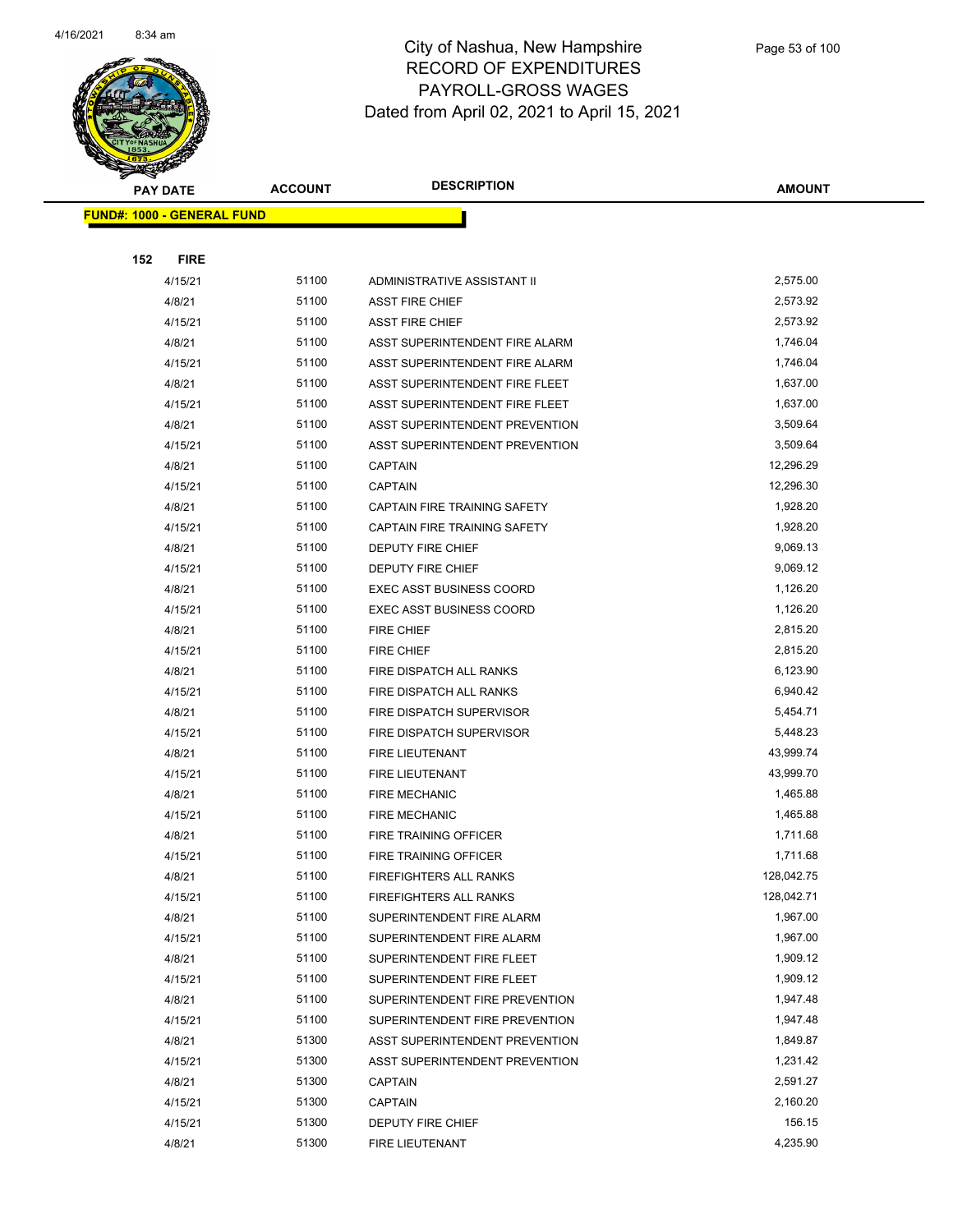

|     | <b>PAY DATE</b>                   | <b>ACCOUNT</b> | <b>DESCRIPTION</b>             | <b>AMOUNT</b> |
|-----|-----------------------------------|----------------|--------------------------------|---------------|
|     | <b>FUND#: 1000 - GENERAL FUND</b> |                |                                |               |
|     |                                   |                |                                |               |
| 152 | <b>FIRE</b>                       |                |                                |               |
|     | 4/15/21                           | 51300          | FIRE LIEUTENANT                | 3,526.04      |
|     | 4/8/21                            | 51300          | <b>FIREFIGHTERS ALL RANKS</b>  | 8,230.83      |
|     | 4/15/21                           | 51300          | <b>FIREFIGHTERS ALL RANKS</b>  | 9,690.85      |
|     | 4/8/21                            | 51300          | SUPERINTENDENT FIRE ALARM      | 153.63        |
|     | 4/15/21                           | 51300          | SUPERINTENDENT FIRE FLEET      | 507.41        |
|     | 4/8/21                            | 51330          | <b>CAPTAIN</b>                 | 1,090.28      |
|     | 4/15/21                           | 51330          | <b>CAPTAIN</b>                 | 1,454.83      |
|     | 4/8/21                            | 51330          | FIRE DISPATCH ALL RANKS        | 4,423.81      |
|     | 4/15/21                           | 51330          | FIRE DISPATCH ALL RANKS        | 4,978.13      |
|     | 4/8/21                            | 51330          | FIRE DISPATCH SUPERVISOR       | 885.35        |
|     | 4/15/21                           | 51330          | FIRE DISPATCH SUPERVISOR       | 854.46        |
|     | 4/8/21                            | 51330          | <b>FIRE LIEUTENANT</b>         | 2,549.92      |
|     | 4/15/21                           | 51330          | FIRE LIEUTENANT                | 3,262.70      |
|     | 4/8/21                            | 51330          | <b>FIREFIGHTERS ALL RANKS</b>  | 14,666.31     |
|     | 4/15/21                           | 51330          | <b>FIREFIGHTERS ALL RANKS</b>  | 16,469.61     |
|     | 4/8/21                            | 51650          | <b>CAPTAIN</b>                 | 2,426.93      |
|     | 4/15/21                           | 51650          | <b>CAPTAIN</b>                 | 3,019.96      |
|     | 4/8/21                            | 51650          | FIRE LIEUTENANT                | 7,662.51      |
|     | 4/15/21                           | 51650          | FIRE LIEUTENANT                | 7,424.99      |
|     | 4/8/21                            | 51650          | <b>FIREFIGHTERS ALL RANKS</b>  | 34,834.86     |
|     | 4/15/21                           | 51650          | <b>FIREFIGHTERS ALL RANKS</b>  | 38,670.54     |
|     | 4/8/21                            | 51700          | ASST SUPERINTENDENT FIRE ALARM | 21.83         |
|     | 4/15/21                           | 51700          | ASST SUPERINTENDENT FIRE ALARM | 21.83         |
|     | 4/8/21                            | 51700          | ASST SUPERINTENDENT PREVENTION | 43.87         |
|     | 4/15/21                           | 51700          | ASST SUPERINTENDENT PREVENTION | 43.87         |
|     | 4/8/21                            | 51700          | <b>CAPTAIN</b>                 | 354.85        |
|     | 4/15/21                           | 51700          | <b>CAPTAIN</b>                 | 354.85        |
|     | 4/8/21                            | 51700          | CAPTAIN FIRE TRAINING SAFETY   | 24.10         |
|     | 4/15/21                           | 51700          | CAPTAIN FIRE TRAINING SAFETY   | 24.10         |
|     | 4/8/21                            | 51700          | FIRE DISPATCH ALL RANKS        | 15.89         |
|     | 4/15/21                           | 51700          | FIRE DISPATCH ALL RANKS        | 15.89         |
|     | 4/8/21                            | 51700          | FIRE DISPATCH SUPERVISOR       | 18.34         |
|     | 4/15/21                           | 51700          | FIRE DISPATCH SUPERVISOR       | 18.34         |
|     | 4/8/21                            | 51700          | FIRE LIEUTENANT                | 1,439.53      |
|     | 4/15/21                           | 51700          | FIRE LIEUTENANT                | 1,439.53      |
|     | 4/8/21                            | 51700          | FIRE TRAINING OFFICER          | 21.40         |
|     | 4/15/21                           | 51700          | FIRE TRAINING OFFICER          | 21.40         |
|     | 4/8/21                            | 51700          | <b>FIREFIGHTERS ALL RANKS</b>  | 2,866.70      |
|     | 4/15/21                           | 51700          | <b>FIREFIGHTERS ALL RANKS</b>  | 2,866.70      |
|     | 4/8/21                            | 51700          | SUPERINTENDENT FIRE ALARM      | 24.59         |
|     | 4/15/21                           | 51700          | SUPERINTENDENT FIRE ALARM      | 24.59         |
|     | 4/8/21                            | 51700          | SUPERINTENDENT FIRE FLEET      | 23.86         |
|     | 4/15/21                           | 51700          | SUPERINTENDENT FIRE FLEET      | 23.86         |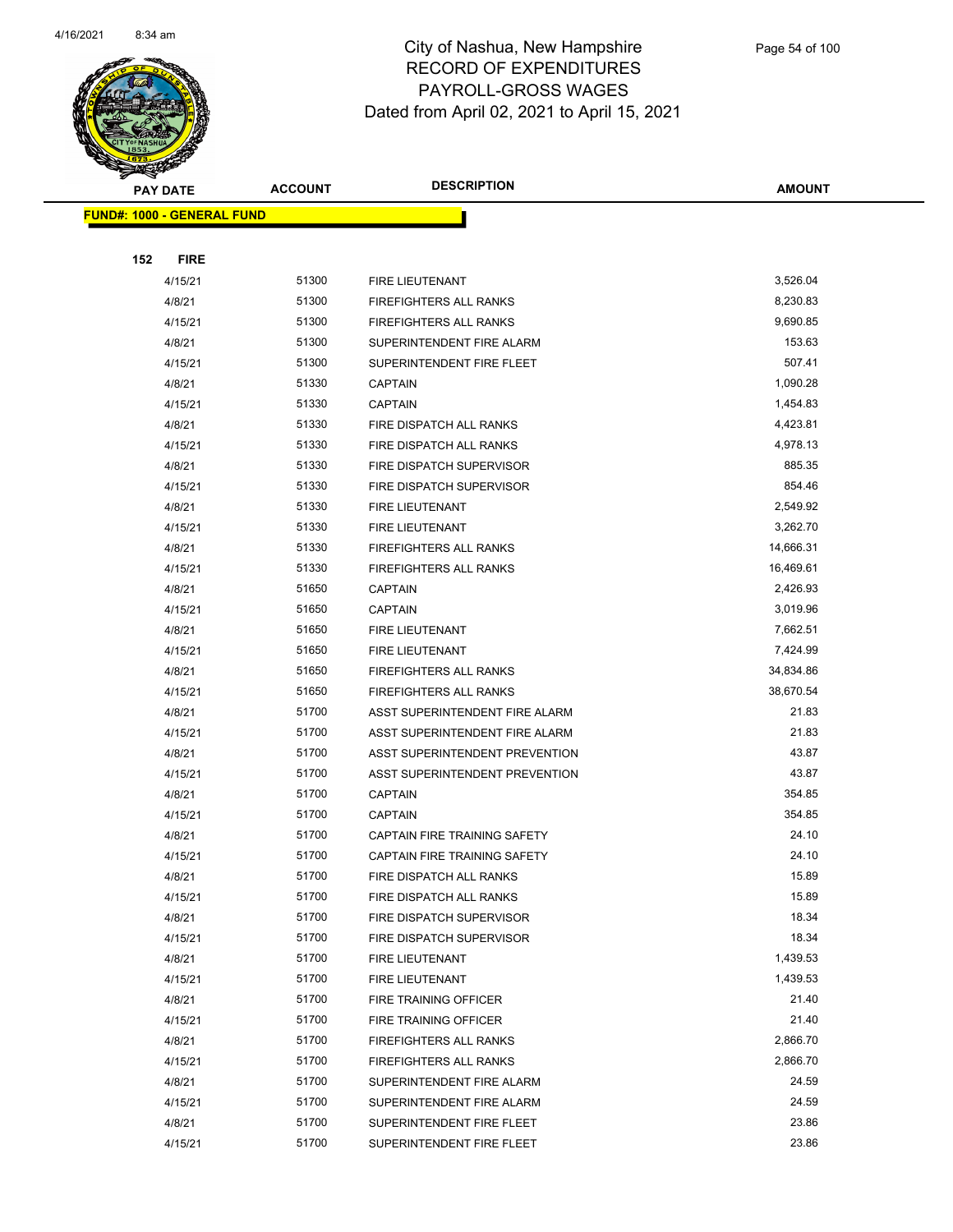$\overline{\phantom{0}}$ 



#### City of Nashua, New Hampshire RECORD OF EXPENDITURES PAYROLL-GROSS WAGES Dated from April 02, 2021 to April 15, 2021

Page 55 of 100

|     | <b>PAY DATE</b>                         | <b>ACCOUNT</b>                 | <b>DESCRIPTION</b>                                               | <b>AMOUNT</b>      |
|-----|-----------------------------------------|--------------------------------|------------------------------------------------------------------|--------------------|
|     | <b>FUND#: 1000 - GENERAL FUND</b>       |                                |                                                                  |                    |
|     |                                         |                                |                                                                  |                    |
| 152 | <b>FIRE</b>                             |                                |                                                                  |                    |
|     |                                         | 51700                          |                                                                  | 24.34              |
|     | 4/8/21<br>4/15/21                       | 51700                          | SUPERINTENDENT FIRE PREVENTION<br>SUPERINTENDENT FIRE PREVENTION | 24.34              |
|     | 4/15/21                                 | 52800                          | EDUCATIONAL ASSISTANCE                                           | 2,724.50           |
|     | 4/15/21                                 | 61107                          | <b>CLOTHING &amp; UNIFORMS</b>                                   | 123.98             |
|     |                                         |                                |                                                                  |                    |
|     | <b>TOTAL 152 - FIRE</b>                 |                                |                                                                  | \$656,223.56       |
| 153 | <b>BUILDING INSPECTION</b>              |                                |                                                                  |                    |
|     | 4/8/21                                  | 51100                          | <b>BLD INSP ASST PLANS EXAMINER</b>                              | 1,090.60           |
|     | 4/15/21                                 | 51100                          | <b>BLD INSP ASST PLANS EXAMINER</b>                              | 1,090.60           |
|     | 4/8/21                                  | 51100                          | <b>BUILDING AND UTILITIES INSPCTR</b>                            | 3,787.49           |
|     | 4/15/21                                 | 51100                          | <b>BUILDING AND UTILITIES INSPCTR</b>                            | 3,787.50           |
|     | 4/8/21                                  | 51100                          | <b>BUILDING DEPARTMENT MANAGER</b>                               | 1,709.25           |
|     | 4/15/21                                 | 51100                          | <b>BUILDING DEPARTMENT MANAGER</b>                               | 1,709.25           |
|     | 4/8/21                                  | 51100                          | PERMIT TECHNICIAN I                                              | 1,341.90           |
|     | 4/15/21                                 | 51100                          | PERMIT TECHNICIAN I                                              | 1,341.90           |
|     | 4/8/21                                  | 51100                          | <b>PLANS EXAMINER</b>                                            | 1,324.61           |
|     | 4/15/21                                 | 51100                          | <b>PLANS EXAMINER</b>                                            | 1,324.60           |
|     |                                         |                                |                                                                  |                    |
|     | <b>TOTAL 153 - BUILDING INSPECTION</b>  |                                |                                                                  | \$18,507.70        |
| 155 | <b>CODE ENFORCEMENT</b>                 |                                |                                                                  |                    |
|     | 4/8/21                                  | 51100                          | CODE ENFORCEMENT OFFICER II                                      | 2,879.45           |
|     | 4/15/21                                 | 51100                          | <b>CODE ENFORCEMENT OFFICER II</b>                               | 2,879.45           |
|     | 4/8/21                                  | 51100                          | MGR CODE ENFORCEMENT DEPT                                        | 1,702.60           |
|     | 4/15/21                                 | 51100                          | MGR CODE ENFORCEMENT DEPT                                        | 1,702.60           |
|     |                                         |                                |                                                                  |                    |
|     | <b>TOTAL 155 - CODE ENFORCEMENT</b>     |                                |                                                                  | \$9,164.10         |
| 156 |                                         | <b>EMERGENCY MANAGEMENT</b>    |                                                                  |                    |
|     | 4/8/21                                  | 51100                          | EMERGENCY MANAGEMENT COORDINAT                                   | 918.40             |
|     | 4/15/21                                 | 51100                          | EMERGENCY MANAGEMENT COORDINAT                                   | 918.40             |
|     | 4/8/21                                  | 51100                          | <b>EMERGENCY MANAGEMENT DIRECTOR</b>                             | 1,809.80           |
|     | 4/15/21                                 | 51100                          | <b>EMERGENCY MANAGEMENT DIRECTOR</b>                             | 1,809.80           |
|     | <b>TOTAL 156 - EMERGENCY MANAGEMENT</b> |                                |                                                                  | \$5,456.40         |
|     |                                         |                                |                                                                  |                    |
| 157 |                                         | <b>CITYWIDE COMMUNICATIONS</b> |                                                                  |                    |
|     | 4/8/21                                  | 51100                          | <b>COMM SYS ENGR TECH</b>                                        | 1,063.27           |
|     | 4/15/21                                 | 51100                          | <b>COMM SYS ENGR TECH</b>                                        | 1,063.27<br>394.15 |
|     | 4/8/21                                  | 51100                          | IT MANAGER/RADIO SYSTEMS NETWORK ADMINISTRATOR                   | 394.15             |
|     | 4/15/21                                 | 51100                          | IT MANAGER/RADIO SYSTEMS NETWORK ADMINISTRATOR                   |                    |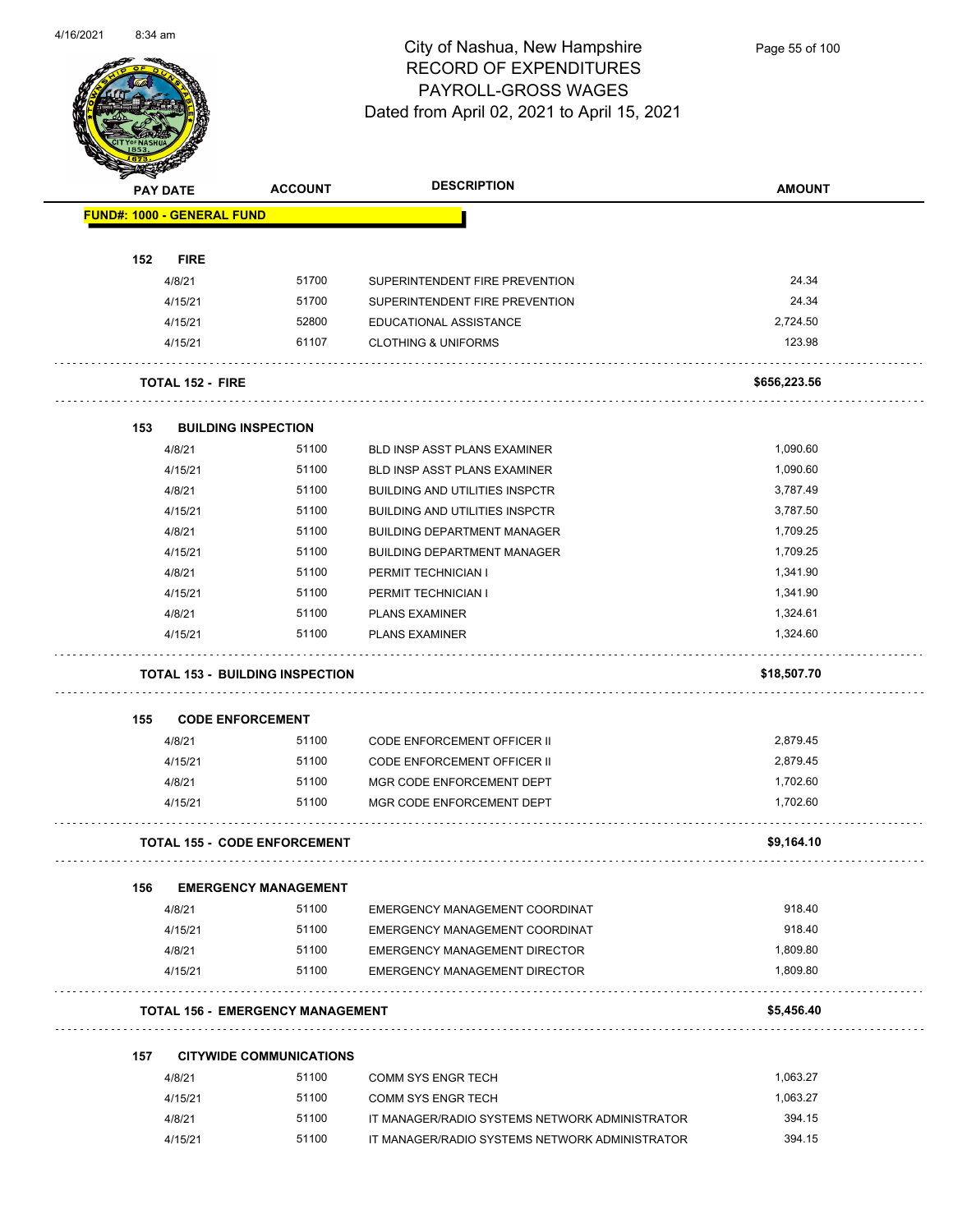

| <b>PAY DATE</b> |                                   | <b>ACCOUNT</b>                             | <b>DESCRIPTION</b>                 | <b>AMOUNT</b> |
|-----------------|-----------------------------------|--------------------------------------------|------------------------------------|---------------|
|                 | <b>FUND#: 1000 - GENERAL FUND</b> |                                            |                                    |               |
| 157             |                                   | <b>CITYWIDE COMMUNICATIONS</b>             |                                    |               |
|                 | 4/8/21                            | 51200                                      | RADIO SYSTEMS MANAGER              | 1,488.24      |
|                 | 4/15/21                           | 51200                                      | RADIO SYSTEMS MANAGER              | 1,488.24      |
|                 | 4/15/21                           | 51700                                      | RADIO SYSTEMS MANAGER              | 209.29        |
|                 |                                   | <b>TOTAL 157 - CITYWIDE COMMUNICATIONS</b> |                                    | \$6,100.61    |
| 158             |                                   | <b>PARKING ENFORCEMENT</b>                 |                                    |               |
|                 | 4/8/21                            | 51100                                      | <b>MVR CLERK I</b>                 | 305.15        |
|                 | 4/15/21                           | 51100                                      | <b>MVR CLERK I</b>                 | 305.16        |
|                 | 4/8/21                            | 51100                                      | <b>MVR CLERK II</b>                | 335.10        |
|                 | 4/15/21                           | 51100                                      | <b>MVR CLERK II</b>                | 335.10        |
|                 | 4/8/21                            | 51100                                      | ORDINANCE VIOLATIONS COORDINATOR   | 136.73        |
|                 | 4/15/21                           | 51100                                      | ORDINANCE VIOLATIONS COORDINATOR   | 148.25        |
|                 | 4/8/21                            | 51100                                      | <b>PARKING MANAGER</b>             | 334.50        |
|                 | 4/15/21                           | 51100                                      | <b>PARKING MANAGER</b>             | 334.50        |
|                 | 4/8/21                            | 51200                                      | PARKING ENFORCEMENT SPECIALIST- PT | 971.91        |
|                 | 4/15/21                           | 51200                                      | PARKING ENFORCEMENT SPECIALIST- PT | 1,022.18      |
| 160             |                                   | <b>PW-ADMIN &amp; ENGINEERING</b>          |                                    |               |
|                 | 4/8/21                            | 51100                                      | ADMINISTRATIVE ASSISTANT II        | 806.55        |
|                 | 4/15/21                           | 51100                                      | ADMINISTRATIVE ASSISTANT II        | 806.55        |
|                 | 4/8/21                            | 51100                                      | ASSISTANT DIRECTOR OF PUBLIC WORKS | 1,801.70      |
|                 | 4/15/21                           | 51100                                      | ASSISTANT DIRECTOR OF PUBLIC WORKS | 1,801.70      |
|                 | 4/8/21                            | 51100                                      | <b>CITY ENGINEER</b>               | 1,237.40      |
|                 | 4/15/21                           | 51100                                      | <b>CITY ENGINEER</b>               | 1,237.40      |
|                 | 4/8/21                            | 51100                                      | <b>CITY SURVEYOR</b>               | 1,282.35      |
|                 | 4/15/21                           | 51100                                      | <b>CITY SURVEYOR</b>               | 1,282.35      |
|                 | 4/8/21                            | 51100                                      | DEPUTY CITY ENGINEER               | 814.40        |
|                 | 4/15/21                           | 51100                                      | DEPUTY CITY ENGINEER               | 814.40        |
|                 | 4/8/21                            | 51100                                      | DIRECTOR PUBLIC WORKS              | 1,970.65      |
|                 | 4/15/21                           | 51100                                      | DIRECTOR PUBLIC WORKS              | 1,970.65      |
|                 | 4/8/21                            | 51100                                      | DIVISION OPERATIONS MANAGER        | 1,637.70      |
|                 | 4/15/21                           | 51100                                      | DIVISION OPERATIONS MANAGER        | 1,637.69      |
|                 | 4/8/21                            | 51100                                      | DPW CONTRACT ADMINISTRATOR         | 380.30        |
|                 | 4/15/21                           | 51100                                      | DPW CONTRACT ADMINISTRATOR         | 380.30        |
|                 | 4/8/21                            | 51100                                      | <b>ENGINEERING INSPECTOR</b>       | 2,135.35      |
|                 | 4/15/21                           | 51100                                      | <b>ENGINEERING INSPECTOR</b>       | 2,135.35      |
|                 | 4/8/21                            | 51100                                      | <b>EXECUTIVE ASSISTANT</b>         | 826.25        |
|                 | 4/15/21                           | 51100                                      | <b>EXECUTIVE ASSISTANT</b>         | 826.25        |
|                 |                                   |                                            |                                    |               |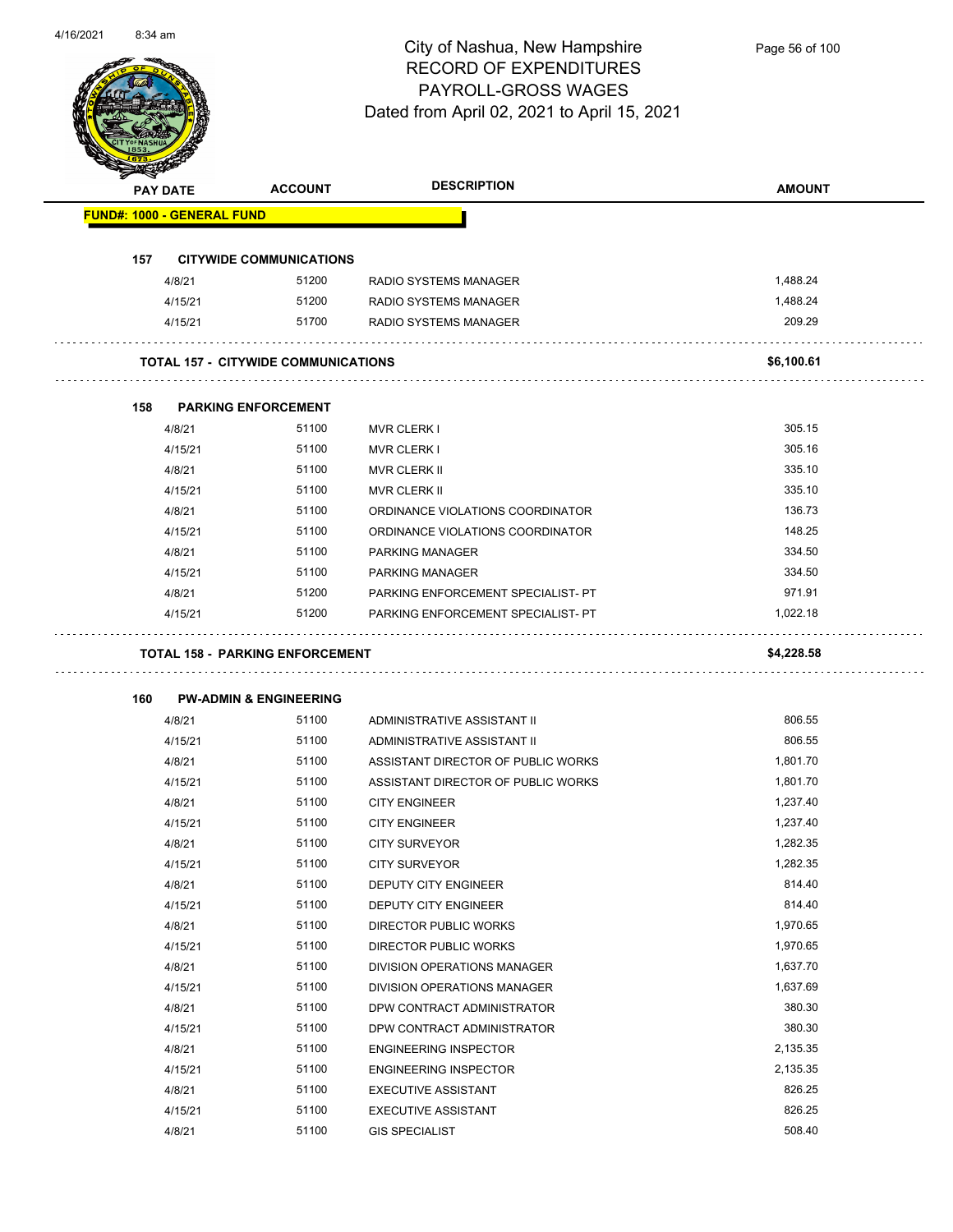

| PAY DATE                                      | <b>ACCOUNT</b>                    | <b>DESCRIPTION</b>                                        | <b>AMOUNT</b>        |
|-----------------------------------------------|-----------------------------------|-----------------------------------------------------------|----------------------|
| <b>FUND#: 1000 - GENERAL FUND</b>             |                                   |                                                           |                      |
|                                               |                                   |                                                           |                      |
| 160                                           | <b>PW-ADMIN &amp; ENGINEERING</b> |                                                           |                      |
| 4/15/21                                       | 51100                             | <b>GIS SPECIALIST</b>                                     | 508.40               |
| 4/8/21                                        | 51100                             | PUBLIC RELATIONS ADMINISTRATOR                            | 784.25               |
| 4/15/21                                       | 51100                             | PUBLIC RELATIONS ADMINISTRATOR                            | 784.25               |
| 4/8/21                                        | 51100                             | SENIOR STAFF ENGINEER                                     | 1,902.60             |
| 4/15/21                                       | 51100                             | <b>SENIOR STAFF ENGINEER</b>                              | 1,902.60             |
| 4/8/21                                        | 51100                             | SENIOR TRAFFIC ENGINEER                                   | 1,809.80             |
| 4/15/21                                       | 51100                             | SENIOR TRAFFIC ENGINEER                                   | 1,809.80             |
| 4/8/21                                        | 51100                             | <b>STAFF ENGINEER</b>                                     | 1,191.00             |
| 4/15/21                                       | 51100                             | <b>STAFF ENGINEER</b>                                     | 1,191.00             |
| 4/8/21                                        | 51100                             | STREET CONSTRUCTION ENGINEER                              | 1,508.15             |
| 4/15/21                                       | 51100                             | STREET CONSTRUCTION ENGINEER                              | 1,508.15             |
| 4/8/21                                        | 55699                             | OTHER CONTRACTED SERVICES                                 | 149.79               |
|                                               |                                   |                                                           |                      |
| <b>TOTAL 160 - PW-ADMIN &amp; ENGINEERING</b> |                                   |                                                           | \$41,343.48          |
|                                               |                                   |                                                           |                      |
| 161<br><b>STREETS</b>                         |                                   |                                                           |                      |
| 4/8/21                                        | 51100                             | ADMINISTRATIVE ASSISTANT II                               | 839.35               |
| 4/15/21                                       | 51100                             | ADMINISTRATIVE ASSISTANT II                               | 839.34               |
| 4/8/21                                        | 51100                             | AUTO MECH 1ST CLASS NIGHTS                                | 4,617.60             |
| 4/15/21                                       | 51100                             | AUTO MECH 1ST CLASS NIGHTS                                | 4,617.60             |
| 4/8/21                                        | 51100                             | AUTO MECH 2ND CLASS                                       | 2,079.21             |
| 4/15/21                                       | 51100                             | AUTO MECH 2ND CLASS                                       | 2,079.20             |
| 4/15/21                                       | 51100                             | AUTO MECH 2ND CLASS NIGHTS                                | 210.32               |
| 4/8/21                                        | 51100<br>51100                    | AUTO MECHANIC 1ST CLASS                                   | 3,427.20             |
| 4/15/21                                       | 51100                             | AUTO MECHANIC 1ST CLASS<br><b>EQUIP OPR STREET REPAIR</b> | 3,427.20<br>8,330.56 |
| 4/8/21                                        | 51100                             |                                                           | 8,333.76             |
| 4/15/21<br>4/8/21                             | 51100                             | EQUIP OPR STREET REPAIR<br>FLEET MAINTENANCE FOREMAN      | 1,351.10             |
| 4/15/21                                       | 51100                             | FLEET MAINTENANCE FOREMAN                                 | 1,351.10             |
| 4/8/21                                        | 51100                             | FLEET MANAGER STREET DEPT                                 | 1,107.58             |
| 4/15/21                                       | 51100                             | FLEET MANAGER STREET DEPT                                 | 1,353.71             |
| 4/8/21                                        | 51100                             | FOREMAN LABOR STREET                                      | 2,702.20             |
| 4/15/21                                       | 51100                             | FOREMAN LABOR STREET                                      | 2,702.20             |
| 4/8/21                                        | 51100                             | <b>MASON PIPELAYER</b>                                    | 2,983.20             |
| 4/15/21                                       | 51100                             | <b>MASON PIPELAYER</b>                                    | 2,983.21             |
| 4/8/21                                        | 51100                             | OPERATIONS SUPERVISOR                                     | 1,138.65             |
| 4/15/21                                       | 51100                             | OPERATIONS SUPERVISOR                                     | 1,138.65             |
| 4/8/21                                        | 51100                             | <b>SIGN MAINTENANCE</b>                                   | 3,163.21             |
| 4/15/21                                       | 51100                             | <b>SIGN MAINTENANCE</b>                                   | 3,157.14             |
| 4/8/21                                        | 51100                             | STOREKEEPER PWD                                           | 1,048.50             |
| 4/15/21                                       | 51100                             | STOREKEEPER PWD                                           | 1,048.50             |
| 4/8/21                                        | 51100                             | <b>STREET FOREMAN</b>                                     | 2,702.19             |
| 4/15/21                                       | 51100                             | <b>STREET FOREMAN</b>                                     | 2,702.20             |
|                                               |                                   |                                                           |                      |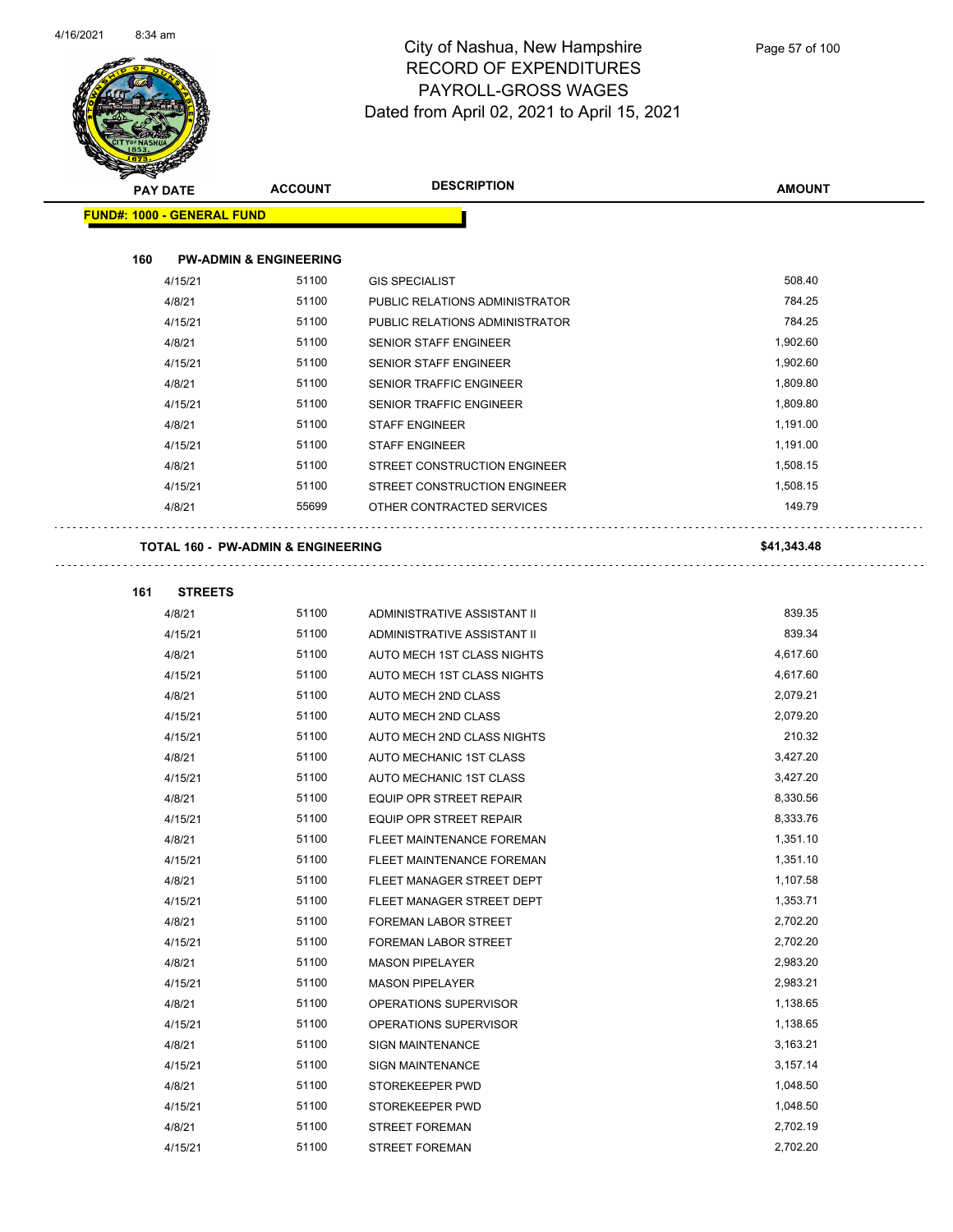

|     | <b>PAY DATE</b>                   | <b>ACCOUNT</b> | <b>DESCRIPTION</b>                   | <b>AMOUNT</b> |
|-----|-----------------------------------|----------------|--------------------------------------|---------------|
|     | <b>FUND#: 1000 - GENERAL FUND</b> |                |                                      |               |
|     |                                   |                |                                      |               |
| 161 | <b>STREETS</b>                    |                |                                      |               |
|     | 4/8/21                            | 51100          | SUPERINTENDENT OF STREETS            | 2,010.85      |
|     | 4/15/21                           | 51100          | SUPERINTENDENT OF STREETS            | 2,010.85      |
|     | 4/8/21                            | 51100          | <b>TRAFFIC FOREMAN</b>               | 1,378.10      |
|     | 4/15/21                           | 51100          | <b>TRAFFIC FOREMAN</b>               | 1,378.10      |
|     | 4/8/21                            | 51100          | TRAFFIC TECHNICIAN I                 | 1,332.00      |
|     | 4/15/21                           | 51100          | <b>TRAFFIC TECHNICIAN I</b>          | 1,332.00      |
|     | 4/8/21                            | 51100          | <b>TRUCK DRIVER STREET REPAIR</b>    | 16,230.80     |
|     | 4/15/21                           | 51100          | TRUCK DRIVER STREET REPAIR           | 16,285.60     |
|     | 4/8/21                            | 51100          | <b>WELDER FIRST CLASS</b>            | 1,126.00      |
|     | 4/15/21                           | 51100          | <b>WELDER FIRST CLASS</b>            | 1,126.00      |
|     | 4/8/21                            | 51300          | AUTO MECH 1ST CLASS NIGHTS           | 396.87        |
|     | 4/15/21                           | 51300          | AUTO MECH 1ST CLASS NIGHTS           | 42.84         |
|     | 4/8/21                            | 51300          | AUTO MECH 2ND CLASS                  | 253.99        |
|     | 4/8/21                            | 51300          | AUTOMATED TRASH COLLECTION OPR       | 510.28        |
|     | 4/8/21                            | 51300          | <b>COLLECTION EQUIP OPR</b>          | 838.61        |
|     | 4/8/21                            | 51300          | <b>COLLECTION EQUIP OPR LANDFILL</b> | 252.60        |
|     | 4/8/21                            | 51300          | EQUIP OPR STREET REPAIR              | 999.44        |
|     | 4/8/21                            | 51300          | <b>EQUIPMENT OPERATOR, PARKS</b>     | 127.93        |
|     | 4/8/21                            | 51300          | <b>EQUIPMENT OPR LANDFILL</b>        | 509.96        |
|     | 4/8/21                            | 51300          | FLEET MAINTENANCE FOREMAN            | 265.99        |
|     | 4/15/21                           | 51300          | FLEET MAINTENANCE FOREMAN            | 12.66         |
|     | 4/8/21                            | 51300          | FOREMAN LABOR PARK                   | 50.67         |
|     | 4/8/21                            | 51300          | FOREMAN LABOR STREET                 | 519.32        |
|     | 4/8/21                            | 51300          | <b>GROUNDSKEEPER MAINTENANCE</b>     | 923.36        |
|     | 4/8/21                            | 51300          | <b>GROUNDSMAN I</b>                  | 648.11        |
|     | 4/8/21                            | 51300          | <b>LEAD GROUNDSMAN</b>               | 128.90        |
|     | 4/8/21                            | 51300          | <b>MASON PIPELAYER</b>               | 364.68        |
|     | 4/8/21                            | 51300          | <b>MECHANIC WWTP 1ST CLASS</b>       | 552.15        |
|     | 4/8/21                            | 51300          | OPERATIONS SUPERVISOR                | 10.68         |
|     | 4/8/21                            | 51300          | OPERATOR II WWTP 1st                 | 138.19        |
|     | 4/8/21                            | 51300          | <b>SIGN MAINTENANCE</b>              | 345.80        |
|     | 4/15/21                           | 51300          | <b>SIGN MAINTENANCE</b>              | 112.19        |
|     | 4/8/21                            | 51300          | SOLID WASTE FOREMAN                  | 506.66        |
|     | 4/8/21                            | 51300          | STELLOS STADIUM ATTENDANT            | 127.45        |
|     | 4/8/21                            | 51300          | STOREKEEPER PWD                      | 9.83          |
|     | 4/8/21                            | 51300          | <b>STREET FOREMAN</b>                | 519.32        |
|     | 4/15/21                           | 51300          | <b>STREET FOREMAN</b>                | 12.66         |
|     | 4/8/21                            | 51300          | TRAFFIC TECHNICIAN I                 | 449.70        |
|     | 4/15/21                           | 51300          | TRAFFIC TECHNICIAN I                 | 584.61        |
|     | 4/8/21                            | 51300          | TRUCK DRIVER STREET REPAIR           | 1,644.20      |
|     | 4/15/21                           | 51300          | TRUCK DRIVER STREET REPAIR           | 428.90        |
|     | 4/8/21                            | 51300          | <b>WASTEWATER ASSISTANT</b>          | 229.00        |
|     | 4/8/21                            | 51300          | <b>WELDER FIRST CLASS</b>            | 138.33        |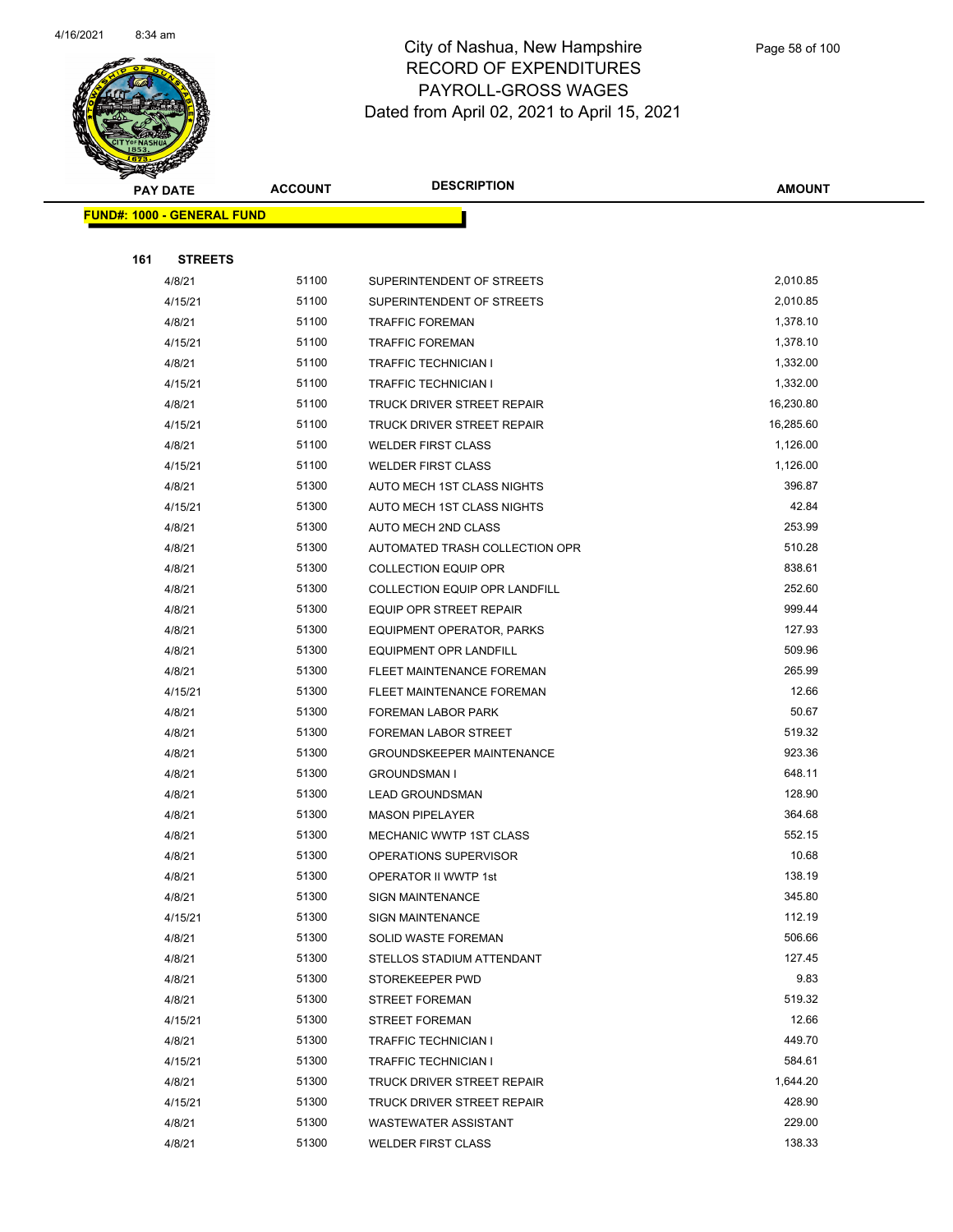

Page 59 of 100

| <b>RECEIP</b> |                                   |                                       |                                  |               |
|---------------|-----------------------------------|---------------------------------------|----------------------------------|---------------|
|               | <b>PAY DATE</b>                   | <b>ACCOUNT</b>                        | <b>DESCRIPTION</b>               | <b>AMOUNT</b> |
|               | <b>FUND#: 1000 - GENERAL FUND</b> |                                       |                                  |               |
|               | <b>TOTAL 161 - STREETS</b>        |                                       |                                  | \$128,300.86  |
|               |                                   |                                       |                                  |               |
| 166           |                                   | <b>PARKING OPERATIONS</b>             |                                  |               |
|               | 4/8/21                            | 51100                                 | PARKING MAINTENANCE              | 1,371.54      |
|               | 4/15/21                           | 51100                                 | PARKING MAINTENANCE              | 1,346.29      |
|               | 4/8/21                            | 51100                                 | PARKING MANAGER                  | 1,003.45      |
|               | 4/15/21                           | 51100                                 | PARKING MANAGER                  | 1,003.45      |
|               | 4/8/21                            | 51200                                 | PARKING MAINTENANCE              | 532.08        |
|               | 4/15/21                           | 51200                                 | PARKING MAINTENANCE              | 395.96        |
|               | 4/8/21                            | 51300                                 | PARKING MAINTENANCE              | 75.73         |
|               | 4/15/21                           | 51300                                 | PARKING MAINTENANCE              | 18.93         |
|               | 4/15/21                           | 51400                                 | <b>ECD PARKING INTERN</b>        | 135.00        |
|               |                                   | <b>TOTAL 166 - PARKING OPERATIONS</b> |                                  | \$5,882.43    |
| 171           |                                   | <b>COMMUNITY SERVICES</b>             |                                  |               |
|               | 4/8/21                            | 51100                                 | DIRECTOR HEALTH AND COMM SVS     | 2,198.55      |
|               | 4/15/21                           | 51100                                 | DIRECTOR HEALTH AND COMM SVS     | 2,198.55      |
|               | 4/8/21                            | 51100                                 | <b>EPIDEMIOLOGIST</b>            | 1,148.10      |
|               | 4/15/21                           | 51100                                 | <b>EPIDEMIOLOGIST</b>            | 1,148.10      |
|               | 4/8/21                            | 51100                                 | <b>HEALTH PROGRAM SPEC</b>       | 1,031.15      |
|               | 4/15/21                           | 51100                                 | <b>HEALTH PROGRAM SPEC</b>       | 1,031.16      |
|               |                                   | <b>TOTAL 171 - COMMUNITY SERVICES</b> |                                  | \$8,755.61    |
| 172           | <b>COMMUNITY HEALTH</b>           |                                       |                                  |               |
|               | 4/8/21                            | 51100                                 | ADMINISTRATIVE ASSISTANT II      | 892.45        |
|               | 4/15/21                           | 51100                                 | ADMINISTRATIVE ASSISTANT II      | 892.45        |
|               | 4/1/21                            | 51100                                 | <b>BILINGUAL OUTREACH WORKER</b> | 195.82        |
|               | 4/8/21                            | 51100                                 | BILINGUAL OUTREACH WORKER        | 979.10        |
|               | 4/15/21                           | 51100                                 | <b>BILINGUAL OUTREACH WORKER</b> | 1,028.06      |
|               | 4/8/21                            | 51100                                 | CHIEF PUBLIC HEALTH NURSE        | 1,740.10      |
|               | 4/15/21                           | 51100                                 | CHIEF PUBLIC HEALTH NURSE        | 1,740.10      |
|               | 4/8/21                            | 51100                                 | PUB HEALTH NURSE                 | 3,868.90      |
|               | 4/15/21                           | 51100                                 | PUB HEALTH NURSE                 | 3,868.90      |
|               | 4/8/21                            | 51412                                 | <b>NURSE ELM</b>                 | 122.28        |
|               | 4/15/21                           | 51412                                 | NURSE PER DIEM                   | 38.21         |
|               |                                   | <b>TOTAL 172 - COMMUNITY HEALTH</b>   |                                  | \$15,366.37   |
| 173           |                                   | <b>ENVIRONMENTAL HEALTH</b>           |                                  |               |
|               |                                   |                                       |                                  | 1,312.10      |
|               | 4/8/21                            | 51100                                 | DEP HEALTH OFFICER/LAB DIRECTOR  |               |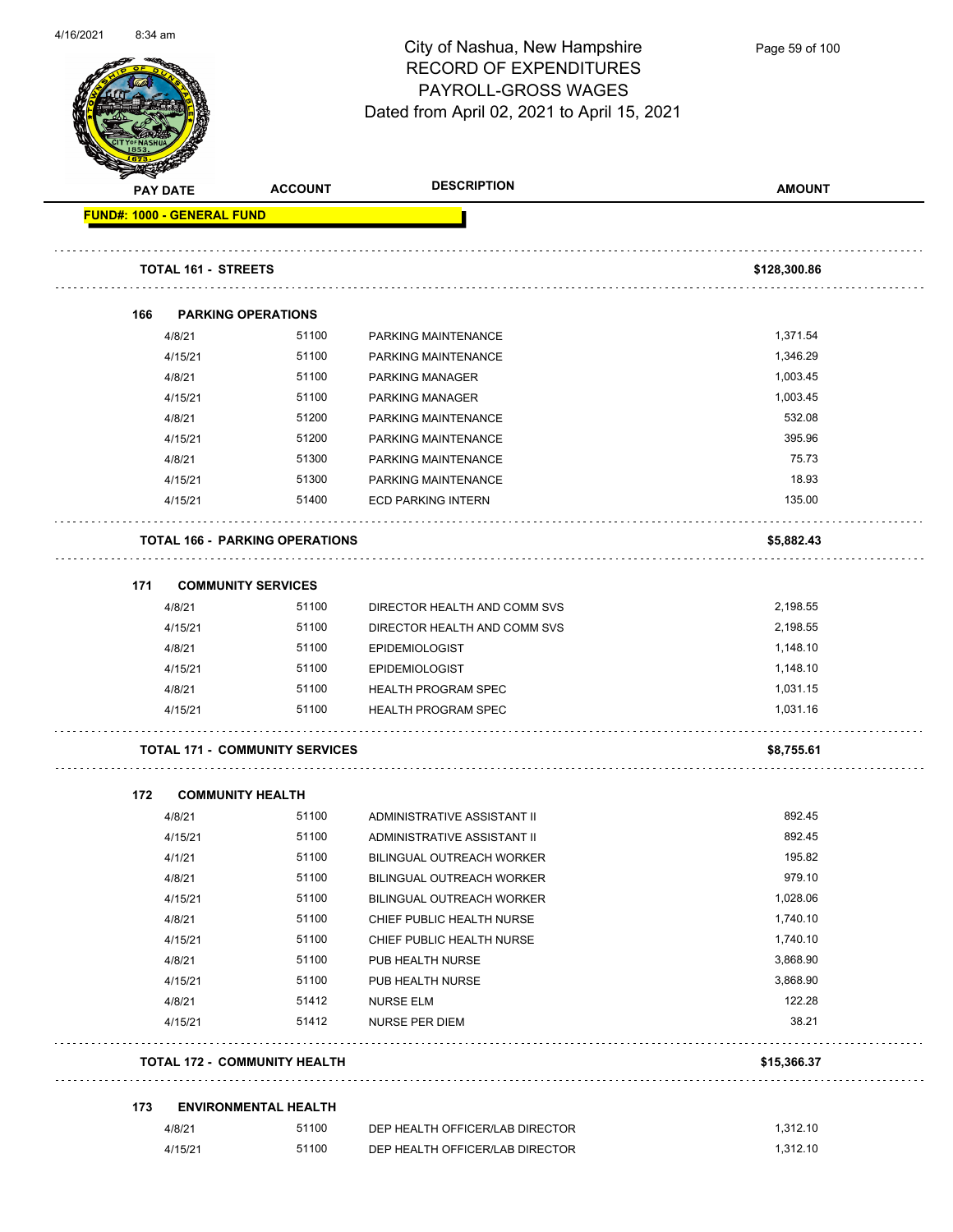$\overline{\phantom{0}}$ 



#### City of Nashua, New Hampshire RECORD OF EXPENDITURES PAYROLL-GROSS WAGES Dated from April 02, 2021 to April 15, 2021

| <b>PAY DATE</b>                   | <b>ACCOUNT</b>                          | <b>DESCRIPTION</b>               | <b>AMOUNT</b> |
|-----------------------------------|-----------------------------------------|----------------------------------|---------------|
| <b>FUND#: 1000 - GENERAL FUND</b> |                                         |                                  |               |
|                                   |                                         |                                  |               |
| 173                               | <b>ENVIRONMENTAL HEALTH</b>             |                                  |               |
| 4/8/21                            | 51100                                   | ENVIRONMENTAL HEALTH SPEC        | 2,813.95      |
| 4/15/21                           | 51100                                   | ENVIRONMENTAL HEALTH SPEC        | 2,813.95      |
| 4/8/21                            | 51100                                   | ENVIRONMENTAL TECH OFFICE MGR    | 1,106.00      |
| 4/15/21                           | 51100                                   | ENVIRONMENTAL TECH OFFICE MGR    | 1,106.00      |
| 4/8/21                            | 51100                                   | MANAGER ENVIRONMENTAL HEALTH     | 1,709.25      |
| 4/15/21                           | 51100                                   | MANAGER ENVIRONMENTAL HEALTH     | 1,709.25      |
| 4/8/21                            | 51300                                   | ENVIRONMENTAL TECH OFFICE MGR    | 311.06        |
| 4/15/21                           | 51300                                   | ENVIRONMENTAL TECH OFFICE MGR    | 145.16        |
|                                   | <b>TOTAL 173 - ENVIRONMENTAL HEALTH</b> |                                  | \$14,338.82   |
| 174                               | <b>WELFARE ADMINISTRATION</b>           |                                  |               |
| 4/8/21                            | 51100                                   | CASE TECHNICIAN WELFARE          | 2,755.70      |
| 4/15/21                           | 51100                                   | CASE TECHNICIAN WELFARE          | 2,755.70      |
| 4/8/21                            | 51100                                   | <b>INTAKE WORKER</b>             | 899.50        |
| 4/15/21                           | 51100                                   | <b>INTAKE WORKER</b>             | 899.50        |
| 4/8/21                            | 51100                                   | SENIOR CASE TECHNICIAN           | 1,072.46      |
| 4/15/21                           | 51100                                   | SENIOR CASE TECHNICIAN           | 1,072.45      |
| 4/8/21                            | 51100                                   | <b>WELFARE OFFICER</b>           | 1,809.80      |
| 4/15/21                           | 51100                                   | <b>WELFARE OFFICER</b>           | 1,809.80      |
| 4/8/21                            | 51300                                   | <b>CASE TECHNICIAN WELFARE</b>   | 385.05        |
|                                   | TOTAL 174 - WELFARE ADMINISTRATION      |                                  | \$13,459.96   |
| 177                               | <b>PARKS &amp; RECREATION</b>           |                                  |               |
| 4/8/21                            | 51100                                   | ADMINISTRATIVE ASSISTANT II      | 877.35        |
| 4/15/21                           | 51100                                   | ADMINISTRATIVE ASSISTANT II      | 877.35        |
| 4/8/21                            | 51100                                   | EQUIPMENT OPERATOR, PARKS        | 1,039.60      |
| 4/15/21                           | 51100                                   | EQUIPMENT OPERATOR, PARKS        | 1,039.60      |
| 4/8/21                            | 51100                                   | FOREMAN LABOR PARK               | 4,053.31      |
| 4/15/21                           | 51100                                   | FOREMAN LABOR PARK               | 4,053.30      |
| 4/8/21                            | 51100                                   | <b>GROUNDSKEEPER MAINTENANCE</b> | 7,606.06      |
| 4/15/21                           | 51100                                   | <b>GROUNDSKEEPER MAINTENANCE</b> | 7,606.07      |
| 4/8/21                            | 51100                                   | <b>GROUNDSMAN I</b>              | 5,386.24      |
| 4/15/21                           | 51100                                   | <b>GROUNDSMAN I</b>              | 5,379.84      |
| 4/8/21                            | 51100                                   | <b>GROUNDSMAN II</b>             | 936.40        |
| 4/15/21                           | 51100                                   | <b>GROUNDSMAN II</b>             | 936.40        |
| 4/8/21                            | 51100                                   | <b>LEAD GROUNDSMAN</b>           | 2,103.20      |
| 4/15/21                           | 51100                                   | <b>LEAD GROUNDSMAN</b>           | 2,103.20      |
| 4/8/21                            | 51100                                   | PROGRAM COORDINATOR              | 398.75        |

4/15/21 51100 PROGRAM COORDINATOR 398.74 4/8/21 51100 RECREATION PROGRAM MANAGER 1,157.25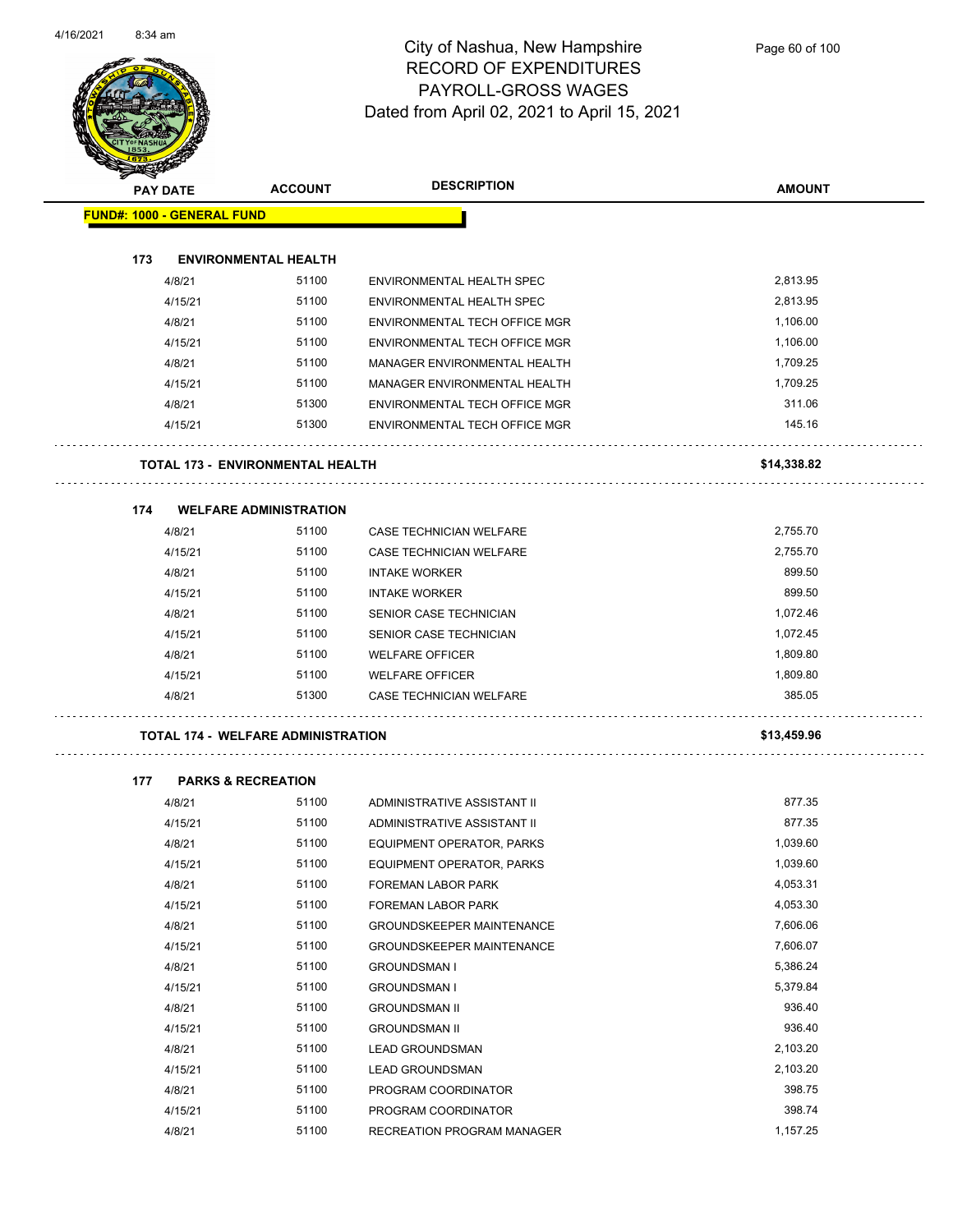

| <b>STARTING CARD</b>                      |                |                                  |               |
|-------------------------------------------|----------------|----------------------------------|---------------|
| <b>PAY DATE</b>                           | <b>ACCOUNT</b> | <b>DESCRIPTION</b>               | <b>AMOUNT</b> |
| <b>FUND#: 1000 - GENERAL FUND</b>         |                |                                  |               |
|                                           |                |                                  |               |
| 177<br><b>PARKS &amp; RECREATION</b>      |                |                                  |               |
| 4/15/21                                   | 51100          | RECREATION PROGRAM MANAGER       | 1,157.25      |
| 4/8/21                                    | 51100          | STELLOS STADIUM ATTENDANT        | 1,039.60      |
| 4/15/21                                   | 51100          | STELLOS STADIUM ATTENDANT        | 1,039.60      |
| 4/8/21                                    | 51100          | SUPERINTENDENT OF PARKS RECR     | 2,082.10      |
| 4/15/21                                   | 51100          | SUPERINTENDENT OF PARKS RECR     | 2,082.10      |
| 4/15/21                                   | 51300          | ADMINISTRATIVE ASSISTANT II      | 49.35         |
| 4/15/21                                   | 51300          | <b>EQUIPMENT OPERATOR, PARKS</b> | 318.84        |
| 4/8/21                                    | 51300          | FOREMAN LABOR PARK               | 468.64        |
| 4/15/21                                   | 51300          | FOREMAN LABOR PARK               | 1,329.95      |
| 4/8/21                                    | 51300          | <b>GROUNDSKEEPER MAINTENANCE</b> | 151.97        |
| 4/15/21                                   | 51300          | <b>GROUNDSKEEPER MAINTENANCE</b> | 1,315.32      |
| 4/8/21                                    | 51300          | <b>GROUNDSMAN I</b>              | 300.93        |
| 4/15/21                                   | 51300          | <b>GROUNDSMAN I</b>              | 1,341.96      |
| 4/15/21                                   | 51300          | <b>GROUNDSMAN II</b>             | 287.88        |
| 4/8/21                                    | 51300          | <b>LEAD GROUNDSMAN</b>           | 121.38        |
| 4/15/21                                   | 51300          | <b>LEAD GROUNDSMAN</b>           | 682.64        |
| 4/8/21                                    | 51300          | PROGRAM COORDINATOR              | 82.24         |
| 4/15/21                                   | 51300          | PROGRAM COORDINATOR              | 33.64         |
| 4/8/21                                    | 51300          | STELLOS STADIUM ATTENDANT        | 1,052.19      |
| 4/15/21                                   | 51300          | STELLOS STADIUM ATTENDANT        | 655.14        |
| 4/15/21                                   | 61107          | <b>CLOTHING &amp; UNIFORMS</b>   | 30.00         |
| <b>TOTAL 177 - PARKS &amp; RECREATION</b> |                |                                  | \$61,575.38   |
|                                           |                |                                  |               |
| 179<br><b>LIBRARY</b>                     |                |                                  |               |
| 4/8/21                                    | 51100          | ASSISTANT DIRECTOR LIBRARY       | 1,709.25      |
| 4/15/21                                   | 51100          | ASSISTANT DIRECTOR LIBRARY       | 1,709.25      |
| 4/8/21                                    | 51100          | ASSISTANT LIBRARIAN CIRCULATIO   | 1.119.76      |
| 4/15/21                                   | 51100          | ASSISTANT LIBRARIAN CIRCULATIO   | 1,119.75      |
| 4/8/21                                    | 51100          | ASSISTANT LIBRARIAN TECH SVS     | 534.35        |
| 4/15/21                                   | 51100          | ASSISTANT LIBRARIAN TECH SVS     | 534.33        |
| 4/8/21                                    | 51100          | DIRECTOR LIBRARY                 | 2,252.15      |
| 4/15/21                                   | 51100          | DIRECTOR LIBRARY                 | 2,252.16      |
| 4/8/21                                    | 51100          | EXECUTIVE ASST OFFICE MANAGER    | 983.10        |
| 4/15/21                                   | 51100          | EXECUTIVE ASST OFFICE MANAGER    | 983.10        |
| 4/8/21                                    | 51100          | IT COORDINATOR                   | 1,103.26      |
| 4/15/21                                   | 51100          | IT COORDINATOR                   | 1,103.25      |
| 4/8/21                                    | 51100          | <b>JANITOR</b>                   | 620.70        |
| 4/15/21                                   | 51100          | <b>JANITOR</b>                   | 620.70        |
| 4/8/21                                    | 51100          | LIBRARIAN ADULT SERVICES         | 1,091.09      |
| 4/15/21                                   | 51100          | LIBRARIAN ADULT SERVICES         | 1,091.10      |
| 4/8/21                                    | 51100          | LIBRARIAN CIRCULATION            | 1,253.31      |
| 4/15/21                                   | 51100          | LIBRARIAN CIRCULATION            | 1,253.31      |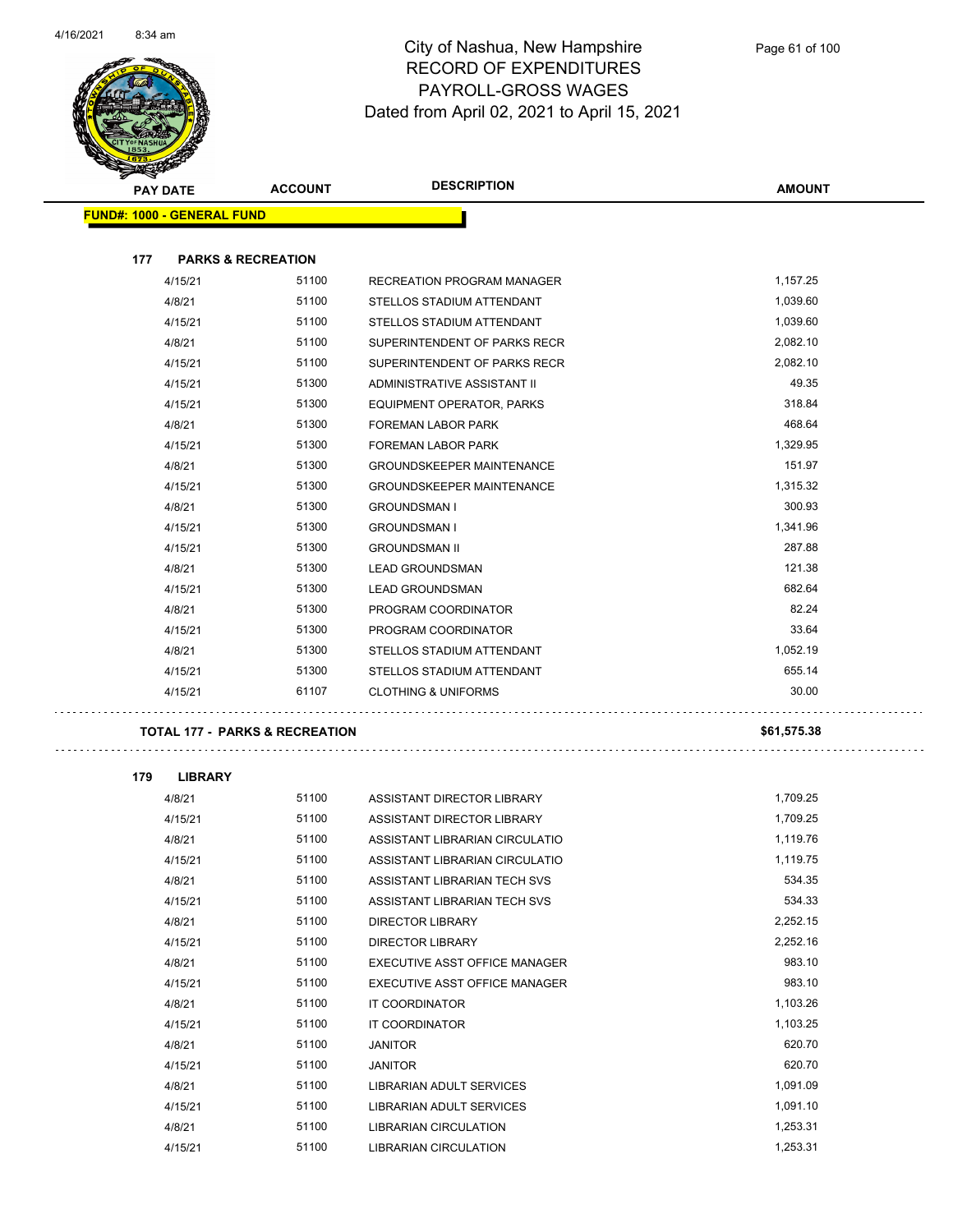

| <b>PAY DATE</b>                   | <b>ACCOUNT</b> | <b>DESCRIPTION</b>                | <b>AMOUNT</b> |  |
|-----------------------------------|----------------|-----------------------------------|---------------|--|
| <b>FUND#: 1000 - GENERAL FUND</b> |                |                                   |               |  |
|                                   |                |                                   |               |  |
| 179                               | <b>LIBRARY</b> |                                   |               |  |
| 4/8/21                            | 51100          | <b>LIBRARIAN OUTREACH SVS</b>     | 1,253.32      |  |
| 4/15/21                           | 51100          | LIBRARIAN OUTREACH SVS            | 1,253.31      |  |
| 4/8/21                            | 51100          | <b>LIBRARIAN TECH SERVICES</b>    | 1,253.32      |  |
| 4/15/21                           | 51100          | <b>LIBRARIAN TECH SERVICES</b>    | 1,253.31      |  |
| 4/8/21                            | 51100          | <b>LIBRARIAN YOUTH SERVICES</b>   | 1,884.15      |  |
| 4/15/21                           | 51100          | <b>LIBRARIAN YOUTH SERVICES</b>   | 1,884.15      |  |
| 4/8/21                            | 51100          | LIBRARY ASSISTANT CIRCULATION     | 7,057.76      |  |
| 4/15/21                           | 51100          | LIBRARY ASSISTANT CIRCULATION     | 7,057.75      |  |
| 4/8/21                            | 51100          | LIBRARY ASSISTANT MEDIA SERVIC    | 844.70        |  |
| 4/15/21                           | 51100          | LIBRARY ASSISTANT MEDIA SERVIC    | 844.72        |  |
| 4/8/21                            | 51100          | <b>LIBRARY ASSISTANT TECH SVS</b> | 922.25        |  |
| 4/15/21                           | 51100          | <b>LIBRARY ASSISTANT TECH SVS</b> | 922.25        |  |
| 4/8/21                            | 51100          | LIBRARY ASSISTANT YOUTH SERVIC    | 2,356.66      |  |
| 4/15/21                           | 51100          | LIBRARY ASSISTANT YOUTH SERVIC    | 2,356.67      |  |
| 4/8/21                            | 51100          | MAINTENANCE SUPV                  | 1,038.90      |  |
| 4/15/21                           | 51100          | MAINTENANCE SUPV                  | 1,038.90      |  |
| 4/8/21                            | 51100          | PAGE & COLLECTION COORDINATOR     | 955.40        |  |
| 4/15/21                           | 51100          | PAGE & COLLECTION COORDINATOR     | 955.40        |  |
| 4/8/21                            | 51100          | REFERENCE LIBRARIAN ADULT SERV    | 3,886.98      |  |
| 4/15/21                           | 51100          | REFERENCE LIBRARIAN ADULT SERV    | 3,886.96      |  |
| 4/8/21                            | 51100          | REFERENCE LIBRARIAN TECH SVS      | 1,061.11      |  |
| 4/15/21                           | 51100          | REFERENCE LIBRARIAN TECH SVS      | 1,061.12      |  |
| 4/8/21                            | 51100          | <b>SECURITY LIBRARY</b>           | 713.30        |  |
| 4/15/21                           | 51100          | <b>SECURITY LIBRARY</b>           | 713.30        |  |
| 4/8/21                            | 51200          | <b>JANITOR</b>                    | 270.39        |  |
| 4/15/21                           | 51200          | <b>JANITOR</b>                    | 276.99        |  |
| 4/8/21                            | 51200          | LIBRARY ASSISTANT TECH SVS        | 527.95        |  |
| 4/15/21                           | 51200          | <b>LIBRARY ASSISTANT TECH SVS</b> | 527.95        |  |
| 4/8/21                            | 51200          | <b>SECURITY LIBRARY</b>           | 386.05        |  |
| 4/15/21                           | 51200          | <b>SECURITY LIBRARY</b>           | 386.05        |  |
| 4/8/21                            | 51300          | LIBRARIAN ADULT SERVICES          | 20.46         |  |
| 4/8/21                            | 51300          | <b>LIBRARIAN CIRCULATION</b>      | 11.75         |  |
| 4/8/21                            | 51300          | PAGE & COLLECTION COORDINATOR     | 8.96          |  |
| 4/8/21                            | 51300          | <b>SECURITY LIBRARY</b>           | 160.47        |  |
|                                   |                |                                   |               |  |

#### **TOTAL 179 - LIBRARY \$70,366.63**

| 181 | <b>COMMUNITY DEVELOPMENT</b> |       |                                |          |
|-----|------------------------------|-------|--------------------------------|----------|
|     | 4/8/21                       | 51100 | ADMINISTRATIVE ASSISTANT II    | 806.56   |
|     | 4/15/21                      | 51100 | ADMINISTRATIVE ASSISTANT II    | 806.56   |
|     | 4/8/21                       | 51100 | DIRECTOR COMMUNITY DEVELOPMENT | 2.473.35 |
|     | 4/15/21                      | 51100 | DIRECTOR COMMUNITY DEVELOPMENT | 2.473.35 |
|     | 4/8/21                       | 51100 | <b>TRANSPORTATION PLANNER</b>  | 1.339.60 |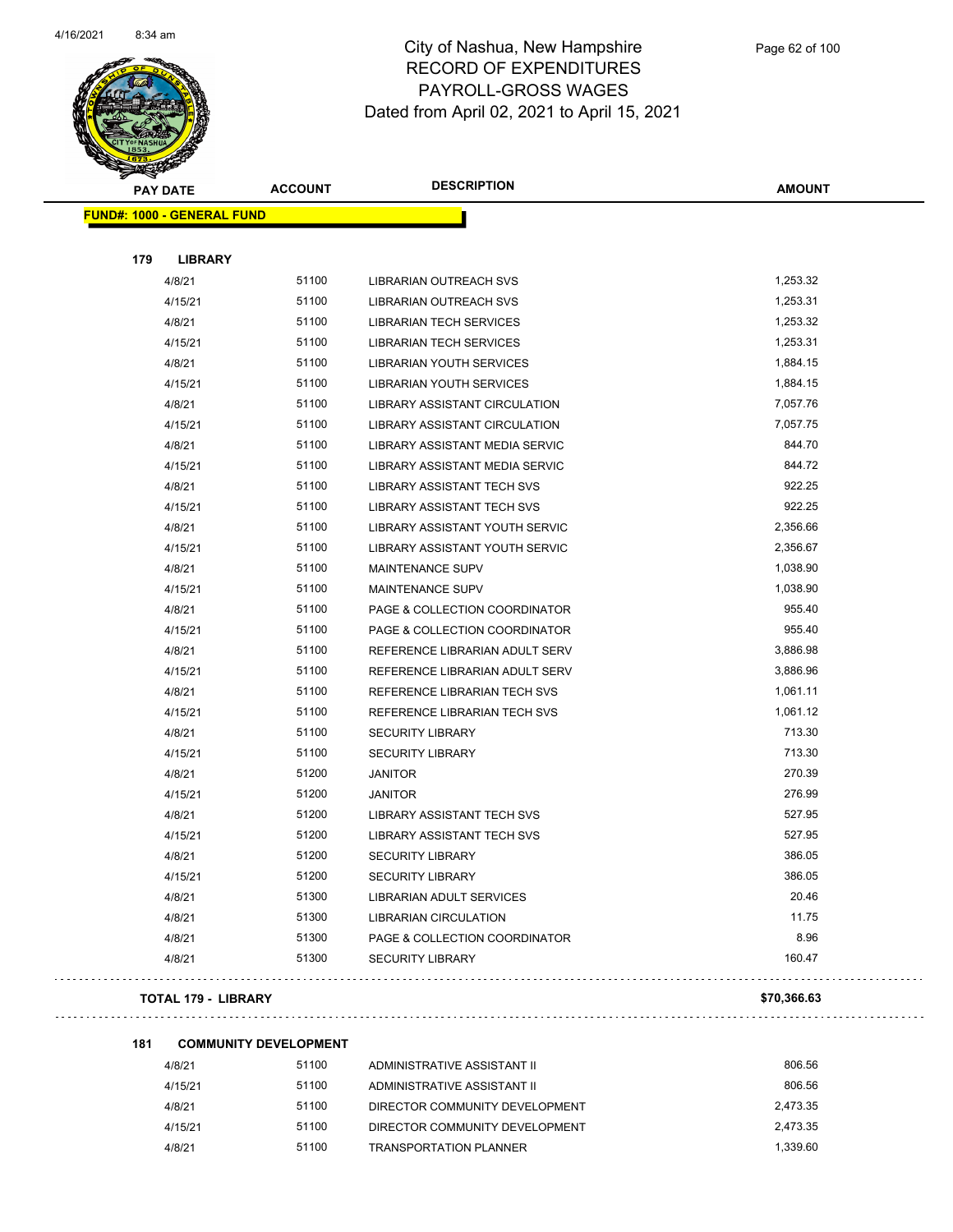

| <b>STATER</b> |                                   |                                          |                                |               |
|---------------|-----------------------------------|------------------------------------------|--------------------------------|---------------|
|               | <b>PAY DATE</b>                   | <b>ACCOUNT</b>                           | <b>DESCRIPTION</b>             | <b>AMOUNT</b> |
|               | <b>FUND#: 1000 - GENERAL FUND</b> |                                          |                                |               |
|               |                                   |                                          |                                |               |
| 181           |                                   | <b>COMMUNITY DEVELOPMENT</b>             |                                |               |
|               | 4/15/21                           | 51100                                    | <b>TRANSPORTATION PLANNER</b>  | 1,339.60      |
|               | 4/8/21                            | 51100                                    | <b>WATERWAYS MANAGER</b>       | 1,709.25      |
|               | 4/15/21                           | 51100                                    | <b>WATERWAYS MANAGER</b>       | 1,709.25      |
|               | 4/8/21                            | 51200                                    | ADMINISTRATIVE ASSISTANT I     | 398.47        |
|               | 4/15/21                           | 51200                                    | ADMINISTRATIVE ASSISTANT I     | 440.41        |
|               | 4/8/21                            | 51400                                    | <b>INTERN</b>                  | 100.00        |
|               | 4/15/21                           | 51400                                    | <b>INTERN</b>                  | 100.00        |
|               |                                   | <b>TOTAL 181 - COMMUNITY DEVELOPMENT</b> |                                | \$13,696.40   |
|               |                                   |                                          |                                |               |
| 182           |                                   | <b>PLANNING AND ZONING</b>               |                                |               |
|               | 4/8/21                            | 51100                                    | <b>COMMUNICATION SPEC</b>      | 60.41         |
|               | 4/15/21                           | 51100                                    | <b>COMMUNICATION SPEC</b>      | 60.40         |
|               | 4/8/21                            | 51100                                    | DEPARTMENT COORDINATOR         | 1,069.50      |
|               | 4/15/21                           | 51100                                    | DEPARTMENT COORDINATOR         | 1,069.49      |
|               | 4/8/21                            | 51100                                    | DEPUTY PLANNING MANAGER        | 2,918.35      |
|               | 4/15/21                           | 51100                                    | <b>DEPUTY PLANNING MANAGER</b> | 2,918.35      |
|               | 4/8/21                            | 51100                                    | MANAGER PLANNING DEPT          | 1,850.75      |
|               | 4/15/21                           | 51100                                    | MANAGER PLANNING DEPT          | 1,850.75      |
|               | 4/8/21                            | 51100                                    | PLANNER I                      | 1,956.50      |
|               | 4/15/21                           | 51100                                    | PLANNER I                      | 1,956.50      |
|               | 4/8/21                            | 51100                                    | ZONING COORDINATOR             | 856.10        |
|               | 4/15/21                           | 51100                                    | ZONING COORDINATOR             | 856.10        |
|               |                                   |                                          |                                |               |
|               |                                   | TOTAL 182 - PLANNING AND ZONING          |                                | \$17,423.20   |
| 183           |                                   | <b>ECONOMIC DEVELOPMENT</b>              |                                |               |
|               | 4/8/21                            | 51100                                    | DWNTWN SPCLST & OED PGRM COOR  | 976.00        |
|               | 4/15/21                           | 51100                                    | DWNTWN SPCLST & OED PGRM COOR  | 976.00        |
|               | 4/8/21                            | 51100                                    | ECONOMIC DEV DIRECTOR          | 2,332.80      |
|               | 4/15/21                           | 51100                                    | ECONOMIC DEV DIRECTOR          | 2,332.80      |
|               | 4/8/21                            | 51100                                    | HUNT MEMORIAL BLDG & ARTS ADM  | 417.45        |
|               | 4/15/21                           | 51100                                    | HUNT MEMORIAL BLDG & ARTS ADM  | 417.45        |
|               |                                   | <b>TOTAL 183 - ECONOMIC DEVELOPMENT</b>  |                                | \$7,452.50    |
| 191           | <b>SCHOOL</b>                     |                                          |                                |               |
|               | 4/8/21                            | 51100                                    | 21 CENTURY COORDINATOR         | 2,415.80      |
|               | 4/8/21                            | 51100                                    | <b>7PAR CTE NHN</b>            | 445.95        |
|               | 4/15/21                           | 51100                                    | <b>7PAR CTE NHN</b>            | 445.95        |
|               | 4/8/21                            | 51100                                    | ASSISTANT DIRECTOR BUSINESS    | 3,201.20      |

4/8/21 51100 ASSISTANT PRINCIPAL AMH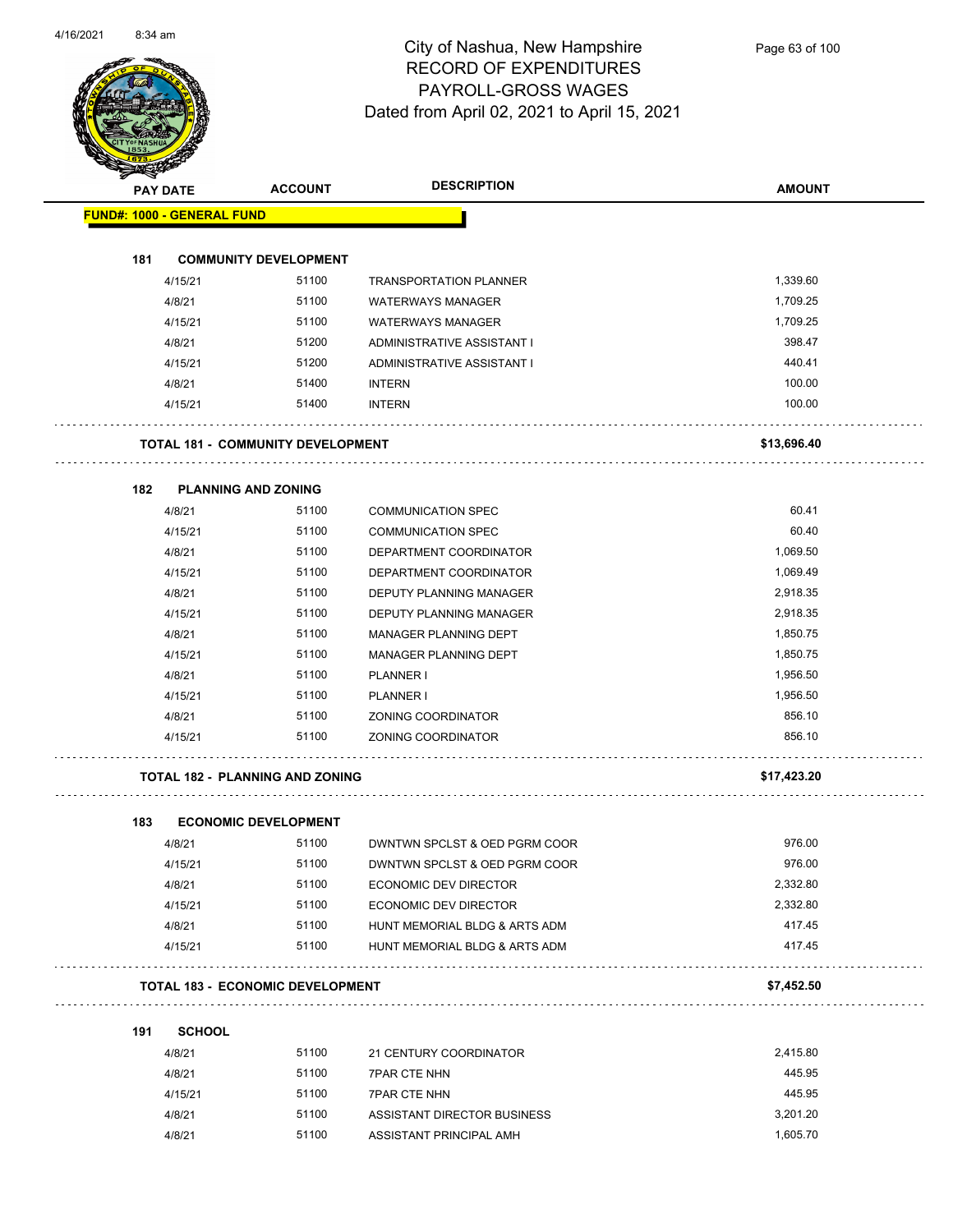

|     | <b>PAY DATE</b>                    | <b>ACCOUNT</b> | <b>DESCRIPTION</b>                                     | <b>AMOUNT</b>        |
|-----|------------------------------------|----------------|--------------------------------------------------------|----------------------|
|     | <u> FUND#: 1000 - GENERAL FUND</u> |                |                                                        |                      |
|     |                                    |                |                                                        |                      |
| 191 | <b>SCHOOL</b>                      |                |                                                        |                      |
|     | 4/8/21                             | 51100          | ASSISTANT PRINCIPAL BIC                                | 2,923.10             |
|     | 4/8/21                             | 51100          | ASSISTANT PRINCIPAL BIR                                | 1,533.60             |
|     | 4/8/21                             | 51100          | ASSISTANT PRINCIPAL BRO                                | 3,195.70             |
|     | 4/8/21                             | 51100          | ASSISTANT PRINCIPAL CHARL                              | 3,357.70             |
|     | 4/8/21                             | 51100          | ASSISTANT PRINCIPAL DR CRSP                            | 1,581.25             |
|     | 4/8/21                             | 51100          | ASSISTANT PRINCIPAL ELM                                | 6,865.40             |
|     | 4/8/21                             | 51100          | <b>ASSISTANT PRINCIPAL FES</b>                         | 2,923.10             |
|     | 4/8/21                             | 51100          | ASSISTANT PRINCIPAL FMS                                | 3,336.50             |
|     | 4/8/21                             | 51100          | ASSISTANT PRINCIPAL LEDGE                              | 3,458.40             |
|     | 4/8/21                             | 51100          | ASSISTANT PRINCIPAL MDE                                | 3,163.50             |
|     | 4/8/21                             | 51100          | ASSISTANT PRINCIPAL MTP                                | 1,461.50             |
|     | 4/8/21                             | 51100          | ASSISTANT PRINCIPAL NHN                                | 14,015.30            |
|     | 4/8/21                             | 51100          | ASSISTANT PRINCIPAL NHS                                | 14,153.80            |
|     | 4/8/21                             | 51100          | ASSISTANT PRINCIPAL NSE                                | 3,115.40             |
|     | 4/8/21                             | 51100          | ASSISTANT PRINCIPAL PMS                                | 3,684.60             |
|     | 4/8/21                             | 51100          | ASSISTANT PRINCIPAL SHE                                | 1,485.60             |
|     | 4/8/21                             | 51100          | ASSISTANT SUPERINTENDENT                               | 10,182.70            |
|     | 4/8/21                             | 51100          | ASST DIRECTOR PLANT OPS                                | 4,987.00             |
|     | 4/8/21                             | 51100          | <b>ASST DIRECTOR SPED</b>                              | 6,611.80             |
|     | 4/8/21                             | 51100          | ASST SYSTEMS ADMIN FULL YEAR                           | 17,681.20            |
|     | 4/8/21                             | 51100          | ATTENDANCE OFFICER                                     | 2,582.00             |
|     | 4/8/21                             | 51100          | BRENTWOOD COORDINATOR                                  | 2,888.90             |
|     | 4/8/21                             | 51100          | CAREER CENTER COORD NHS                                | 1,596.10             |
|     | 4/8/21                             | 51100          | CHIEF OPERATING OFFICER                                | 4,542.60             |
|     | 4/8/21                             | 51100          | CLERICAL ACADEMY NHN                                   | 3,193.15             |
|     | 4/15/21                            | 51100          | CLERICAL ACADEMY NHN                                   | 3,193.16             |
|     | 4/8/21                             | 51100<br>51100 | CLERICAL ACADEMY NHS                                   | 3,149.76             |
|     | 4/15/21<br>4/8/21                  | 51100          | CLERICAL ACADEMY NHS<br><b>CLERICAL ASST SUPER SUP</b> | 3,155.32<br>1,458.80 |
|     | 4/15/21                            | 51100          | <b>CLERICAL ASST SUPER SUP</b>                         | 1,483.32             |
|     | 4/8/21                             | 51100          | CLERICAL ATHLETIC NHN                                  | 831.75               |
|     | 4/15/21                            | 51100          | CLERICAL ATHLETIC NHN                                  | 831.75               |
|     | 4/8/21                             | 51100          | CLERICAL ATHLETIC NHS                                  | 701.14               |
|     | 4/15/21                            | 51100          | CLERICAL ATHLETIC NHS                                  | 785.68               |
|     | 4/8/21                             | 51100          | <b>CLERICAL BUSINESS</b>                               | 3,262.86             |
|     | 4/15/21                            | 51100          | <b>CLERICAL BUSINESS</b>                               | 3,273.80             |
|     | 4/8/21                             | 51100          | CLERICAL CTE NHN                                       | 709.15               |
|     | 4/15/21                            | 51100          | CLERICAL CTE NHN                                       | 709.15               |
|     | 4/8/21                             | 51100          | CLERICAL GUIDANCE ELM                                  | 709.15               |
|     | 4/15/21                            | 51100          | CLERICAL GUIDANCE ELM                                  | 709.15               |
|     | 4/8/21                             | 51100          | CLERICAL GUIDANCE NHN                                  | 2,117.73             |
|     | 4/15/21                            | 51100          | CLERICAL GUIDANCE NHN                                  | 2,137.60             |
|     | 4/8/21                             | 51100          | <b>CLERICAL GUIDANCE NHS</b>                           | 1,455.05             |
|     |                                    |                |                                                        |                      |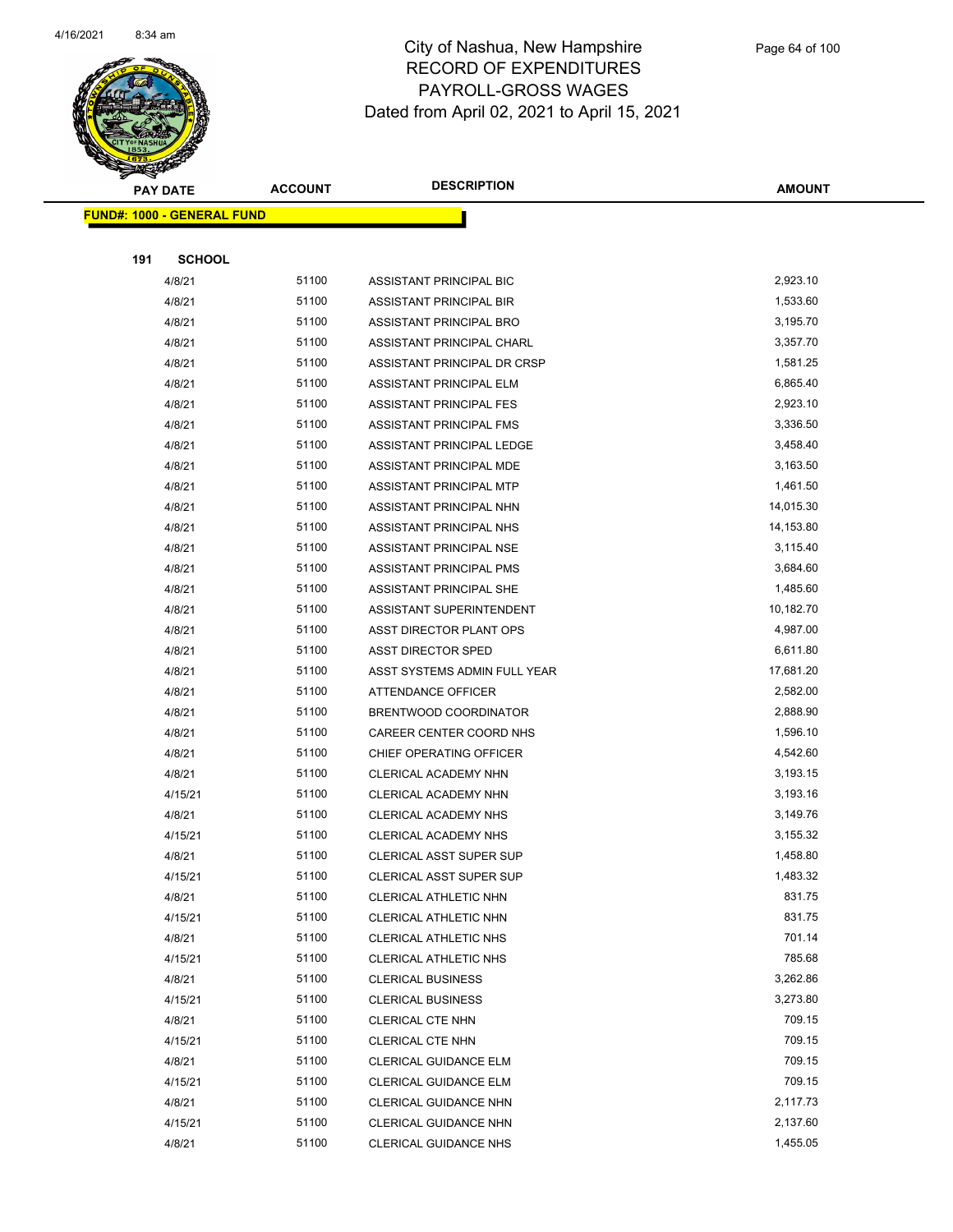

|     | <b>PAY DATE</b>                    | <b>ACCOUNT</b> | <b>DESCRIPTION</b>                                             | <b>AMOUNT</b>        |
|-----|------------------------------------|----------------|----------------------------------------------------------------|----------------------|
|     | <u> FUND#: 1000 - GENERAL FUND</u> |                |                                                                |                      |
|     |                                    |                |                                                                |                      |
| 191 | <b>SCHOOL</b>                      |                |                                                                |                      |
|     | 4/15/21                            | 51100          | <b>CLERICAL GUIDANCE NHS</b>                                   | 1,455.05             |
|     | 4/8/21                             | 51100          | <b>CLERICAL HUMAN RESOURCES</b>                                | 1,921.70             |
|     | 4/15/21                            | 51100          | <b>CLERICAL HUMAN RESOURCES</b>                                | 2,335.43             |
|     | 4/8/21                             | 51100          | <b>CLERICAL PAYROLL SUP</b>                                    | 1,602.00             |
|     | 4/15/21                            | 51100          | <b>CLERICAL PAYROLL SUP</b>                                    | 1,602.00             |
|     | 4/8/21                             | 51100          | <b>CLERICAL PLANT OPS</b>                                      | 781.50               |
|     | 4/15/21                            | 51100          | <b>CLERICAL PLANT OPS</b>                                      | 781.50               |
|     | 4/8/21                             | 51100          | CLERICAL PRINCIPAL AMH                                         | 1,527.40             |
|     | 4/15/21                            | 51100          | <b>CLERICAL PRINCIPAL AMH</b>                                  | 1,527.40             |
|     | 4/8/21                             | 51100          | <b>CLERICAL PRINCIPAL BIC</b>                                  | 1,613.25             |
|     | 4/15/21                            | 51100          | CLERICAL PRINCIPAL BIC                                         | 1,613.25             |
|     | 4/8/21                             | 51100          | <b>CLERICAL PRINCIPAL BIR</b>                                  | 1,663.51             |
|     | 4/15/21                            | 51100          | <b>CLERICAL PRINCIPAL BIR</b>                                  | 1,663.50             |
|     | 4/8/21                             | 51100          | <b>CLERICAL PRINCIPAL BRO</b>                                  | 1,540.90             |
|     | 4/15/21                            | 51100          | <b>CLERICAL PRINCIPAL BRO</b>                                  | 1,540.90             |
|     | 4/8/21                             | 51100          | CLERICAL PRINCIPAL CHA                                         | 1,563.00             |
|     | 4/15/21                            | 51100          | CLERICAL PRINCIPAL CHA                                         | 1,563.00             |
|     | 4/8/21                             | 51100          | CLERICAL PRINCIPAL DRC                                         | 1,529.65             |
|     | 4/15/21                            | 51100          | CLERICAL PRINCIPAL DRC                                         | 1,529.65             |
|     | 4/8/21                             | 51100          | <b>CLERICAL PRINCIPAL ELM</b>                                  | 2,778.79             |
|     | 4/15/21                            | 51100          | <b>CLERICAL PRINCIPAL ELM</b>                                  | 2,783.52             |
|     | 4/8/21                             | 51100          | <b>CLERICAL PRINCIPAL FES</b>                                  | 1,566.40             |
|     | 4/15/21                            | 51100          | <b>CLERICAL PRINCIPAL FES</b>                                  | 1,566.40             |
|     | 4/8/21                             | 51100          | <b>CLERICAL PRINCIPAL FMS</b>                                  | 2,275.55             |
|     | 4/15/21                            | 51100          | <b>CLERICAL PRINCIPAL FMS</b>                                  | 2,250.68             |
|     | 4/8/21                             | 51100          | <b>CLERICAL PRINCIPAL LDG</b>                                  | 1,485.92             |
|     | 4/15/21                            | 51100          | <b>CLERICAL PRINCIPAL LDG</b>                                  | 1,490.65             |
|     | 4/8/21                             | 51100          | CLERICAL PRINCIPAL MDE                                         | 1,602.00             |
|     | 4/15/21                            | 51100          | <b>CLERICAL PRINCIPAL MDE</b>                                  | 1,602.00             |
|     | 4/8/21                             | 51100          | CLERICAL PRINCIPAL MTP                                         | 1,529.65             |
|     | 4/15/21                            | 51100<br>51100 | <b>CLERICAL PRINCIPAL MTP</b>                                  | 1,529.65<br>1,490.65 |
|     | 4/8/21                             | 51100          | CLERICAL PRINCIPAL NHN                                         | 1,490.65             |
|     | 4/15/21                            | 51100          | CLERICAL PRINCIPAL NHN                                         | 2,225.60             |
|     | 4/8/21                             | 51100          | <b>CLERICAL PRINCIPAL NHS</b>                                  | 2,230.32             |
|     | 4/15/21<br>4/8/21                  | 51100          | <b>CLERICAL PRINCIPAL NHS</b><br><b>CLERICAL PRINCIPAL NSE</b> | 1,525.09             |
|     | 4/15/21                            | 51100          |                                                                | 1,540.90             |
|     | 4/8/21                             | 51100          | <b>CLERICAL PRINCIPAL NSE</b><br><b>CLERICAL PRINCIPAL PMS</b> | 2,164.20             |
|     | 4/15/21                            | 51100          | <b>CLERICAL PRINCIPAL PMS</b>                                  | 2,164.20             |
|     | 4/8/21                             | 51100          | <b>CLERICAL PRINCIPAL SHE</b>                                  | 1,577.65             |
|     | 4/15/21                            | 51100          | <b>CLERICAL PRINCIPAL SHE</b>                                  | 1,577.65             |
|     | 4/8/21                             | 51100          | CLERICAL RECEPTIONIST NHN                                      | 831.75               |
|     | 4/15/21                            | 51100          | CLERICAL RECEPTIONIST NHN                                      | 831.77               |
|     |                                    |                |                                                                |                      |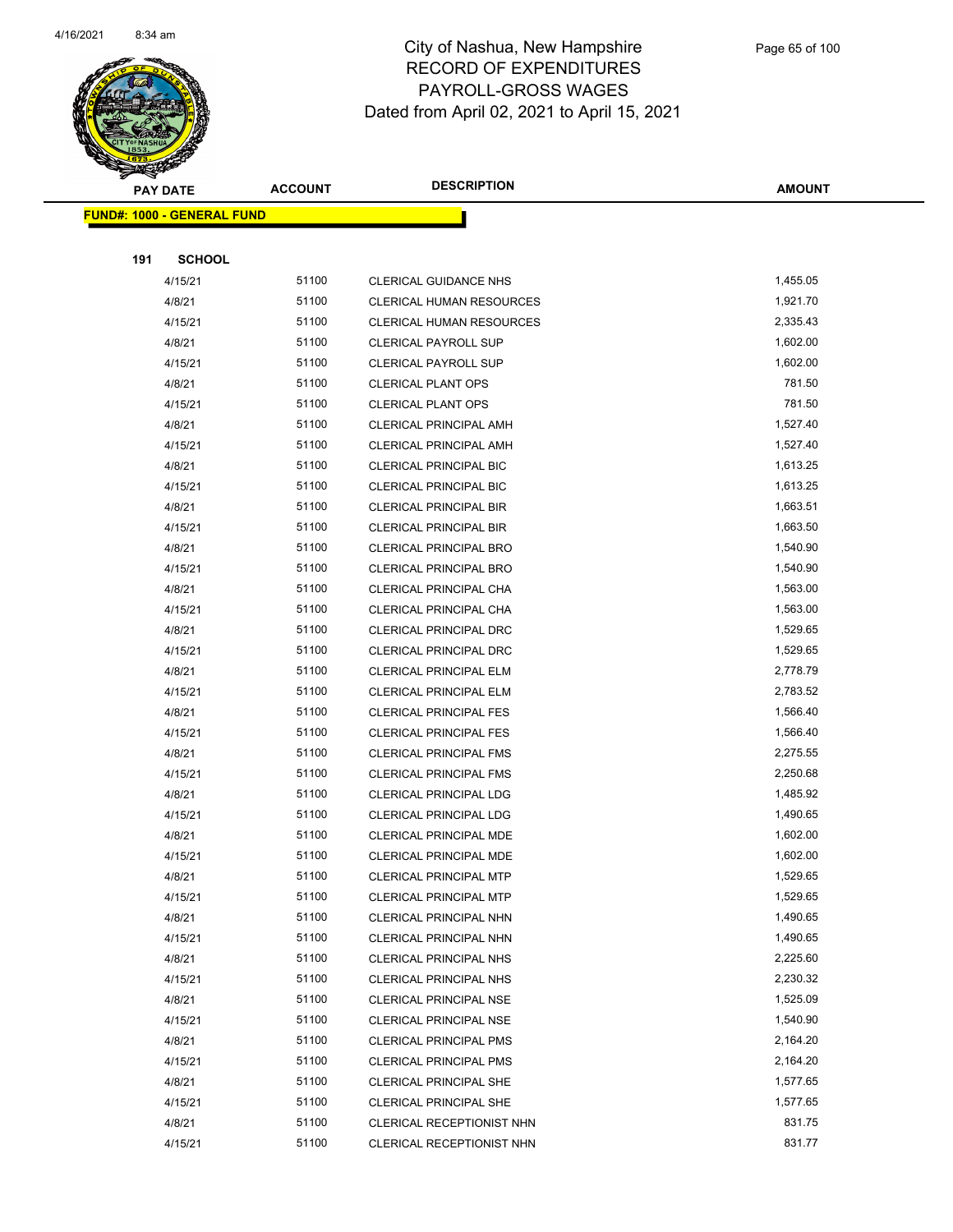

|     | <b>PAY DATE</b>                    | <b>ACCOUNT</b> | <b>DESCRIPTION</b>                  | AMOUNT   |
|-----|------------------------------------|----------------|-------------------------------------|----------|
|     | <u> FUND#: 1000 - GENERAL FUND</u> |                |                                     |          |
|     |                                    |                |                                     |          |
| 191 | <b>SCHOOL</b>                      |                |                                     |          |
|     | 4/8/21                             | 51100          | CLERICAL RECEPTIONIST NHS           | 704.42   |
|     | 4/15/21                            | 51100          | <b>CLERICAL RECEPTIONIST NHS</b>    | 709.15   |
|     | 4/8/21                             | 51100          | <b>CLERICAL REGISTRAR NHN</b>       | 709.15   |
|     | 4/15/21                            | 51100          | <b>CLERICAL REGISTRAR NHN</b>       | 709.15   |
|     | 4/8/21                             | 51100          | CLERICAL SPECIAL ED NHN             | 745.89   |
|     | 4/15/21                            | 51100          | CLERICAL SPECIAL ED NHN             | 745.90   |
|     | 4/8/21                             | 51100          | CLERICAL SPECIAL ED NHS             | 745.89   |
|     | 4/15/21                            | 51100          | CLERICAL SPECIAL ED NHS             | 755.84   |
|     | 4/8/21                             | 51100          | CLERICAL SPECIAL ED SUP             | 1,418.30 |
|     | 4/15/21                            | 51100          | CLERICAL SPECIAL ED SUP             | 1,418.30 |
|     | 4/8/21                             | 51100          | <b>CLERICAL STUDENT SERV SUP</b>    | 864.39   |
|     | 4/15/21                            | 51100          | <b>CLERICAL STUDENT SERV SUP</b>    | 864.40   |
|     | 4/8/21                             | 51100          | <b>CLERICAL SUPERINTENDANT HRLY</b> | 819.10   |
|     | 4/15/21                            | 51100          | CLERICAL SUPERINTENDANT HRLY        | 824.56   |
|     | 4/8/21                             | 51100          | <b>CLERICAL SUPERINTENDANT SUP</b>  | 1,941.90 |
|     | 4/8/21                             | 51100          | <b>CUSTODIAN AMH</b>                | 1,526.48 |
|     | 4/15/21                            | 51100          | <b>CUSTODIAN AMH</b>                | 1,505.60 |
|     | 4/8/21                             | 51100          | <b>CUSTODIAN ASST HEAD ELM</b>      | 857.20   |
|     | 4/15/21                            | 51100          | <b>CUSTODIAN ASST HEAD ELM</b>      | 857.20   |
|     | 4/8/21                             | 51100          | <b>CUSTODIAN ASST HEAD FMS</b>      | 348.25   |
|     | 4/15/21                            | 51100          | <b>CUSTODIAN ASST HEAD FMS</b>      | 348.25   |
|     | 4/8/21                             | 51100          | <b>CUSTODIAN ASST HEAD NHN</b>      | 1,722.41 |
|     | 4/15/21                            | 51100          | <b>CUSTODIAN ASST HEAD NHN</b>      | 1,722.43 |
|     | 4/8/21                             | 51100          | <b>CUSTODIAN ASST HEAD NHS</b>      | 1,722.42 |
|     | 4/15/21                            | 51100          | <b>CUSTODIAN ASST HEAD NHS</b>      | 1,722.41 |
|     | 4/8/21                             | 51100          | <b>CUSTODIAN ASST HEAD PMS</b>      | 857.20   |
|     | 4/15/21                            | 51100          | <b>CUSTODIAN ASST HEAD PMS</b>      | 857.20   |
|     | 4/8/21                             | 51100          | <b>CUSTODIAN BIC</b>                | 1,491.50 |
|     | 4/15/21                            | 51100          | <b>CUSTODIAN BIC</b>                | 1,392.68 |
|     | 4/8/21                             | 51100          | <b>CUSTODIAN BIR</b>                | 1,505.60 |
|     | 4/15/21                            | 51100          | <b>CUSTODIAN BIR</b>                | 1,505.60 |
|     | 4/8/21                             | 51100          | <b>CUSTODIAN BRO</b>                | 1,505.60 |
|     | 4/15/21                            | 51100          | <b>CUSTODIAN BRO</b>                | 1,505.60 |
|     | 4/8/21                             | 51100          | <b>CUSTODIAN CHA</b>                | 1,505.60 |
|     | 4/15/21                            | 51100          | <b>CUSTODIAN CHA</b>                | 1,505.60 |
|     | 4/8/21                             | 51100          | <b>CUSTODIAN DRC</b>                | 1,505.60 |
|     | 4/15/21                            | 51100          | <b>CUSTODIAN DRC</b>                | 1,505.60 |
|     | 4/8/21                             | 51100          | <b>CUSTODIAN ELM</b>                | 5,263.29 |
|     | 4/15/21                            | 51100          | <b>CUSTODIAN ELM</b>                | 4,614.00 |
|     | 4/8/21                             | 51100          | <b>CUSTODIAN FES</b>                | 1,468.00 |
|     | 4/15/21                            | 51100          | <b>CUSTODIAN FES</b>                | 1,468.00 |
|     | 4/8/21                             | 51100          | <b>CUSTODIAN FMS</b>                | 3,011.20 |
|     | 4/15/21                            | 51100          | <b>CUSTODIAN FMS</b>                | 3,011.20 |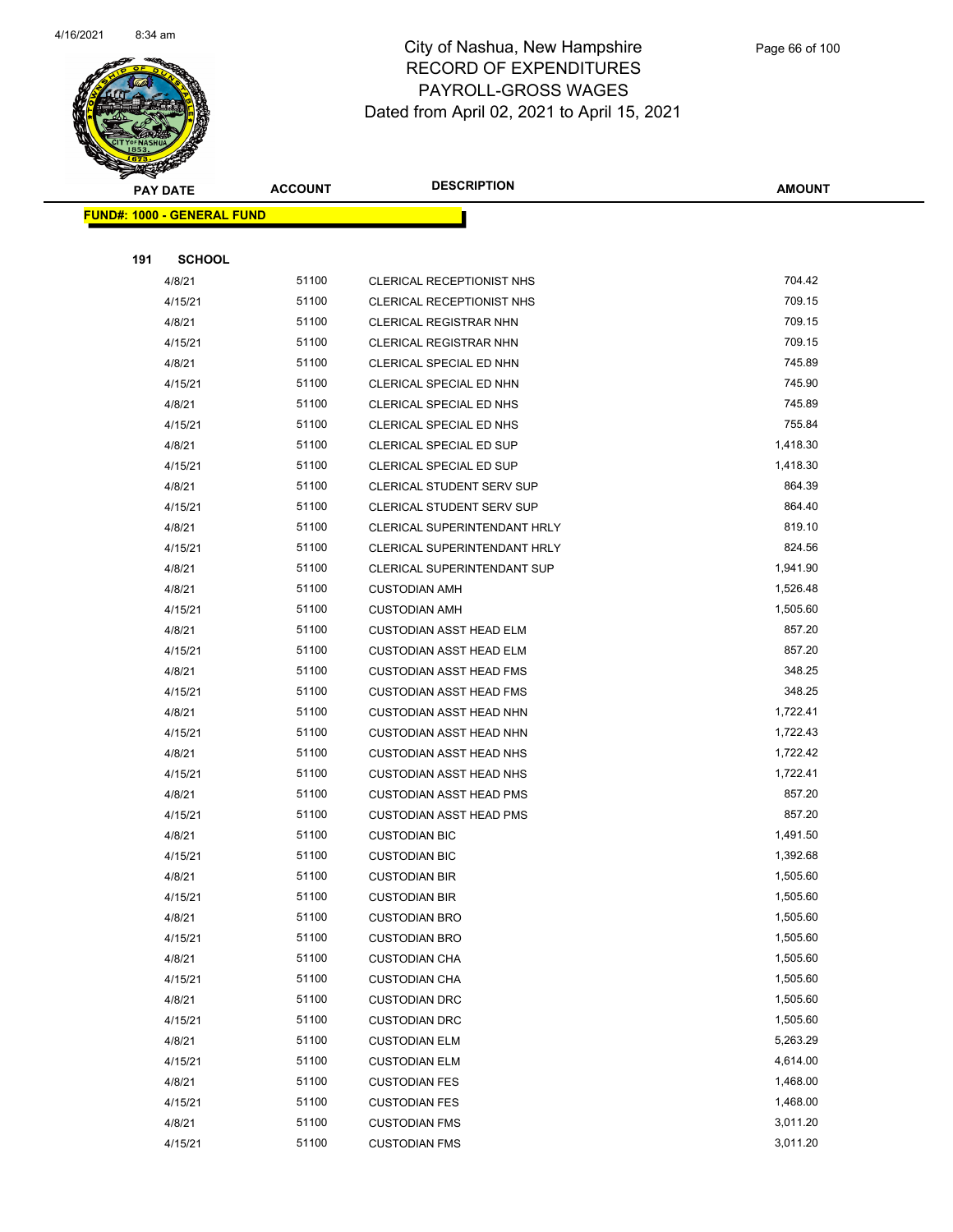

|     | <b>PAY DATE</b>                    | <b>ACCOUNT</b> | <b>DESCRIPTION</b>                                     | <b>AMOUNT</b>    |
|-----|------------------------------------|----------------|--------------------------------------------------------|------------------|
|     | <u> FUND#: 1000 - GENERAL FUND</u> |                |                                                        |                  |
|     |                                    |                |                                                        |                  |
| 191 | <b>SCHOOL</b>                      |                |                                                        |                  |
|     | 4/8/21                             | 51100          | <b>CUSTODIAN HEAD AMH</b>                              | 857.20           |
|     | 4/15/21                            | 51100          | <b>CUSTODIAN HEAD AMH</b>                              | 857.20           |
|     | 4/8/21                             | 51100          | <b>CUSTODIAN HEAD BIC</b>                              | 857.20           |
|     | 4/15/21                            | 51100          | <b>CUSTODIAN HEAD BIC</b>                              | 857.20           |
|     | 4/8/21                             | 51100          | <b>CUSTODIAN HEAD BIR</b>                              | 857.20           |
|     | 4/15/21                            | 51100          | <b>CUSTODIAN HEAD BIR</b>                              | 857.20           |
|     | 4/8/21                             | 51100          | <b>CUSTODIAN HEAD BRO</b>                              | 857.20           |
|     | 4/15/21                            | 51100          | <b>CUSTODIAN HEAD BRO</b>                              | 857.20           |
|     | 4/8/21                             | 51100          | <b>CUSTODIAN HEAD CHA</b>                              | 857.20           |
|     | 4/15/21                            | 51100          | <b>CUSTODIAN HEAD CHA</b>                              | 857.20           |
|     | 4/8/21                             | 51100          | <b>CUSTODIAN HEAD DRC</b>                              | 857.20           |
|     | 4/15/21                            | 51100          | <b>CUSTODIAN HEAD DRC</b>                              | 857.20           |
|     | 4/8/21                             | 51100          | <b>CUSTODIAN HEAD ELM</b>                              | 1,016.00         |
|     | 4/15/21                            | 51100          | <b>CUSTODIAN HEAD ELM</b>                              | 1,016.00         |
|     | 4/8/21                             | 51100          | <b>CUSTODIAN HEAD FES</b>                              | 857.20           |
|     | 4/15/21                            | 51100          | <b>CUSTODIAN HEAD FES</b>                              | 857.20           |
|     | 4/8/21                             | 51100          | <b>CUSTODIAN HEAD FMS</b>                              | 1,016.00         |
|     | 4/15/21                            | 51100          | <b>CUSTODIAN HEAD FMS</b>                              | 1,016.00         |
|     | 4/8/21                             | 51100<br>51100 | <b>CUSTODIAN HEAD LDG</b>                              | 857.20<br>857.20 |
|     | 4/15/21<br>4/8/21                  | 51100          | <b>CUSTODIAN HEAD LDG</b>                              | 857.20           |
|     | 4/15/21                            | 51100          | <b>CUSTODIAN HEAD MDE</b><br><b>CUSTODIAN HEAD MDE</b> | 857.20           |
|     | 4/8/21                             | 51100          | <b>CUSTODIAN HEAD MTP</b>                              | 857.20           |
|     | 4/15/21                            | 51100          | <b>CUSTODIAN HEAD MTP</b>                              | 857.20           |
|     | 4/8/21                             | 51100          | <b>CUSTODIAN HEAD NHN</b>                              | 1,022.00         |
|     | 4/15/21                            | 51100          | <b>CUSTODIAN HEAD NHN</b>                              | 1,022.00         |
|     | 4/8/21                             | 51100          | <b>CUSTODIAN HEAD NHS</b>                              | 1,022.00         |
|     | 4/15/21                            | 51100          | <b>CUSTODIAN HEAD NHS</b>                              | 1,022.00         |
|     | 4/8/21                             | 51100          | <b>CUSTODIAN HEAD NSE</b>                              | 865.20           |
|     | 4/15/21                            | 51100          | <b>CUSTODIAN HEAD NSE</b>                              | 865.20           |
|     | 4/8/21                             | 51100          | <b>CUSTODIAN HEAD PMS</b>                              | 1,016.00         |
|     | 4/15/21                            | 51100          | <b>CUSTODIAN HEAD PMS</b>                              | 1,016.00         |
|     | 4/8/21                             | 51100          | <b>CUSTODIAN HEAD SHE</b>                              | 857.20           |
|     | 4/15/21                            | 51100          | <b>CUSTODIAN HEAD SHE</b>                              | 857.20           |
|     | 4/8/21                             | 51100          | <b>CUSTODIAN LDG</b>                                   | 1,505.60         |
|     | 4/15/21                            | 51100          | <b>CUSTODIAN LDG</b>                                   | 1,260.94         |
|     | 4/8/21                             | 51100          | <b>CUSTODIAN MDE</b>                                   | 1,505.60         |
|     | 4/15/21                            | 51100          | <b>CUSTODIAN MDE</b>                                   | 1,416.21         |
|     | 4/8/21                             | 51100          | <b>CUSTODIAN MTP</b>                                   | 1,505.60         |
|     | 4/15/21                            | 51100          | <b>CUSTODIAN MTP</b>                                   | 1,505.60         |
|     | 4/8/21                             | 51100          | <b>CUSTODIAN NHN</b>                                   | 9,065.60         |
|     | 4/15/21                            | 51100          | <b>CUSTODIAN NHN</b>                                   | 9,065.60         |
|     | 4/8/21                             | 51100          | <b>CUSTODIAN NHS</b>                                   | 10,611.20        |
|     |                                    |                |                                                        |                  |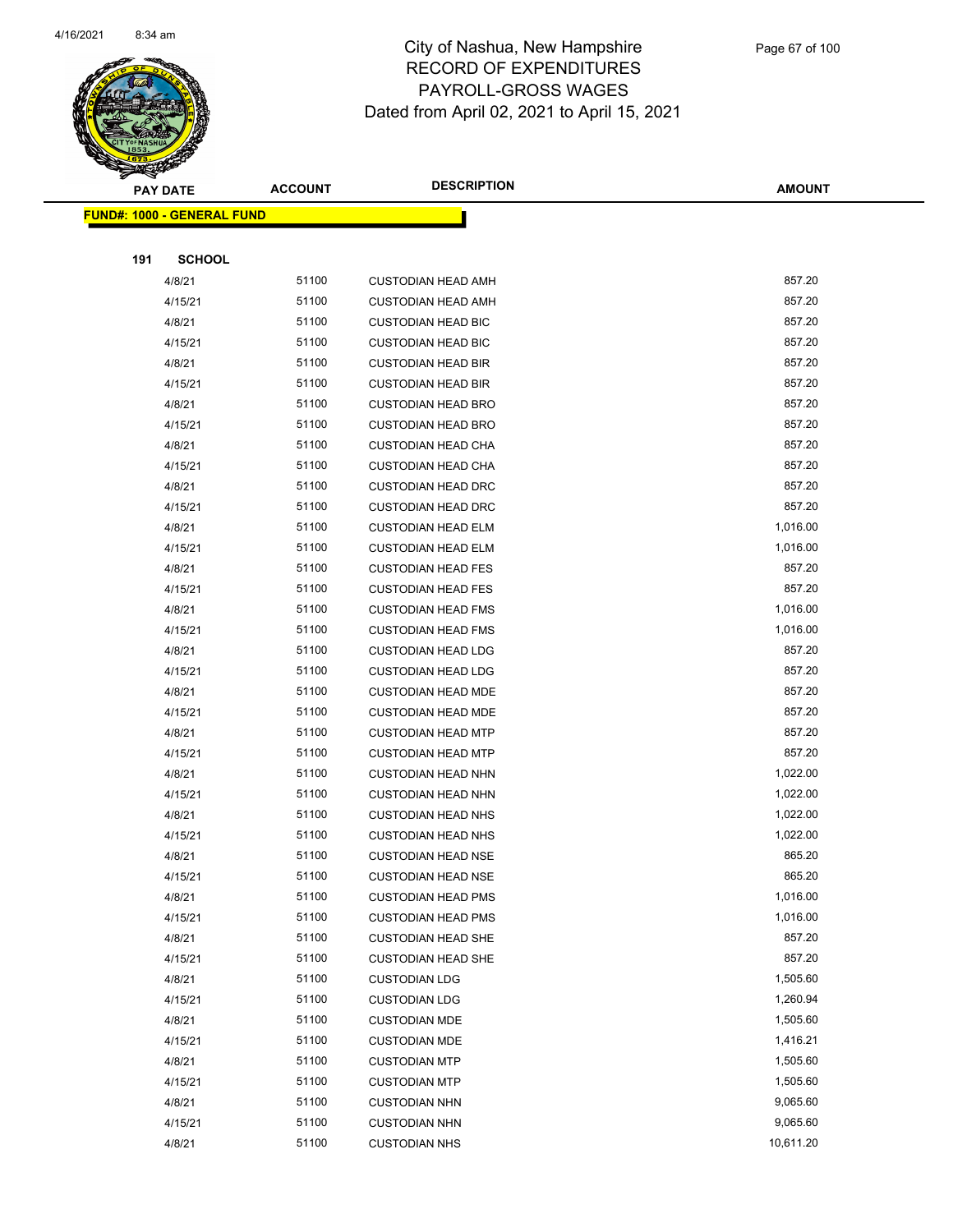

|     | <b>PAY DATE</b>                    | <b>ACCOUNT</b> | <b>DESCRIPTION</b>              | <b>AMOUNT</b> |
|-----|------------------------------------|----------------|---------------------------------|---------------|
|     | <u> FUND#: 1000 - GENERAL FUND</u> |                |                                 |               |
|     |                                    |                |                                 |               |
| 191 | <b>SCHOOL</b>                      |                |                                 |               |
|     | 4/15/21                            | 51100          | <b>CUSTODIAN NHS</b>            | 10,603.21     |
|     | 4/8/21                             | 51100          | <b>CUSTODIAN NSE</b>            | 1,505.60      |
|     | 4/15/21                            | 51100          | <b>CUSTODIAN NSE</b>            | 1,505.60      |
|     | 4/8/21                             | 51100          | <b>CUSTODIAN PMS</b>            | 2,015.25      |
|     | 4/15/21                            | 51100          | <b>CUSTODIAN PMS</b>            | 1,505.60      |
|     | 4/8/21                             | 51100          | <b>CUSTODIAN SHE</b>            | 1,505.60      |
|     | 4/15/21                            | 51100          | <b>CUSTODIAN SHE</b>            | 1,505.60      |
|     | 4/8/21                             | 51100          | <b>CUSTODIAN SUPERVISOR WPO</b> | 4,473.40      |
|     | 4/8/21                             | 51100          | <b>CUSTODIAN WID</b>            | 1,468.00      |
|     | 4/15/21                            | 51100          | <b>CUSTODIAN WID</b>            | 1,468.00      |
|     | 4/8/21                             | 51100          | DATA ANALYST                    | 3,261.20      |
|     | 4/8/21                             | 51100          | <b>DIRECTOR ATHLETICS</b>       | 3,913.30      |
|     | 4/8/21                             | 51100          | DIRECTOR COM GRANTS             | 3,422.10      |
|     | 4/8/21                             | 51100          | <b>DIRECTOR GUIDANCE</b>        | 6,869.40      |
|     | 4/8/21                             | 51100          | DIRECTOR HUMAN RESOURCES        | 3,595.80      |
|     | 4/8/21                             | 51100          | DIRECTOR PLANT OPS              | 4,062.20      |
|     | 4/8/21                             | 51100          | DIRECTOR SPECIAL ED             | 3,801.40      |
|     | 4/8/21                             | 51100          | DIRECTOR STUDENT SERVICES       | 3,568.10      |
|     | 4/8/21                             | 51100          | DIRECTOR TECHNOLOGY             | 3,730.30      |
|     | 4/8/21                             | 51100          | DIRECTOR TRANSPORTATION         | 3,396.70      |
|     | 4/8/21                             | 51100          | DIRECTOR VOCATIONAL             | 6,250.00      |
|     | 4/8/21                             | 51100          | ELECTRICAL DIAGNOSTIC TECH I    | 1,114.00      |
|     | 4/8/21                             | 51100          | ELL COMMUNICATIONS COORDINATOR  | 2,088.60      |
|     | 4/8/21                             | 51100          | ELL OUTREACH WORKER             | 1,810.20      |
|     | 4/8/21                             | 51100          | <b>GRANT WRITER</b>             | 697.10        |
|     | 4/15/21                            | 51100          | <b>GRANT WRITER</b>             | 697.10        |
|     | 4/8/21                             | 51100          | GUIDANCE COUNSELOR AMH          | 2,469.50      |
|     | 4/8/21                             | 51100          | <b>GUIDANCE COUNSELOR BIC</b>   | 2,168.60      |
|     | 4/8/21                             | 51100          | <b>GUIDANCE COUNSELOR BIR</b>   | 3,071.60      |
|     | 4/8/21                             | 51100          | GUIDANCE COUNSELOR BRO          | 2,036.20      |
|     | 4/8/21                             | 51100          | GUIDANCE COUNSELOR CHA          | 3,071.60      |
|     | 4/8/21                             | 51100          | GUIDANCE COUNSELOR DRC          | 2,979.50      |
|     | 4/8/21                             | 51100          | GUIDANCE COUNSELOR ELM          | 13,092.50     |
|     | 4/8/21                             | 51100          | <b>GUIDANCE COUNSELOR FES</b>   | 2,168.60      |
|     | 4/8/21                             | 51100          | <b>GUIDANCE COUNSELOR FMS</b>   | 5,651.40      |
|     | 4/8/21                             | 51100          | GUIDANCE COUNSELOR LDG          | 3,071.60      |
|     | 4/8/21                             | 51100          | <b>GUIDANCE COUNSELOR MDE</b>   | 2,933.60      |
|     | 4/8/21                             | 51100          | <b>GUIDANCE COUNSELOR MTP</b>   | 2,979.50      |
|     | 4/8/21                             | 51100          | GUIDANCE COUNSELOR NHN          | 16,941.30     |
|     | 4/8/21                             | 51100          | GUIDANCE COUNSELOR NHS          | 18,556.90     |
|     | 4/8/21                             | 51100          | <b>GUIDANCE COUNSELOR NSE</b>   | 2,979.50      |
|     | 4/8/21                             | 51100          | <b>GUIDANCE COUNSELOR PMS</b>   | 8,492.41      |
|     | 4/8/21                             | 51100          | <b>GUIDANCE COUNSELOR SHE</b>   | 2,979.50      |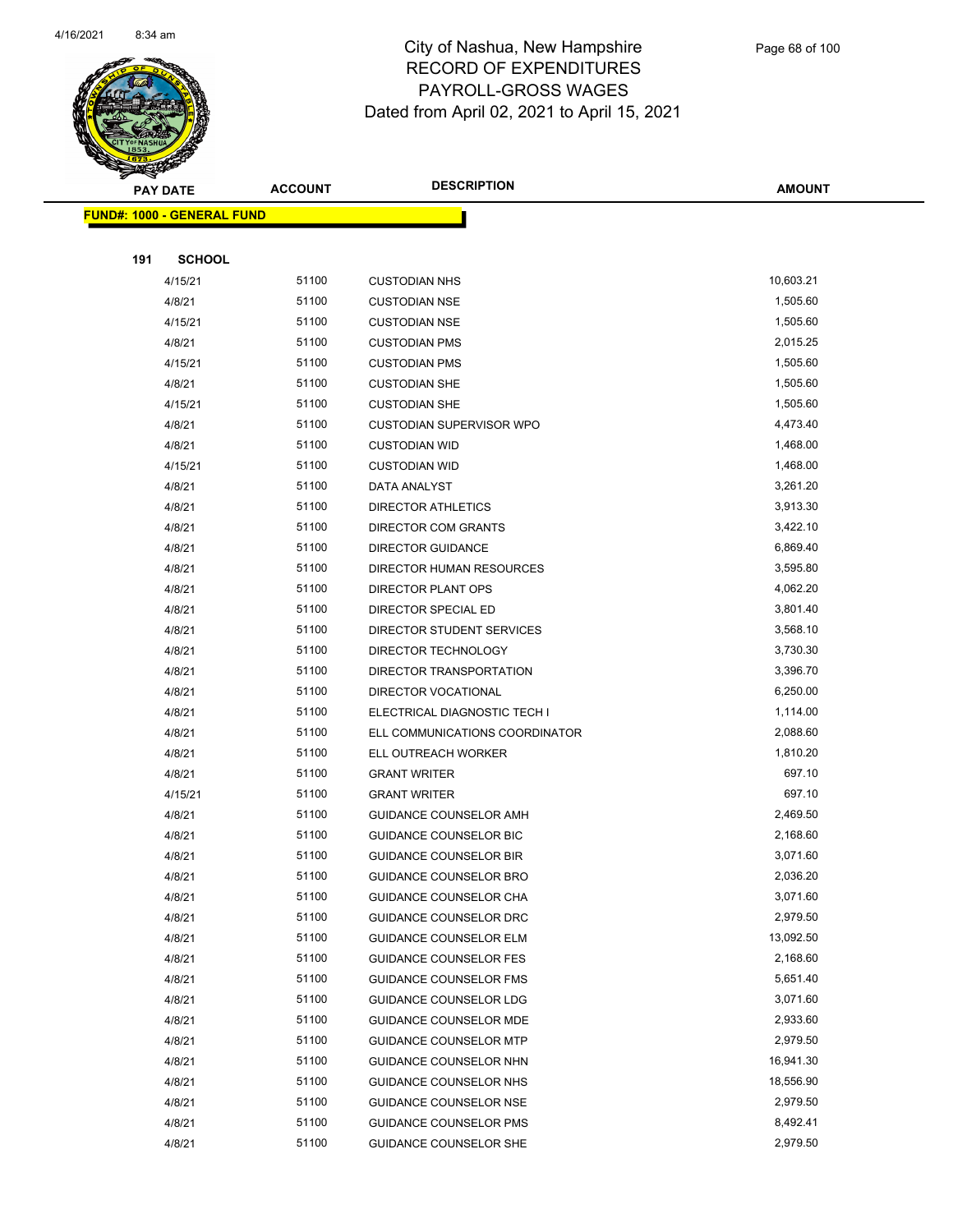

|     | <b>PAY DATE</b>                    | <b>ACCOUNT</b> | <b>DESCRIPTION</b>           | <b>AMOUNT</b> |
|-----|------------------------------------|----------------|------------------------------|---------------|
|     | <u> FUND#: 1000 - GENERAL FUND</u> |                |                              |               |
|     |                                    |                |                              |               |
| 191 | <b>SCHOOL</b>                      |                |                              |               |
|     | 4/8/21                             | 51100          | HOME SCHOOL CORD TTI         | 183.00        |
|     | 4/8/21                             | 51100          | JOB DEVELOPER SPED NHN       | 3,071.60      |
|     | 4/8/21                             | 51100          | LIBRARIAN AMH                | 2,045.30      |
|     | 4/8/21                             | 51100          | <b>LIBRARIAN BIC</b>         | 1,960.00      |
|     | 4/8/21                             | 51100          | <b>LIBRARIAN BIR</b>         | 2,291.00      |
|     | 4/8/21                             | 51100          | <b>LIBRARIAN BRO</b>         | 2,260.00      |
|     | 4/8/21                             | 51100          | LIBRARIAN CHA                | 3,071.60      |
|     | 4/8/21                             | 51100          | LIBRARIAN DRC                | 2,316.40      |
|     | 4/8/21                             | 51100          | LIBRARIAN ELM                | 2,162.90      |
|     | 4/8/21                             | 51100          | <b>LIBRARIAN FES</b>         | 2,979.50      |
|     | 4/8/21                             | 51100          | <b>LIBRARIAN FMS</b>         | 3,071.60      |
|     | 4/8/21                             | 51100          | <b>LIBRARIAN LDG</b>         | 1,891.40      |
|     | 4/8/21                             | 51100          | LIBRARIAN MDE                | 2,933.60      |
|     | 4/8/21                             | 51100          | <b>LIBRARIAN MTP</b>         | 1,792.59      |
|     | 4/8/21                             | 51100          | LIBRARIAN NHN                | 4,773.50      |
|     | 4/8/21                             | 51100          | <b>LIBRARIAN NHS</b>         | 6,106.40      |
|     | 4/8/21                             | 51100          | <b>LIBRARIAN NSE</b>         | 2,933.60      |
|     | 4/8/21                             | 51100          | LIBRARIAN PMS                | 2,095.81      |
|     | 4/8/21                             | 51100          | <b>LIBRARIAN SHE</b>         | 2,979.50      |
|     | 4/8/21                             | 51100          | LICENSED PRACTICAL NURSE ELM | 1,522.40      |
|     | 4/8/21                             | 51100          | LICENSED PRACTICAL NURSE FMS | 1,601.00      |
|     | 4/8/21                             | 51100          | LICENSED PRACTICAL NURSE NHS | 1,306.35      |
|     | 4/8/21                             | 51100          | MAINTENANCE ALARM WPO        | 1,048.40      |
|     | 4/15/21                            | 51100          | <b>MAINTENANCE ALARM WPO</b> | 1,048.40      |
|     | 4/8/21                             | 51100          | MAINTENANCE CARPENTER WPO    | 1,056.40      |
|     | 4/15/21                            | 51100          | MAINTENANCE CARPENTER WPO    | 1,056.40      |
|     | 4/8/21                             | 51100          | MAINTENANCE ELECTRICIAN WPO  | 1,114.00      |
|     | 4/15/21                            | 51100          | MAINTENANCE ELECTRICIAN WPO  | 1,114.00      |
|     | 4/8/21                             | 51100          | MAINTENANCE GRDS FORMEN WPO  | 1,056.40      |
|     | 4/15/21                            | 51100          | MAINTENANCE GRDS FORMEN WPO  | 1,056.40      |
|     | 4/8/21                             | 51100          | MAINTENANCE GROUNDS WPO      | 4,440.00      |
|     | 4/15/21                            | 51100          | MAINTENANCE GROUNDS WPO      | 4,440.00      |
|     | 3/31/21                            | 51100          | MAINTENANCE HVAC WPO         | 2,182.40      |
|     | 4/8/21                             | 51100          | MAINTENANCE HVAC WPO         | 6,547.20      |
|     | 4/15/21                            | 51100          | MAINTENANCE HVAC WPO         | 6,547.20      |
|     | 4/8/21                             | 51100          | MAINTENANCE MESSENGER WPO    | 1,016.00      |
|     | 4/15/21                            | 51100          | MAINTENANCE MESSENGER WPO    | 1,016.00      |
|     | 4/8/21                             | 51100          | MAINTENANCE PLUMBER WPO      | 1,118.00      |
|     | 4/15/21                            | 51100          | MAINTENANCE PLUMBER WPO      | 1,118.00      |
|     | 4/8/21                             | 51100          | MAINTENANCE TRADES WPO       | 3,222.80      |
|     | 4/15/21                            | 51100          | MAINTENANCE TRADES WPO       | 3,222.80      |
|     | 4/8/21                             | 51100          | MARKETING TEACHER NHS        | 2,876.80      |
|     | 4/8/21                             | 51100          | <b>NURSE AMH</b>             | 2,795.40      |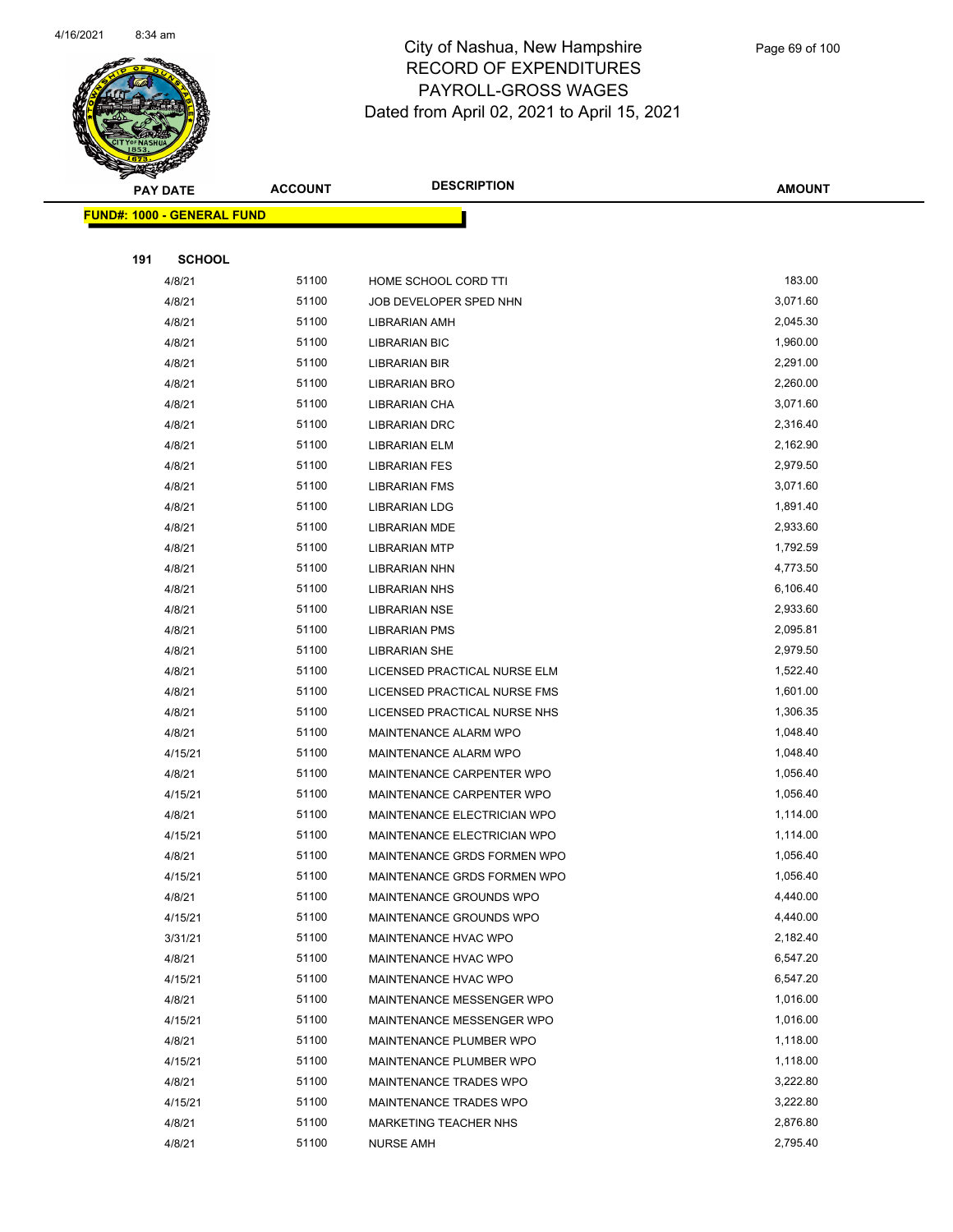

Page 70 of 100

|     | <u> FUND#: 1000 - GENERAL FUND</u> |                |                                      |                      |
|-----|------------------------------------|----------------|--------------------------------------|----------------------|
|     |                                    |                |                                      |                      |
| 191 | <b>SCHOOL</b>                      |                |                                      |                      |
|     | 4/8/21                             | 51100          | <b>NURSE BIC</b>                     | 2,795.40             |
|     | 4/8/21                             | 51100          | <b>NURSE BIR</b>                     | 2,751.30             |
|     | 4/8/21                             | 51100          | <b>NURSE BRO</b>                     | 2,795.40             |
|     | 4/8/21                             | 51100          | <b>NURSE CHA</b>                     | 1,832.00             |
|     | 4/8/21                             | 51100          | <b>NURSE DRC</b>                     | 2,795.40             |
|     | 4/8/21                             | 51100          | <b>NURSE ELM</b>                     | 3,303.60             |
|     | 4/8/21                             | 51100          | <b>NURSE FES</b>                     | 1,962.50             |
|     | 4/8/21                             | 51100          | <b>NURSE FMS</b>                     | 3,432.70             |
|     | 4/8/21                             | 51100          | <b>NURSE LDG</b>                     | 2,632.70             |
|     | 4/8/21                             | 51100          | <b>NURSE MDE</b>                     | 2,319.40             |
|     | 4/8/21                             | 51100          | <b>NURSE MTP</b>                     | 1,913.90             |
|     | 4/8/21                             | 51100<br>51100 | <b>NURSE NHN</b><br><b>NURSE NHS</b> | 3,728.50             |
|     | 4/8/21<br>4/8/21                   | 51100          | <b>NURSE NSE</b>                     | 4,397.20<br>2,795.40 |
|     | 4/8/21                             | 51100          | <b>NURSE PMS</b>                     | 4,522.80             |
|     | 4/8/21                             | 51100          | <b>NURSE SHE</b>                     | 1,888.80             |
|     | 4/8/21                             | 51100          | OFFICE MANAGER BUSINESS              | 2,453.90             |
|     | 4/8/21                             | 51100          | OFFICE MANAGER HUMAN RESOURCES       | 2,682.70             |
|     | 4/8/21                             | 51100          | OFFICE MANAGER SPED                  | 2,082.90             |
|     | 4/8/21                             | 51100          | OUT DISTRICT COORDINATOR             | 2,996.20             |
|     | 4/8/21                             | 51100          | PARA ALT AMH                         | 612.26               |
|     | 4/15/21                            | 51100          | PARA ALT AMH                         | 622.56               |
|     | 4/8/21                             | 51100          | PARA ALT FMS                         | 659.10               |
|     | 4/15/21                            | 51100          | PARA ALT FMS                         | 659.10               |
|     | 4/8/21                             | 51100          | PARA ALT MTP                         | 189.08               |
|     | 4/15/21                            | 51100          | PARA ALT MTP                         | 342.48               |
|     | 4/8/21                             | 51100          | PARA ALT PMS                         | 297.55               |
|     | 4/15/21                            | 51100          | PARA ALT PMS                         | 297.55               |
|     | 4/8/21                             | 51100          | PARA DW SPEC ED AMH                  | 8,462.78             |
|     | 4/15/21                            | 51100          | PARA DW SPEC ED AMH                  | 8,764.59             |
|     | 4/8/21                             | 51100          | PARA DW SPEC ED BIR                  | 2,600.74             |
|     | 4/15/21                            | 51100          | PARA DW SPEC ED BIR                  | 2,615.41             |
|     | 4/8/21                             | 51100          | PARA DW SPEC ED BRO                  | 5,704.50             |
|     | 4/15/21                            | 51100          | PARA DW SPEC ED BRO                  | 5,619.76             |
|     | 4/8/21                             | 51100          | PARA DW SPEC ED CHA                  | 9,089.58             |
|     | 4/15/21                            | 51100          | PARA DW SPEC ED CHA                  | 9,336.92             |
|     | 4/8/21                             | 51100          | PARA DW SPEC ED FMS                  | 6,313.55             |
|     | 4/15/21                            | 51100          | PARA DW SPEC ED FMS                  | 6,648.59             |
|     | 4/8/21                             | 51100          | PARA DW SPEC ED LDG                  | 372.75               |
|     | 4/15/21                            | 51100          | PARA DW SPEC ED LDG                  | 351.75               |
|     | 4/8/21                             | 51100          | PARA DW SPEC ED MDE                  | 7,324.32             |
|     | 4/15/21                            | 51100          | PARA DW SPEC ED MDE                  | 7,272.19             |
|     | 4/8/21                             | 51100          | PARA DW SPEC ED MTP                  | 1,213.21             |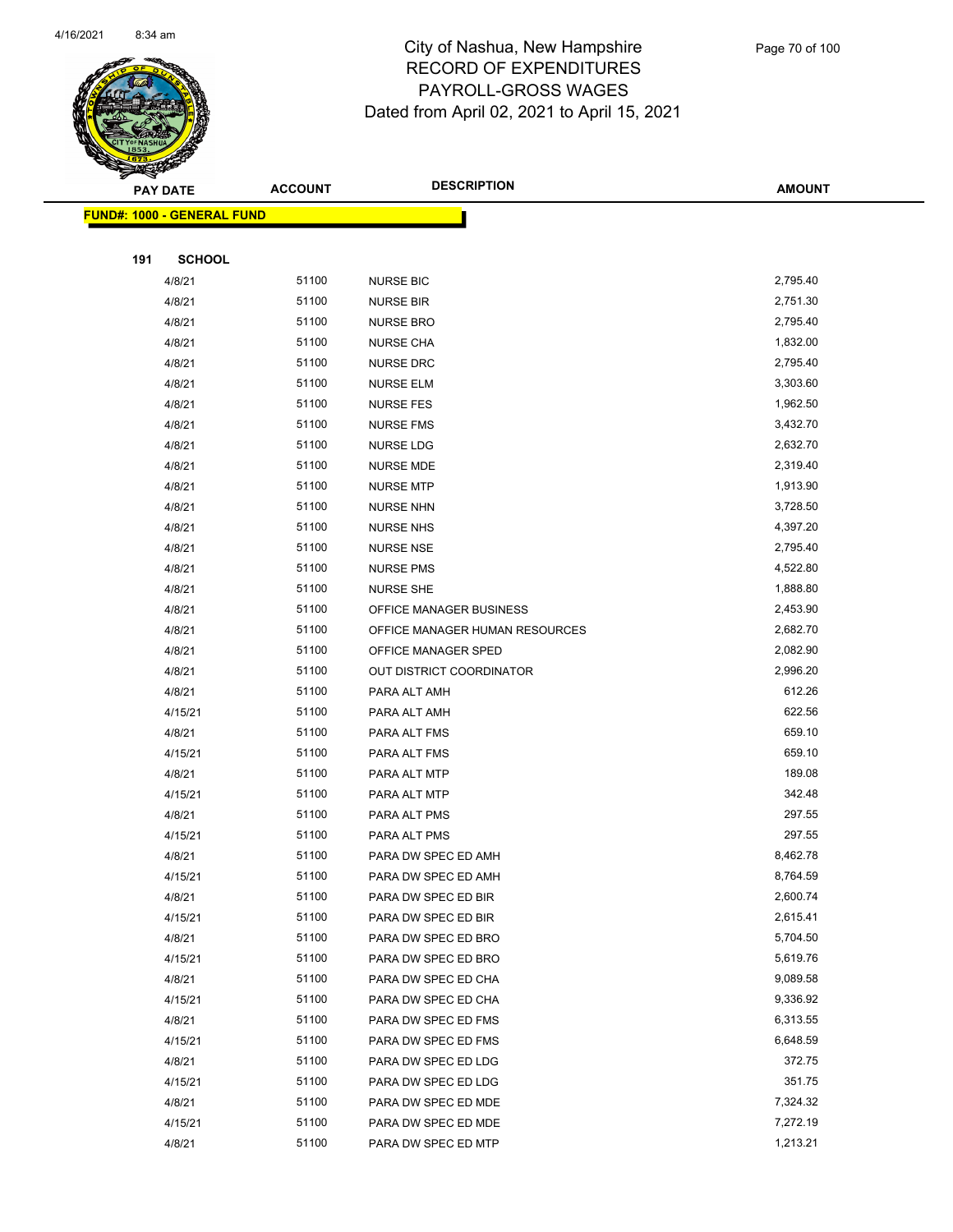

|     | <b>PAY DATE</b>                    | <b>ACCOUNT</b> | <b>DESCRIPTION</b>             | <b>AMOUNT</b>        |
|-----|------------------------------------|----------------|--------------------------------|----------------------|
|     | <u> FUND#: 1000 - GENERAL FUND</u> |                |                                |                      |
|     |                                    |                |                                |                      |
| 191 | <b>SCHOOL</b>                      |                |                                |                      |
|     | 4/15/21                            | 51100          | PARA DW SPEC ED MTP            | 1,389.02             |
|     | 4/8/21                             | 51100          | PARA DW SPEC ED NHN            | 5,084.48             |
|     | 4/15/21                            | 51100          | PARA DW SPEC ED NHN            | 5,068.44             |
|     | 4/8/21                             | 51100          | PARA DW SPEC ED NHS            | 6,525.47             |
|     | 4/15/21                            | 51100          | PARA DW SPEC ED NHS            | 6,177.47             |
|     | 4/8/21                             | 51100          | PARA DW SPEC ED NSE            | 5,971.32             |
|     | 4/15/21                            | 51100          | PARA DW SPEC ED NSE            | 6,006.52             |
|     | 4/8/21                             | 51100          | PARA DW SPEC ED PMS            | 656.91               |
|     | 4/15/21                            | 51100          | PARA DW SPEC ED PMS            | 594.83               |
|     | 4/8/21                             | 51100          | PARA DW SPEC ED SHE            | 10,319.07            |
|     | 4/15/21                            | 51100          | PARA DW SPEC ED SHE            | 10,363.80            |
|     | 4/8/21                             | 51100          | PARA DW SPEC ED WID            | 549.00               |
|     | 4/15/21                            | 51100          | PARA DW SPEC ED WID            | 549.00               |
|     | 4/8/21                             | 51100          | PARA DW SPEC ELM               | 7,566.46             |
|     | 4/15/21                            | 51100          | PARA DW SPEC ELM               | 7,728.60             |
|     | 4/8/21                             | 51100          | PARA ELL BIR                   | 535.43               |
|     | 4/15/21                            | 51100          | PARA ELL BIR                   | 535.43               |
|     | 4/8/21                             | 51100          | PARA ELL DRC                   | 604.82               |
|     | 4/15/21                            | 51100          | PARA ELL DRC                   | 594.90               |
|     | 4/8/21                             | 51100          | PARA ELL ELM                   | 443.22               |
|     | 4/15/21                            | 51100          | PARA ELL ELM                   | 450.15               |
|     | 4/8/21                             | 51100          | PARA ELL FES                   | 578.10               |
|     | 4/15/21                            | 51100          | PARA ELL FES                   | 578.10               |
|     | 4/8/21                             | 51100          | PARA ELL LDG                   | 594.90               |
|     | 4/15/21                            | 51100          | PARA ELL LDG                   | 594.90               |
|     | 4/8/21                             | 51100          | PARA ELL SHE                   | 644.50               |
|     | 4/15/21                            | 51100          | PARA ELL SHE                   | 644.50               |
|     | 4/8/21                             | 51100          | PARA INST AMH                  | 3,069.26             |
|     | 4/15/21                            | 51100          | PARA INST AMH                  | 3,066.92             |
|     | 4/8/21                             | 51100          | PARA INST BIC                  | 5,499.79             |
|     | 4/15/21                            | 51100          | PARA INST BIC                  | 5,499.81             |
|     | 4/8/21                             | 51100          | PARA INST BIR                  | 3,639.62             |
|     | 4/15/21<br>4/8/21                  | 51100<br>51100 | PARA INST BIR                  | 3,628.25<br>2,926.95 |
|     | 4/15/21                            | 51100          | PARA INST BRO                  | 2,926.96             |
|     | 4/8/21                             | 51100          | PARA INST BRO                  | 3,817.67             |
|     | 4/15/21                            | 51100          | PARA INST CHA                  | 3,826.11             |
|     | 4/8/21                             | 51100          | PARA INST CHA<br>PARA INST DRC | 3,585.03             |
|     | 4/15/21                            | 51100          | PARA INST DRC                  | 3,588.49             |
|     | 4/8/21                             | 51100          | PARA INST ELM                  | 4,707.34             |
|     | 4/15/21                            | 51100          | PARA INST ELM                  | 4,665.17             |
|     | 4/8/21                             | 51100          | PARA INST FES                  | 5,510.75             |
|     | 4/15/21                            | 51100          | PARA INST FES                  | 5,513.08             |
|     |                                    |                |                                |                      |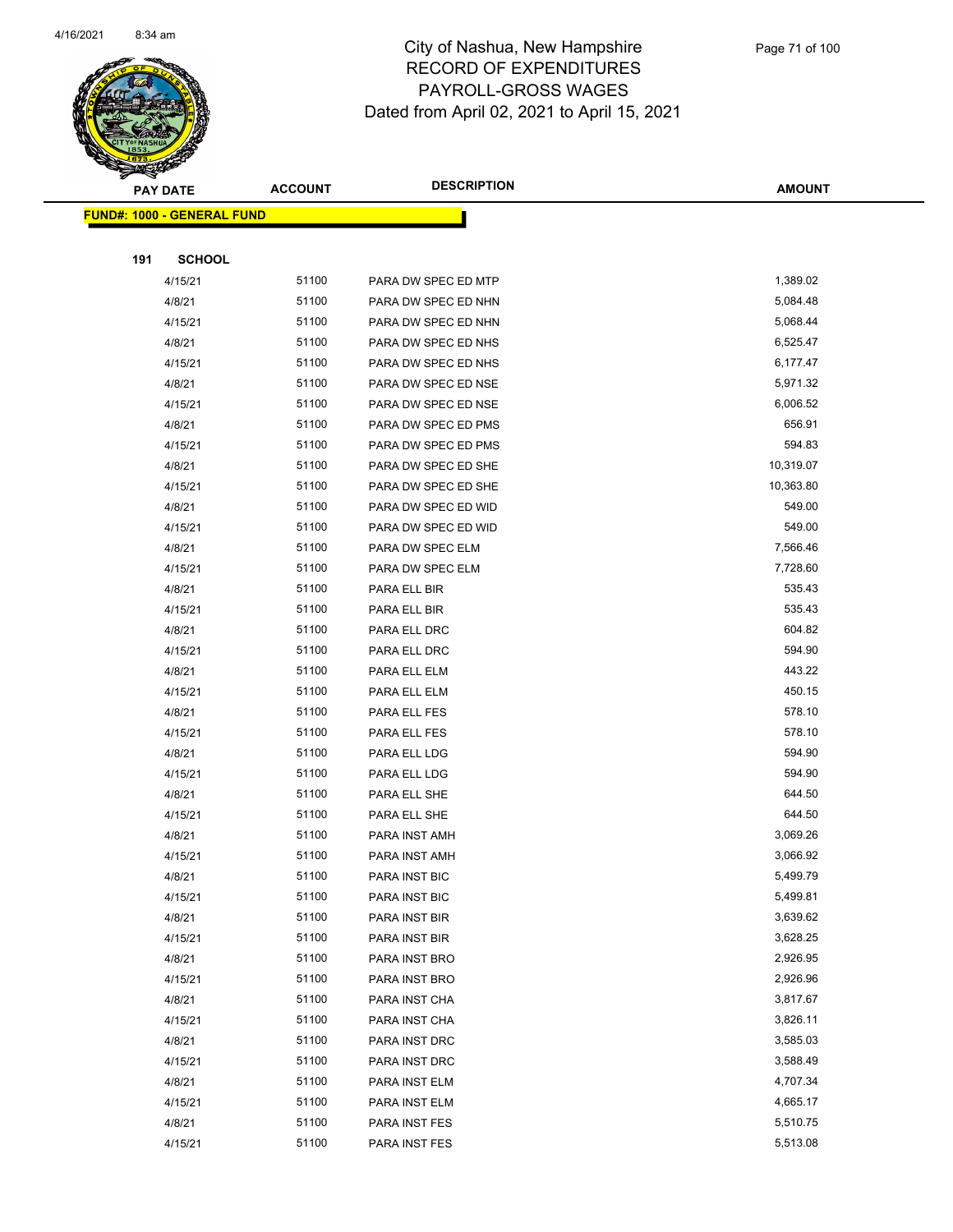

|     | <b>PAY DATE</b>                   | <b>ACCOUNT</b> | <b>DESCRIPTION</b> | <b>AMOUNT</b> |  |
|-----|-----------------------------------|----------------|--------------------|---------------|--|
|     | <b>FUND#: 1000 - GENERAL FUND</b> |                |                    |               |  |
|     |                                   |                |                    |               |  |
| 191 | <b>SCHOOL</b>                     |                |                    |               |  |
|     | 4/8/21                            | 51100          | PARA INST FMS      | 4,410.18      |  |
|     | 4/15/21                           | 51100          | PARA INST FMS      | 4,710.27      |  |
|     | 4/8/21                            | 51100          | PARA INST LDG      | 4,179.18      |  |
|     | 4/15/21                           | 51100          | PARA INST LDG      | 4,189.22      |  |
|     | 4/8/21                            | 51100          | PARA INST MDE      | 4,266.28      |  |
|     | 4/15/21                           | 51100          | PARA INST MDE      | 4,266.30      |  |
|     | 4/8/21                            | 51100          | PARA INST MTP      | 2,625.55      |  |
|     | 4/15/21                           | 51100          | PARA INST MTP      | 2,896.70      |  |
|     | 4/8/21                            | 51100          | PARA INST NHN      | 1,258.10      |  |
|     | 4/15/21                           | 51100          | PARA INST NHN      | 1,258.10      |  |
|     | 4/8/21                            | 51100          | PARA INST NHS      | 1,873.77      |  |
|     | 4/15/21                           | 51100          | PARA INST NHS      | 1,898.79      |  |
|     | 4/8/21                            | 51100          | PARA INST NSE      | 4,511.63      |  |
|     | 4/15/21                           | 51100          | PARA INST NSE      | 4,516.66      |  |
|     | 4/8/21                            | 51100          | PARA INST PMS      | 4,449.72      |  |
|     | 4/15/21                           | 51100          | PARA INST PMS      | 4,778.08      |  |
|     | 4/8/21                            | 51100          | PARA INST SHE      | 3,804.39      |  |
|     | 4/15/21                           | 51100          | PARA INST SHE      | 3,774.26      |  |
|     | 4/8/21                            | 51100          | PARA JOB COACH     | 552.96        |  |
|     | 4/15/21                           | 51100          | PARA JOB COACH     | 561.60        |  |
|     | 4/8/21                            | 51100          | PARA KIND AMH      | 604.82        |  |
|     | 4/15/21                           | 51100          | PARA KIND AMH      | 604.82        |  |
|     | 4/8/21                            | 51100          | PARA KIND BIC      | 1,278.27      |  |
|     | 4/15/21                           | 51100          | PARA KIND BIC      | 1,278.27      |  |
|     | 4/8/21                            | 51100          | PARA KIND BIR      | 380.88        |  |
|     | 4/15/21                           | 51100          | PARA KIND BIR      | 398.19        |  |
|     | 4/8/21                            | 51100          | PARA KIND BRO      | 604.82        |  |
|     | 4/15/21                           | 51100          | PARA KIND BRO      | 604.82        |  |
|     | 4/8/21                            | 51100          | PARA KIND CHA      | 931.98        |  |
|     | 4/15/21                           | 51100          | PARA KIND CHA      | 935.45        |  |
|     | 4/8/21                            | 51100          | PARA KIND DRC      | 590.70        |  |
|     | 4/15/21                           | 51100          | PARA KIND DRC      | 590.70        |  |
|     | 4/8/21                            | 51100          | PARA KIND FES      | 1,121.14      |  |
|     | 4/15/21                           | 51100          | PARA KIND FES      | 1,115.42      |  |
|     | 4/8/21                            | 51100          | PARA KIND LDG      | 1,219.56      |  |
|     | 4/15/21                           | 51100          | PARA KIND LDG      | 1,219.56      |  |
|     | 4/8/21                            | 51100          | PARA KIND MDE      | 1,182.00      |  |
|     | 4/15/21                           | 51100          | PARA KIND MDE      | 1,182.00      |  |
|     | 4/8/21                            | 51100          | PARA KIND MTP      | 443.21        |  |
|     | 4/15/21                           | 51100          | PARA KIND MTP      | 712.99        |  |
|     | 4/8/21                            | 51100          | PARA KIND NSE      | 1,010.40      |  |
|     | 4/15/21                           | 51100          | PARA KIND NSE      | 1,010.40      |  |
|     | 4/8/21                            | 51100          | PARA KIND SHE      | 1,303.34      |  |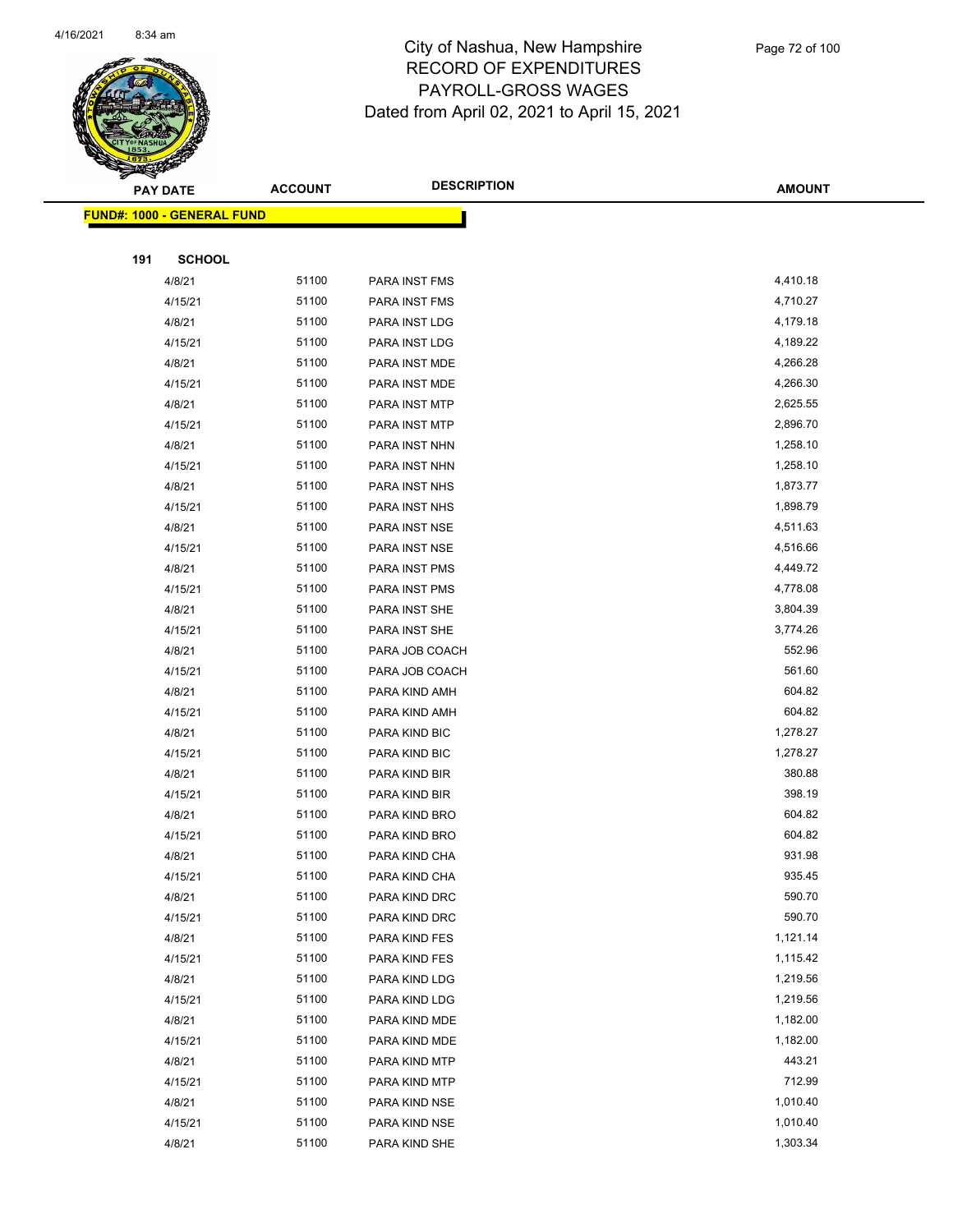

| <b>PAY DATE</b>                    |               | <b>ACCOUNT</b> | <b>DESCRIPTION</b>    | <b>AMOUNT</b>        |
|------------------------------------|---------------|----------------|-----------------------|----------------------|
| <u> FUND#: 1000 - GENERAL FUND</u> |               |                |                       |                      |
|                                    |               |                |                       |                      |
| 191                                | <b>SCHOOL</b> |                |                       |                      |
|                                    | 4/15/21       | 51100          | PARA KIND SHE         | 1,298.30             |
|                                    | 4/8/21        | 51100          | PARA LIB NHN          | 306.98               |
|                                    | 4/15/21       | 51100          | PARA LIB NHN          | 301.95               |
|                                    | 4/8/21        | 51100          | PARA LIB NHS          | 211.23               |
|                                    | 4/15/21       | 51100          | PARA LIB NHS          | 214.69               |
|                                    | 4/8/21        | 51100          | PARA MEDIA NHN        | 699.66               |
|                                    | 4/15/21       | 51100          | PARA MEDIA NHN        | 684.45               |
|                                    | 4/8/21        | 51100          | PARA MEDIA NHS        | 1,112.45             |
|                                    | 4/15/21       | 51100          | PARA MEDIA NHS        | 1,112.45             |
|                                    | 4/8/21        | 51100          | PARA PRE SCH BRO      | 5,004.59             |
|                                    | 4/15/21       | 51100          | PARA PRE SCH BRO      | 5,023.73             |
|                                    | 4/8/21        | 51100          | PARA PRE SCH MTP      | 535.10               |
|                                    | 4/15/21       | 51100          | PARA PRE SCH MTP      | 634.06               |
|                                    | 4/8/21        | 51100          | PARA PRE SCH NSE      | 383.28               |
|                                    | 4/15/21       | 51100          | PARA PRE SCH NSE      | 383.28               |
|                                    | 4/8/21        | 51100          | PARA READ ELM         | 639.54               |
|                                    | 4/15/21       | 51100          | PARA READ ELM         | 634.58               |
|                                    | 4/8/21        | 51100          | PARA SCI NHN          | 628.68               |
|                                    | 4/15/21       | 51100          | PARA SCI NHN          | 638.82               |
|                                    | 4/8/21        | 51100          | PARA SCI NHS          | 633.75               |
|                                    | 4/15/21       | 51100          | PARA SCI NHS          | 633.75               |
|                                    | 4/8/21        | 51100          | PARA TTI LDG          | 20.13                |
|                                    | 4/15/21       | 51100          | PARA TTI LDG          | 139.11               |
|                                    | 4/15/21       | 51100          | PARA TTI MTP          | 421.92               |
|                                    | 4/8/21        | 51100          | PARA VOC NHS          | 471.84               |
|                                    | 4/15/21       | 51100          | PARA VOC NHS          | 475.49               |
|                                    | 4/8/21        | 51100          | PEER COACH            | 8,073.20             |
|                                    | 4/8/21        | 51100          | PRESCHOOL COORDINATOR | 2,600.90             |
|                                    | 4/8/21        | 51100          | PRINCIPAL AMH         | 4,076.90             |
|                                    | 4/8/21        | 51100          | PRINCIPAL BIC         | 3,903.80             |
|                                    | 4/8/21        | 51100          | PRINCIPAL BIR         | 4,076.90             |
|                                    | 4/8/21        | 51100          | PRINCIPAL BRO         | 4,076.90             |
|                                    | 4/8/21        | 51100          | PRINCIPAL CHA         | 4,023.10             |
|                                    | 4/8/21        | 51100          | PRINCIPAL DRC         | 3,851.00             |
|                                    | 4/8/21        | 51100          | PRINCIPAL ELM         | 4,510.10             |
|                                    | 4/8/21        | 51100          | PRINCIPAL FES         | 3,942.30             |
|                                    | 4/8/21        | 51100          | PRINCIPAL FMS         | 4,169.20             |
|                                    | 4/8/21        | 51100          | PRINCIPAL LDG         | 4,076.90             |
|                                    | 4/8/21        | 51100<br>51100 | PRINCIPAL MDE         | 3,942.30<br>3,942.30 |
|                                    | 4/8/21        | 51100          | PRINCIPAL MTP         | 4,115.40             |
|                                    | 4/8/21        | 51100          | PRINCIPAL NHN         | 4,326.90             |
|                                    | 4/8/21        |                | PRINCIPAL NHS         |                      |
|                                    | 4/8/21        | 51100          | PRINCIPAL NSE         | 3,903.80             |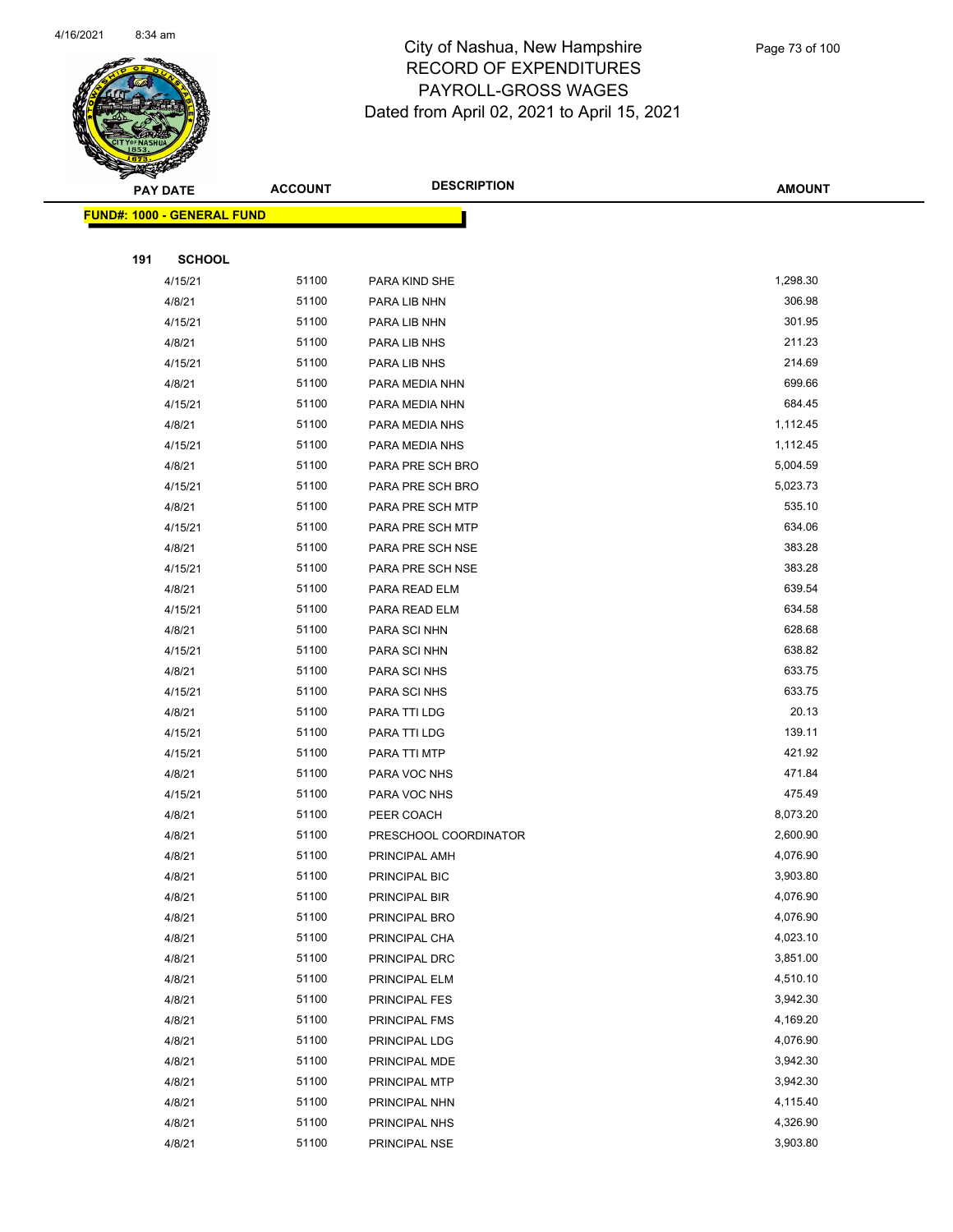

|     | <b>PAY DATE</b>                    | <b>ACCOUNT</b> | <b>DESCRIPTION</b>                                  | <b>AMOUNT</b>         |
|-----|------------------------------------|----------------|-----------------------------------------------------|-----------------------|
|     | <u> FUND#: 1000 - GENERAL FUND</u> |                |                                                     |                       |
|     |                                    |                |                                                     |                       |
| 191 | <b>SCHOOL</b>                      |                |                                                     |                       |
|     | 4/8/21                             | 51100          | PRINCIPAL PMS                                       | 3,865.40              |
|     | 4/8/21                             | 51100          | PRINCIPAL SHE                                       | 3,745.20              |
|     | 4/8/21                             | 51100          | SCHOOL PSYCHOLOGIST WID                             | 39,859.55             |
|     | 4/8/21                             | 51100          | SCHOOL PSYCHOLOGY INTERN                            | 1,909.20              |
|     | 4/8/21                             | 51100          | <b>SECURITY MONITOR NHN</b>                         | 1,505.60              |
|     | 4/15/21                            | 51100          | SECURITY MONITOR NHN                                | 1,425.62              |
|     | 4/8/21                             | 51100          | SECURITY MONITOR NHS                                | 3,011.21              |
|     | 4/15/21                            | 51100          | SECURITY MONITOR NHS                                | 3,011.20              |
|     | 4/8/21                             | 51100          | SIGN LANGUAGE INTERPRETER                           | 9,193.52              |
|     | 4/15/21                            | 51100          | SIGN LANGUAGE INTERPRETER                           | 9,178.18              |
|     | 4/8/21                             | 51100          | SOCIAL WORKER                                       | 4,190.70              |
|     | 4/8/21                             | 51100          | SOCIAL WORKER FMS                                   | 2,979.50              |
|     | 4/8/21                             | 51100          | SPEECH LANG PATHOLOGIST WID                         | 61,195.98             |
|     | 4/8/21                             | 51100          | SPEECH LANGUAGE ASST                                | 752.40                |
|     | 4/15/21                            | 51100          | SPEECH LANGUAGE ASST                                | 740.82                |
|     | 4/8/21                             | 51100          | STUDENT ACTIVITY COORD NHN                          | 1,148.40              |
|     | 4/8/21                             | 51100          | <b>SUPERINTENDENT</b>                               | 12,186.48             |
|     | 4/8/21                             | 51100          | SYSTEMS ADMIN FULL YEAR                             | 11,386.40             |
|     | 4/8/21                             | 51100          | <b>TEACHER ART AMH</b>                              | 2,795.40              |
|     | 4/8/21                             | 51100          | TEACHER ART BIC                                     | 2,291.00              |
|     | 4/8/21                             | 51100          | <b>TEACHER ART BIR</b>                              | 2,979.50              |
|     | 4/8/21                             | 51100          | <b>TEACHER ART CHA</b>                              | 2,227.30              |
|     | 4/8/21                             | 51100          | <b>TEACHER ART DRC</b>                              | 2,168.60              |
|     | 4/8/21                             | 51100          | <b>TEACHER ART ELM</b>                              | 5,015.70              |
|     | 4/8/21                             | 51100          | <b>TEACHER ART FES</b>                              | 1,764.50              |
|     | 4/8/21                             | 51100          | <b>TEACHER ART FMS</b>                              | 827.80                |
|     | 4/8/21                             | 51100          | <b>TEACHER ART LDG</b>                              | 2,795.40              |
|     | 4/8/21                             | 51100          | <b>TEACHER ART MDE</b>                              | 2,168.60              |
|     | 4/8/21                             | 51100          | <b>TEACHER ART MTP</b>                              | 2,979.50              |
|     | 4/8/21                             | 51100          | TEACHER ART NHN                                     | 11,091.40             |
|     | 4/8/21                             | 51100          | TEACHER ART NHS                                     | 10,930.50             |
|     | 4/8/21                             | 51100          | <b>TEACHER ART NSE</b>                              | 3,071.60              |
|     | 4/8/21                             | 51100          | <b>TEACHER ART PMS</b>                              | 4,270.10              |
|     | 4/8/21                             | 51100          | <b>TEACHER ART SHE</b>                              | 2,632.70<br>2,795.40  |
|     | 4/8/21                             | 51100          | TEACHER AUTO NHN                                    |                       |
|     | 4/8/21                             | 51100          | TEACHER BEHAVIOR SPEC WID                           | 19,139.10<br>2,564.70 |
|     | 4/8/21                             | 51100          | TEACHER BIO TEC NHN                                 |                       |
|     | 4/8/21                             | 51100<br>51100 | TEACHER BUILD CONST NHS                             | 2,795.40<br>4,627.00  |
|     | 4/8/21                             | 51100          | <b>TEACHER BUSINESS NHN</b>                         | 11,712.40             |
|     | 4/8/21<br>4/8/21                   | 51100          | <b>TEACHER BUSINESS NHS</b>                         | 1,655.60              |
|     | 4/8/21                             | 51100          | <b>TEACHER COMPUTER ELM</b><br>TEACHER COMPUTER FMS | 2,979.50              |
|     | 4/8/21                             | 51100          | TEACHER COMPUTER NHN                                | 5,584.30              |
|     |                                    |                |                                                     |                       |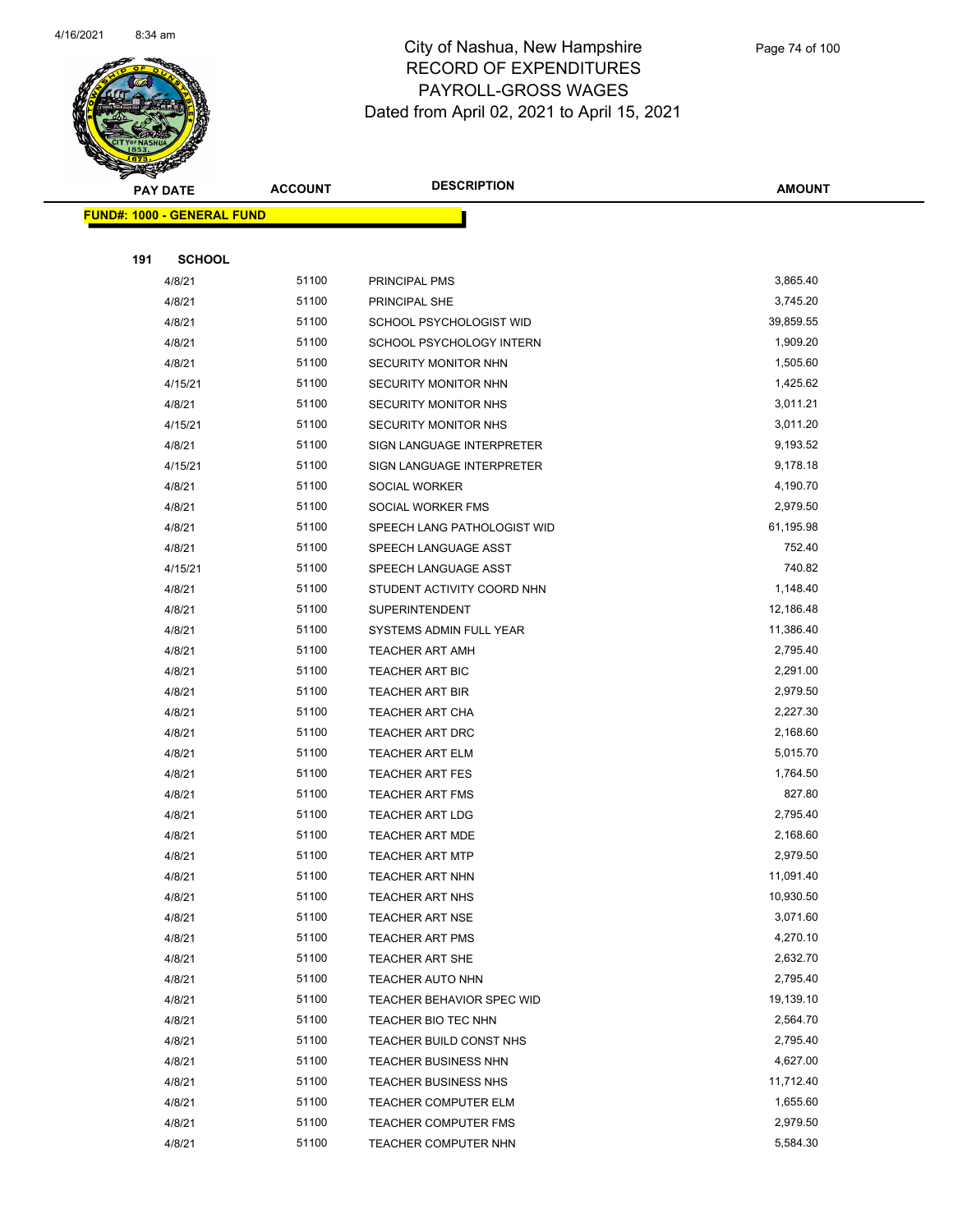

|     | <b>PAY DATE</b>                    | <b>ACCOUNT</b> | <b>DESCRIPTION</b>          | <b>AMOUNT</b> |
|-----|------------------------------------|----------------|-----------------------------|---------------|
|     | <u> FUND#: 1000 - GENERAL FUND</u> |                |                             |               |
|     |                                    |                |                             |               |
| 191 | <b>SCHOOL</b>                      |                |                             |               |
|     | 4/8/21                             | 51100          | TEACHER COMPUTER NHS        | 1,655.60      |
|     | 4/8/21                             | 51100          | TEACHER COMPUTER PMS        | 4,879.60      |
|     | 4/8/21                             | 51100          | TEACHER COSMETOLOGY NHN     | 4,684.20      |
|     | 4/8/21                             | 51100          | <b>TEACHER CULINARY NHN</b> | 5,637.90      |
|     | 4/8/21                             | 51100          | <b>TEACHER DEAF NSE</b>     | 4,879.40      |
|     | 4/8/21                             | 51100          | TEACHER DEAF WID            | 7,703.89      |
|     | 4/8/21                             | 51100          | TEACHER DWSE AMH            | 2,979.50      |
|     | 4/8/21                             | 51100          | <b>TEACHER DWSE BIR</b>     | 4,964.00      |
|     | 4/8/21                             | 51100          | <b>TEACHER DWSE BRO</b>     | 3,071.60      |
|     | 4/8/21                             | 51100          | <b>TEACHER DWSE CHA</b>     | 1,641.50      |
|     | 4/8/21                             | 51100          | TEACHER DWSE ELM            | 15,542.00     |
|     | 4/8/21                             | 51100          | TEACHER DWSE FMS            | 2,168.60      |
|     | 4/8/21                             | 51100          | TEACHER DWSE MDE            | 1,963.10      |
|     | 4/8/21                             | 51100          | TEACHER DWSE NHS            | 2,963.30      |
|     | 4/8/21                             | 51100          | <b>TEACHER DWSE SHE</b>     | 5,908.30      |
|     | 4/8/21                             | 51100          | TEACHER ECE NHS             | 5,959.00      |
|     | 4/8/21                             | 51100          | TEACHER ELECTRICAL NHS      | 2,795.40      |
|     | 4/8/21                             | 51100          | TEACHER ELL AMH             | 1,549.90      |
|     | 4/8/21                             | 51100          | TEACHER ELL BIC             | 3,982.10      |
|     | 4/8/21                             | 51100          | TEACHER ELL BIR             | 2,979.50      |
|     | 4/8/21                             | 51100          | <b>TEACHER ELL CHA</b>      | 2,359.10      |
|     | 4/8/21                             | 51100          | TEACHER ELL DRC             | 4,702.70      |
|     | 4/8/21                             | 51100          | TEACHER ELL ELM             | 6,595.80      |
|     | 4/8/21                             | 51100          | TEACHER ELL FES             | 7,850.40      |
|     | 4/8/21                             | 51100          | <b>TEACHER ELL FMS</b>      | 4,319.10      |
|     | 4/8/21                             | 51100          | TEACHER ELL LDG             | 8,148.70      |
|     | 4/8/21                             | 51100          | <b>TEACHER ELL MTP</b>      | 2,979.49      |
|     | 4/8/21                             | 51100          | TEACHER ELL NHN             | 9,648.80      |
|     | 4/8/21                             | 51100          | TEACHER ELL NHS             | 12,710.70     |
|     | 4/8/21                             | 51100          | TEACHER ELL PMS             | 4,711.30      |
|     | 4/8/21                             | 51100          | TEACHER ELL SHE             | 4,971.70      |
|     | 4/8/21                             | 51100          | TEACHER ENGLISH ELM         | 27,808.29     |
|     | 4/8/21                             | 51100          | TEACHER ENGLISH FMS         | 17,079.30     |
|     | 4/8/21                             | 51100          | TEACHER ENGLISH NHN         | 48,395.80     |
|     | 4/8/21                             | 51100          | TEACHER ENGLISH NHS         | 51,616.79     |
|     | 4/8/21                             | 51100          | TEACHER ENGLISH PMS         | 16,137.50     |
|     | 4/8/21                             | 51100          | <b>TEACHER FACS ELM</b>     | 2,260.00      |
|     | 4/8/21                             | 51100          | <b>TEACHER FACS FMS</b>     | 4,868.30      |
|     | 4/8/21                             | 51100          | <b>TEACHER FACS NHN</b>     | 8,003.70      |
|     | 4/8/21                             | 51100          | <b>TEACHER FACS NHS</b>     | 7,737.80      |
|     | 4/8/21                             | 51100          | <b>TEACHER FACS PMS</b>     | 3,654.50      |
|     | 4/8/21                             | 51100          | TEACHER FOREIGN LANG ELM    | 6,143.20      |
|     | 4/8/21                             | 51100          | TEACHER FOREIGN LANG FMS    | 4,176.90      |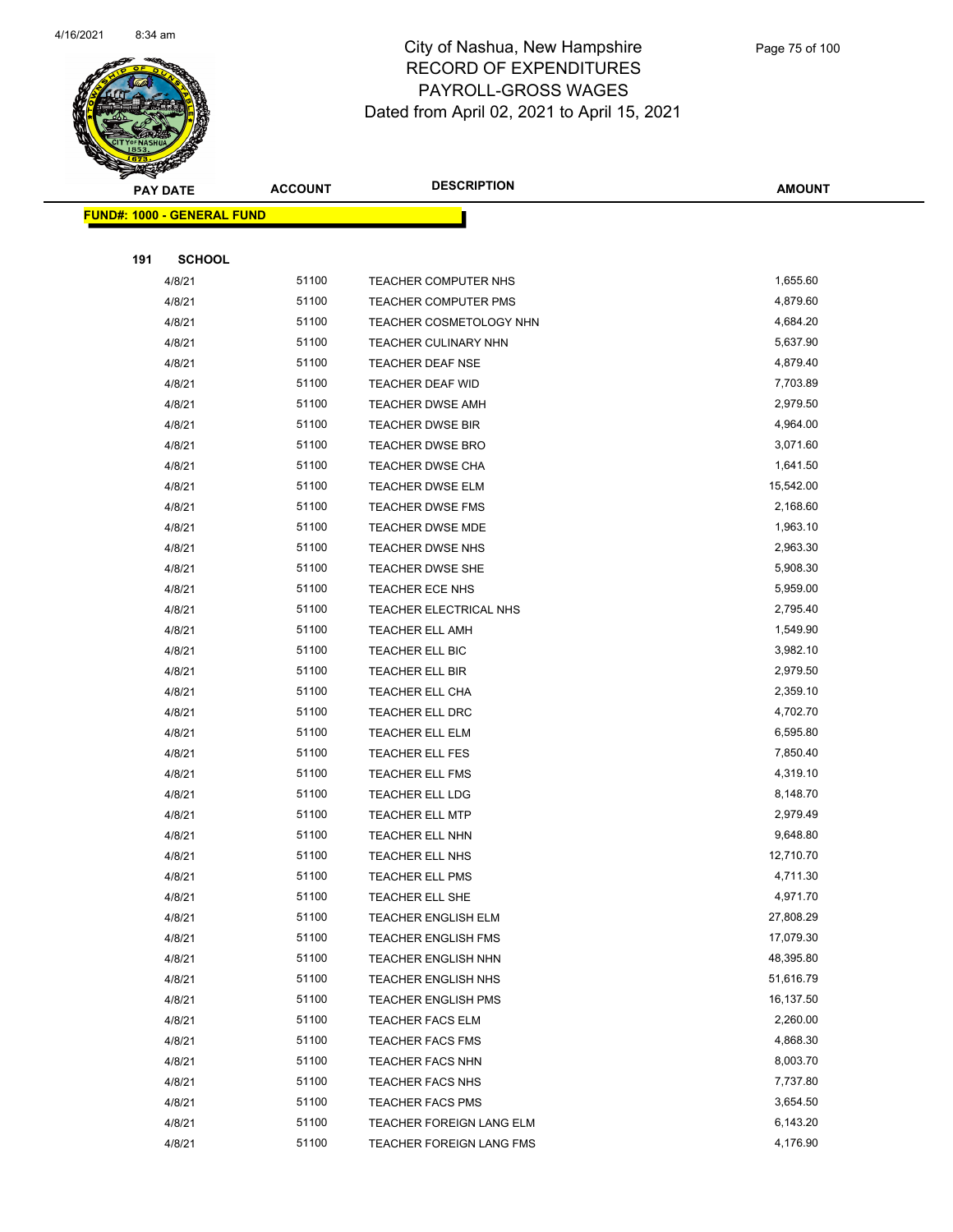

|     | <b>PAY DATE</b>                    | <b>ACCOUNT</b> | <b>DESCRIPTION</b>              | <b>AMOUNT</b> |
|-----|------------------------------------|----------------|---------------------------------|---------------|
|     | <u> FUND#: 1000 - GENERAL FUND</u> |                |                                 |               |
|     |                                    |                |                                 |               |
| 191 | <b>SCHOOL</b>                      |                |                                 |               |
|     | 4/8/21                             | 51100          | <b>TEACHER FOREIGN LANG NHN</b> | 13,949.60     |
|     | 4/8/21                             | 51100          | TEACHER FOREIGN LANG NHS        | 19,013.60     |
|     | 4/8/21                             | 51100          | <b>TEACHER FOREIGN LANG PMS</b> | 5,571.60      |
|     | 4/8/21                             | 51100          | <b>TEACHER GR1 AMH</b>          | 6,598.09      |
|     | 4/8/21                             | 51100          | <b>TEACHER GR1 BIC</b>          | 10,119.10     |
|     | 4/8/21                             | 51100          | <b>TEACHER GR1 BIR</b>          | 9,705.50      |
|     | 4/8/21                             | 51100          | <b>TEACHER GR1 BRO</b>          | 5,730.80      |
|     | 4/8/21                             | 51100          | TEACHER GR1 CHA                 | 9,325.10      |
|     | 4/8/21                             | 51100          | <b>TEACHER GR1 DRC</b>          | 3,828.80      |
|     | 4/8/21                             | 51100          | <b>TEACHER GR1 FES</b>          | 9,508.80      |
|     | 4/8/21                             | 51100          | <b>TEACHER GR1 LDG</b>          | 7,652.20      |
|     | 4/8/21                             | 51100          | <b>TEACHER GR1 MDE</b>          | 8,153.90      |
|     | 4/8/21                             | 51100          | <b>TEACHER GR1 MTP</b>          | 6,826.28      |
|     | 4/8/21                             | 51100          | <b>TEACHER GR1 NSE</b>          | 7,801.90      |
|     | 4/8/21                             | 51100          | <b>TEACHER GR1 SHE</b>          | 8,938.78      |
|     | 4/8/21                             | 51100          | <b>TEACHER GR2 AMH</b>          | 6,186.60      |
|     | 4/8/21                             | 51100          | <b>TEACHER GR2 BIC</b>          | 10,797.80     |
|     | 4/8/21                             | 51100          | <b>TEACHER GR2 BIR</b>          | 10,983.80     |
|     | 4/8/21                             | 51100          | <b>TEACHER GR2 BRO</b>          | 5,913.10      |
|     | 4/8/21                             | 51100          | <b>TEACHER GR2 CHA</b>          | 7,598.40      |
|     | 4/8/21                             | 51100          | TEACHER GR2 DRC                 | 5,817.10      |
|     | 4/8/21                             | 51100          | TEACHER GR2 FES                 | 11,548.80     |
|     | 4/8/21                             | 51100          | <b>TEACHER GR2 LDG</b>          | 9,187.10      |
|     | 4/8/21                             | 51100          | <b>TEACHER GR2 MDE</b>          | 10,332.40     |
|     | 4/8/21                             | 51100          | <b>TEACHER GR2 MTP</b>          | 7,439.08      |
|     | 4/8/21                             | 51100          | <b>TEACHER GR2 NSE</b>          | 5,590.80      |
|     | 4/8/21                             | 51100          | TEACHER GR2 SHE                 | 7,000.20      |
|     | 4/8/21                             | 51100          | <b>TEACHER GR3 AMH</b>          | 4,886.90      |
|     | 4/8/21                             | 51100          | <b>TEACHER GR3 BIC</b>          | 8,614.80      |
|     | 4/8/21                             | 51100          | TEACHER GR3 BIR                 | 8,479.60      |
|     | 4/8/21                             | 51100          | <b>TEACHER GR3 BRO</b>          | 7,539.40      |
|     | 4/8/21                             | 51100          | TEACHER GR3 CHA                 | 9,821.50      |
|     | 4/8/21                             | 51100          | <b>TEACHER GR3 DRC</b>          | 9,478.29      |
|     | 4/8/21                             | 51100          | <b>TEACHER GR3 FES</b>          | 9,790.90      |
|     | 4/8/21                             | 51100          | <b>TEACHER GR3 LDG</b>          | 9,580.40      |
|     | 4/8/21                             | 51100          | <b>TEACHER GR3 MDE</b>          | 10,382.20     |
|     | 4/8/21                             | 51100          | <b>TEACHER GR3 MTP</b>          | 7,009.29      |
|     | 4/8/21                             | 51100          | <b>TEACHER GR3 NSE</b>          | 7,928.90      |
|     | 4/8/21                             | 51100          | TEACHER GR3 SHE                 | 8,183.40      |
|     | 4/8/21                             | 51100          | <b>TEACHER GR4 AMH</b>          | 3,848.10      |
|     | 4/8/21                             | 51100          | <b>TEACHER GR4 BIC</b>          | 8,825.90      |
|     | 4/8/21                             | 51100          | <b>TEACHER GR4 BIR</b>          | 6,053.80      |
|     | 4/8/21                             | 51100          | <b>TEACHER GR4 BRO</b>          | 5,774.90      |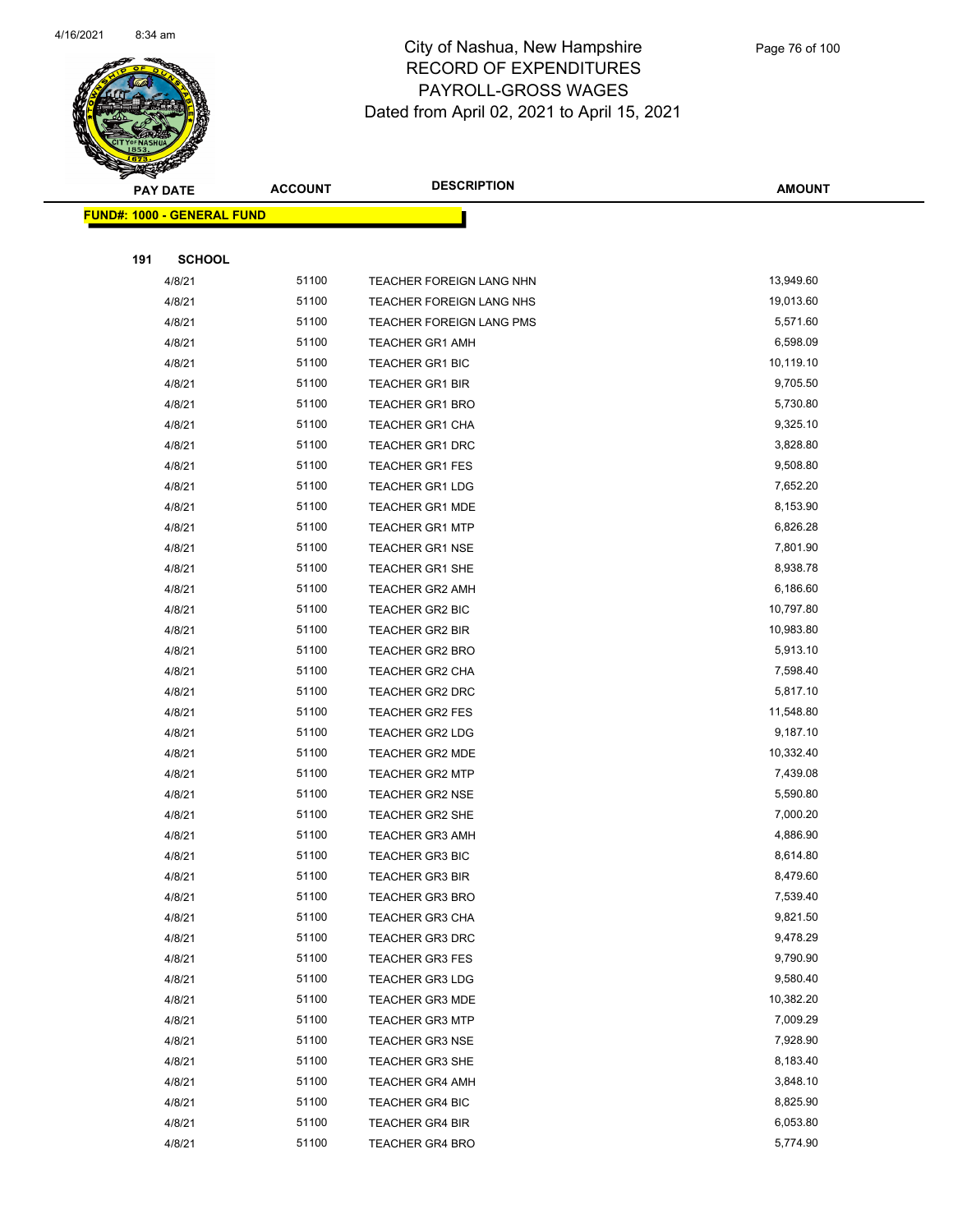

|     | <b>PAY DATE</b>                    | <b>ACCOUNT</b> | <b>DESCRIPTION</b>                                 | <b>AMOUNT</b>         |
|-----|------------------------------------|----------------|----------------------------------------------------|-----------------------|
|     | <u> FUND#: 1000 - GENERAL FUND</u> |                |                                                    |                       |
|     |                                    |                |                                                    |                       |
| 191 | <b>SCHOOL</b>                      |                |                                                    |                       |
|     | 4/8/21                             | 51100          | <b>TEACHER GR4 CHA</b>                             | 11,061.20             |
|     | 4/8/21                             | 51100          | <b>TEACHER GR4 DRC</b>                             | 7,291.99              |
|     | 4/8/21                             | 51100          | <b>TEACHER GR4 FES</b>                             | 13,159.04             |
|     | 4/8/21                             | 51100          | <b>TEACHER GR4 LDG</b>                             | 8,812.80              |
|     | 4/8/21                             | 51100          | <b>TEACHER GR4 MDE</b>                             | 9,387.30              |
|     | 4/8/21                             | 51100          | <b>TEACHER GR4 MTP</b>                             | 7,208.40              |
|     | 4/8/21                             | 51100          | <b>TEACHER GR4 NSE</b>                             | 5,014.70              |
|     | 4/8/21                             | 51100          | <b>TEACHER GR4 SHE</b>                             | 6,195.69              |
|     | 4/8/21                             | 51100          | <b>TEACHER GR5 AMH</b>                             | 5,774.90              |
|     | 4/8/21                             | 51100          | <b>TEACHER GR5 BIC</b>                             | 11,128.70             |
|     | 4/8/21                             | 51100          | <b>TEACHER GR5 BIR</b>                             | 7,257.00              |
|     | 4/8/21                             | 51100          | <b>TEACHER GR5 BRO</b>                             | 5,671.90              |
|     | 4/8/21                             | 51100          | <b>TEACHER GR5 CHA</b>                             | 9,411.38              |
|     | 4/8/21                             | 51100          | <b>TEACHER GR5 DRC</b>                             | 5,224.30              |
|     | 4/8/21                             | 51100          | <b>TEACHER GR5 FES</b>                             | 9,232.70              |
|     | 4/8/21                             | 51100          | <b>TEACHER GR5 LDG</b>                             | 10,090.00             |
|     | 4/8/21                             | 51100          | <b>TEACHER GR5 MDE</b>                             | 9,598.60              |
|     | 4/8/21                             | 51100          | <b>TEACHER GR5 MTP</b>                             | 6,882.10              |
|     | 4/8/21                             | 51100          | <b>TEACHER GR5 NSE</b>                             | 8,846.40              |
|     | 4/8/21                             | 51100          | <b>TEACHER GR5 SHE</b>                             | 7,746.59              |
|     | 4/8/21                             | 51100          | <b>TEACHER GR6 ELM</b>                             | 29,724.10             |
|     | 4/8/21                             | 51100          | <b>TEACHER GR6 FMS</b>                             | 26,215.37             |
|     | 4/8/21                             | 51100          | <b>TEACHER GR6 PMS</b>                             | 16,098.39             |
|     | 4/8/21                             | 51100          | <b>TEACHER GRAPH NHS</b>                           | 3,599.80              |
|     | 4/8/21                             | 51100          | <b>TEACHER GRAPHICS NHN</b>                        | 6,316.60              |
|     | 4/8/21                             | 51100          | <b>TEACHER HEALTH NHN</b>                          | 5,422.60              |
|     | 4/8/21                             | 51100          | TEACHER HEALTH NHS                                 | 2,795.40              |
|     | 4/8/21                             | 51100          | <b>TEACHER HEALTHOC NHS</b>                        | 5,246.90              |
|     | 4/8/21                             | 51100          | TEACHER HVAC NHS                                   | 2,045.30              |
|     | 4/8/21                             | 51100          | TEACHER IN SCH SUSPENSION ELM                      | 1,899.90              |
|     | 4/8/21                             | 51100          | TEACHER IN SCH SUSPENSION NHN                      | 2,979.50              |
|     | 4/8/21                             | 51100          | TEACHER IN SCH SUSPENSION NHS                      | 1,900.10              |
|     | 4/8/21                             | 51100          | TEACHER INST SPED WID                              | 2,692.40              |
|     | 4/8/21                             | 51100          | TEACHER KIND AMH                                   | 7,531.50              |
|     | 4/8/21                             | 51100          | <b>TEACHER KIND BIC</b>                            | 10,714.40<br>7,034.50 |
|     | 4/8/21                             | 51100          | <b>TEACHER KIND BIR</b>                            | 5,867.00              |
|     | 4/8/21<br>4/8/21                   | 51100<br>51100 | <b>TEACHER KIND BRO</b>                            | 7,046.90              |
|     | 4/8/21                             | 51100          | TEACHER KIND CHA<br><b>TEACHER KIND DRC</b>        | 10,255.20             |
|     |                                    | 51100          |                                                    | 11,944.10             |
|     | 4/8/21<br>4/8/21                   | 51100          | <b>TEACHER KIND FES</b><br><b>TEACHER KIND LDG</b> | 12,027.40             |
|     | 4/8/21                             | 51100          | TEACHER KIND MDE                                   | 10,729.60             |
|     | 4/8/21                             | 51100          | <b>TEACHER KIND MTP</b>                            | 6,377.21              |
|     |                                    |                |                                                    |                       |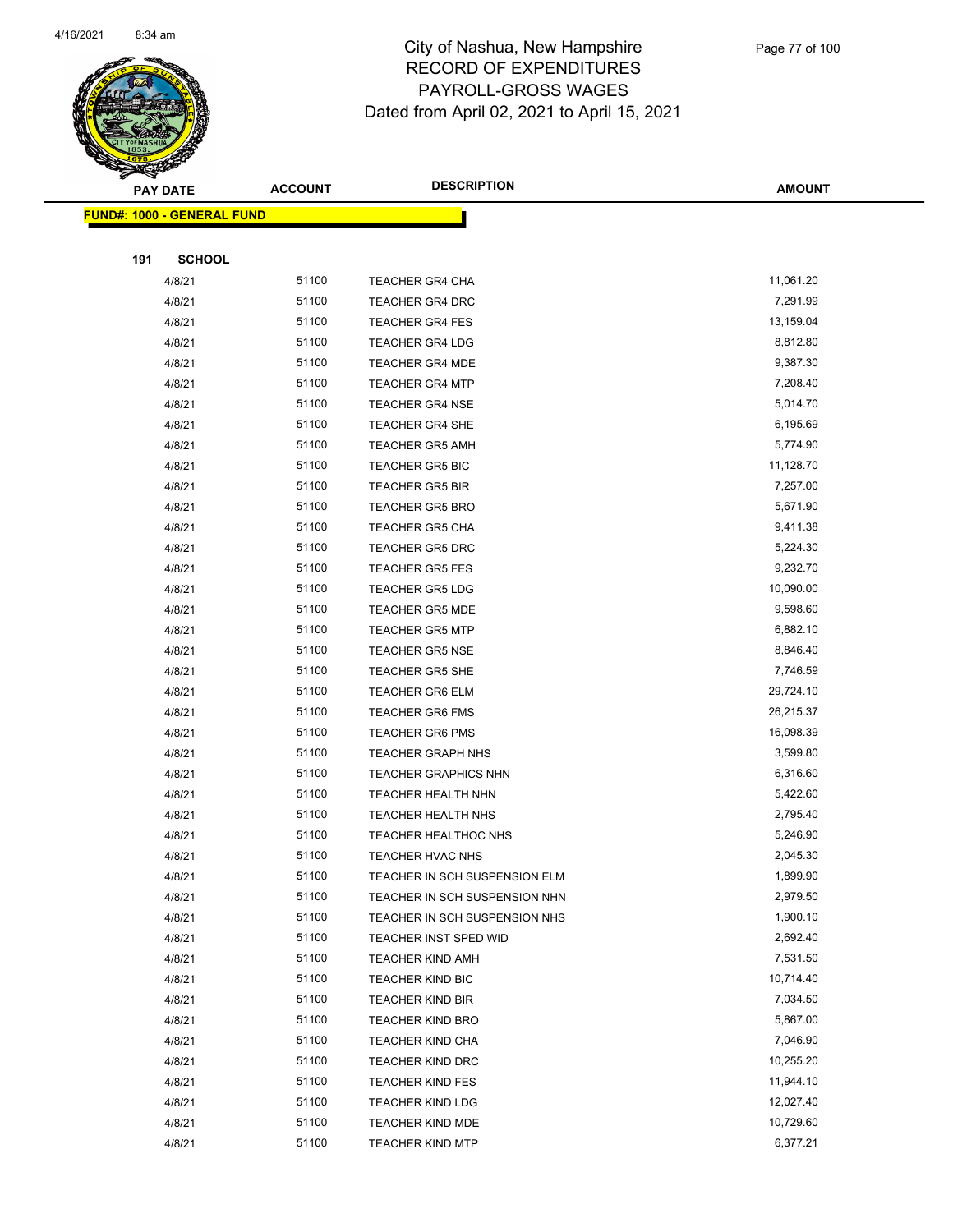

|     | <b>PAY DATE</b>                    | <b>ACCOUNT</b> | <b>DESCRIPTION</b>               | <b>AMOUNT</b>        |
|-----|------------------------------------|----------------|----------------------------------|----------------------|
|     | <u> FUND#: 1000 - GENERAL FUND</u> |                |                                  |                      |
|     |                                    |                |                                  |                      |
| 191 | <b>SCHOOL</b>                      |                |                                  |                      |
|     | 4/8/21                             | 51100          | <b>TEACHER KIND NSE</b>          | 2,394.80             |
|     | 4/8/21                             | 51100          | <b>TEACHER KIND SHE</b>          | 6,270.80             |
|     | 4/8/21                             | 51100          | <b>TEACHER MATH ELM</b>          | 23,580.30            |
|     | 4/8/21                             | 51100          | <b>TEACHER MATH FMS</b>          | 14,008.40            |
|     | 4/8/21                             | 51100          | <b>TEACHER MATH NHN</b>          | 37,608.50            |
|     | 4/8/21                             | 51100          | TEACHER MATH NHS                 | 46,087.60            |
|     | 4/8/21                             | 51100          | <b>TEACHER MATH PMS</b>          | 16,273.70            |
|     | 4/8/21                             | 51100          | <b>TEACHER MUSIC AMH</b>         | 1,913.90             |
|     | 4/8/21                             | 51100          | <b>TEACHER MUSIC BIC</b>         | 2,795.40             |
|     | 4/8/21                             | 51100          | <b>TEACHER MUSIC BIR</b>         | 1,824.70             |
|     | 4/8/21                             | 51100          | <b>TEACHER MUSIC BRO</b>         | 1,831.80             |
|     | 4/8/21                             | 51100          | <b>TEACHER MUSIC CHA</b>         | 2,979.50             |
|     | 4/8/21                             | 51100          | <b>TEACHER MUSIC DRC</b>         | 2,887.40             |
|     | 4/8/21                             | 51100          | <b>TEACHER MUSIC ELM</b>         | 7,744.90             |
|     | 4/8/21                             | 51100          | <b>TEACHER MUSIC FES</b>         | 1,764.50             |
|     | 4/8/21                             | 51100          | <b>TEACHER MUSIC FMS</b>         | 5,959.00             |
|     | 4/8/21                             | 51100          | <b>TEACHER MUSIC LDG</b>         | 1,643.60             |
|     | 4/8/21                             | 51100          | <b>TEACHER MUSIC MDE</b>         | 2,359.10             |
|     | 4/8/21                             | 51100          | <b>TEACHER MUSIC MTP</b>         | 2,703.71             |
|     | 4/8/21                             | 51100          | <b>TEACHER MUSIC NHN</b>         | 4,879.40             |
|     | 4/8/21                             | 51100          | <b>TEACHER MUSIC NHS</b>         | 4,817.50             |
|     | 4/8/21                             | 51100          | <b>TEACHER MUSIC NSE</b>         | 943.49               |
|     | 4/8/21                             | 51100          | <b>TEACHER MUSIC PMS</b>         | 4,439.00             |
|     | 4/8/21                             | 51100          | <b>TEACHER MUSIC SHE</b>         | 1,744.90             |
|     | 4/8/21                             | 51100          | TEACHER PE BIC                   | 2,585.20             |
|     | 4/8/21                             | 51100          | TEACHER PE BIR                   | 3,071.60             |
|     | 4/8/21                             | 51100          | <b>TEACHER PE BRO</b>            | 2,887.40             |
|     | 4/8/21<br>4/8/21                   | 51100<br>51100 | TEACHER PE CHA<br>TEACHER PE DRC | 2,751.30<br>2,979.50 |
|     | 4/8/21                             | 51100          | <b>TEACHER PE ELM</b>            | 9,944.70             |
|     | 4/8/21                             | 51100          | TEACHER PE FES                   | 1,824.70             |
|     | 4/8/21                             | 51100          | TEACHER PE FMS                   | 5,590.80             |
|     | 4/8/21                             | 51100          | TEACHER PE LDG                   | 2,155.00             |
|     | 4/8/21                             | 51100          | TEACHER PE MDE                   | 3,071.60             |
|     | 4/8/21                             | 51100          | <b>TEACHER PE MTP</b>            | 2,089.59             |
|     | 4/8/21                             | 51100          | TEACHER PE NHN                   | 9,187.30             |
|     | 4/8/21                             | 51100          | TEACHER PE NHS                   | 6,908.60             |
|     | 4/8/21                             | 51100          | TEACHER PE NSE                   | 3,055.20             |
|     | 4/8/21                             | 51100          | TEACHER PE PMS                   | 5,239.50             |
|     | 4/8/21                             | 51100          | TEACHER PE SHE                   | 2,812.50             |
|     | 4/8/21                             | 51100          | TEACHER PRE SCHOOL BIR           | 4,758.50             |
|     | 4/8/21                             | 51100          | <b>TEACHER PRESCHOOL BIC</b>     | 5,866.90             |
|     | 4/8/21                             | 51100          | <b>TEACHER PRESCHOOL BRO</b>     | 14,469.10            |
|     |                                    |                |                                  |                      |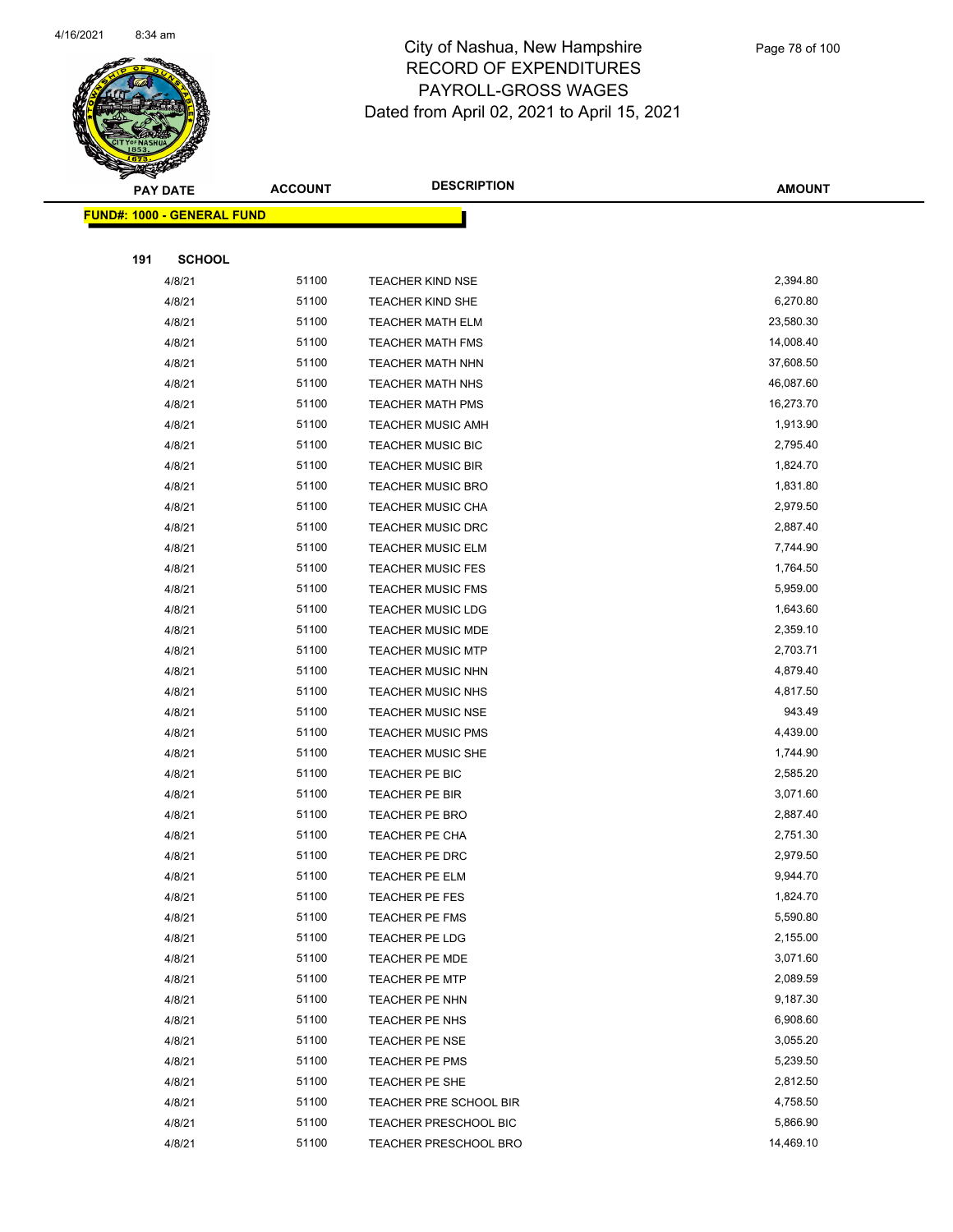

|     | <b>PAY DATE</b>                    | <b>ACCOUNT</b> | <b>DESCRIPTION</b>           | <b>AMOUNT</b> |
|-----|------------------------------------|----------------|------------------------------|---------------|
|     | <u> FUND#: 1000 - GENERAL FUND</u> |                |                              |               |
|     |                                    |                |                              |               |
| 191 | <b>SCHOOL</b>                      |                |                              |               |
|     | 4/8/21                             | 51100          | <b>TEACHER PRESCHOOL MTP</b> | 1,824.70      |
|     | 4/8/21                             | 51100          | TEACHER PRESCHOOL NHS        | 467.70        |
|     | 4/8/21                             | 51100          | <b>TEACHER PRESCHOOL NSE</b> | 6,332.00      |
|     | 4/8/21                             | 51100          | <b>TEACHER READ AMH</b>      | 3,071.60      |
|     | 4/8/21                             | 51100          | <b>TEACHER READ BIC</b>      | 2,979.50      |
|     | 4/8/21                             | 51100          | <b>TEACHER READ BIR</b>      | 2,979.50      |
|     | 4/8/21                             | 51100          | <b>TEACHER READ BRO</b>      | 2,979.50      |
|     | 4/8/21                             | 51100          | TEACHER READ CHA             | 2,632.70      |
|     | 4/8/21                             | 51100          | <b>TEACHER READ DRC</b>      | 3,071.60      |
|     | 4/8/21                             | 51100          | <b>TEACHER READ ELM</b>      | 6,051.10      |
|     | 4/8/21                             | 51100          | <b>TEACHER READ FES</b>      | 2,979.49      |
|     | 4/8/21                             | 51100          | <b>TEACHER READ FMS</b>      | 2,979.50      |
|     | 4/8/21                             | 51100          | <b>TEACHER READ LDG</b>      | 3,630.00      |
|     | 4/8/21                             | 51100          | <b>TEACHER READ MDE</b>      | 2,979.50      |
|     | 4/8/21                             | 51100          | <b>TEACHER READ MTP</b>      | 2,482.49      |
|     | 4/8/21                             | 51100          | <b>TEACHER READ NHN</b>      | 2,045.30      |
|     | 4/8/21                             | 51100          | <b>TEACHER READ NHS</b>      | 2,979.50      |
|     | 4/8/21                             | 51100          | <b>TEACHER READ NSE</b>      | 2,692.40      |
|     | 4/8/21                             | 51100          | <b>TEACHER READ PMS</b>      | 5,338.60      |
|     | 4/8/21                             | 51100          | <b>TEACHER READ SHE</b>      | 2,979.50      |
|     | 4/8/21                             | 51100          | <b>TEACHER ROTC NHN</b>      | 2,546.20      |
|     | 4/8/21                             | 51100          | <b>TEACHER SCIENCE ELM</b>   | 24,318.70     |
|     | 4/8/21                             | 51100          | <b>TEACHER SCIENCE FMS</b>   | 9,896.30      |
|     | 4/8/21                             | 51100          | <b>TEACHER SCIENCE NHN</b>   | 32,189.10     |
|     | 4/8/21                             | 51100          | <b>TEACHER SCIENCE NHS</b>   | 36,847.70     |
|     | 4/8/21                             | 51100          | <b>TEACHER SCIENCE PMS</b>   | 9,474.00      |
|     | 4/8/21                             | 51100          | TEACHER SOCIAL STUDIES ELM   | 19,649.30     |
|     | 4/8/21                             | 51100          | TEACHER SOCIAL STUDIES FMS   | 12,937.90     |
|     | 4/8/21                             | 51100          | TEACHER SOCIAL STUDIES NHN   | 34,899.50     |
|     | 4/8/21                             | 51100          | TEACHER SOCIAL STUDIES NHS   | 43,551.60     |
|     | 4/8/21                             | 51100          | TEACHER SOCIAL STUDIES PMS   | 13,099.10     |
|     | 4/8/21                             | 51100          | <b>TEACHER SPED AMH</b>      | 8,524.90      |
|     | 4/8/21                             | 51100          | <b>TEACHER SPED BIC</b>      | 5,637.30      |
|     | 4/8/21                             | 51100          | <b>TEACHER SPED BIR</b>      | 5,774.90      |
|     | 4/8/21                             | 51100          | <b>TEACHER SPED BRO</b>      | 6,866.50      |
|     | 4/8/21                             | 51100          | TEACHER SPED CHA             | 7,163.30      |
|     | 4/8/21                             | 51100          | TEACHER SPED DRC             | 5,671.90      |
|     | 4/8/21                             | 51100          | TEACHER SPED ELM             | 14,488.90     |
|     | 4/8/21                             | 51100          | <b>TEACHER SPED FES</b>      | 3,800.00      |
|     | 4/8/21                             | 51100          | <b>TEACHER SPED FMS</b>      | 13,406.50     |
|     | 4/8/21                             | 51100          | TEACHER SPED LDG             | 6,591.60      |
|     | 4/8/21                             | 51100          | <b>TEACHER SPED MDE</b>      | 6,661.00      |
|     | 4/8/21                             | 51100          | <b>TEACHER SPED MTP</b>      | 4,058.90      |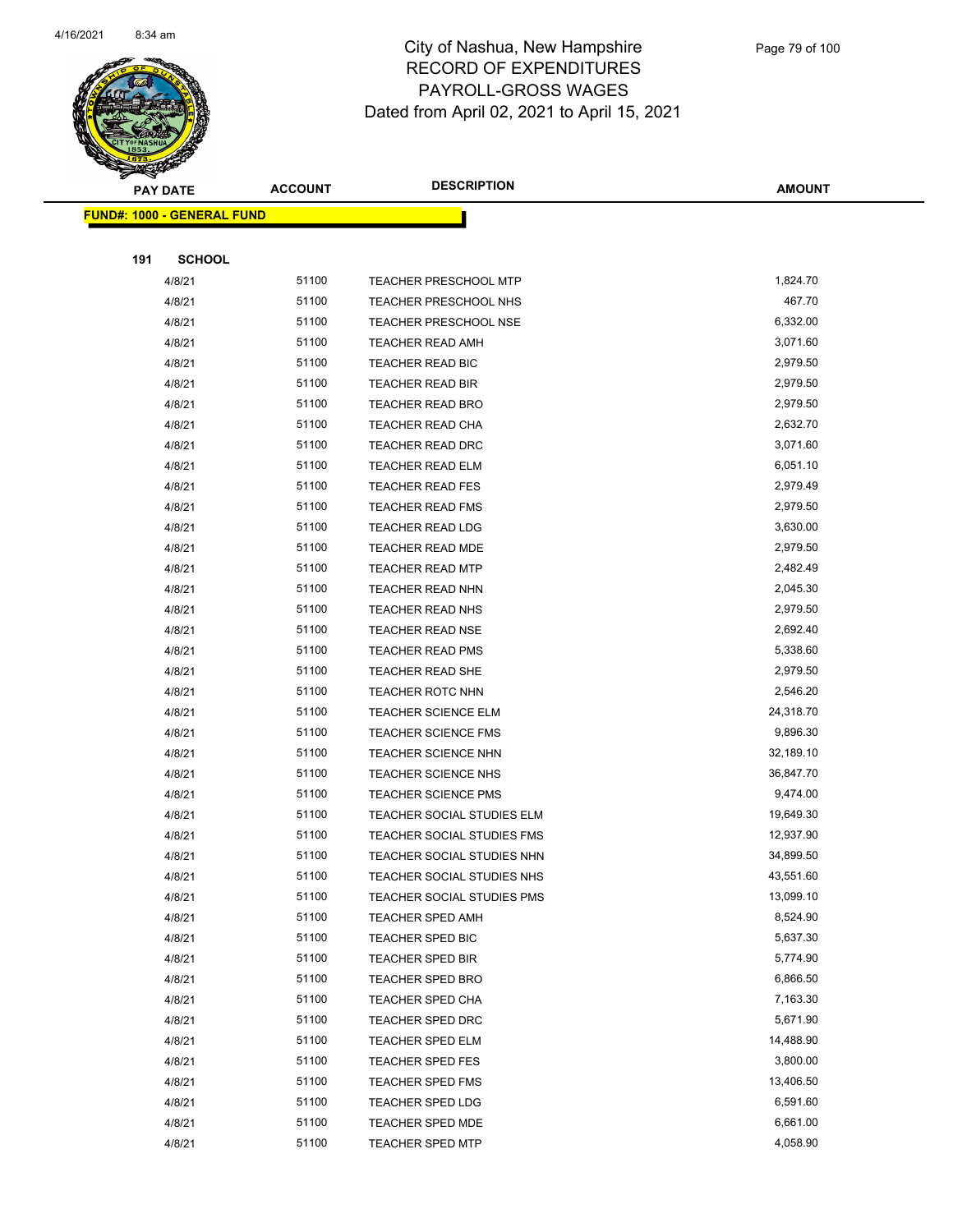

|     | <b>PAY DATE</b>                    | <b>ACCOUNT</b> | <b>DESCRIPTION</b>         | <b>AMOUNT</b> |
|-----|------------------------------------|----------------|----------------------------|---------------|
|     | <u> FUND#: 1000 - GENERAL FUND</u> |                |                            |               |
|     |                                    |                |                            |               |
| 191 | <b>SCHOOL</b>                      |                |                            |               |
|     | 4/8/21                             | 51100          | TEACHER SPED NHN           | 25,325.90     |
|     | 4/8/21                             | 51100          | TEACHER SPED NHS           | 35,682.40     |
|     | 4/8/21                             | 51100          | <b>TEACHER SPED NSE</b>    | 1,697.00      |
|     | 4/8/21                             | 51100          | <b>TEACHER SPED PMS</b>    | 12,573.00     |
|     | 4/8/21                             | 51100          | TEACHER SPED SHE           | 7,567.50      |
|     | 4/8/21                             | 51100          | <b>TEACHER TECHED ELM</b>  | 8,649.10      |
|     | 4/8/21                             | 51100          | <b>TEACHER TECHED FMS</b>  | 3,477.60      |
|     | 4/8/21                             | 51100          | TEACHER TECHED NHN         | 6,391.90      |
|     | 4/8/21                             | 51100          | TEACHER TECHED NHS         | 15,163.10     |
|     | 4/8/21                             | 51100          | <b>TEACHER TECHED PMS</b>  | 5,959.00      |
|     | 4/8/21                             | 51100          | TEACHER TV PROD NHS        | 2,979.50      |
|     | 4/8/21                             | 51100          | <b>TEACHER VISION WID</b>  | 5,529.90      |
|     | 4/8/21                             | 51100          | TECH INTERGRATION ASST AMH | 581.18        |
|     | 4/15/21                            | 51100          | TECH INTERGRATION ASST AMH | 553.50        |
|     | 4/8/21                             | 51100          | TECH INTERGRATION ASST BIC | 675.09        |
|     | 4/15/21                            | 51100          | TECH INTERGRATION ASST BIC | 675.09        |
|     | 4/8/21                             | 51100          | TECH INTERGRATION ASST CHA | 605.17        |
|     | 4/15/21                            | 51100          | TECH INTERGRATION ASST CHA | 605.17        |
|     | 4/8/21                             | 51100          | TECH INTERGRATION ASST FES | 717.31        |
|     | 4/15/21                            | 51100          | TECH INTERGRATION ASST FES | 694.54        |
|     | 4/8/21                             | 51100          | TECH INTERGRATION ASST LDG | 599.53        |
|     | 4/15/21                            | 51100          | TECH INTERGRATION ASST LDG | 623.50        |
|     | 4/8/21                             | 51100          | TECH INTERGRATION ASST MDE | 595.71        |
|     | 4/15/21                            | 51100          | TECH INTERGRATION ASST MDE | 614.63        |
|     | 4/8/21                             | 51100          | TECH INTERGRATION ASST MTP | 577.50        |
|     | 4/15/21                            | 51100          | TECH INTERGRATION ASST MTP | 596.75        |
|     | 4/8/21                             | 51100          | TECH INTERGRATION ASST SHE | 598.25        |
|     | 4/15/21                            | 51100          | TECH INTERGRATION ASST SHE | 658.07        |
|     | 4/8/21                             | 51200          | CLERICAL BOARD OF ED SUP   | 810.33        |
|     | 4/15/21                            | 51200          | CLERICAL BOARD OF ED SUP   | 810.34        |
|     | 4/8/21                             | 51200          | <b>CROSSING GUARD WPO</b>  | 2,353.25      |
|     | 4/15/21                            | 51200          | <b>CROSSING GUARD WPO</b>  | 2,049.85      |
|     | 4/8/21                             | 51200          | <b>CUSTODIAN HEAD BRO</b>  | 127.76        |
|     | 4/15/21                            | 51200          | <b>CUSTODIAN HEAD BRO</b>  | 127.76        |
|     | 4/8/21                             | 51200          | <b>CUSTODIAN HEAD MTP</b>  | 63.88         |
|     | 4/15/21                            | 51200          | <b>CUSTODIAN HEAD MTP</b>  | 47.91         |
|     | 4/15/21                            | 51200          | <b>CUSTODIAN MTP</b>       | 15.97         |
|     | 4/8/21                             | 51200          | DIRECTOR ADULT ED          | 2,765.69      |
|     | 4/8/21                             | 51200          | FOOD SERVICE ASST PT NHS   | 46.31         |
|     | 4/15/21                            | 51200          | FOOD SERVICE ASST PT NHS   | 46.31         |
|     | 4/8/21                             | 51200          | GUIDANCE COUNSELOR NHS     | 1,760.60      |
|     | 4/8/21                             | 51200          | <b>INSTRUMENTAL MUSIC</b>  | 600.00        |
|     | 4/15/21                            | 51200          | <b>INSTRUMENTAL MUSIC</b>  | 600.00        |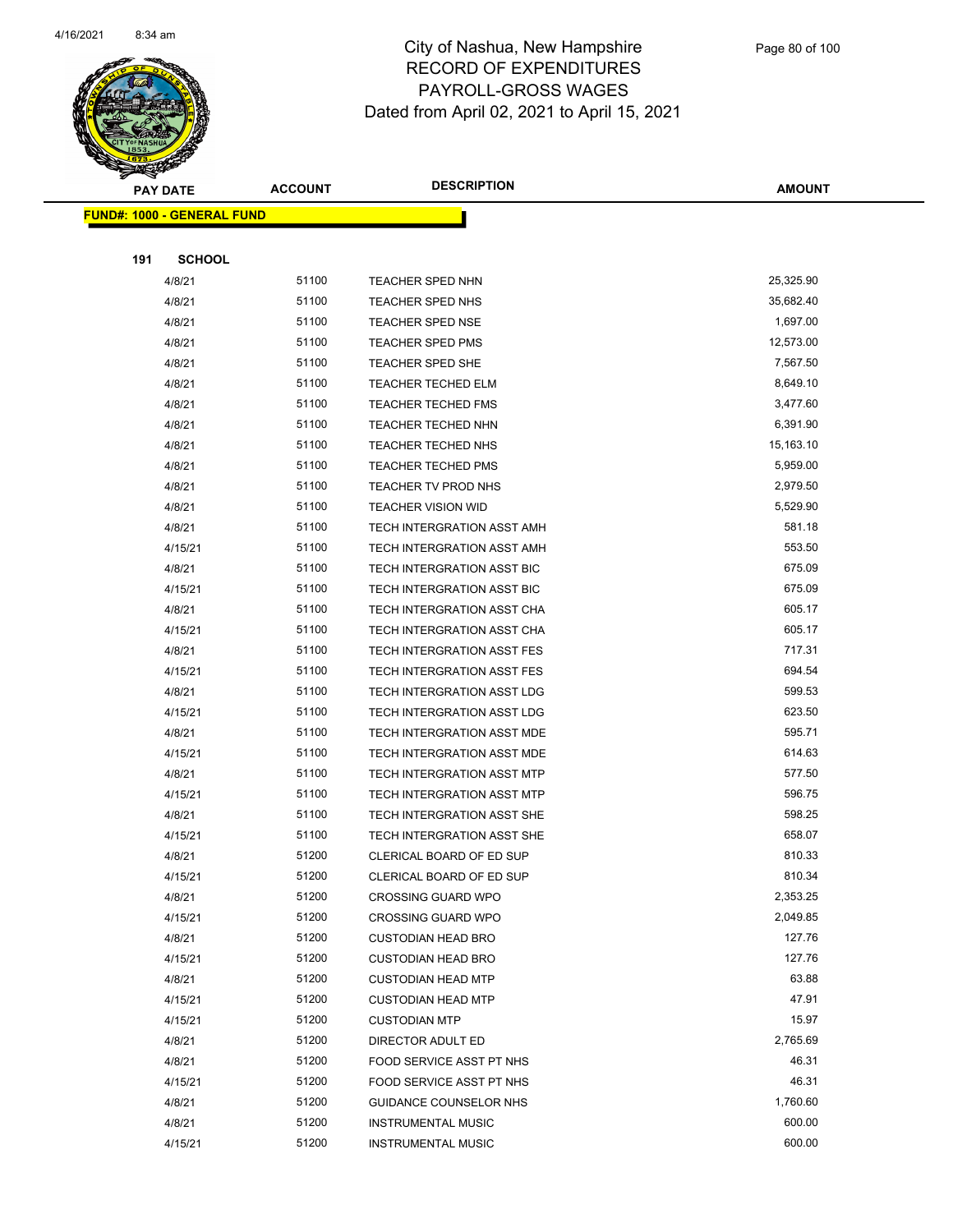

|     | <b>PAY DATE</b>                    | <b>ACCOUNT</b> | <b>DESCRIPTION</b>       | <b>AMOUNT</b> |
|-----|------------------------------------|----------------|--------------------------|---------------|
|     | <u> FUND#: 1000 - GENERAL FUND</u> |                |                          |               |
|     |                                    |                |                          |               |
| 191 | <b>SCHOOL</b>                      |                |                          |               |
|     | 4/8/21                             | 51200          | LUNCH MONITOR AMH        | 343.36        |
|     | 4/15/21                            | 51200          | LUNCH MONITOR AMH        | 287.12        |
|     | 4/8/21                             | 51200          | LUNCH MONITOR BIC        | 227.92        |
|     | 4/15/21                            | 51200          | LUNCH MONITOR BIC        | 307.84        |
|     | 4/8/21                             | 51200          | LUNCH MONITOR BIR        | 426.24        |
|     | 4/15/21                            | 51200          | LUNCH MONITOR BIR        | 426.24        |
|     | 4/8/21                             | 51200          | LUNCH MONITOR CHA        | 260.48        |
|     | 4/15/21                            | 51200          | LUNCH MONITOR CHA        | 260.48        |
|     | 4/8/21                             | 51200          | LUNCH MONITOR DRC        | 183.52        |
|     | 4/15/21                            | 51200          | LUNCH MONITOR DRC        | 186.48        |
|     | 4/8/21                             | 51200          | LUNCH MONITOR FES        | 358.16        |
|     | 4/15/21                            | 51200          | LUNCH MONITOR FES        | 358.16        |
|     | 4/8/21                             | 51200          | LUNCH MONITOR LDG        | 192.40        |
|     | 4/15/21                            | 51200          | <b>LUNCH MONITOR LDG</b> | 130.24        |
|     | 4/8/21                             | 51200          | LUNCH MONITOR MDE        | 488.40        |
|     | 4/15/21                            | 51200          | LUNCH MONITOR MDE        | 512.08        |
|     | 4/8/21                             | 51200          | LUNCH MONITOR MTP        | 372.96        |
|     | 4/15/21                            | 51200          | LUNCH MONITOR MTP        | 331.52        |
|     | 4/8/21                             | 51200          | LUNCH MONITOR NSE        | 100.64        |
|     | 4/15/21                            | 51200          | LUNCH MONITOR NSE        | 79.92         |
|     | 4/8/21                             | 51200          | LUNCH MONITOR SHE        | 260.48        |
|     | 4/15/21                            | 51200          | LUNCH MONITOR SHE        | 260.48        |
|     | 4/8/21                             | 51200          | PARA PRE SCHOOL BIR      | 383.05        |
|     | 4/15/21                            | 51200          | PARA PRE SCHOOL BIR      | 374.90        |
|     | 4/8/21                             | 51200          | PARA DW SPEC ED BIR      | 1,115.50      |
|     | 4/15/21                            | 51200          | PARA DW SPEC ED BIR      | 1,068.75      |
|     | 4/8/21                             | 51200          | PARA INST AMH            | 872.52        |
|     | 4/15/21                            | 51200          | PARA INST AMH            | 872.52        |
|     | 4/8/21                             | 51200          | PARA INST BIC            | 555.25        |
|     | 4/15/21                            | 51200          | <b>PARA INST BIC</b>     | 674.23        |
|     | 4/8/21                             | 51200          | PARA INST NHN            | 315.04        |
|     | 4/15/21                            | 51200          | PARA INST NHN            | 315.04        |
|     | 4/8/21                             | 51200          | PARA INST SHE            | 166.20        |
|     | 4/15/21                            | 51200          | PARA INST SHE            | 166.20        |
|     | 4/8/21                             | 51200          | PARA PRE SCH BIC         | 1,714.04      |
|     | 4/15/21                            | 51200          | PARA PRE SCH BIC         | 1,714.04      |
|     | 4/8/21                             | 51200          | PARA PRE SCH BRO         | 1,296.03      |
|     | 4/15/21                            | 51200          | PARA PRE SCH BRO         | 1,431.78      |
|     | 4/8/21                             | 51200          | PARA PRE SCH NSE         | 2,307.80      |
|     | 4/15/21                            | 51200          | PARA PRE SCH NSE         | 2,421.71      |
|     | 4/8/21                             | 51200          | PARA TTI LDG             | 133.35        |
|     | 4/15/21                            | 51200          | PARA TTI LDG             | 133.35        |
|     | 4/8/21                             | 51200          | SCHOOL PSYCHOLOGIST WID  | 2,530.90      |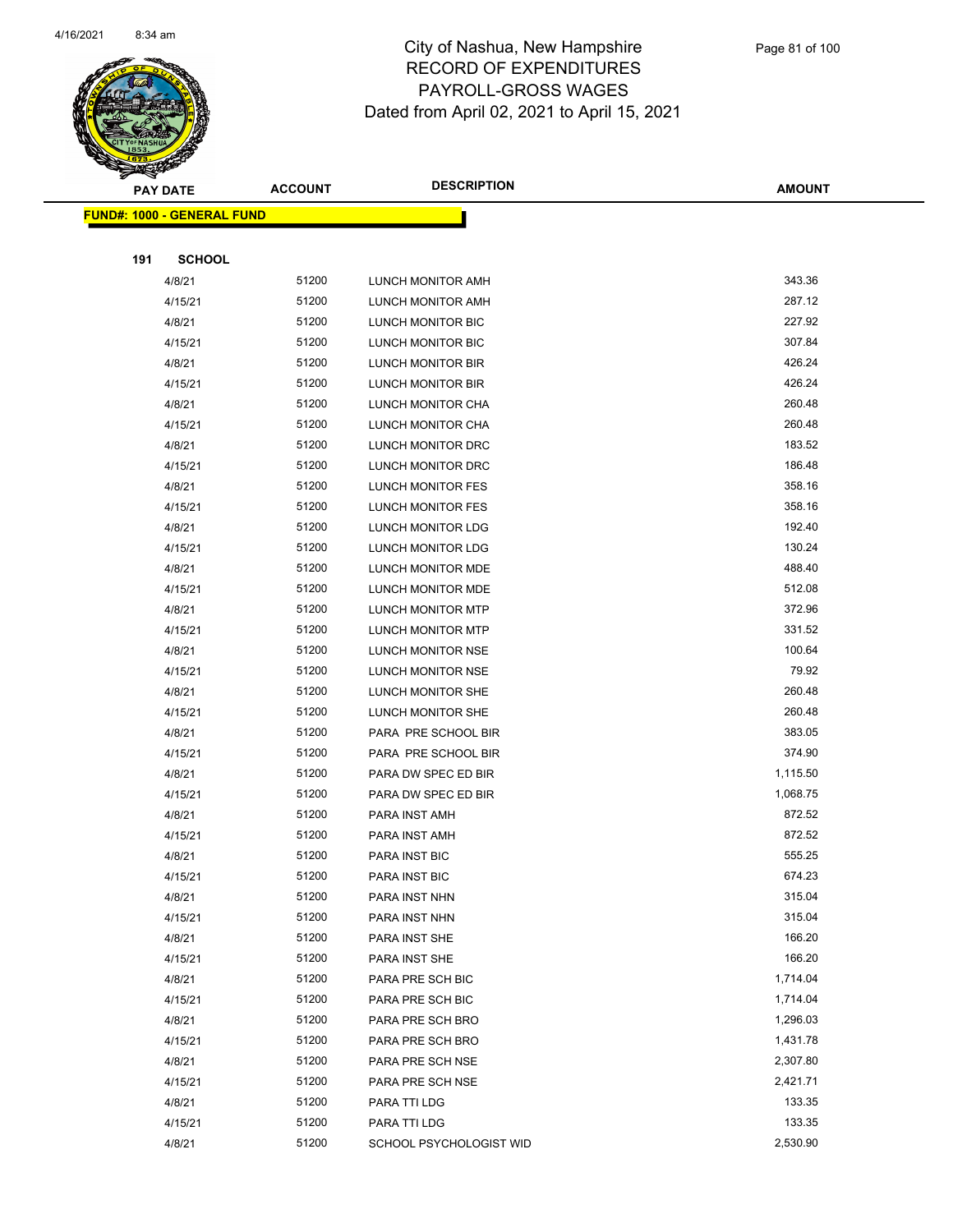

|     | <b>PAY DATE</b>                    | <b>ACCOUNT</b> | <b>DESCRIPTION</b>             | <b>AMOUNT</b> |
|-----|------------------------------------|----------------|--------------------------------|---------------|
|     | <u> FUND#: 1000 - GENERAL FUND</u> |                |                                |               |
|     |                                    |                |                                |               |
| 191 | <b>SCHOOL</b>                      |                |                                |               |
|     | 4/8/21                             | 51200          | SPEECH LANG PATHOLOGIST WID    | 6,689.18      |
|     | 4/8/21                             | 51200          | STUDENT ACTIVITY COORD NHS     | 1,120.30      |
|     | 4/8/21                             | 51200          | <b>SUB CLERICAL</b>            | 936.00        |
|     | 4/15/21                            | 51200          | SUB CLERICAL                   | 1,197.00      |
|     | 4/8/21                             | 51200          | <b>SUB CROSSING GUARD</b>      | 100.93        |
|     | 4/15/21                            | 51200          | SUB CROSSING GUARD             | 63.88         |
|     | 4/8/21                             | 51200          | <b>SUB TEACHER</b>             | 980.00        |
|     | 4/15/21                            | 51200          | <b>SUB TEACHER</b>             | 1,084.50      |
|     | 4/8/21                             | 51200          | <b>TEACHER ART FMS</b>         | 2,095.80      |
|     | 4/8/21                             | 51200          | <b>TEACHER ART NHS</b>         | 1,022.70      |
|     | 4/8/21                             | 51200          | TEACHER BIO TEC NHN            | 579.10        |
|     | 4/8/21                             | 51200          | <b>TEACHER ENGLISH NHS</b>     | 1,241.20      |
|     | 4/8/21                             | 51200          | <b>TEACHER MATH FMS</b>        | 125.00        |
|     | 4/8/21                             | 51200          | <b>TEACHER MATH NHS</b>        | 200.00        |
|     | 4/8/21                             | 51200          | <b>TEACHER MUSIC AMH</b>       | 25.00         |
|     | 4/8/21                             | 51200          | <b>TEACHER MUSIC DRC</b>       | 150.00        |
|     | 4/8/21                             | 51200          | <b>TEACHER READ ELM</b>        | 1,760.60      |
|     | 4/8/21                             | 51200          | <b>TEACHER VISION WID</b>      | 842.81        |
|     | 4/8/21                             | 51300          | CLERICAL HUMAN RESOURCES       | 43.40         |
|     | 4/15/21                            | 51300          | CLERICAL HUMAN RESOURCES       | 328.60        |
|     | 4/8/21                             | 51300          | <b>CLERICAL PAYROLL SUP</b>    | 16.41         |
|     | 4/15/21                            | 51300          | <b>CLERICAL PAYROLL SUP</b>    | 16.41         |
|     | 4/8/21                             | 51300          | <b>CLERICAL PLANT OPS</b>      | 31.27         |
|     | 4/15/21                            | 51300          | CLERICAL PRINCIPAL AMH         | 15.64         |
|     | 4/8/21                             | 51300          | <b>CLERICAL PRINCIPAL FES</b>  | 16.41         |
|     | 4/15/21                            | 51300          | <b>CLERICAL PRINCIPAL FES</b>  | 32.83         |
|     | 4/15/21                            | 51300          | <b>CLERICAL PRINCIPAL MTP</b>  | 7.09          |
|     | 4/15/21                            | 51300          | CLERICAL PRINCIPAL NHN         | 15.64         |
|     | 4/8/21                             | 51300          | <b>CLERICAL PRINCIPAL NSE</b>  | 23.73         |
|     | 4/15/21                            | 51300          | CLERICAL PRINCIPAL NSE         | 23.73         |
|     | 4/15/21                            | 51300          | <b>CLERICAL PRINCIPAL PMS</b>  | 29.84         |
|     | 4/8/21                             | 51300          | CLERICAL SPECIAL ED SUP        | 7.09          |
|     | 4/15/21                            | 51300          | <b>CUSTODIAN ASST HEAD NHN</b> | 129.78        |
|     | 4/15/21                            | 51300          | <b>CUSTODIAN FES</b>           | 225.84        |
|     | 4/15/21                            | 51300          | <b>CUSTODIAN FMS</b>           | 839.87        |
|     | 4/15/21                            | 51300          | <b>CUSTODIAN HEAD BIC</b>      | 144.66        |
|     | 4/15/21                            | 51300          | <b>CUSTODIAN HEAD DRC</b>      | 160.73        |
|     | 4/15/21                            | 51300          | <b>CUSTODIAN HEAD FES</b>      | 192.87        |
|     | 4/15/21                            | 51300          | <b>CUSTODIAN HEAD MDE</b>      | 168.76        |
|     | 4/8/21                             | 51300          | <b>CUSTODIAN HEAD MTP</b>      | 96.44         |
|     | 4/15/21                            | 51300          | <b>CUSTODIAN HEAD MTP</b>      | 112.51        |
|     | 4/15/21                            | 51300          | <b>CUSTODIAN LDG</b>           | 28.23         |
|     | 4/15/21                            | 51300          | <b>CUSTODIAN NHN</b>           | 327.05        |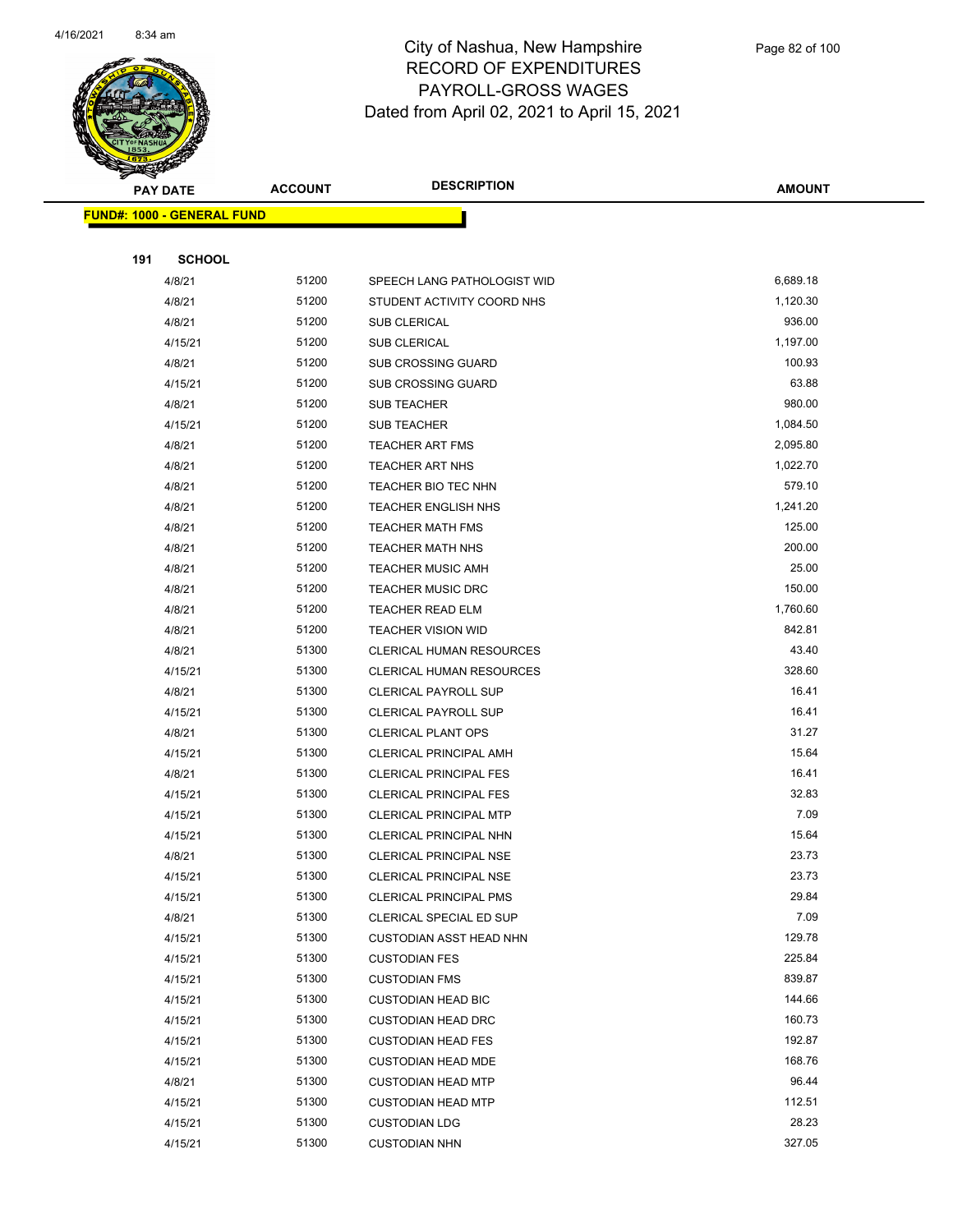

| <b>PAY DATE</b> |                                   | <b>ACCOUNT</b> | <b>DESCRIPTION</b>          | <b>AMOUNT</b> |
|-----------------|-----------------------------------|----------------|-----------------------------|---------------|
|                 | <b>FUND#: 1000 - GENERAL FUND</b> |                |                             |               |
|                 |                                   |                |                             |               |
| 191             | <b>SCHOOL</b>                     |                |                             |               |
|                 | 4/8/21                            | 51300          | <b>CUSTODIAN NHS</b>        | 1,172.60      |
|                 | 4/15/21                           | 51300          | <b>CUSTODIAN NHS</b>        | 934.89        |
|                 | 4/15/21                           | 51300          | MAINTENANCE ALARM WPO       | 117.95        |
|                 | 4/8/21                            | 51300          | MAINTENANCE GRDS FORMEN WPO | 287.21        |
|                 | 4/15/21                           | 51300          | PARA DW SPEC ELM            | 6.48          |
|                 | 4/8/21                            | 51400          | <b>CUSTODIAN TEMP</b>       | 715.20        |
|                 | 4/15/21                           | 51400          | <b>CUSTODIAN TEMP</b>       | 715.20        |
|                 | 4/15/21                           | 51412          | <b>7PAR CTE NHN</b>         | 116.00        |
|                 | 4/8/21                            | 51412          | GUIDANCE COUNSELOR NHS      | 168.75        |
|                 | 4/8/21                            | 51412          | PARA ALT FMS                | 86.00         |
|                 | 4/15/21                           | 51412          | PARA ALT FMS                | 54.00         |
|                 | 4/8/21                            | 51412          | PARA DW SPEC ED AMH         | 175.00        |
|                 | 4/15/21                           | 51412          | PARA DW SPEC ED AMH         | 190.00        |
|                 | 4/8/21                            | 51412          | PARA DW SPEC ED BIR         | 76.00         |
|                 | 4/8/21                            | 51412          | PARA DW SPEC ED BRO         | 13.00         |
|                 | 4/15/21                           | 51412          | PARA DW SPEC ED BRO         | 92.00         |
|                 | 4/15/21                           | 51412          | PARA DW SPEC ED CHA         | 38.00         |
|                 | 4/8/21                            | 51412          | PARA DW SPEC ED FMS         | 1,400.00      |
|                 | 4/8/21                            | 51412          | PARA DW SPEC ED MDE         | 875.00        |
|                 | 4/15/21                           | 51412          | PARA DW SPEC ED MDE         | 897.00        |
|                 | 4/8/21                            | 51412          | PARA DW SPEC ED MTP         | 15.00         |
|                 | 4/15/21                           | 51412          | PARA DW SPEC ED MTP         | 10.00         |
|                 | 4/8/21                            | 51412          | PARA DW SPEC ED NHN         | 15.00         |
|                 | 4/8/21                            | 51412          | PARA DW SPEC ED NSE         | 76.00         |
|                 | 4/8/21                            | 51412          | PARA DW SPEC ED SHE         | 19.00         |
|                 | 4/15/21                           | 51412          | PARA DW SPEC ED SHE         | 67.00         |
|                 | 4/8/21                            | 51412          | PARA DW SPEC ELM            | 456.00        |
|                 | 4/8/21                            | 51412          | PARA ELL ELM                | 93.00         |
|                 | 4/15/21                           | 51412          | PARA ELL ELM                | 114.00        |
|                 | 4/8/21                            | 51412          | PARA INST BIR               | 16.00         |
|                 | 4/8/21                            | 51412          | PARA INST CHA               | 38.00         |
|                 | 4/8/21                            | 51412          | PARA INST DRC               | 68.00         |
|                 | 4/15/21                           | 51412          | PARA INST DRC               | 290.00        |
|                 | 4/8/21                            | 51412          | PARA INST ELM               | 191.00        |
|                 | 4/15/21                           | 51412          | PARA INST ELM               | 84.00         |
|                 | 4/8/21                            | 51412          | PARA INST FES               | 53.00         |
|                 | 4/15/21                           | 51412          | PARA INST FES               | 38.00         |
|                 | 4/8/21                            | 51412          | PARA INST FMS               | 87.00         |
|                 | 4/15/21                           | 51412          | PARA INST FMS               | 88.00         |
|                 | 4/8/21                            | 51412          | PARA INST LDG               | 16.00         |
|                 | 4/8/21                            | 51412          | PARA INST MTP               | 72.00         |
|                 | 4/15/21                           | 51412          | PARA INST MTP               | 101.00        |
|                 | 4/8/21                            | 51412          | PARA INST NHN               | 58.00         |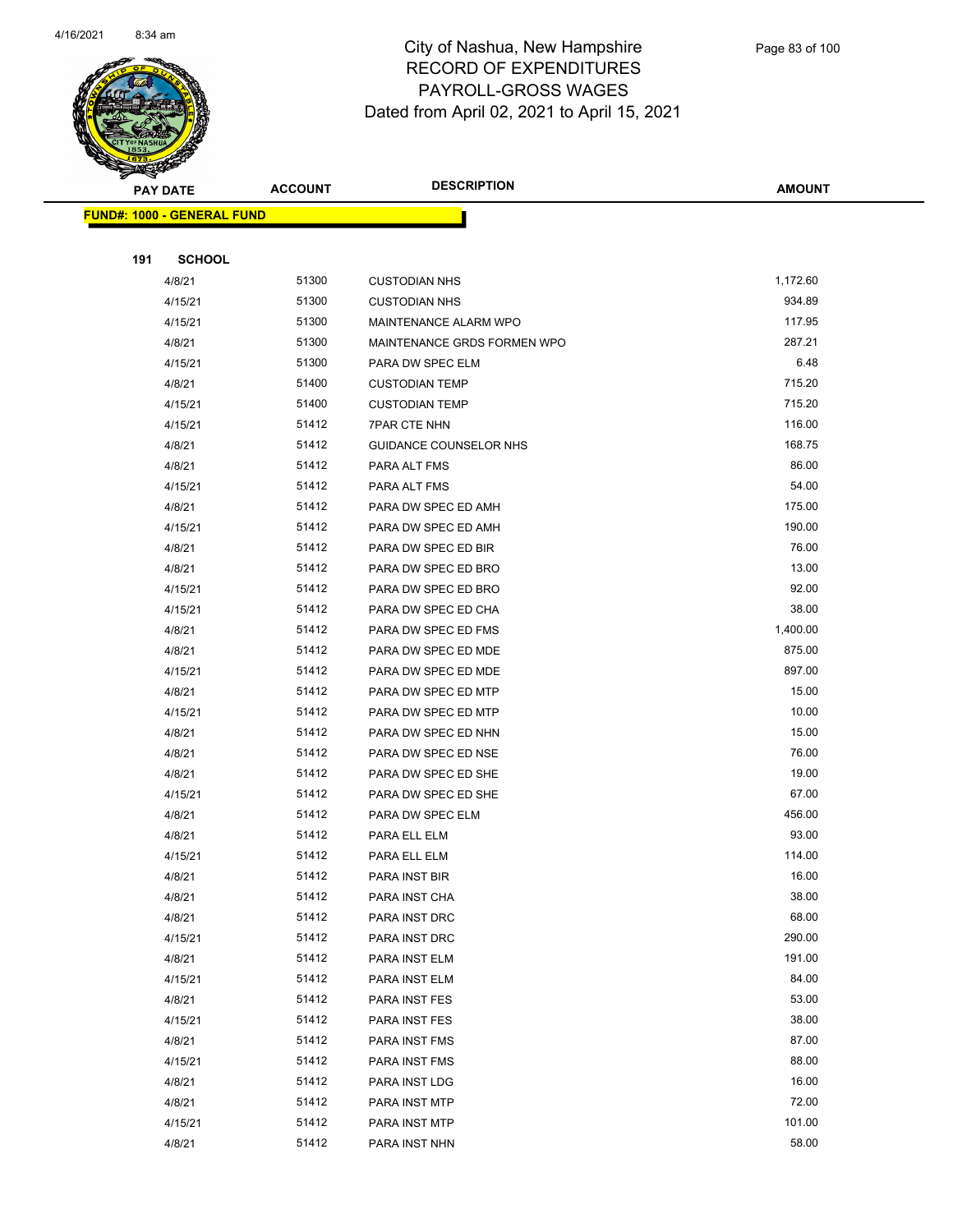

|     | <b>PAY DATE</b>                    | <b>ACCOUNT</b> | <b>DESCRIPTION</b>           | AMOUNT    |
|-----|------------------------------------|----------------|------------------------------|-----------|
|     | <u> FUND#: 1000 - GENERAL FUND</u> |                |                              |           |
|     |                                    |                |                              |           |
| 191 | <b>SCHOOL</b>                      |                |                              |           |
|     | 4/15/21                            | 51412          | PARA INST NHN                | 58.00     |
|     | 4/8/21                             | 51412          | PARA INST PMS                | 30.00     |
|     | 4/15/21                            | 51412          | PARA KIND AMH                | 53.00     |
|     | 4/8/21                             | 51412          | PARA KIND BIR                | 266.00    |
|     | 4/15/21                            | 51412          | PARA KIND BIR                | 152.00    |
|     | 4/15/21                            | 51412          | PARA KIND FES                | 152.00    |
|     | 4/8/21                             | 51412          | PARA TTI MTP                 | 907.00    |
|     | 4/15/21                            | 51412          | PARA TTI MTP                 | 971.00    |
|     | 4/15/21                            | 51412          | PARA VOC NHS                 | 256.00    |
|     | 4/8/21                             | 51412          | SCHOOL PSYCHOLOGIST WID      | 540.00    |
|     | 4/8/21                             | 51412          | STUDENT ACTIVITY COORD NHS   | 334.90    |
|     | 4/8/21                             | 51412          | SUB CLERICAL                 | 364.00    |
|     | 4/15/21                            | 51412          | SUB CLERICAL                 | 630.50    |
|     | 4/8/21                             | 51412          | <b>SUB LUNCH MONITOR</b>     | 455.84    |
|     | 4/15/21                            | 51412          | <b>SUB LUNCH MONITOR</b>     | 449.92    |
|     | 4/8/21                             | 51412          | SUB PARA PROFESSIONAL        | 751.99    |
|     | 4/15/21                            | 51412          | SUB PARA PROFESSIONAL        | 953.78    |
|     | 4/8/21                             | 51412          | <b>SUB TEACHER</b>           | 10,446.07 |
|     | 4/15/21                            | 51412          | <b>SUB TEACHER</b>           | 11,120.00 |
|     | 4/8/21                             | 51412          | SUB TEACHER LONG TERM        | 10,031.76 |
|     | 4/15/21                            | 51412          | SUB TEACHER LONG TERM        | 10,146.76 |
|     | 4/15/21                            | 51412          | SUMMER SCHOOL PARA EYP       | 115.00    |
|     | 4/8/21                             | 51412          | TEACHER ELECTRICAL NHS       | 98.75     |
|     | 4/8/21                             | 51412          | <b>TEACHER ELL FMS</b>       | 100.00    |
|     | 4/8/21                             | 51412          | <b>TEACHER ELL NHS</b>       | 204.32    |
|     | 4/8/21                             | 51412          | <b>TEACHER HEALTH NHN</b>    | 633.30    |
|     | 4/8/21                             | 51412          | <b>TEACHER HEALTH NHS</b>    | 395.00    |
|     | 4/8/21                             | 51412          | TEACHER HVAC NHS             | 578.00    |
|     | 4/8/21                             | 51412          | TEACHER PE NHS               | 323.80    |
|     | 4/8/21                             | 51412          | TEACHER TECHED ELM           | 108.51    |
|     | 4/8/21                             | 51412          | TEACHER TECHED NHN           | 1,760.00  |
|     | 4/15/21                            | 51412          | TITLE ONE PARA FES           | 114.00    |
|     | 3/31/21                            | 51600          | MAINTENANCE HVAC WPO         | 500.00    |
|     | 4/8/21                             | 51650          | ELL OUTREACH WORKER HOURLY   | 25.00     |
|     | 4/15/21                            | 51650          | ELL OUTREACH WORKER HOURLY   | 150.00    |
|     | 4/8/21                             | 51650          | HOME SCHOOL CORD TTI         | 168.75    |
|     | 4/15/21                            | 51650          | HOME SCHOOL CORD TTI         | 87.50     |
|     | 4/8/21                             | 51650          | <b>INTERPRETER</b>           | 218.75    |
|     | 4/8/21                             | 51650          | LICENSED PRACTICAL NURSE FMS | 62.50     |
|     | 4/1/21                             | 51650          | LUNCH MONITOR NHN            | (42.51)   |
|     | 4/8/21                             | 51650          | LUNCH MONITOR NHN            | 375.00    |
|     | 4/15/21                            | 51650          | LUNCH MONITOR NHN            | 237.50    |
|     | 4/15/21                            | 51650          | PARA ELL ELM                 | 187.50    |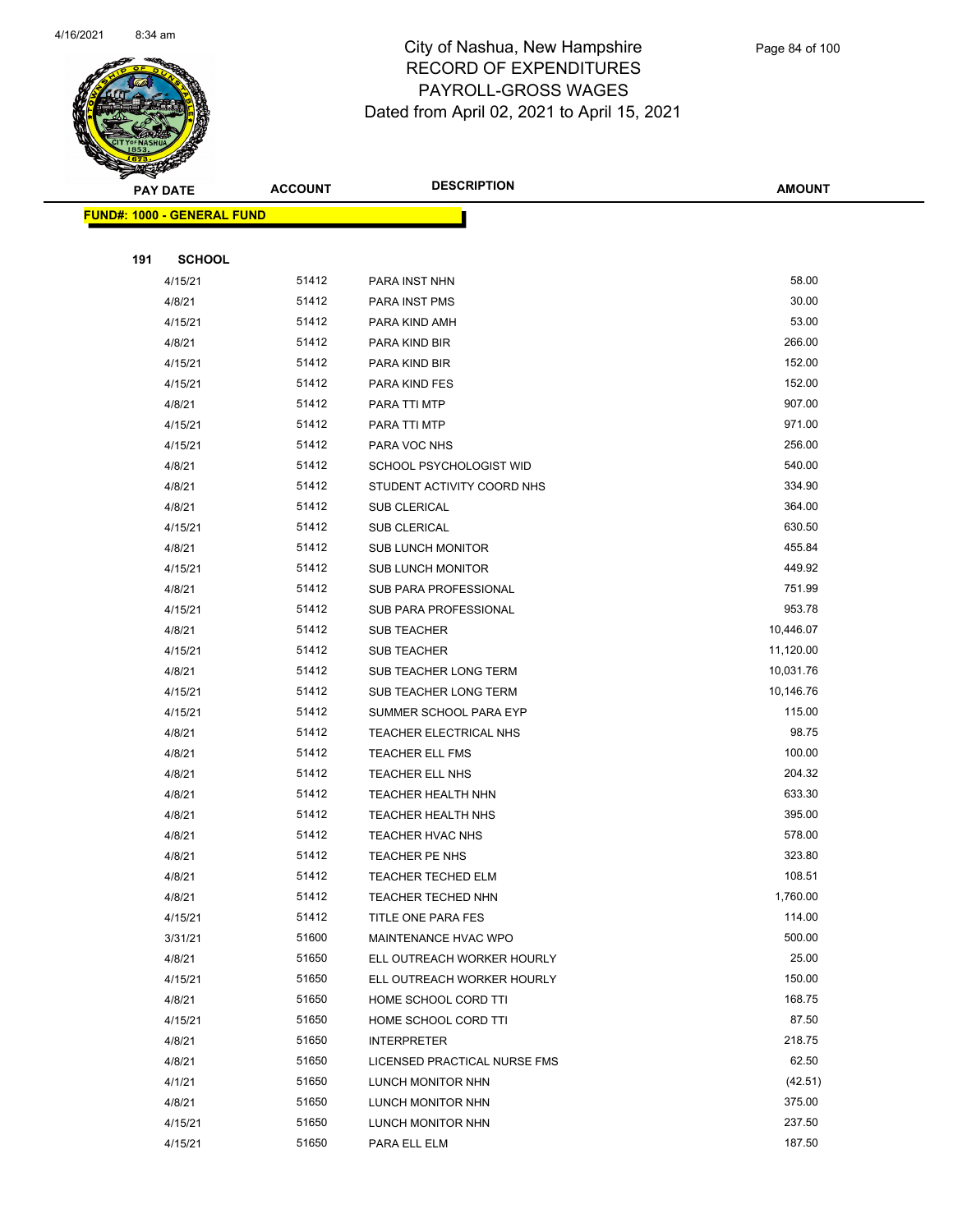

|     | <b>PAY DATE</b>                   | <b>ACCOUNT</b> | <b>DESCRIPTION</b>            | <b>AMOUNT</b> |
|-----|-----------------------------------|----------------|-------------------------------|---------------|
|     | <b>FUND#: 1000 - GENERAL FUND</b> |                |                               |               |
|     |                                   |                |                               |               |
| 191 | <b>SCHOOL</b>                     |                |                               |               |
|     | 4/8/21                            | 51650          | SIGN LANGUAGE INTERPRETER     | 55.93         |
|     | 4/8/21                            | 51650          | <b>SUB TEACHER</b>            | 575.00        |
|     | 4/8/21                            | 51650          | <b>TEACHER ELL LDG</b>        | 675.00        |
|     | 4/8/21                            | 51650          | TEACHER ELL NHS               | 100.00        |
|     | 4/8/21                            | 51700          | <b>GUIDANCE COUNSELOR BIR</b> | 69.23         |
|     | 4/8/21                            | 51700          | <b>GUIDANCE COUNSELOR ELM</b> | 69.23         |
|     | 4/8/21                            | 51700          | <b>LIBRARIAN NHS</b>          | 81.82         |
|     | 4/8/21                            | 51700          | <b>NURSE ELM</b>              | 81.82         |
|     | 4/8/21                            | 51700          | SCHOOL PSYCHOLOGIST WID       | 69.23         |
|     | 4/8/21                            | 51700          | SPEECH LANG PATHOLOGIST WID   | 69.23         |
|     | 4/8/21                            | 51700          | <b>TEACHER ART CHA</b>        | 34.62         |
|     | 4/8/21                            | 51700          | <b>TEACHER ART NHS</b>        | 34.62         |
|     | 4/8/21                            | 51700          | <b>TEACHER BUSINESS NHS</b>   | 69.23         |
|     | 4/8/21                            | 51700          | <b>TEACHER DWSE ELM</b>       | 69.23         |
|     | 4/8/21                            | 51700          | <b>TEACHER ENGLISH NHN</b>    | 69.23         |
|     | 4/8/21                            | 51700          | <b>TEACHER ENGLISH NHS</b>    | 69.23         |
|     | 4/8/21                            | 51700          | TEACHER FOREIGN LANG NHN      | 69.23         |
|     | 4/8/21                            | 51700          | TEACHER FOREIGN LANG NHS      | 69.23         |
|     | 4/8/21                            | 51700          | <b>TEACHER GR6 ELM</b>        | 69.23         |
|     | 4/8/21                            | 51700          | <b>TEACHER GR6 FMS</b>        | 69.23         |
|     | 4/8/21                            | 51700          | <b>TEACHER GR6 PMS</b>        | 69.23         |
|     | 4/8/21                            | 51700          | <b>TEACHER MATH ELM</b>       | 81.82         |
|     | 4/8/21                            | 51700          | <b>TEACHER MATH FMS</b>       | 69.23         |
|     | 4/8/21                            | 51700          | TEACHER MATH NHN              | 69.23         |
|     | 4/8/21                            | 51700          | <b>TEACHER MATH NHS</b>       | 69.23         |
|     | 4/8/21                            | 51700          | <b>TEACHER MATH PMS</b>       | 69.23         |
|     | 4/8/21                            | 51700          | <b>TEACHER MUSIC FMS</b>      | 69.23         |
|     | 4/8/21                            | 51700          | <b>TEACHER PE MDE</b>         | 34.62         |
|     | 4/8/21                            | 51700          | TEACHER PE NHN                | 34.62         |
|     | 4/8/21                            | 51700          | TEACHER READ ELM              | 34.62         |
|     | 4/8/21                            | 51700          | <b>TEACHER READ FMS</b>       | 34.62         |
|     | 4/8/21                            | 51700          | TEACHER SCIENCE ELM           | 69.23         |
|     | 4/8/21                            | 51700          | <b>TEACHER SCIENCE FMS</b>    | 69.23         |
|     | 4/8/21                            | 51700          | <b>TEACHER SCIENCE NHN</b>    | 69.23         |
|     | 4/8/21                            | 51700          | <b>TEACHER SCIENCE NHS</b>    | 69.23         |
|     | 4/8/21                            | 51700          | <b>TEACHER SCIENCE PMS</b>    | 69.23         |
|     | 4/8/21                            | 51700          | TEACHER SOCIAL STUDIES ELM    | 69.23         |
|     | 4/8/21                            | 51700          | TEACHER SOCIAL STUDIES FMS    | 69.23         |
|     | 4/8/21                            | 51700          | TEACHER SOCIAL STUDIES NHN    | 69.23         |
|     | 4/8/21                            | 51700          | TEACHER SOCIAL STUDIES NHS    | 69.23         |
|     | 4/8/21                            | 51700          | TEACHER SOCIAL STUDIES PMS    | 69.23         |
|     | 4/8/21                            | 51700          | TEACHER SPED NHN              | 69.23         |
|     | 4/8/21                            | 51700          | TEACHER SPED NHS              | 69.23         |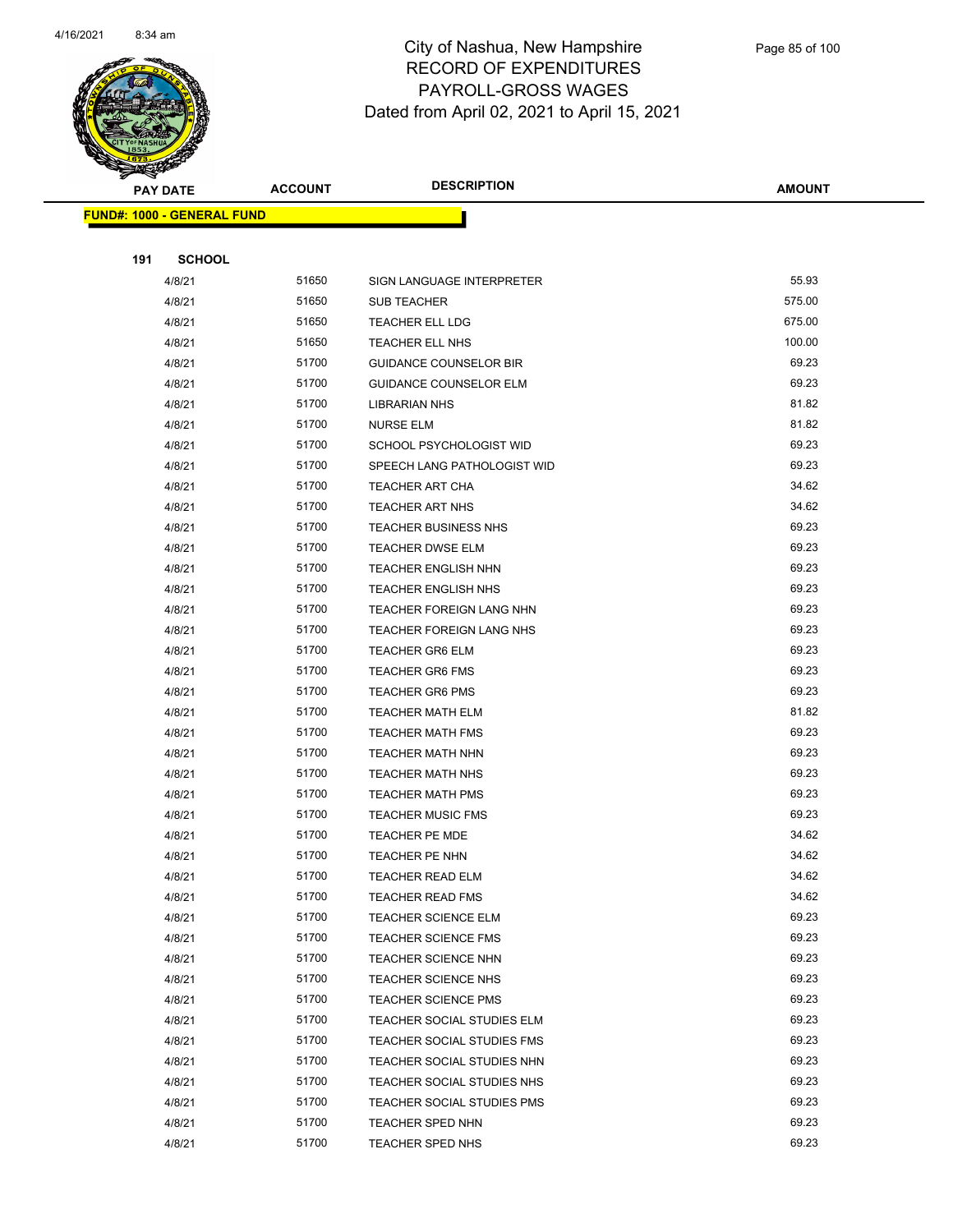|                                   | <b>TOTAL FUND 1000 - GENERAL FUND</b> |                                                                                       | \$5,528,217.54 |
|-----------------------------------|---------------------------------------|---------------------------------------------------------------------------------------|----------------|
| TOTAL 191 - SCHOOL                |                                       |                                                                                       | \$3,428,292.70 |
| 4/8/21                            | 52800                                 | <b>EDUCATIONAL ASSISTANCE</b>                                                         | 1,380.00       |
| 4/8/21                            | 51700                                 | <b>TEACHER TECHED NHN</b>                                                             | 69.23          |
| <b>SCHOOL</b><br>191              |                                       |                                                                                       |                |
| <b>FUND#: 1000 - GENERAL FUND</b> |                                       |                                                                                       |                |
| <b>PAY DATE</b>                   | <b>ACCOUNT</b>                        | Dated from April 02, 2021 to April 15, 2021<br><b>DESCRIPTION</b>                     | <b>AMOUNT</b>  |
|                                   |                                       | City of Nashua, New Hampshire<br><b>RECORD OF EXPENDITURES</b><br>PAYROLL-GROSS WAGES |                |

| <b>FUND#: 1010 - GF-PRIOR YEAR ENC &amp; ESCROWS</b> |  |
|------------------------------------------------------|--|
|                                                      |  |

| 166<br><b>PARKING LOTS</b>                               |       |                    |         |
|----------------------------------------------------------|-------|--------------------|---------|
| 4/8/21                                                   | 51400 | ECD PARKING INTERN | 56.25   |
| <b>TOTAL 166 - PARKING LOTS</b>                          |       |                    | \$56.25 |
| <b>TOTAL FUND 1010 - GF-PRIOR YEAR ENC &amp; ESCROWS</b> |       |                    | \$56.25 |

| <b>FUND#: 2100 - FOOD SERVICES FUND</b> |
|-----------------------------------------|
|-----------------------------------------|

| 4/8/21  | 51100 | CLERICAL FOOD SERVICE NHS            | 820.50   |
|---------|-------|--------------------------------------|----------|
| 4/15/21 | 51100 | CLERICAL FOOD SERVICE NHS            | 820.50   |
| 4/8/21  | 51100 | DELIVERY DRIVER FOOD SERVICE         | 771.59   |
| 4/15/21 | 51100 | DELIVERY DRIVER FOOD SERVICE         | 771.58   |
| 4/8/21  | 51100 | DIRECTOR FOOD SERVICE                | 3,001.10 |
| 4/8/21  | 51100 | <b>FOOD SERVICE BUSINESS MANAGER</b> | 2,309.30 |
| 4/8/21  | 51100 | FOOD SERVICE COOK AMH                | 531.30   |
| 4/15/21 | 51100 | <b>FOOD SERVICE COOK AMH</b>         | 531.30   |
| 4/8/21  | 51100 | <b>FOOD SERVICE COOK BIC</b>         | 543.55   |
| 4/15/21 | 51100 | <b>FOOD SERVICE COOK BIC</b>         | 543.55   |
| 4/8/21  | 51100 | FOOD SERVICE COOK BRO                | 543.55   |
| 4/15/21 | 51100 | FOOD SERVICE COOK BRO                | 543.55   |
| 4/8/21  | 51100 | <b>FOOD SERVICE COOK CHA</b>         | 548.80   |
| 4/15/21 | 51100 | <b>FOOD SERVICE COOK CHA</b>         | 548.80   |
| 4/8/21  | 51100 | <b>FOOD SERVICE COOK DRC</b>         | 479.86   |
| 4/15/21 | 51100 | <b>FOOD SERVICE COOK DRC</b>         | 479.86   |
| 4/8/21  | 51100 | <b>FOOD SERVICE COOK ELM</b>         | 1,009.63 |
| 4/15/21 | 51100 | <b>FOOD SERVICE COOK ELM</b>         | 1,051.75 |
| 4/8/21  | 51100 | FOOD SERVICE COOK FES                | 548.80   |
| 4/15/21 | 51100 | FOOD SERVICE COOK FES                | 548.80   |
| 4/8/21  | 51100 | <b>FOOD SERVICE COOK FMS</b>         | 542.85   |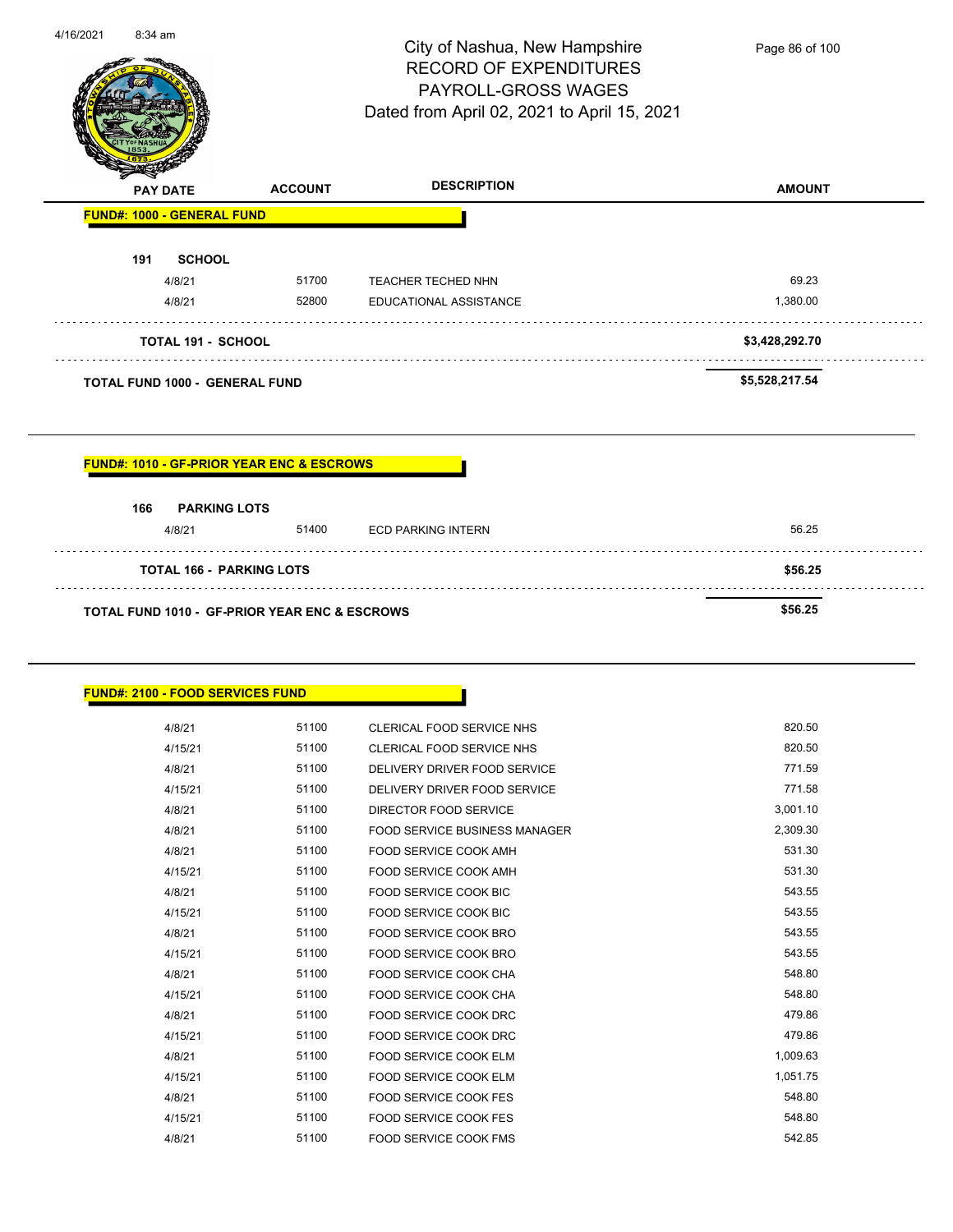

| <b>PAY DATE</b>                         | <b>ACCOUNT</b> | <b>DESCRIPTION</b>              | <b>AMOUNT</b> |
|-----------------------------------------|----------------|---------------------------------|---------------|
| <b>FUND#: 2100 - FOOD SERVICES FUND</b> |                |                                 |               |
| 4/15/21                                 | 51100          | <b>FOOD SERVICE COOK FMS</b>    | 542.85        |
| 4/8/21                                  | 51100          | FOOD SERVICE COOK LDG           | 526.06        |
| 4/15/21                                 | 51100          | FOOD SERVICE COOK LDG           | 533.57        |
| 4/8/21                                  | 51100          | FOOD SERVICE COOK MDE           | 523.72        |
| 4/15/21                                 | 51100          | FOOD SERVICE COOK MDE           | 519.92        |
| 4/8/21                                  | 51100          | FOOD SERVICE COOK NHN           | 1,169.87      |
| 4/15/21                                 | 51100          | FOOD SERVICE COOK NHN           | 1,145.09      |
| 4/8/21                                  | 51100          | <b>FOOD SERVICE COOK NHS</b>    | 1,146.25      |
| 4/15/21                                 | 51100          | FOOD SERVICE COOK NHS           | 1,146.25      |
| 4/8/21                                  | 51100          | FOOD SERVICE COOK NSE           | 512.50        |
| 4/15/21                                 | 51100          | FOOD SERVICE COOK NSE           | 539.67        |
| 4/8/21                                  | 51100          | FOOD SERVICE COOK PMS           | 577.89        |
| 4/15/21                                 | 51100          | FOOD SERVICE COOK PMS           | 582.05        |
| 4/8/21                                  | 51100          | FOOD SERVICE COOK SHE           | 531.31        |
| 4/15/21                                 | 51100          | <b>FOOD SERVICE COOK SHE</b>    | 531.30        |
| 4/8/21                                  | 51100          | <b>FOOD SERVICE SITE CORD</b>   | 12,373.80     |
| 4/8/21                                  | 51100          | <b>FOOD SERVICECOOK MTP</b>     | 522.30        |
| 4/15/21                                 | 51100          | <b>FOOD SERVICECOOK MTP</b>     | 526.05        |
| 4/8/21                                  | 51200          | FOOD SERVICE ASST PT AMH        | 603.35        |
| 4/15/21                                 | 51200          | FOOD SERVICE ASST PT AMH        | 641.98        |
| 4/8/21                                  | 51200          | FOOD SERVICE ASST PT BIC        | 229.80        |
| 4/15/21                                 | 51200          | FOOD SERVICE ASST PT BIC        | 229.80        |
| 4/8/21                                  | 51200          | <b>FOOD SERVICE ASST PT BIR</b> | 451.50        |
| 4/15/21                                 | 51200          | FOOD SERVICE ASST PT BIR        | 451.50        |
| 4/8/21                                  | 51200          | FOOD SERVICE ASST PT BRO        | 367.97        |
| 4/15/21                                 | 51200          | FOOD SERVICE ASST PT BRO        | 367.97        |
| 4/8/21                                  | 51200          | FOOD SERVICE ASST PT CHA        | 570.52        |
| 4/15/21                                 | 51200          | FOOD SERVICE ASST PT CHA        | 545.50        |
| 4/8/21                                  | 51200          | FOOD SERVICE ASST PT DRC        | 261.45        |
| 4/15/21                                 | 51200          | FOOD SERVICE ASST PT DRC        | 261.45        |
| 4/8/21                                  | 51200          | FOOD SERVICE ASST PT ELM        | 940.65        |
| 4/15/21                                 | 51200          | FOOD SERVICE ASST PT ELM        | 937.50        |
| 4/8/21                                  | 51200          | FOOD SERVICE ASST PT FES        | 425.25        |
| 4/15/21                                 | 51200          | <b>FOOD SERVICE ASST PT FES</b> | 425.25        |
| 4/8/21                                  | 51200          | FOOD SERVICE ASST PT FMS        | 821.06        |
| 4/15/21                                 | 51200          | FOOD SERVICE ASST PT FMS        | 811.61        |
| 4/8/21                                  | 51200          | FOOD SERVICE ASST PT LDG        | 455.60        |
| 4/15/21                                 | 51200          | FOOD SERVICE ASST PT LDG        | 361.10        |
| 4/8/21                                  | 51200          | FOOD SERVICE ASST PT MDE        | 337.05        |
| 4/15/21                                 | 51200          | FOOD SERVICE ASST PT MDE        | 340.26        |
| 4/8/21                                  | 51200          | FOOD SERVICE ASST PT MTP        | 592.20        |
| 4/15/21                                 | 51200          | FOOD SERVICE ASST PT MTP        | 585.90        |
| 4/8/21                                  | 51200          | FOOD SERVICE ASST PT NHN        | 2,249.69      |
| 4/15/21                                 | 51200          | FOOD SERVICE ASST PT NHN        | 2,298.57      |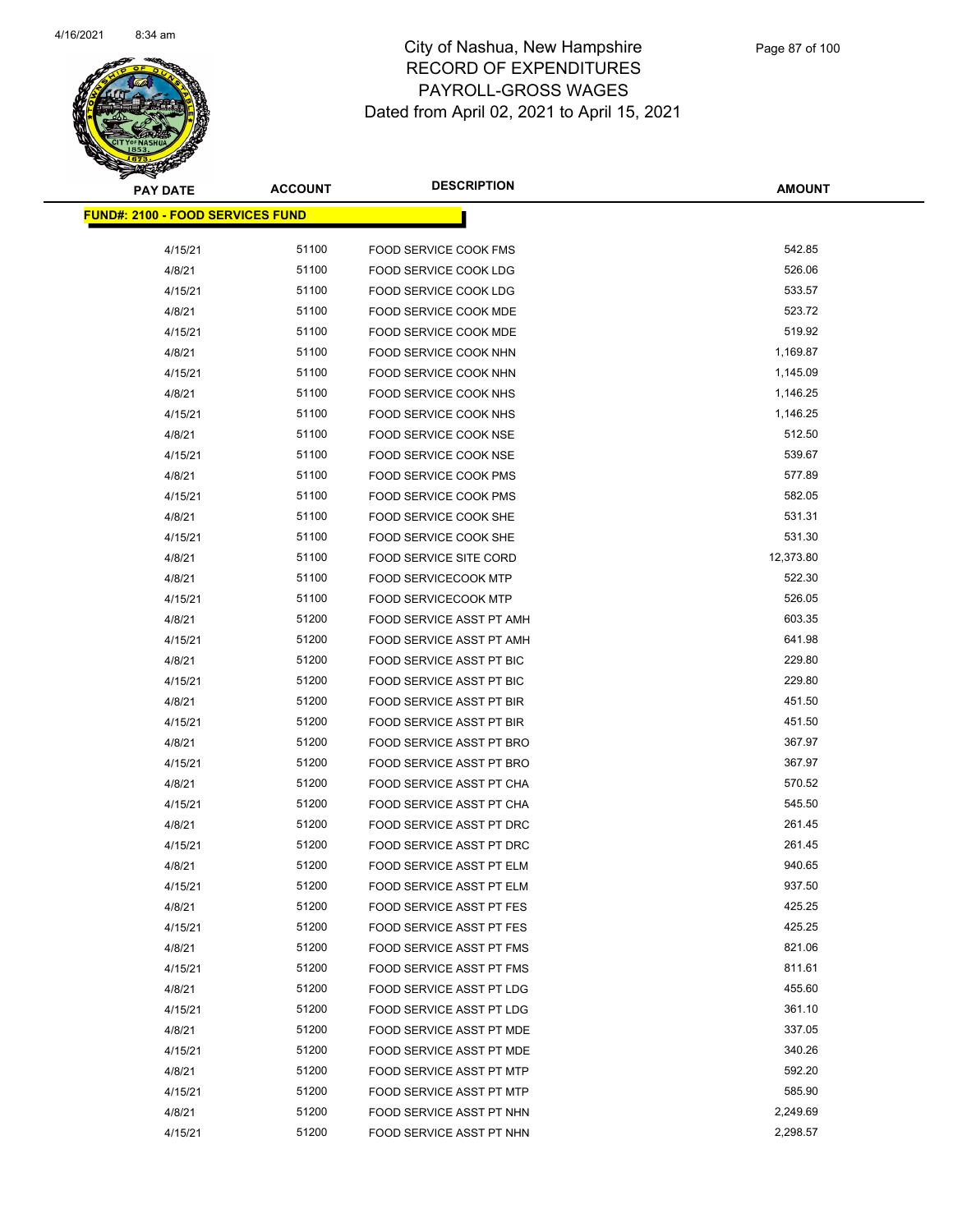

| <b>PAY DATE</b>                             | <b>ACCOUNT</b> | <b>DESCRIPTION</b>              | <b>AMOUNT</b> |
|---------------------------------------------|----------------|---------------------------------|---------------|
| <b>FUND#: 2100 - FOOD SERVICES FUND</b>     |                |                                 |               |
| 4/8/21                                      | 51200          | <b>FOOD SERVICE ASST PT NHS</b> | 2,339.78      |
| 4/15/21                                     | 51200          | <b>FOOD SERVICE ASST PT NHS</b> | 2,453.22      |
| 4/8/21                                      | 51200          | FOOD SERVICE ASST PT NSE        | 285.10        |
| 4/15/21                                     | 51200          | FOOD SERVICE ASST PT NSE        | 307.07        |
| 4/8/21                                      | 51200          | <b>FOOD SERVICE ASST PT PMS</b> | 2,055.94      |
| 4/15/21                                     | 51200          | <b>FOOD SERVICE ASST PT PMS</b> | 2,016.30      |
| 4/8/21                                      | 51200          | FOOD SERVICE ASST PT SHE        | 308.58        |
| 4/15/21                                     | 51200          | FOOD SERVICE ASST PT SHE        | 305.29        |
| 4/8/21                                      | 51300          | CLERICAL FOOD SERVICE NHS       | 8.21          |
| 4/8/21                                      | 51300          | FOOD SERVICE COOK CHA           | 5.88          |
| 4/15/21                                     | 51300          | <b>FOOD SERVICE COOK FES</b>    | 5.88          |
| 4/15/21                                     | 51300          | <b>FOOD SERVICE COOK PMS</b>    | 6.24          |
| <b>TOTAL FUND 2100 - FOOD SERVICES FUND</b> |                |                                 | \$68,102.94   |

| 4/8/21  | 51100 | CLERICAL ADULT ED NHN | 790.93 |
|---------|-------|-----------------------|--------|
| 4/15/21 | 51100 | CLERICAL ADULT ED NHN | 719.32 |

| 4/8/21                                           | 51100 | PANTHER PRESCHOOL DIRECTOR | 1,151.60   |
|--------------------------------------------------|-------|----------------------------|------------|
| <b>TOTAL FUND 2252 - DAY CARE</b>                |       |                            | \$1,151.60 |
|                                                  |       |                            |            |
|                                                  |       |                            |            |
|                                                  |       |                            |            |
|                                                  |       |                            |            |
|                                                  |       |                            |            |
|                                                  |       |                            |            |
| 4/8/21                                           | 51100 | PARA DW SPEC ED NHS        | 656.31     |
| <b>FUND#: 2257 - SPECIAL ED LOCAL</b><br>4/15/21 | 51100 | PARA DW SPEC ED NHS        | 641.28     |

| 4/15/21                                   | 51100 | PARA DW SPEC ED WID | 469.13     |
|-------------------------------------------|-------|---------------------|------------|
| <b>TOTAL FUND 2257 - SPECIAL ED LOCAL</b> |       |                     | \$2,243.19 |
|                                           |       |                     |            |
|                                           |       |                     |            |
|                                           |       |                     |            |

| <b>FUND#: 2503 - PARKS &amp; REC PROGRAMS FUND</b> |       |                     |  |
|----------------------------------------------------|-------|---------------------|--|
| 4/8/21                                             | 51100 | PROGRAM COORDINATOR |  |
| 4/15/21                                            | 51100 | PROGRAM COORDINATOR |  |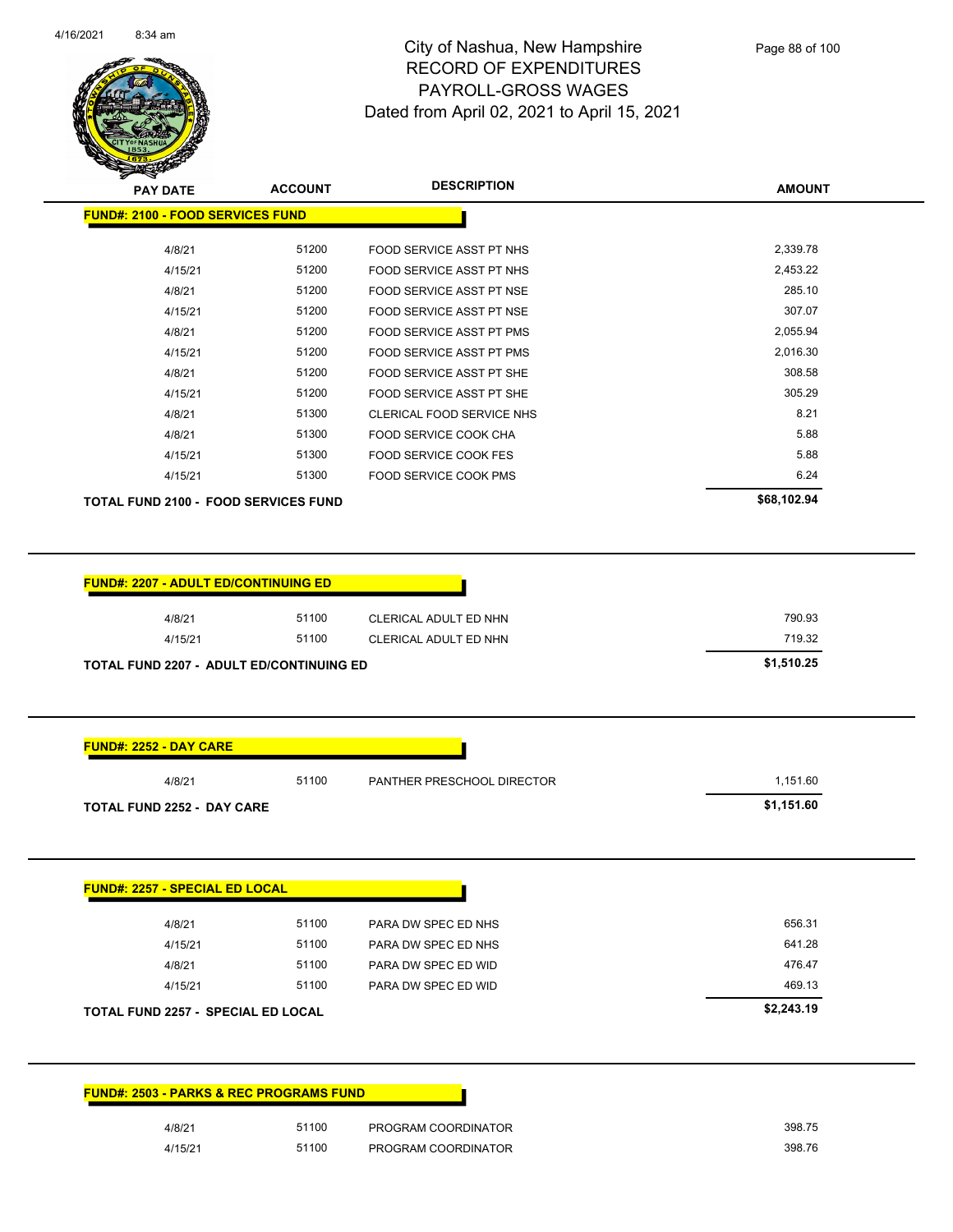| TOTAL FUND 3050 - POLICE GRANTS FUND |       |                            | \$7,495.79 |
|--------------------------------------|-------|----------------------------|------------|
| 4/15/21                              | 51300 | <b>SERGEANT</b>            | 233.78     |
| 4/8/21                               | 51300 | <b>SERGEANT</b>            | 233.78     |
| 4/15/21                              | 51300 | PATROLMAN ALL RANKS        | 1,336.06   |
| 4/8/21                               | 51300 | PATROLMAN ALL RANKS        | 457.78     |
| 4/15/21                              | 51300 | <b>LIEUTENANT</b>          | 241.89     |
| 4/15/21                              | 51100 | PATROLMAN ALL RANKS        | 1,477.00   |
| 4/8/21                               | 51100 | PATROLMAN ALL RANKS        | 1,477.00   |
| 4/15/21                              | 51100 | DOMESTIC VIOLENCE ADVOCATE | 1,019.25   |
| 4/8/21                               | 51100 | DOMESTIC VIOLENCE ADVOCATE | 1,019.25   |

h

**FUND#: 3050 - POLICE GRANTS FUND**

| <b>FUND#: 3035 - FEMA DISASTER ASSIST GRANTS</b>     |            |                               |        |
|------------------------------------------------------|------------|-------------------------------|--------|
| 4/8/21                                               | 51300      | <b>FIRE LIEUTENANT</b>        | 764.63 |
| 4/15/21                                              | 51300      | <b>FIRE LIEUTENANT</b>        | 767.29 |
| 4/8/21                                               | 51300      | <b>FIREFIGHTERS ALL RANKS</b> | 620.97 |
| 4/15/21                                              | 51300      | <b>FIREFIGHTERS ALL RANKS</b> | 647.31 |
| <b>TOTAL FUND 3035 - FEMA DISASTER ASSIST GRANTS</b> | \$2,800.20 |                               |        |

|                                                   | <b>FUND#: 2505 - PEG ACCESS CHANNELS FUND</b> |       |                               |            |
|---------------------------------------------------|-----------------------------------------------|-------|-------------------------------|------------|
|                                                   | 4/8/21                                        | 51100 | ECHANNEL ACCESS ADMINISTRATOR | 1.206.50   |
|                                                   | 4/15/21                                       | 51100 | ECHANNEL ACCESS ADMINISTRATOR | 1,206.50   |
|                                                   | 4/8/21                                        | 51100 | PEG PROGRAM MANAGER           | 1,307.05   |
|                                                   | 4/15/21                                       | 51100 | PEG PROGRAM MANAGER           | 1,307.05   |
|                                                   | 4/8/21                                        | 51200 | <b>VIDEOGRAPHER</b>           | 247.50     |
|                                                   | 4/15/21                                       | 51200 | <b>VIDEOGRAPHER</b>           | 783.75     |
|                                                   | 4/15/21                                       | 53432 | <b>TRANSCRIPTION SERVICES</b> | 74.90      |
| <b>TOTAL FUND 2505 - PEG ACCESS CHANNELS FUND</b> |                                               |       |                               | \$6,133.25 |

| <b>PAY DATE</b>                                        | <b>ACCOUNT</b> | <b>DESCRIPTION</b>  | <b>AMOUNT</b> |
|--------------------------------------------------------|----------------|---------------------|---------------|
| <b>FUND#: 2503 - PARKS &amp; REC PROGRAMS FUND</b>     |                |                     |               |
| 4/8/21                                                 | 51300          | PROGRAM COORDINATOR | 82.25         |
| 4/15/21                                                | 51300          | PROGRAM COORDINATOR | 33.65         |
| <b>TOTAL FUND 2503 - PARKS &amp; REC PROGRAMS FUND</b> |                | \$913.41            |               |

| N)                                                 |                | $D$ at $D$ and $D$ in $D$ is $D$ and $D$ is $D$ is $D$ is $D$ is $D$ is $D$ is $D$ is $D$ is $D$ is $D$ is $D$ is $D$ is $D$ is $D$ is $D$ is $D$ is $D$ is $D$ is $D$ is $D$ is $D$ is $D$ is $D$ is $D$ is $D$ is $D$ is $D$ |               |
|----------------------------------------------------|----------------|--------------------------------------------------------------------------------------------------------------------------------------------------------------------------------------------------------------------------------|---------------|
| <b>PAY DATE</b>                                    | <b>ACCOUNT</b> | <b>DESCRIPTION</b>                                                                                                                                                                                                             | <b>AMOUNT</b> |
| <b>FUND#: 2503 - PARKS &amp; REC PROGRAMS FUND</b> |                |                                                                                                                                                                                                                                |               |
| 4/8/21                                             | 51300          | PROGRAM COORDINATOR                                                                                                                                                                                                            | 82.25         |
| 4/15/21                                            | 51300          | PROGRAM COORDINATOR                                                                                                                                                                                                            | 33.65         |
|                                                    |                |                                                                                                                                                                                                                                |               |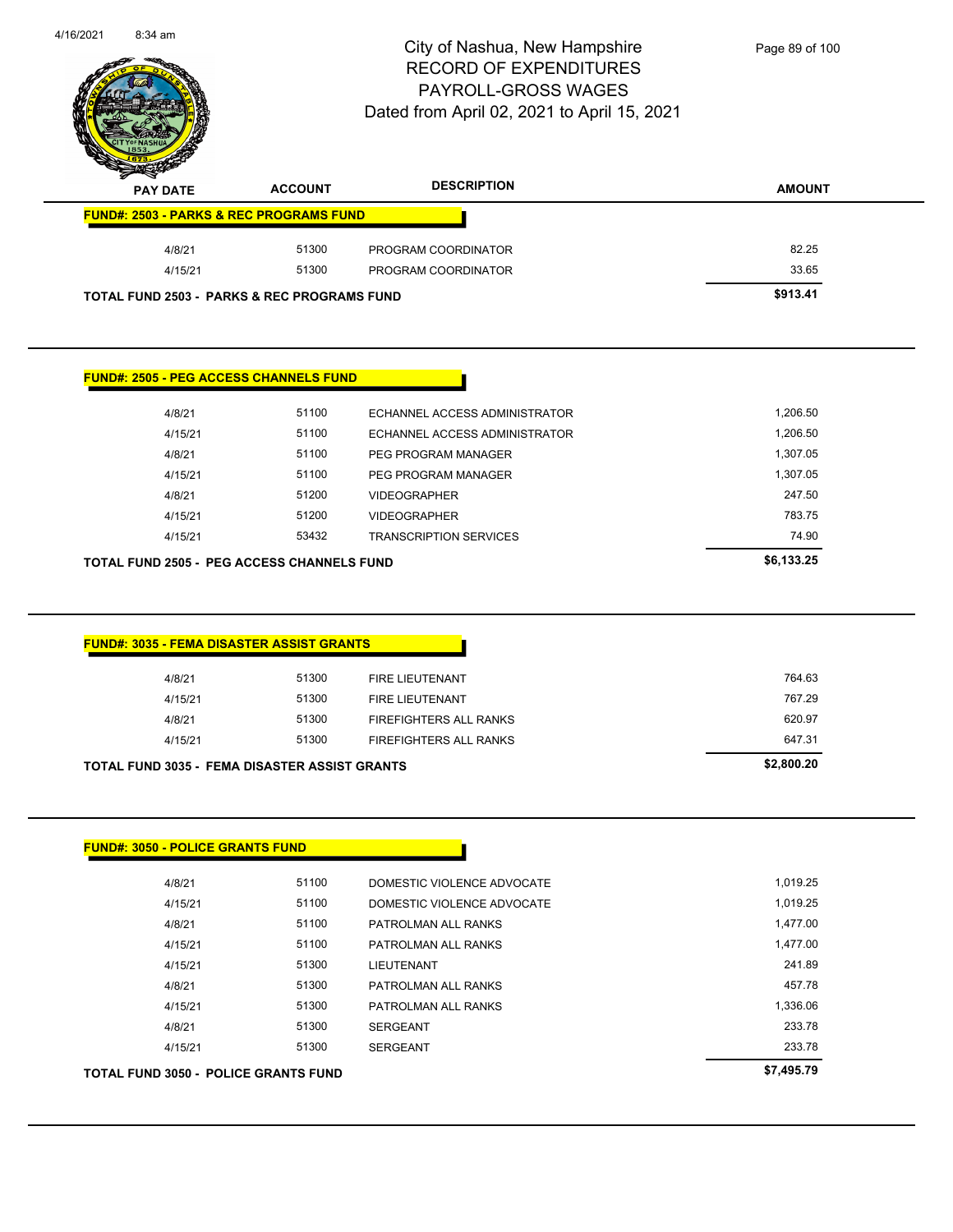

| <b>PAY DATE</b>                                         | <b>ACCOUNT</b> | <b>DESCRIPTION</b>                              | <b>AMOUNT</b> |
|---------------------------------------------------------|----------------|-------------------------------------------------|---------------|
| <b>FUND#: 3068 - COMMUNITY SERVICES GRANTS FUND</b>     |                |                                                 |               |
| 4/8/21                                                  | 51100          | BILINGUAL BICULTURAL COMMUNITY HEALTH WORKER    | 3,304.96      |
| 4/15/21                                                 | 51100          | BILINGUAL BICULTURAL COMMUNITY HEALTH WORKER    | 3,304.99      |
| 4/8/21                                                  | 51100          | BILINGUAL COMM HEALTH WORKER                    | 82.65         |
| 4/15/21                                                 | 51100          | BILINGUAL COMM HEALTH WORKER                    | 82.65         |
| 4/8/21                                                  | 51100          | COMMUNITY SERVICES PROGRAM ADMINISTRATIVE ASSIS | 840.20        |
| 4/15/21                                                 | 51100          | COMMUNITY SERVICES PROGRAM ADMINISTRATIVE ASSIS | 840.20        |
| 4/8/21                                                  | 51100          | <b>EPIDEMIOLOGIST</b>                           | 164.00        |
| 4/15/21                                                 | 51100          | <b>EPIDEMIOLOGIST</b>                           | 164.00        |
| 4/8/21                                                  | 51100          | PROGRAM ASSISTANT COMMUNITY HEALTH              | 118.50        |
| 4/15/21                                                 | 51100          | PROGRAM ASSISTANT COMMUNITY HEALTH              | 118.50        |
| 4/8/21                                                  | 51100          | PUB HEALTH NET SVS COORD                        | 1,418.95      |
| 4/15/21                                                 | 51100          | PUB HEALTH NET SVS COORD                        | 1,418.95      |
| 4/8/21                                                  | 51100          | PUB HEALTH PREPAREDNESS COORD                   | 1,145.75      |
| 4/15/21                                                 | 51100          | PUB HEALTH PREPAREDNESS COORD                   | 1,145.75      |
| 4/8/21                                                  | 51100          | PUBLIC HEALTH STRATEGIST                        | 1,208.35      |
| 4/15/21                                                 | 51100          | PUBLIC HEALTH STRATEGIST                        | 1,208.35      |
| 4/8/21                                                  | 51100          | SMP PROGRAM COORDINATOR                         | 1,091.80      |
| 4/15/21                                                 | 51100          | <b>SMP PROGRAM COORDINATOR</b>                  | 1,091.80      |
| 4/8/21                                                  | 51300          | BILINGUAL BICULTURAL COMMUNITY HEALTH WORKER    | 542.21        |
| 4/1/21                                                  | 51300          | BILINGUAL OUTREACH WORKER                       | 238.66        |
| 4/8/21                                                  | 51300          | <b>BILINGUAL OUTREACH WORKER</b>                | 257.02        |
| 4/1/21                                                  | 51300          | ENVIRONMENTAL HEALTH SPEC                       | 363.77        |
| 4/1/21                                                  | 51300          | ENVIRONMENTAL TECH OFFICE MGR                   | 279.95        |
| 4/1/21                                                  | 51412          | <b>BILINGUAL OUTREACH WORKER</b>                | (434.48)      |
| 4/8/21                                                  | 51412          | COMMUNITY SERVICES ELC COVID-19 RESPONSE SUPPOF | 855.96        |
| 4/15/21                                                 | 51412          | COMMUNITY SERVICES ELC COVID-19 RESPONSE SUPPOF | 1,299.23      |
| 4/1/21                                                  | 51412          | ENVIRONMENTAL HEALTH SPEC                       | (363.77)      |
| 4/1/21                                                  | 51412          | ENVIRONMENTAL TECH OFFICE MGR                   | (279.95)      |
| 4/8/21                                                  | 51412          | <b>NURSE PER DIEM</b>                           | 1,105.73      |
| 4/15/21                                                 | 51412          | <b>NURSE PER DIEM</b>                           | 687.85        |
| 4/8/21                                                  | 51412          | NURSE PER DIEM (PRACTIONER)                     | 710.24        |
| 4/15/21                                                 | 51412          | NURSE PER DIEM (PRACTIONER)                     | 501.35        |
| <b>TOTAL FUND 3068 - COMMUNITY SERVICES GRANTS FUND</b> |                |                                                 | \$24.514.12   |

#### **FUND#: 3070 - COMMUNITY HEALTH GRANTS FUND**

4/8/21 51100 BILINGUAL COMM HEALTH WORKER 743.60 4/15/21 51100 BILINGUAL COMM HEALTH WORKER 743.60 4/8/21 51100 PROGRAM ASSISTANT COMMUNITY HEALTH 4/15/21 51100 PROGRAM ASSISTANT COMMUNITY HEALTH 829.80 4/8/21 51100 PUB HEALTH NURSE 1,239.35 4/15/21 51100 PUB HEALTH NURSE 1,239.35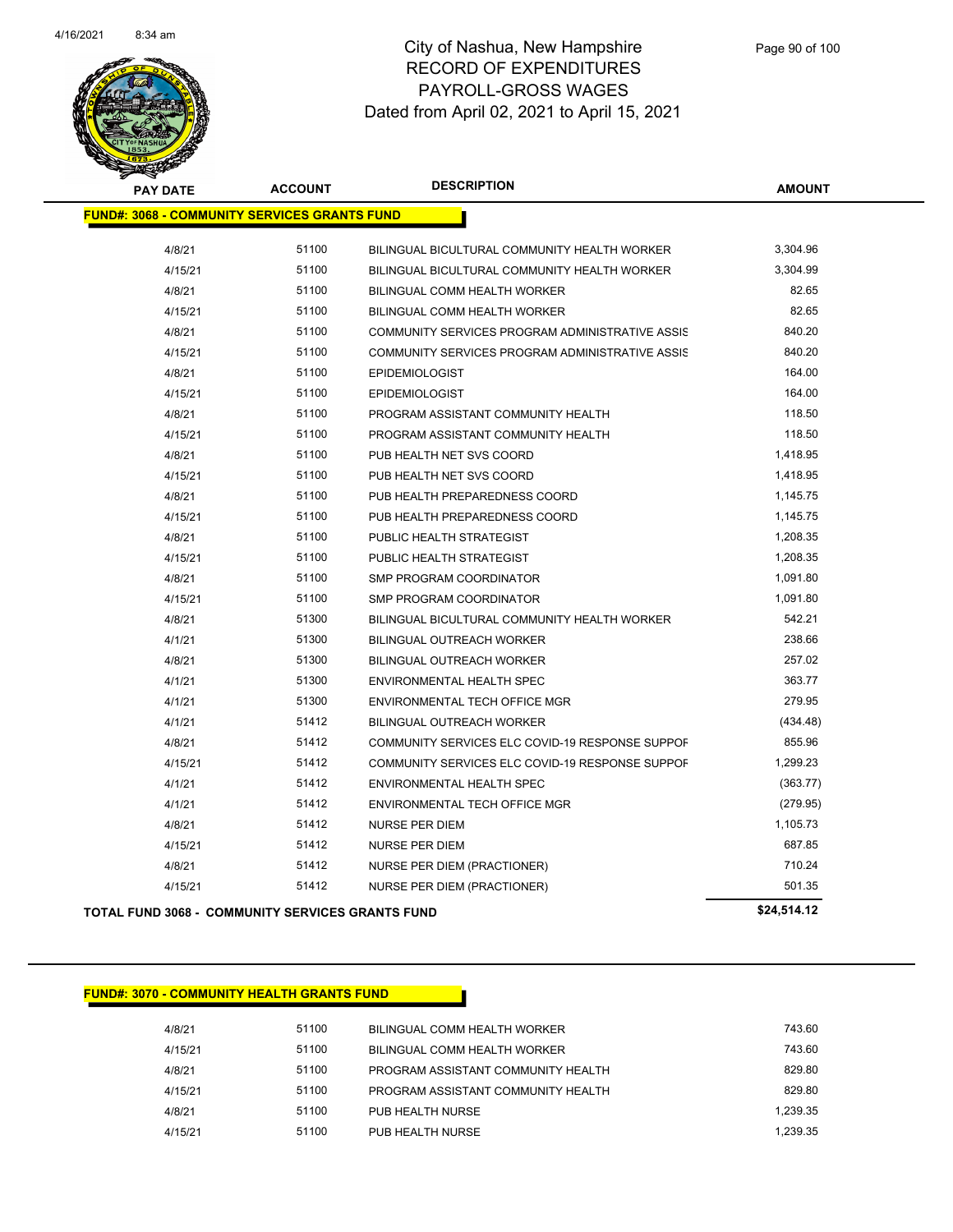| 4/16/2021 | $8:34$ am       |                                                       | City of Nashua, New Hampshire<br>RECORD OF EXPENDITURES<br>PAYROLL-GROSS WAGES<br>Dated from April 02, 2021 to April 15, 2021 | Page 91 of 100 |
|-----------|-----------------|-------------------------------------------------------|-------------------------------------------------------------------------------------------------------------------------------|----------------|
|           | <b>PAY DATE</b> | <b>ACCOUNT</b>                                        | <b>DESCRIPTION</b>                                                                                                            | <b>AMOUNT</b>  |
|           |                 | <b>FUND#: 3070 - COMMUNITY HEALTH GRANTS FUND</b>     |                                                                                                                               |                |
|           | 4/8/21          | 51412                                                 | NURSE PER DIEM (PRACTIONER)                                                                                                   | 104.45         |
|           | 4/15/21         | 51412                                                 | NURSE PER DIEM (PRACTIONER)                                                                                                   | 104.45         |
|           |                 | <b>TOTAL FUND 3070 - COMMUNITY HEALTH GRANTS FUND</b> |                                                                                                                               | \$5,834.40     |

#### **FUND#: 3090 - URBAN PROGRAM GRANTS FUND**

| TOTAL FUND 3090 - URBAN PROGRAM GRANTS FUND |         | \$17,010.60 |                                    |          |
|---------------------------------------------|---------|-------------|------------------------------------|----------|
|                                             | 4/15/21 | 51100       | PROJECT SPECIALIST URBAN PROGR     | 1,220.25 |
|                                             | 4/8/21  | 51100       | PROJECT SPECIALIST URBAN PROGR     | 1,220.25 |
|                                             | 4/15/21 | 51100       | PROJECT ADMINISTRATOR LP&HH        | 1,282.35 |
|                                             | 4/8/21  | 51100       | PROJECT ADMINISTRATOR LP&HH        | 1,282.35 |
|                                             | 4/15/21 | 51100       | <b>PROJECT ADMINISTRATOR</b>       | 1,360.80 |
|                                             | 4/8/21  | 51100       | PROJECT ADMINISTRATOR              | 1,360.80 |
|                                             | 4/15/21 | 51100       | PROGRAM COORDINATOR LP&HH          | 1,308.00 |
|                                             | 4/8/21  | 51100       | PROGRAM COORDINATOR LP&HH          | 1,308.00 |
|                                             | 4/15/21 | 51100       | <b>MANAGER URBAN PROGRAMS</b>      | 1,709.25 |
|                                             | 4/8/21  | 51100       | <b>MANAGER URBAN PROGRAMS</b>      | 1,709.25 |
|                                             | 4/15/21 | 51100       | <b>GRANT MGMT SPECIALIST</b>       | 1,125.70 |
|                                             | 4/8/21  | 51100       | <b>GRANT MGMT SPECIALIST</b>       | 1,125.70 |
|                                             | 4/15/21 | 51100       | <b>CODE ENFORCEMENT OFFICER II</b> | 498.95   |
|                                             | 4/8/21  | 51100       | CODE ENFORCEMENT OFFICER II        | 498.95   |
|                                             |         |             |                                    |          |

#### **FUND#: 3120 - TRANSIT GRANTS FUND**

| 4/8/21  | 51100 | <b>COMMUNICATION SPEC</b>             | 1,147.94 |
|---------|-------|---------------------------------------|----------|
| 4/15/21 | 51100 | <b>COMMUNICATION SPEC</b>             | 1,147.95 |
| 4/8/21  | 51100 | <b>TRANSIT ADMINISTRATOR</b>          | 1,809.80 |
| 4/15/21 | 51100 | <b>TRANSIT ADMINISTRATOR</b>          | 1,809.80 |
| 4/8/21  | 51100 | <b>TRANSIT FINANCE COORDINATOR</b>    | 1,334.14 |
| 4/15/21 | 51100 | <b>TRANSIT FINANCE COORDINATOR</b>    | 1,334.15 |
| 4/8/21  | 51100 | <b>TRANSIT FLEET FACILITIES SUPV</b>  | 1,125.70 |
| 4/15/21 | 51100 | <b>TRANSIT FLEET FACILITIES SUPV</b>  | 1,125.70 |
| 4/8/21  | 51100 | <b>TRANSIT MECHANICS</b>              | 2,092.19 |
| 4/15/21 | 51100 | <b>TRANSIT MECHANICS</b>              | 2,061.70 |
| 4/8/21  | 51100 | <b>TRANSIT MOBILITY MANAGER</b>       | 1,032.75 |
| 4/15/21 | 51100 | <b>TRANSIT MOBILITY MANAGER</b>       | 1,032.75 |
| 4/8/21  | 51100 | TRANSIT OPERATIONS COORDINATOR        | 1,010.75 |
| 4/15/21 | 51100 | <b>TRANSIT OPERATIONS COORDINATOR</b> | 1,010.75 |
| 4/8/21  | 51100 | <b>TRANSIT UTILITY SERVICE WORKER</b> | 1,503.10 |
| 4/15/21 | 51100 | TRANSIT UTILITY SERVICE WORKER        | 1,503.10 |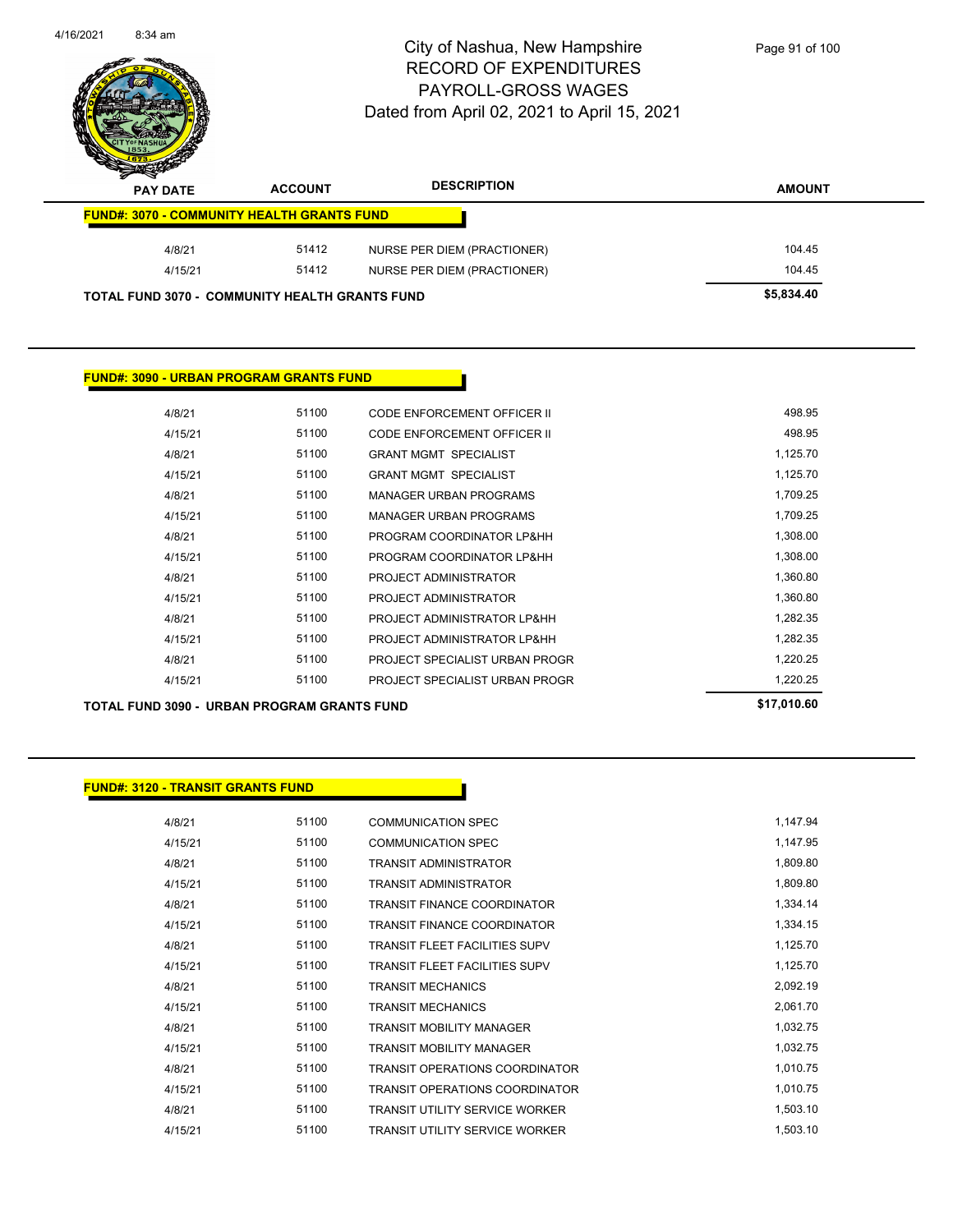

| s<br>$\tilde{\phantom{a}}$<br><b>PAY DATE</b> | <b>ACCOUNT</b> | <b>DESCRIPTION</b>                    | <b>AMOUNT</b> |
|-----------------------------------------------|----------------|---------------------------------------|---------------|
| <b>FUND#: 3120 - TRANSIT GRANTS FUND</b>      |                |                                       |               |
| 4/15/21                                       | 51300          | <b>TRANSIT MECHANICS</b>              | 289.95        |
| 4/15/21                                       | 51300          | TRANSIT OPERATIONS COORDINATOR        | 18.95         |
| 4/15/21                                       | 51300          | <b>TRANSIT UTILITY SERVICE WORKER</b> | 21.37         |
| <b>TOTAL FUND 3120 - TRANSIT GRANTS FUND</b>  |                |                                       | \$22,412.54   |

#### **FUND#: 3800 - SCHOOL GRANTS FUND**

| 4/8/21  | 51100 | 21 CENTURY ELEM MFAM RES COORD   | 8,303.89  |
|---------|-------|----------------------------------|-----------|
| 4/8/21  | 51100 | ASSISTANT PRINCIPAL AMH          | 1,605.80  |
| 4/8/21  | 51100 | ASSISTANT PRINCIPAL BIR          | 1,533.70  |
| 4/8/21  | 51100 | ASSISTANT PRINCIPAL DR CRSP      | 1,293.75  |
| 4/8/21  | 51100 | ASSISTANT PRINCIPAL MTP          | 1,461.60  |
| 4/8/21  | 51100 | <b>ASSISTANT PRINCIPAL SHE</b>   | 1,485.60  |
| 4/8/21  | 51100 | CLERICAL 21 CENTURY              | 823.24    |
| 4/15/21 | 51100 | <b>CLERICAL 21 CENTURY</b>       | 817.77    |
| 4/8/21  | 51100 | <b>DIRECTOR TITLE 1</b>          | 3,379.30  |
| 4/15/21 | 51100 | <b>HOMELESS LIASION</b>          | 889.53    |
| 4/8/21  | 51100 | <b>OFFICE MANAGER TITLE 1</b>    | 1,607.60  |
| 4/8/21  | 51100 | PARA INST LDG                    | 578.10    |
| 4/15/21 | 51100 | <b>PARA INST LDG</b>             | 578.11    |
| 4/8/21  | 51100 | PARA INST SHE                    | 469.56    |
| 4/15/21 | 51100 | <b>PARA INST SHE</b>             | 473.20    |
| 4/8/21  | 51100 | PARA TTI AMH                     | 866.30    |
| 4/15/21 | 51100 | PARA TTI AMH                     | 866.30    |
| 4/8/21  | 51100 | PARA TTI LDG                     | 2,986.34  |
| 4/15/21 | 51100 | PARA TTI LDG                     | 2,862.39  |
| 4/8/21  | 51100 | PARA TTI MTP                     | 2,092.30  |
| 4/15/21 | 51100 | PARA TTI MTP                     | 1,733.16  |
| 4/8/21  | 51100 | PARA TTI NURSERY                 | 335.87    |
| 4/15/21 | 51100 | PARA TTI NURSERY                 | 342.79    |
| 4/8/21  | 51100 | PEER COACH                       | 15,969.78 |
| 4/8/21  | 51100 | SIGN LANGUAGE INTERPRETER        | 1,197.20  |
| 4/15/21 | 51100 | SIGN LANGUAGE INTERPRETER        | 1,197.20  |
| 4/8/21  | 51100 | SOCIAL WORKER                    | 9,554.60  |
| 4/8/21  | 51100 | <b>TEACHER BEHAVIOR SPEC WID</b> | 2,979.50  |
| 4/8/21  | 51100 | <b>TEACHER DWSE BRO</b>          | 1,888.80  |
| 4/8/21  | 51100 | TEACHER DWSE CHA                 | 3,932.50  |
| 4/8/21  | 51100 | TEACHER DWSE ELM                 | 1,971.59  |
| 4/8/21  | 51100 | <b>TEACHER DWSE MDE</b>          | 2,022.10  |
| 4/8/21  | 51100 | <b>TEACHER DWSE NHS</b>          | 5,110.40  |
| 4/8/21  | 51100 | <b>TEACHER ELL LDG</b>           | 3,586.70  |
| 4/8/21  | 51100 | <b>TEACHER PRESCHOOL NHS</b>     | 2,283.60  |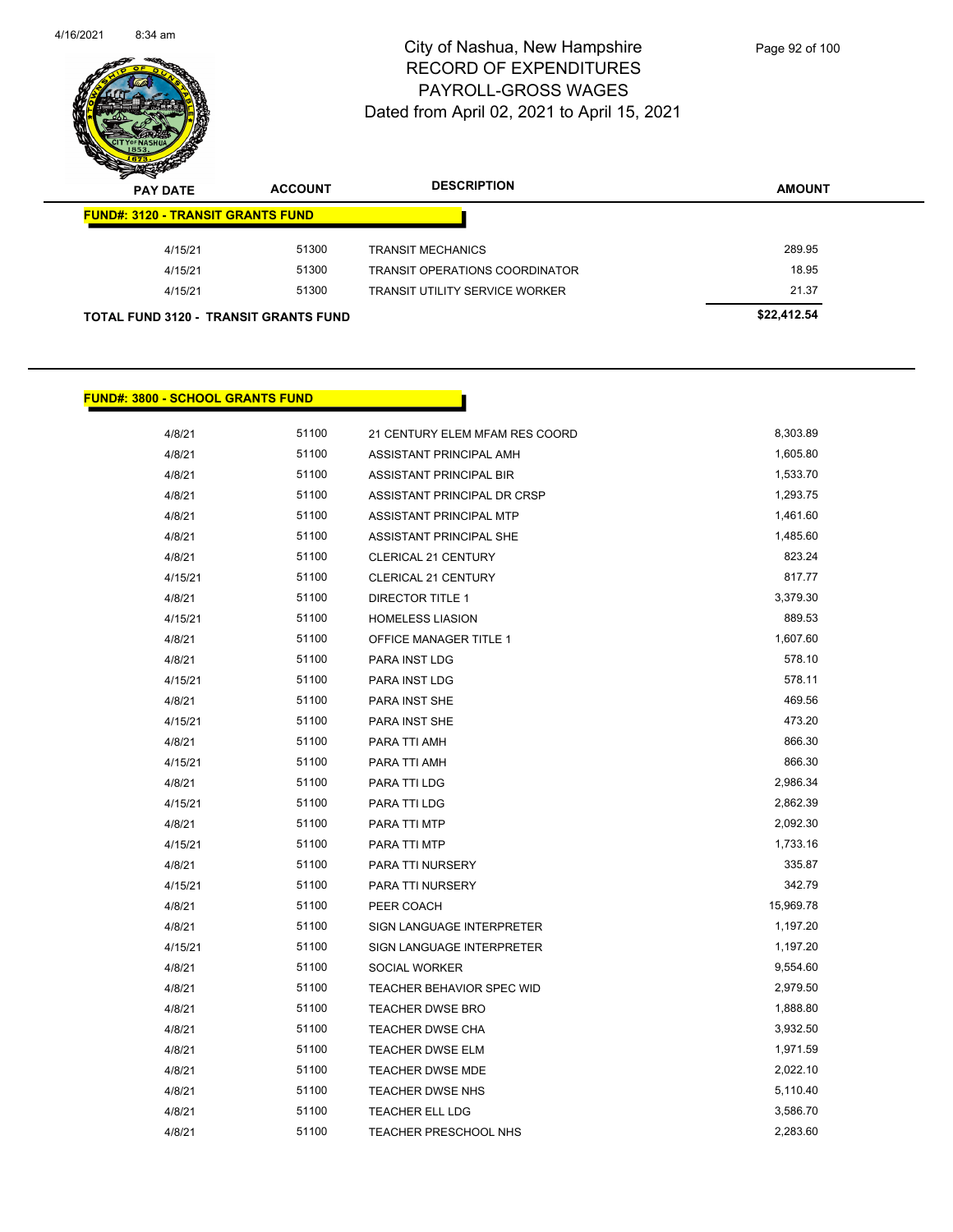

| <b>PAY DATE</b>                          | <b>ACCOUNT</b> | <b>DESCRIPTION</b>         | <b>AMOUNT</b> |
|------------------------------------------|----------------|----------------------------|---------------|
| <u> FUND#: 3800 - SCHOOL GRANTS FUND</u> |                |                            |               |
| 4/8/21                                   | 51100          | <b>TEACHER SPED AMH</b>    | 1,744.90      |
| 4/8/21                                   | 51100          | TEACHER SPED BIC           | 2,168.60      |
| 4/8/21                                   | 51100          | TEACHER SPED BRO           | 1,792.60      |
| 4/8/21                                   | 51100          | <b>TEACHER SPED DRC</b>    | 1,899.90      |
| 4/8/21                                   | 51100          | TEACHER SPED ELM           | 3,622.90      |
| 4/8/21                                   | 51100          | <b>TEACHER SPED FES</b>    | 3,420.20      |
| 4/8/21                                   | 51100          | <b>TEACHER SPED LDG</b>    | 1,605.20      |
| 4/8/21                                   | 51100          | TEACHER SPED MDE           | 2,168.60      |
| 4/8/21                                   | 51100          | TEACHER SPED NHN           | 9,767.30      |
| 4/8/21                                   | 51100          | TEACHER SPED NHS           | 6,601.00      |
| 4/8/21                                   | 51100          | <b>TEACHER SPED NSE</b>    | 6,624.70      |
| 4/8/21                                   | 51100          | <b>TEACHER SPED PMS</b>    | 3,662.20      |
| 4/8/21                                   | 51100          | <b>TEACHER TTI LDG</b>     | 1,712.60      |
| 4/8/21                                   | 51100          | TITLE ONE PARA FES         | 2,045.07      |
| 4/15/21                                  | 51100          | TITLE ONE PARA FES         | 2,041.52      |
| 4/8/21                                   | 51200          | ELL OUTREACH WORKER HOURLY | 1,125.00      |
| 4/15/21                                  | 51200          | ELL OUTREACH WORKER HOURLY | 1,437.50      |
| 4/8/21                                   | 51200          | GUIDANCE COUNSELOR AMH     | 52.50         |
| 4/8/21                                   | 51200          | HOME SCHOOL CORD TTI       | 5,021.63      |
| 4/15/21                                  | 51200          | HOME SCHOOL CORD TTI       | 5,248.39      |
| 4/15/21                                  | 51200          | SUMMER SCHOOL PARA EYP     | 547.50        |
| 4/8/21                                   | 51200          | <b>TEACHER ENGLISH NHN</b> | 137.50        |
| 4/8/21                                   | 51200          | <b>TEACHER SCIENCE ELM</b> | 18.75         |
| 4/8/21                                   | 51200          | TEACHER SOCIAL STUDIES NHN | 250.00        |
| 4/8/21                                   | 51200          | <b>TEACHER TTI AMH</b>     | 8,889.79      |
| 4/8/21                                   | 51200          | TEACHER TTI BIR            | 2,457.29      |
| 4/8/21                                   | 51200          | <b>TEACHER TTI FES</b>     | 1,452.30      |
| 4/8/21                                   | 51200          | <b>TEACHER TTI LDG</b>     | 8,914.70      |
| 4/8/21                                   | 51200          | <b>TEACHER TTI MTP</b>     | 8,429.09      |
| 4/8/21                                   | 51200          | <b>TEACHER TTI NURSERY</b> | 6,340.30      |
| 4/8/21                                   | 51200          | <b>TEACHER TTI SHE</b>     | 2,383.59      |
| 4/8/21                                   | 51200          | <b>TEACHER TTIDRC</b>      | 4,902.90      |
| 4/8/21                                   | 51200          | TITLE ONE TUTOR            | 300.00        |
| 4/15/21                                  | 51200          | TITLE ONE TUTOR            | 300.00        |
| 4/8/21                                   | 51650          | ADULT ED DIPOLMA TEACHER   | 275.00        |
| 4/15/21                                  | 51650          | ADULT ED DIPOLMA TEACHER   | 1,225.00      |
| 4/8/21                                   | 51650          | ADULT ED INSTRUCTOR        | 175.00        |
| 4/15/21                                  | 51650          | ADULT ED INSTRUCTOR        | 175.00        |
| 4/8/21                                   | 51650          | ASSISTANT PRINCIPAL NHS    | 200.00        |
| 4/8/21                                   | 51650          | <b>DIRECTOR GUIDANCE</b>   | 1,000.00      |
| 4/8/21                                   | 51650          | GUIDANCE COUNSELOR NHS     | 450.00        |
| 4/8/21                                   | 51650          | HOME SCHOOL CORD TTI       | 12.50         |
| 4/15/21                                  | 51650          | HOME SCHOOL CORD TTI       | 50.00         |
| 4/1/21                                   | 51650          | LUNCH MONITOR NHN          | 42.51         |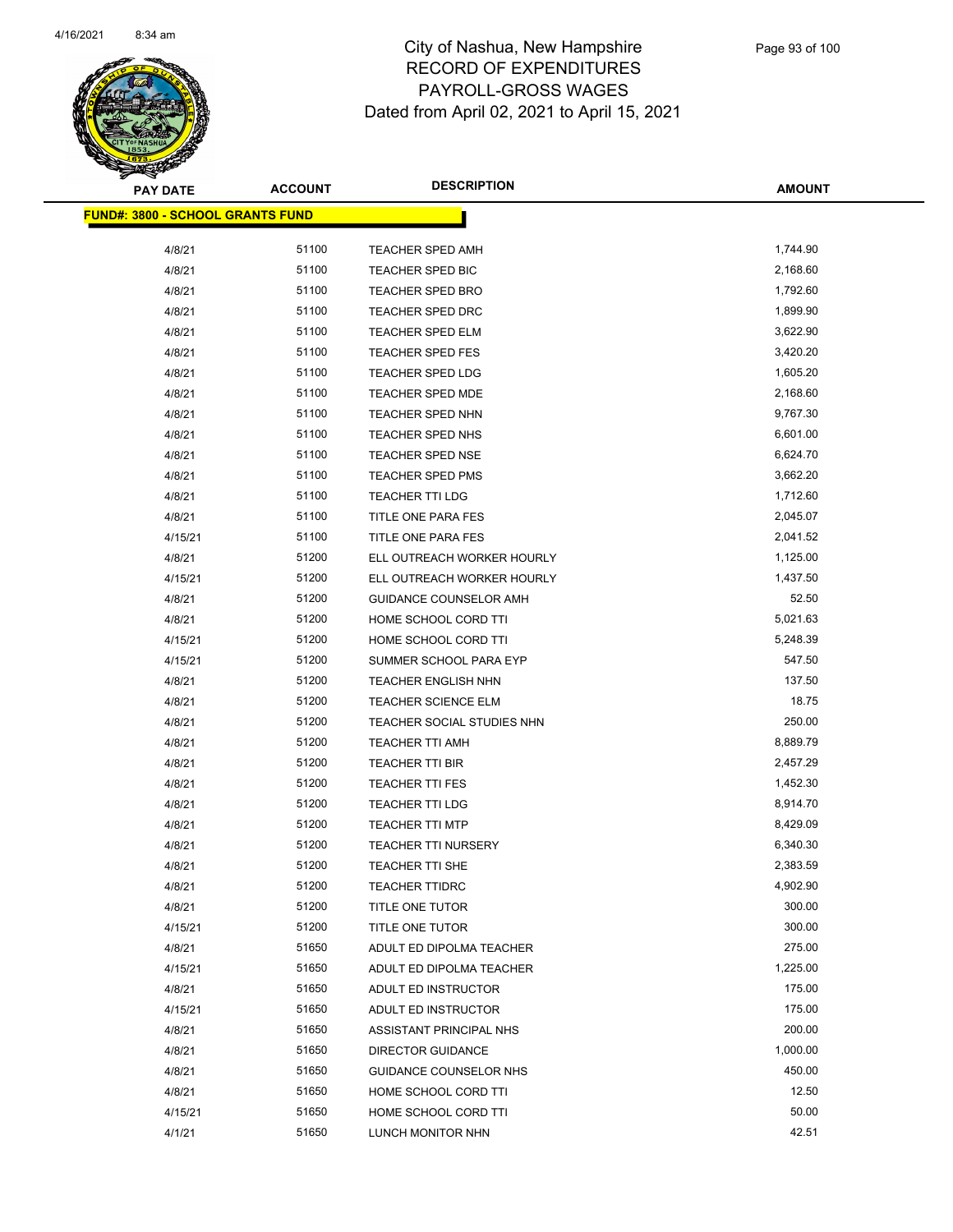

| <b>PAY DATE</b>                             | <b>ACCOUNT</b> | <b>DESCRIPTION</b>          | <b>AMOUNT</b> |
|---------------------------------------------|----------------|-----------------------------|---------------|
| <b>FUND#: 3800 - SCHOOL GRANTS FUND</b>     |                |                             |               |
| 4/8/21                                      | 51650          | LUNCH MONITOR NHN           | 81.25         |
| 4/15/21                                     | 51650          | LUNCH MONITOR NHN           | 128.00        |
| 4/8/21                                      | 51650          | PARA INST BIC               | 25.00         |
| 4/8/21                                      | 51650          | <b>TEACHER ART NHN</b>      | 200.00        |
| 4/8/21                                      | 51650          | <b>TEACHER BUSINESS NHS</b> | 200.00        |
| 4/8/21                                      | 51650          | TEACHER COMPUTER NHN        | 400.00        |
| 4/8/21                                      | 51650          | TEACHER ELL NHS             | 200.00        |
| 4/8/21                                      | 51650          | <b>TEACHER ENGLISH NHN</b>  | 800.00        |
| 4/8/21                                      | 51650          | <b>TEACHER ENGLISH NHS</b>  | 1,300.00      |
| 4/8/21                                      | 51650          | <b>TEACHER GR3 MTP</b>      | 315.00        |
| 4/8/21                                      | 51650          | <b>TEACHER GR5 BIC</b>      | 200.00        |
| 4/8/21                                      | 51650          | <b>TEACHER GRAPH NHS</b>    | 50.00         |
| 4/8/21                                      | 51650          | <b>TEACHER MATH NHN</b>     | 200.00        |
| 4/8/21                                      | 51650          | <b>TEACHER MATH NHS</b>     | 3,187.50      |
| 4/8/21                                      | 51650          | <b>TEACHER SCIENCE ELM</b>  | 200.00        |
| 4/8/21                                      | 51650          | <b>TEACHER SCIENCE NHN</b>  | 1,200.00      |
| 4/8/21                                      | 51650          | <b>TEACHER SCIENCE NHS</b>  | 800.00        |
| 4/8/21                                      | 51650          | TEACHER SOCIAL STUDIES NHN  | 200.00        |
| 4/8/21                                      | 51650          | TEACHER SOCIAL STUDIES NHS  | 2,150.00      |
| 4/8/21                                      | 51650          | TEACHER SPED NHN            | 525.00        |
| 4/8/21                                      | 51650          | <b>TEACHER SPED NHS</b>     | 600.00        |
| 4/8/21                                      | 51650          | <b>TEACHER TTI LDG</b>      | 200.00        |
| <b>TOTAL FUND 3800 - SCHOOL GRANTS FUND</b> |                |                             | \$214,932.95  |

# **FUND#: 3810 - FOOD SERVICE GRANTS FUND**

| 4/8/21  | 51650 | FOOD SERVICE ASST PT AMH        | 102.23 |
|---------|-------|---------------------------------|--------|
| 4/15/21 | 51650 | FOOD SERVICE ASST PT AMH        | 102.23 |
| 4/8/21  | 51650 | FOOD SERVICE ASST PT BIR        | 25.20  |
| 4/15/21 | 51650 | FOOD SERVICE ASST PT BIR        | 25.20  |
| 4/8/21  | 51650 | FOOD SERVICE ASST PT BRO        | 26.52  |
| 4/15/21 | 51650 | FOOD SERVICE ASST PT BRO        | 26.52  |
| 4/8/21  | 51650 | FOOD SERVICE ASST PT LDG        | 32.83  |
| 4/15/21 | 51650 | <b>FOOD SERVICE ASST PT LDG</b> | 32.83  |
| 4/8/21  | 51650 | FOOD SERVICE ASST PT MTP        | 94.50  |
| 4/15/21 | 51650 | FOOD SERVICE ASST PT MTP        | 94.50  |
| 4/8/21  | 51650 | FOOD SERVICE ASST PT NHN        | 66.30  |
| 4/15/21 | 51650 | FOOD SERVICE ASST PT NHN        | 66.30  |
| 4/8/21  | 51650 | FOOD SERVICE ASST PT NHS        | 65.65  |
| 4/15/21 | 51650 | FOOD SERVICE ASST PT NHS        | 65.65  |
| 4/8/21  | 51650 | FOOD SERVICE ASST PT SHE        | 52.52  |
| 4/15/21 | 51650 | FOOD SERVICE ASST PT SHE        | 52.52  |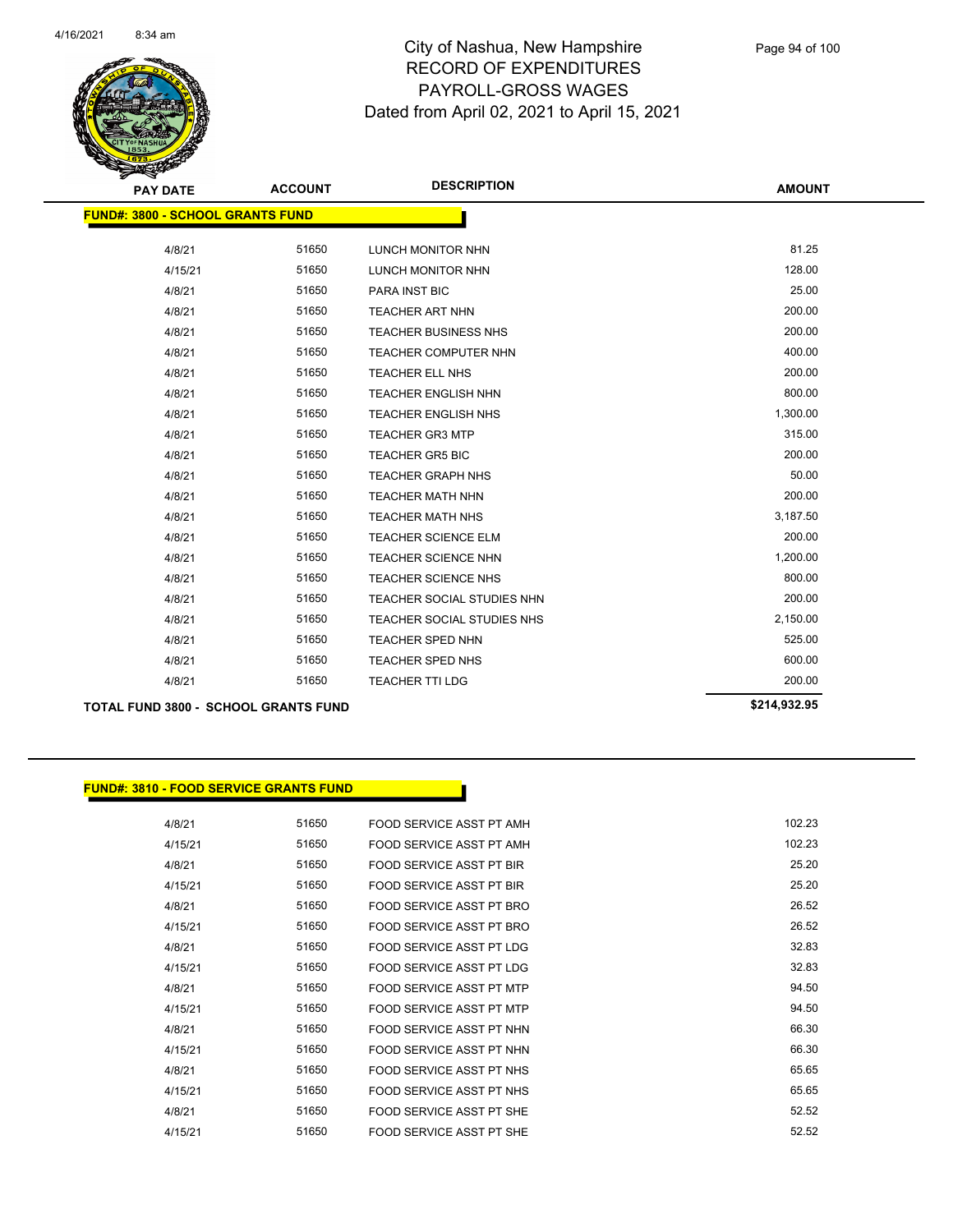| 8:34 am                                               |                | City of Nashua, New Hampshire<br><b>RECORD OF EXPENDITURES</b><br>PAYROLL-GROSS WAGES<br>Dated from April 02, 2021 to April 15, 2021 | Page 95 of 100     |
|-------------------------------------------------------|----------------|--------------------------------------------------------------------------------------------------------------------------------------|--------------------|
| <b>PAY DATE</b>                                       | <b>ACCOUNT</b> | <b>DESCRIPTION</b>                                                                                                                   | <b>AMOUNT</b>      |
| <b>TOTAL FUND 3810 - FOOD SERVICE GRANTS FUND</b>     |                |                                                                                                                                      | \$931.50           |
| FUND#: 4010 - MOTOR VEHICLE ADMIN FUND                |                |                                                                                                                                      |                    |
| 4/8/21                                                | 51100          | <b>MVR CLERK I</b>                                                                                                                   | 305.15             |
| 4/15/21                                               | 51100          | <b>MVR CLERK I</b>                                                                                                                   | 305.14             |
| TOTAL FUND 4010 - MOTOR VEHICLE ADMIN FUND            |                |                                                                                                                                      | \$610.29           |
|                                                       |                |                                                                                                                                      |                    |
| <u> FUND#: 4030 - POLICE SPECIAL DETAILS FUND</u>     |                |                                                                                                                                      |                    |
| 4/8/21                                                | 51710          | <b>1ST YEAR OFFICERS</b>                                                                                                             | 251.16             |
| 4/15/21                                               | 51710          | <b>1ST YEAR OFFICERS</b>                                                                                                             | 399.84             |
| 4/8/21                                                | 51710          | 1ST YR OFFICERS CERTIFIED SPEC                                                                                                       | 439.53             |
| 4/8/21                                                | 51710          | 1st YR SPECIAL OFFICER CERTIFIED II                                                                                                  | 533.72             |
| 4/15/21                                               | 51710          | 1st YR SPECIAL OFFICER CERTIFIED II                                                                                                  | 596.51             |
| 4/8/21                                                | 51710          | PATROLMAN ALL RANKS                                                                                                                  | 4,810.86           |
| 4/15/21                                               | 51710          | PATROLMAN ALL RANKS                                                                                                                  | 4,826.54           |
| 4/8/21                                                | 51712          | <b>LIEUTENANT</b>                                                                                                                    | 311.34             |
| 4/15/21                                               | 51712          | <b>LIEUTENANT</b>                                                                                                                    | 311.34             |
| 4/15/21                                               | 51712          | PATROLMAN ALL RANKS                                                                                                                  | 195.56             |
| 4/8/21                                                | 51712          | <b>SERGEANT</b>                                                                                                                      | 1,307.81           |
| 4/15/21                                               | 51712          | <b>SERGEANT</b>                                                                                                                      | 1,435.82           |
| TOTAL FUND 4030 - POLICE SPECIAL DETAILS FUND         |                |                                                                                                                                      | \$15,420.03        |
|                                                       |                |                                                                                                                                      |                    |
| <b>FUND#: 4035 - POLICE OVERTIME BILLING FUND</b>     |                |                                                                                                                                      |                    |
| 4/15/21                                               | 51300          | <b>LIEUTENANT</b>                                                                                                                    | 322.52             |
| 4/8/21                                                | 51300          | PATROLMAN ALL RANKS                                                                                                                  | 792.56             |
| 4/15/21                                               | 51300          | PATROLMAN ALL RANKS                                                                                                                  | 2,678.29<br>723.00 |
| 4/15/21                                               | 51300          | <b>SERGEANT</b>                                                                                                                      |                    |
| <b>TOTAL FUND 4035 - POLICE OVERTIME BILLING FUND</b> |                |                                                                                                                                      | \$4,516.37         |
| FUND#: 4601 - EDA CARES ACT RLF                       |                |                                                                                                                                      |                    |
| 4/8/21                                                | 51100          | DWNTWN SPCLST & OED PGRM COOR                                                                                                        | 209.15             |
|                                                       |                |                                                                                                                                      |                    |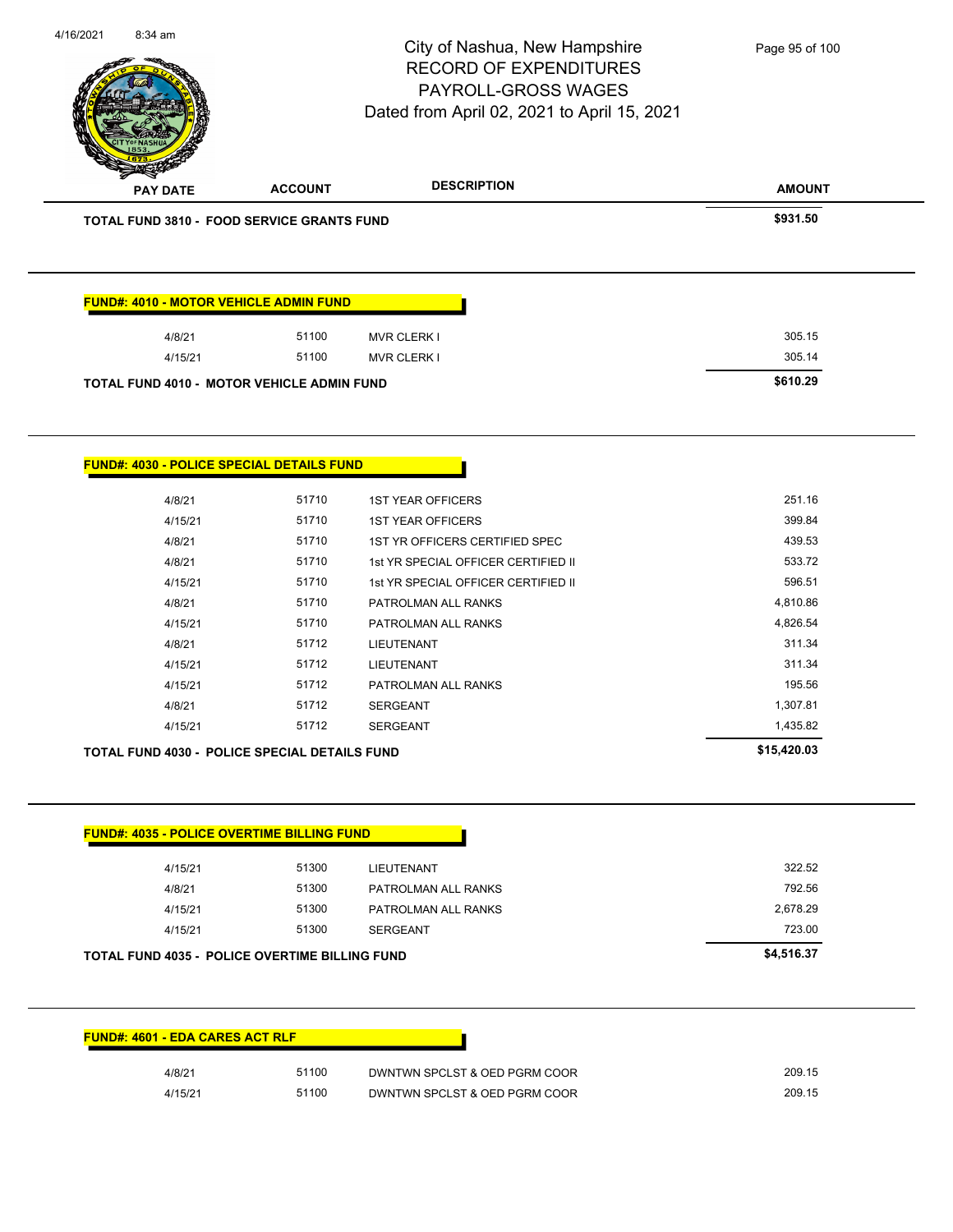|                                            |                                               | City of Nashua, New Hampshire<br><b>RECORD OF EXPENDITURES</b><br>PAYROLL-GROSS WAGES<br>Dated from April 02, 2021 to April 15, 2021 | Page 96 of 100 |
|--------------------------------------------|-----------------------------------------------|--------------------------------------------------------------------------------------------------------------------------------------|----------------|
| <b>PAY DATE</b>                            | <b>ACCOUNT</b>                                | <b>DESCRIPTION</b>                                                                                                                   | <b>AMOUNT</b>  |
| <b>TOTAL FUND 4601 - EDA CARES ACT RLF</b> |                                               |                                                                                                                                      | \$418.30       |
|                                            | <b>FUND#: 4610 - ECON DEV-BROWNFIELDS RLF</b> |                                                                                                                                      |                |
|                                            |                                               |                                                                                                                                      |                |
| 4/8/21                                     | 51100                                         | DWNTWN SPCLST & OED PGRM COOR                                                                                                        | 209.10         |
| 4/15/21                                    | 51100                                         | DWNTWN SPCLST & OED PGRM COOR                                                                                                        | 209.10         |

4/16/2021 8:34 am

**FUND#: 6000 - SOLID WASTE FUND**

| 4/8/21  | 51100 | ADMINISTRATIVE ASSISTANT II          | 1,670.30 |
|---------|-------|--------------------------------------|----------|
| 4/15/21 | 51100 | <b>ADMINISTRATIVE ASSISTANT II</b>   | 1,670.30 |
| 4/8/21  | 51100 | ASSISTANT DIRECTOR OF PUBLIC WORKS   | 225.20   |
| 4/15/21 | 51100 | ASSISTANT DIRECTOR OF PUBLIC WORKS   | 225.20   |
| 4/8/21  | 51100 | AUTOMATED TRASH COLLECTION OPR       | 5,198.00 |
| 4/15/21 | 51100 | AUTOMATED TRASH COLLECTION OPR       | 5,198.00 |
| 4/8/21  | 51100 | <b>CITY ENGINEER</b>                 | 371.20   |
| 4/15/21 | 51100 | <b>CITY ENGINEER</b>                 | 371.20   |
| 4/8/21  | 51100 | <b>COLLECTION EQUIP OPR</b>          | 8,871.36 |
| 4/15/21 | 51100 | <b>COLLECTION EQUIP OPR</b>          | 8,871.36 |
| 4/8/21  | 51100 | <b>COLLECTION EQUIP OPR LANDFILL</b> | 2,060.00 |
| 4/15/21 | 51100 | <b>COLLECTION EQUIP OPR LANDFILL</b> | 2,059.99 |
| 4/8/21  | 51100 | <b>DEPUTY CITY ENGINEER</b>          | 90.50    |
| 4/15/21 | 51100 | <b>DEPUTY CITY ENGINEER</b>          | 90.50    |
| 4/8/21  | 51100 | <b>DIRECTOR PUBLIC WORKS</b>         | 281.55   |
| 4/15/21 | 51100 | DIRECTOR PUBLIC WORKS                | 281.55   |
| 4/8/21  | 51100 | DPW BILLING ACCOUNTANT               | 520.00   |
| 4/15/21 | 51100 | DPW BILLING ACCOUNTANT               | 520.00   |
| 4/8/21  | 51100 | DPW COLLECTIONS SPEC III             | 696.23   |
| 4/15/21 | 51100 | DPW COLLECTIONS SPEC III             | 696.23   |
| 4/8/21  | 51100 | DPW CONTRACT ADMINISTRATOR           | 126.80   |
| 4/15/21 | 51100 | DPW CONTRACT ADMINISTRATOR           | 126.80   |
| 4/8/21  | 51100 | <b>ENVIRONMENTAL ENGINEER</b>        | 1,608.70 |
| 4/15/21 | 51100 | <b>ENVIRONMENTAL ENGINEER</b>        | 1,608.70 |
| 4/8/21  | 51100 | <b>EQUIPMENT OPR LANDFILL</b>        | 4,190.40 |
| 4/15/21 | 51100 | <b>EQUIPMENT OPR LANDFILL</b>        | 4,190.40 |
| 4/8/21  | 51100 | <b>EXECUTIVE ASSISTANT</b>           | 177.05   |
| 4/15/21 | 51100 | <b>EXECUTIVE ASSISTANT</b>           | 177.04   |
| 4/8/21  | 51100 | FINANCE AND ADMIN MANAGER            | 452.45   |
| 4/15/21 | 51100 | <b>FINANCE AND ADMIN MANAGER</b>     | 452.45   |
| 4/8/21  | 51100 | FLEET MANAGER STREET DEPT            | 323.06   |
| 4/15/21 | 51100 | FLEET MANAGER STREET DEPT            | 394.85   |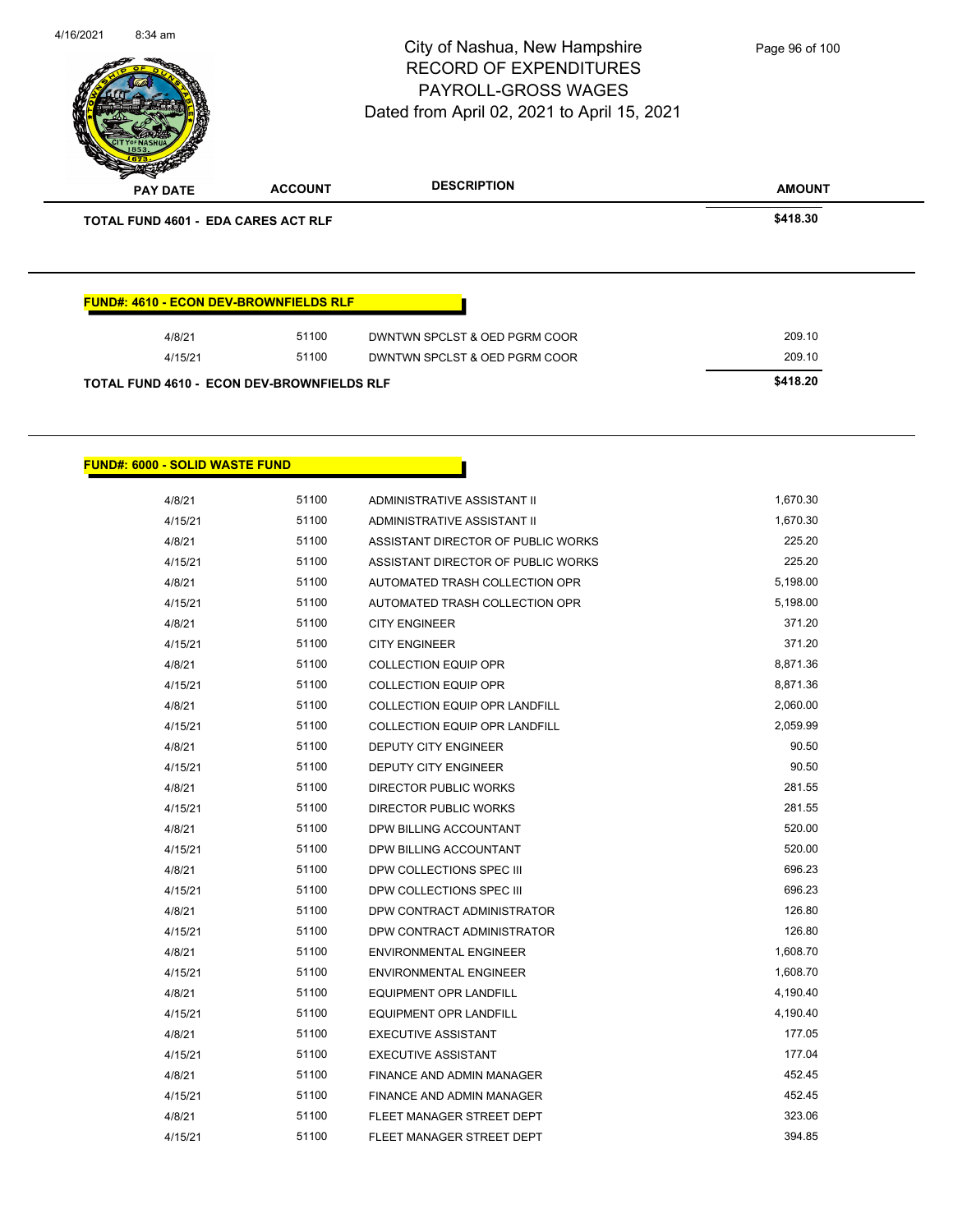

| <b>PAY DATE</b>                       | <b>ACCOUNT</b> | <b>DESCRIPTION</b>                   | <b>AMOUNT</b> |
|---------------------------------------|----------------|--------------------------------------|---------------|
| <b>FUND#: 6000 - SOLID WASTE FUND</b> |                |                                      |               |
| 4/8/21                                | 51100          | LICENSED SCALE OPERATOR              | 1,795.95      |
| 4/15/21                               | 51100          | LICENSED SCALE OPERATOR              | 1,795.96      |
| 4/8/21                                | 51100          | PUBLIC RELATIONS ADMINISTRATOR       | 181.00        |
| 4/15/21                               | 51100          | PUBLIC RELATIONS ADMINISTRATOR       | 181.00        |
| 4/8/21                                | 51100          | RECYCLING COORDINATOR                | 1,242.85      |
| 4/15/21                               | 51100          | RECYCLING COORDINATOR                | 1,242.85      |
| 4/8/21                                | 51100          | <b>SENIOR STAFF ENGINEER</b>         | 160.86        |
| 4/15/21                               | 51100          | SENIOR STAFF ENGINEER                | 160.85        |
| 4/8/21                                | 51100          | SOLID WASTE FOREMAN                  | 2,702.20      |
| 4/15/21                               | 51100          | SOLID WASTE FOREMAN                  | 2,702.16      |
| 4/8/21                                | 51100          | SOLID WASTE TECHNICIAN               | 1,206.50      |
| 4/15/21                               | 51100          | SOLID WASTE TECHNICIAN               | 1,206.50      |
| 4/8/21                                | 51100          | SR MGR ACCT FIN REPORTING            | 201.05        |
| 4/15/21                               | 51100          | SR MGR ACCT FIN REPORTING            | 201.06        |
| 4/8/21                                | 51100          | SUPERINTENDENT OF SOLID WASTE        | 2,010.85      |
| 4/15/21                               | 51100          | SUPERINTENDENT OF SOLID WASTE        | 2,010.85      |
| 4/8/21                                | 51300          | ADMINISTRATIVE ASSISTANT II          | 16.78         |
| 4/8/21                                | 51300          | AUTOMATED TRASH COLLECTION OPR       | 208.80        |
| 4/15/21                               | 51300          | AUTOMATED TRASH COLLECTION OPR       | 417.28        |
| 4/8/21                                | 51300          | <b>COLLECTION EQUIP OPR</b>          | 483.33        |
| 4/15/21                               | 51300          | <b>COLLECTION EQUIP OPR</b>          | 933.98        |
| 4/8/21                                | 51300          | <b>COLLECTION EQUIP OPR LANDFILL</b> | 187.60        |
| 4/15/21                               | 51300          | <b>COLLECTION EQUIP OPR LANDFILL</b> | 197.48        |
| 4/8/21                                | 51300          | DPW COLLECTIONS SPEC III             | 59.50         |
| 4/15/21                               | 51300          | DPW COLLECTIONS SPEC III             | 67.43         |
| 4/8/21                                | 51300          | EQUIPMENT OPR LANDFILL               | 991.05        |
| 4/15/21                               | 51300          | EQUIPMENT OPR LANDFILL               | 844.13        |
| 4/8/21                                | 51300          | LICENSED SCALE OPERATOR              | 421.10        |
| 4/15/21                               | 51300          | LICENSED SCALE OPERATOR              | 370.75        |
| 4/15/21                               | 51300          | <b>SIGN MAINTENANCE</b>              | 187.73        |
| 4/8/21                                | 51300          | SOLID WASTE FOREMAN                  | 316.65        |
| 4/15/21                               | 51300          | SOLID WASTE FOREMAN                  | 329.32        |
| 4/15/21                               | 51300          | TEMPORARY RUBBISH COLLECTOR          | 363.38        |
| 4/15/21                               | 51300          | TRUCK DRIVER STREET REPAIR           | 187.27        |
| 4/8/21                                | 51400          | <b>TEMPORARY RUBBISH COLLECTOR</b>   | 1,360.00      |
| 4/15/21                               | 51400          | <b>TEMPORARY RUBBISH COLLECTOR</b>   | 3,400.00      |
| TOTAL FUND 6000 - SOLID WASTE FUND    |                |                                      | \$84,143.42   |

| <b>FUND#: 6200 - WASTEWATER FUND</b> |       |                             |        |
|--------------------------------------|-------|-----------------------------|--------|
| 4/8/21                               | 51100 | ADMINISTRATIVE ASSISTANT II | 775.41 |
| 4/15/21                              | 51100 | ADMINISTRATIVE ASSISTANT II | 775.40 |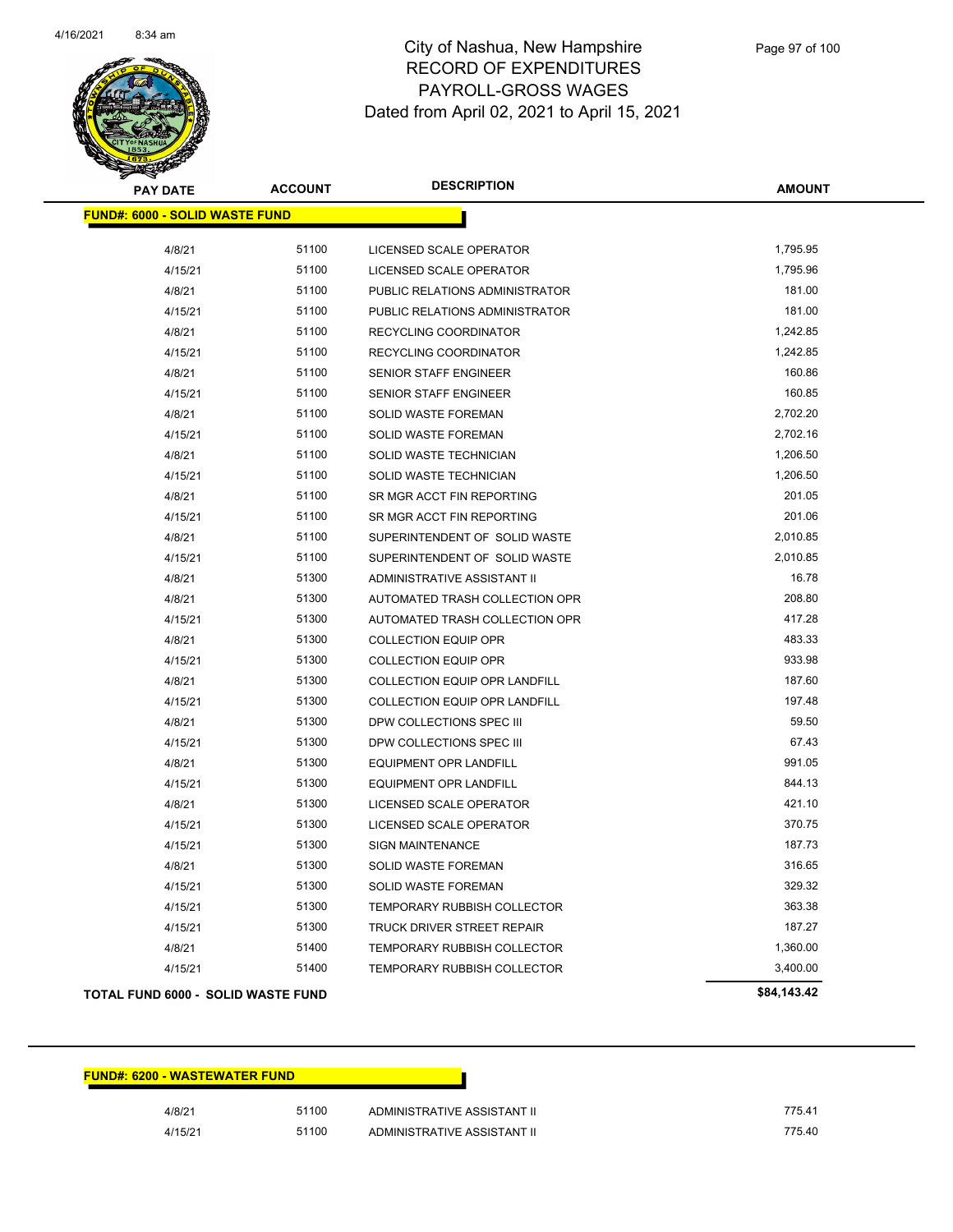

| <b>PAY DATE</b>                       | <b>ACCOUNT</b> | <b>DESCRIPTION</b>                          | <b>AMOUNT</b> |  |
|---------------------------------------|----------------|---------------------------------------------|---------------|--|
| <u> FUND#: 6200 - WASTEWATER FUND</u> |                |                                             |               |  |
| 4/8/21                                | 51100          | ANALYTICAL CHEMIST                          | 863.25        |  |
| 4/15/21                               | 51100          | ANALYTICAL CHEMIST                          | 863.25        |  |
| 4/8/21                                | 51100          | ASSISTANT CONSTRUCTION ENGINEER             | 1,129.00      |  |
| 4/15/21                               | 51100          | ASSISTANT CONSTRUCTION ENGINEER             | 1,129.00      |  |
| 4/8/21                                | 51100          | ASSISTANT DIRECTOR OF PUBLIC WORKS          | 225.25        |  |
| 4/15/21                               | 51100          | ASSISTANT DIRECTOR OF PUBLIC WORKS          | 225.25        |  |
| 4/8/21                                | 51100          | <b>CITY ENGINEER</b>                        | 866.20        |  |
| 4/15/21                               | 51100          | <b>CITY ENGINEER</b>                        | 866.20        |  |
| 4/8/21                                | 51100          | <b>COLLECTION SYSTEMS OPERATOR</b>          | 3,118.80      |  |
| 4/15/21                               | 51100          | <b>COLLECTION SYSTEMS OPERATOR</b>          | 3,118.81      |  |
| 4/8/21                                | 51100          | COLLECTION SYSTEMS TECHNICIAN               | 2,232.01      |  |
| 4/15/21                               | 51100          | COLLECTION SYSTEMS TECHNICIAN               | 2,232.02      |  |
| 4/8/21                                | 51100          | <b>COLLECTIONS SPEC II</b>                  | 839.35        |  |
| 4/15/21                               | 51100          | <b>COLLECTIONS SPEC II</b>                  | 839.35        |  |
| 4/8/21                                | 51100          | <b>DEPUTY CITY ENGINEER</b>                 | 904.90        |  |
| 4/15/21                               | 51100          | <b>DEPUTY CITY ENGINEER</b>                 | 904.90        |  |
| 4/8/21                                | 51100          | <b>DIRECTOR PUBLIC WORKS</b>                | 563.00        |  |
| 4/15/21                               | 51100          | <b>DIRECTOR PUBLIC WORKS</b>                | 563.00        |  |
| 4/8/21                                | 51100          | DPW BILLING ACCOUNTANT                      | 520.00        |  |
| 4/15/21                               | 51100          | DPW BILLING ACCOUNTANT                      | 520.00        |  |
| 4/8/21                                | 51100          | DPW COLLECTIONS SPEC III                    | 696.26        |  |
| 4/15/21                               | 51100          | DPW COLLECTIONS SPEC III                    | 696.26        |  |
| 4/8/21                                | 51100          | DPW CONTRACT ADMINISTRATOR                  | 760.60        |  |
| 4/15/21                               | 51100          | DPW CONTRACT ADMINISTRATOR                  | 760.60        |  |
| 4/8/21                                | 51100          | ELECTRICAL DIAGNOSTIC TECH I                | 1,400.00      |  |
| 4/15/21                               | 51100          | ELECTRICAL DIAGNOSTIC TECH I                | 2,800.00      |  |
| 4/8/21                                | 51100          | ENVIRONMENTAL PERMIT & PROGRAMS COORDINATOR | 1,388.00      |  |
| 4/15/21                               | 51100          | ENVIRONMENTAL PERMIT & PROGRAMS COORDINATOR | 1,388.00      |  |
| 4/8/21                                | 51100          | <b>EXECUTIVE ASSISTANT</b>                  | 177.05        |  |
| 4/15/21                               | 51100          | <b>EXECUTIVE ASSISTANT</b>                  | 177.06        |  |
| 4/8/21                                | 51100          | <b>FINANCE AND ADMIN MANAGER</b>            | 452.45        |  |
| 4/15/21                               | 51100          | FINANCE AND ADMIN MANAGER                   | 452.45        |  |
| 4/8/21                                | 51100          | FLEET MANAGER STREET DEPT                   | 107.68        |  |
| 4/15/21                               | 51100          | FLEET MANAGER STREET DEPT                   | 131.61        |  |
| 4/8/21                                | 51100          | <b>GIS SPECIALIST</b>                       | 762.65        |  |
| 4/15/21                               | 51100          | <b>GIS SPECIALIST</b>                       | 762.65        |  |
| 4/8/21                                | 51100          | MECHANIC WWTP 1ST CLASS                     | 4,579.22      |  |
| 4/15/21                               | 51100          | MECHANIC WWTP 1ST CLASS                     | 4,579.20      |  |
| 4/8/21                                | 51100          | OPERATOR II WWTP 1st                        | 4,557.20      |  |
| 4/15/21                               | 51100          | OPERATOR II WWTP 1st                        | 4,557.20      |  |
| 4/8/21                                | 51100          | OPERATOR II WWTP 2nd                        | 2,304.80      |  |
| 4/15/21                               | 51100          | OPERATOR II WWTP 2nd                        | 2,304.80      |  |
| 4/8/21                                | 51100          | OPERATOR II WWTP 3rd                        | 2,312.80      |  |
| 4/15/21                               | 51100          | OPERATOR II WWTP 3rd                        | 2,312.80      |  |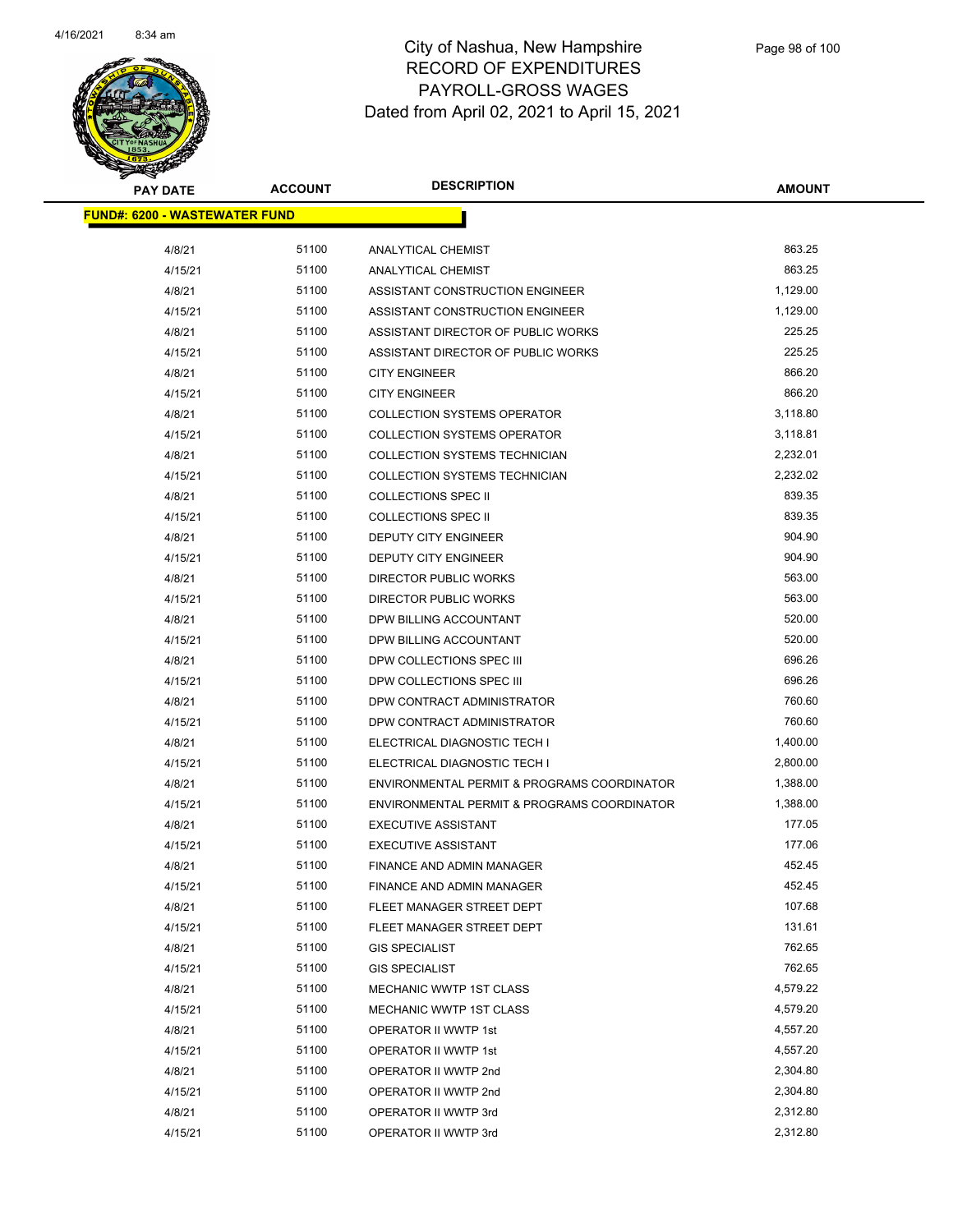

| <b>PAY DATE</b>                       | <b>ACCOUNT</b> | <b>DESCRIPTION</b>                 | <b>AMOUNT</b> |
|---------------------------------------|----------------|------------------------------------|---------------|
| <u> FUND#: 6200 - WASTEWATER FUND</u> |                |                                    |               |
| 4/8/21                                | 51100          | OPERATOR III WWTP 1st              | 2,404.09      |
| 4/15/21                               | 51100          | OPERATOR III WWTP 1st              | 2,404.02      |
| 4/8/21                                | 51100          | PLANT OPERATIONS SUPERVISOR        | 1,554.70      |
| 4/15/21                               | 51100          | PLANT OPERATIONS SUPERVISOR        | 1,554.69      |
| 4/8/21                                | 51100          | PROCESS CHEMIST                    | 1,022.56      |
| 4/15/21                               | 51100          | <b>PROCESS CHEMIST</b>             | 1,022.55      |
| 4/8/21                                | 51100          | PUBLIC RELATIONS ADMINISTRATOR     | 241.25        |
| 4/15/21                               | 51100          | PUBLIC RELATIONS ADMINISTRATOR     | 241.25        |
| 4/8/21                                | 51100          | SENIOR STAFF ENGINEER              | 2,521.94      |
| 4/15/21                               | 51100          | SENIOR STAFF ENGINEER              | 2,521.95      |
| 4/8/21                                | 51100          | SR MGR ACCT FIN REPORTING          | 402.20        |
| 4/15/21                               | 51100          | SR MGR ACCT FIN REPORTING          | 402.20        |
| 4/8/21                                | 51100          | <b>STAFF ENGINEER</b>              | 1,190.90      |
| 4/15/21                               | 51100          | <b>STAFF ENGINEER</b>              | 1,190.91      |
| 4/8/21                                | 51100          | SUPERINTENDENT OF WASTEWATER       | 2,115.95      |
| 4/15/21                               | 51100          | SUPERINTENDENT OF WASTEWATER       | 2,115.95      |
| 4/8/21                                | 51100          | <b>SUPV LABORATORY</b>             | 1,262.35      |
| 4/15/21                               | 51100          | <b>SUPV LABORATORY</b>             | 1,262.35      |
| 4/8/21                                | 51100          | TRUCK DRIVER STREET REPAIR         | 1,167.04      |
| 4/15/21                               | 51100          | TRUCK DRIVER STREET REPAIR         | 973.20        |
| 4/8/21                                | 51100          | <b>WASTEWATER ASSISTANT</b>        | 1,902.40      |
| 4/15/21                               | 51100          | <b>WASTEWATER ASSISTANT</b>        | 1,902.40      |
| 4/8/21                                | 51100          | WASTEWATER ASSISTANT 2ND SHIFT     | 951.20        |
| 4/15/21                               | 51100          | WASTEWATER ASSISTANT 2ND SHIFT     | 975.20        |
| 4/8/21                                | 51100          | <b>WASTEWATER FOREMAN</b>          | 2,702.20      |
| 4/15/21                               | 51100          | <b>WASTEWATER FOREMAN</b>          | 2,657.16      |
| 4/8/21                                | 51100          | <b>WASTEWATER PROJECT ENGINEER</b> | 1,608.70      |
| 4/15/21                               | 51100          | WASTEWATER PROJECT ENGINEER        | 1,608.70      |
| 4/15/21                               | 51300          | <b>COLLECTION SYSTEMS OPERATOR</b> | 235.62        |
| 4/8/21                                | 51300          | DPW COLLECTIONS SPEC III           | 59.51         |
| 4/15/21                               | 51300          | DPW COLLECTIONS SPEC III           | 67.44         |
| 4/8/21                                | 51300          | ELECTRICAL DIAGNOSTIC TECH I       | 52.79         |
| 4/15/21                               | 51300          | MECHANIC WWTP 1ST CLASS            | 172.86        |
| 4/8/21                                | 51300          | <b>OPERATOR II WWTP 1st</b>        | 522.00        |
| 4/15/21                               | 51300          | OPERATOR II WWTP 1st               | 514.32        |
| 4/8/21                                | 51300          | OPERATOR II WWTP 3rd               | 871.86        |
| 4/15/21                               | 51300          | OPERATOR II WWTP 3rd               | 346.92        |
| 4/8/21                                | 51300          | OPERATOR III WWTP 1st              | 1,483.34      |
| 4/15/21                               | 51300          | OPERATOR III WWTP 1st              | 1,471.92      |
| 4/8/21                                | 51300          | <b>WASTEWATER ASSISTANT</b>        | 285.36        |
| 4/8/21                                | 51300          | <b>WASTEWATER FOREMAN</b>          | 557.31        |
| 4/15/21                               | 51300          | <b>WASTEWATER FOREMAN</b>          | 582.65        |
| 4/15/21                               | 51600          | <b>COLLECTION SYSTEMS OPERATOR</b> | 400.00        |
| 4/15/21                               | 51750          | ASSISTANT CONSTRUCTION ENGINEER    | 1,580.60      |